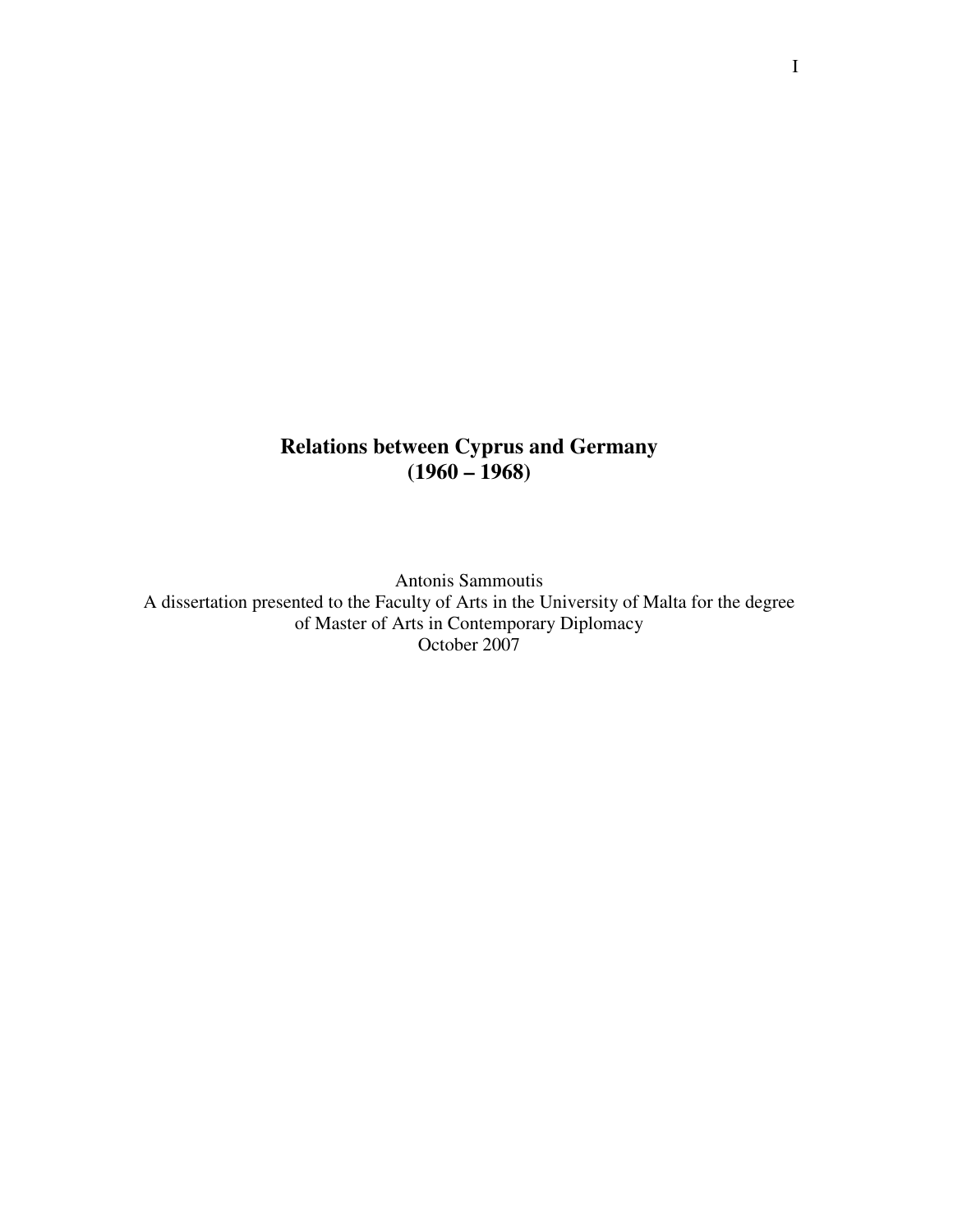# **TABLE OF CONTENTS**

| 2. RELATIONS FROM AUGUST 1960 TO DECEMBER 196312        |  |
|---------------------------------------------------------|--|
|                                                         |  |
|                                                         |  |
| 5. OVERVIEW OF OTHER FIELDS IN BILATERAL RELATIONS:     |  |
| ECONOMY, TRADE, EDUCATION, CULTURE AND CIVIL SOCIETY 85 |  |
|                                                         |  |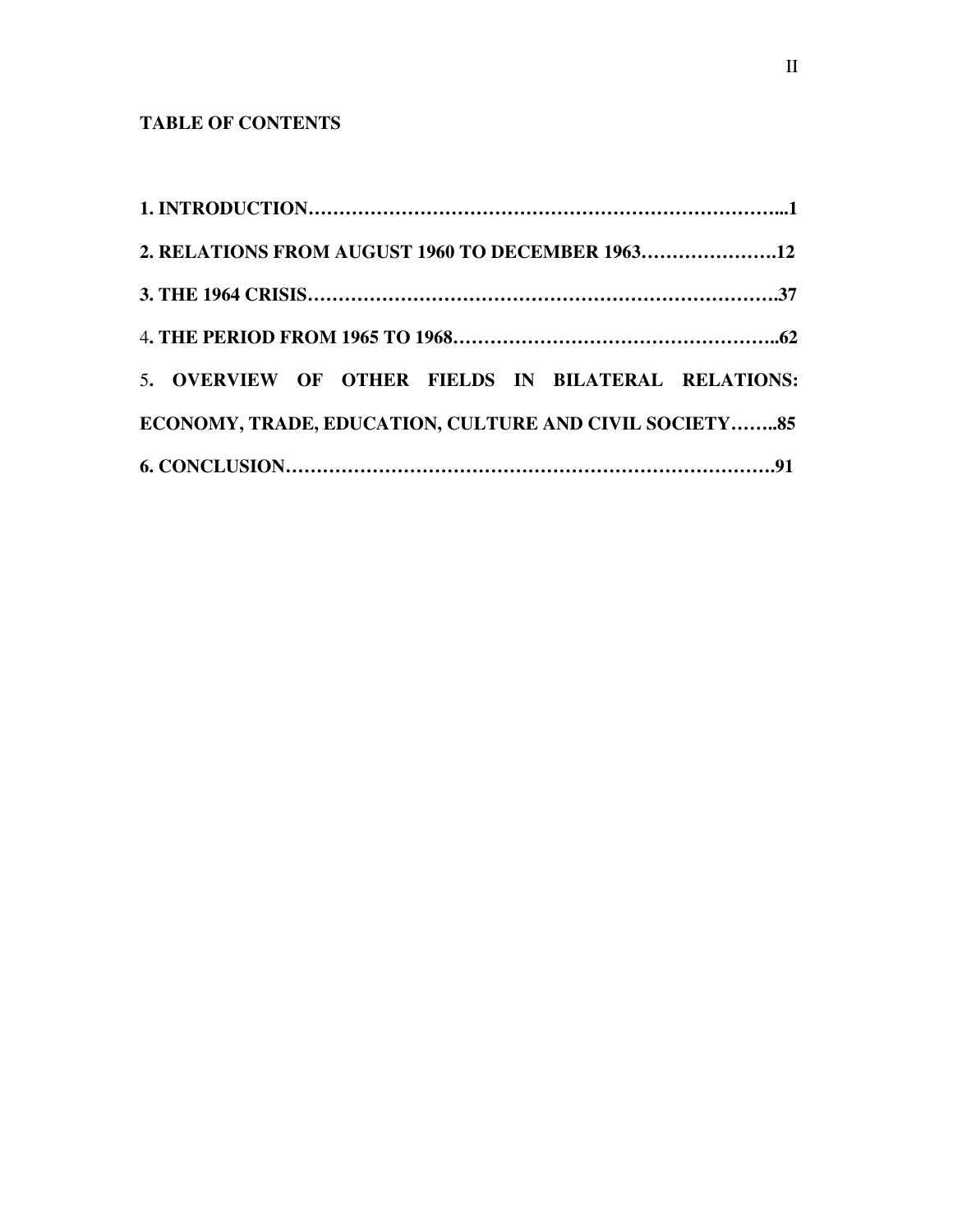## **1. INTRODUCTION**

*"The German interests consist on the first line of pacification in Cyprus. The Federal Republic of Germany examines with great concern the aggravation of the Cyprus crisis which swells between the NATO members Greece and Turkey. Germany's security needs would be affected directly through a weakening of the Western defense readiness. Nevertheless, Germany should do everything to avoid implicating into the Cyprus problem. Repeatedly, Greece and Turkey demanded from Germany to take the part of the one or the other side. Taking into consideration the good political relations with both countries, this would disturb the balance on handling both allies of Germany. Through the financial support of the peace keeping troops of the United Nations [however], Germany appears to be impartial"<sup>1</sup> .* 

The above fragment stems from a report dated April 7, 1967, signed by the German Foreign Minister Willy Brandt and prepared to explain to the Federal Council of Ministers why Germany should continue to finance the United Nations Forces in Cyprus. It is a short but a most comprehensive description of the German approach to the Cyprus conflict, found in the German Archives of the *Auswärtiges Amt*<sup>2</sup> for the period under examination. Indeed, the largest part of the bilateral relations concerned

<sup>&</sup>lt;sup>1</sup> Bonn, April 7, 1967, Bundesminister des Auswärtigen, Anlage zur Kabinettssache des Auswärtigen Amts vom 7. April 1967, Zypern: Erneuter finanzieller Beitrag der Bundesrepublik Deutschland zu den Kosten der VN – Friedenstruppe in der zehnten Mandats – Periode ihres Einsatzes auf Zypern (27. Dezember 1966 bis 26. Juni 1967), PolAAA, B 26/ 369

<sup>&</sup>lt;sup>2</sup> German Foreign Ministry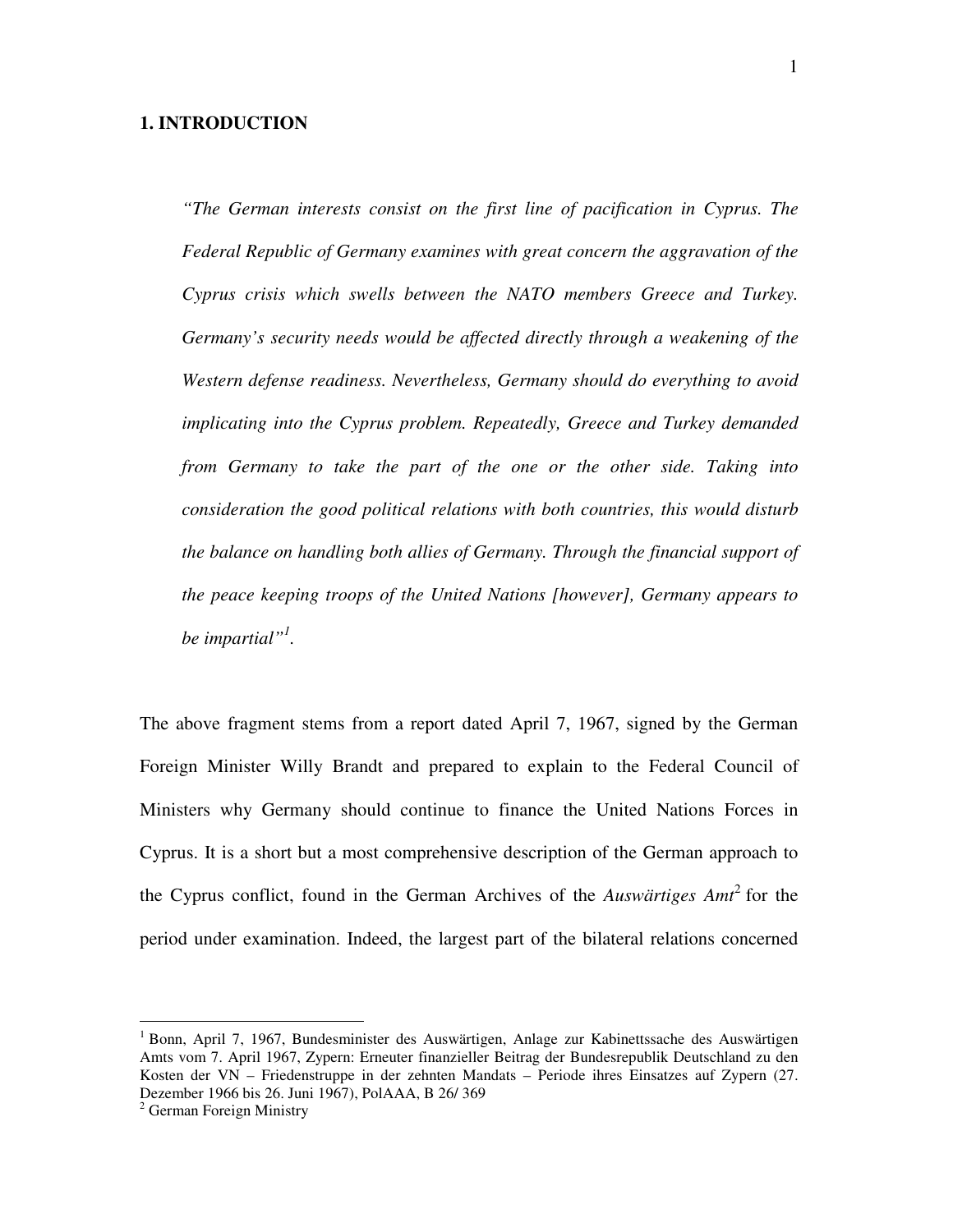the political problem on the island, a problem that actually never ceased to exist, despite different stages in the twentieth century.

The report states additionally that the contribution of Germany through the United Nations, where the Federal Government was not a member yet<sup>3</sup>, strengthened the efforts for securing the right to represent the whole of Germany against the claim of the East German government and the Soviet Union who supported the regime. The existence of the German problem and the inevitable analogies to the political question in Cyprus, the question of the principle of self – determination, later the geographic division and the relations of Cyprus with East Germany, are also part of the spectrum, since they affected significantly the bilateral issue.

The report continues by stating that:

 $\overline{a}$ 

*"The coverage of the costs on a voluntarily payment allows other significant countries, for example the Soviet Union and France to distance themselves from financing."* 

Inevitably, the largest part of this work examines the German approach to the Cyprus issue. And consequently, any examination of the German role involves at the same time the examination of the role of other powers, especially the members of the United Nations Security Council, Soviet Union and, to some extent, France. Such parallel references, as demonstrated in the above quotation, point to the aim of this study. The

<sup>&</sup>lt;sup>3</sup> The Federal Republic of Germany, declared in 1949, after uniting the French, British and U.S. occupation zones in 1949, became a member of the U.N. only in 1971, after recognizing the independence of East Germany and its boarders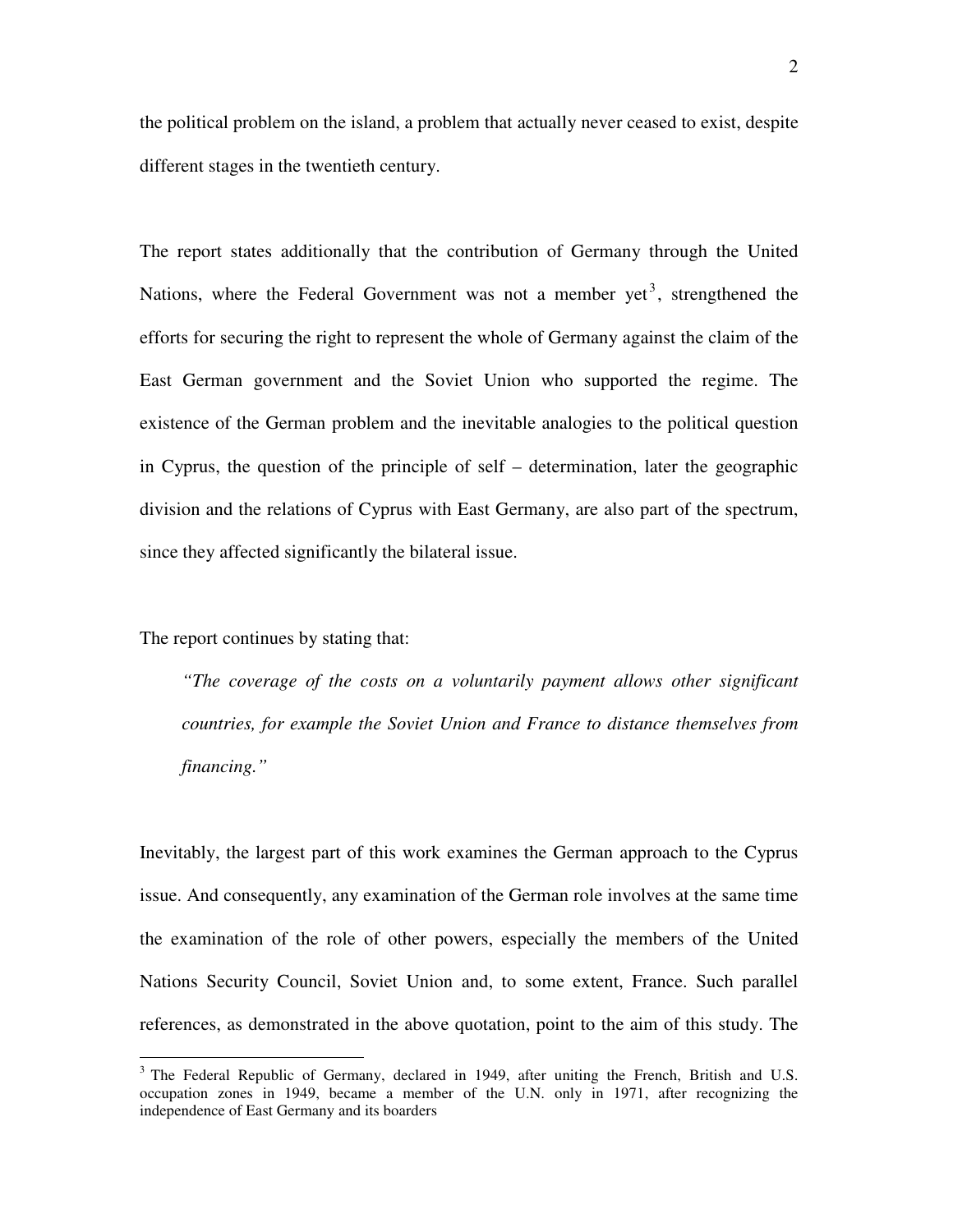choice of the major Western allies to finance the U.N. action on the island (after their proposal to send peace troops under the N.A.T.O "flag", which will be also discussed) and the choice of the Soviet Union and France not to do so, especially in the early stages of the crisis in 1964, is illustrative of the different view points of each country. The U.S., Britain and Germany decided to contribute to the peace force, after considering their own interests in this matter. The key issue for Cyprus, which actually recycles in the foreign policy of the island up to the present, is whether during this procedure, there was enough space to align Cypriot interests with the interests of some of these power brokers. Judging by the results of the course since the sixties, it is legitimate to attempt a second reading, especially of the Archives, where so many striking similarities to situations that occurred in the decades that followed, are found. The lessons learned from the Second World War were the main guidance of Germany's

foreign policy. A stable democracy where the rule of law was the ultimate principle and the most decisive factor in any dispute, economic growth and securing of a high quality of life for all its citizens, a "social state", were some of the characteristics of a country that was confronted at the same time with the problem of the division of its territory and of the danger of becoming the main theater of a third world war. The idea of a united Europe, born in the 50's, could be seen not only as an effort of Germany to "export" its goods but also to export some of these values, in a way that differed from that of other countries.

The German decision not to involve more directly in the Cyprus problem was taken after considering all relevant factors. It was a decision that secured in the long term the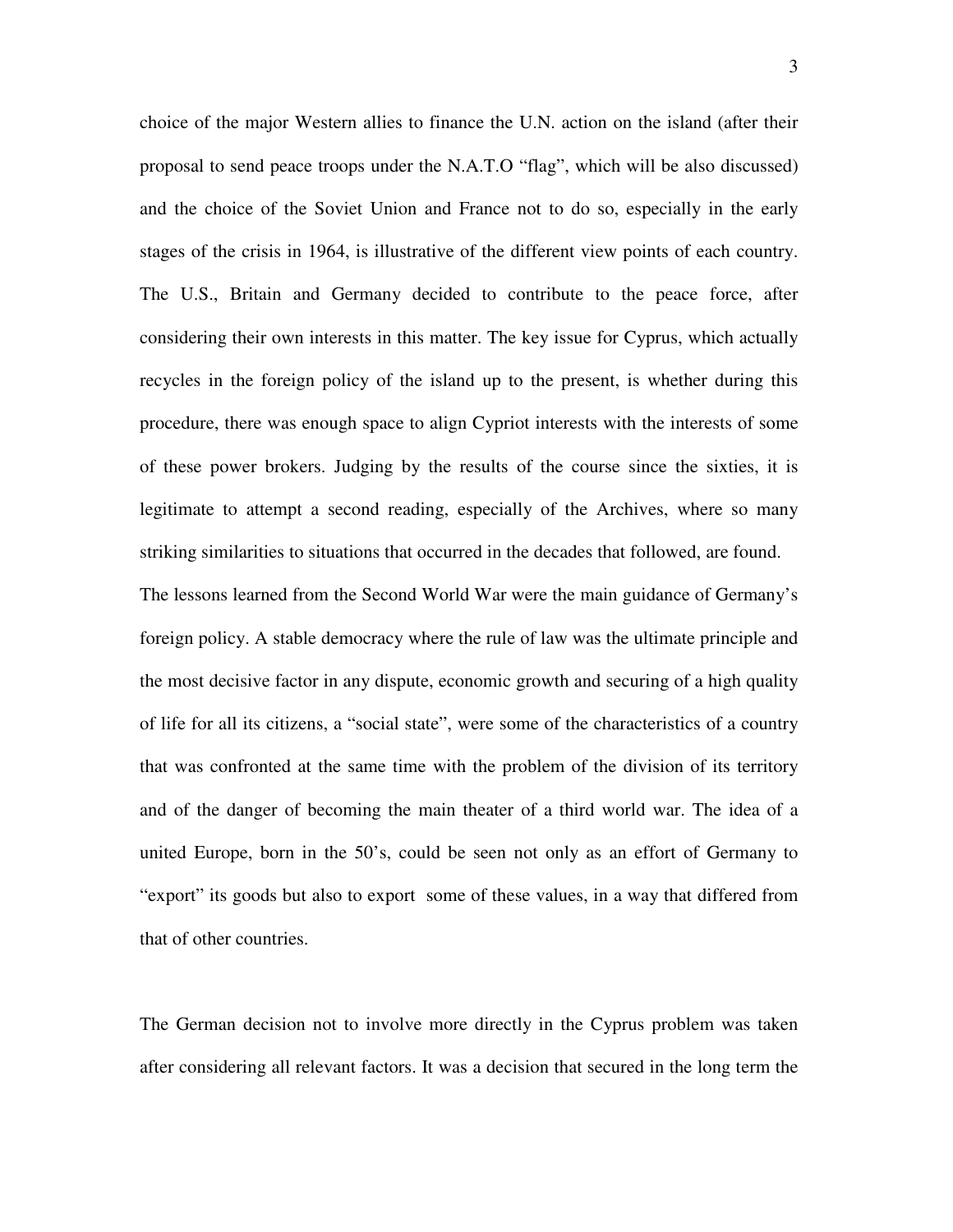country's credibility towards all sides. This fact never discouraged Germany from following the events closely and pointing out to both parts how to avoid the conflict. Being in a position to offer economic aid and exercise a "soft foreign policy" or a "multi – track diplomacy", in a period where Cyprus was under development and in Germany the economic wonder was already conducted, Bonn tried to help the young Republic in terms of technical assistance, economic aid, scholarships, that usually had the form of bilateral agreements. The biggest contribution, however, was to try to persuade the leaders of the two communities, to avoid the constitutional conflict. Germany underwent this effort, already before the conflict of 1964, by inviting –and was the only country of the world that did so- with only some months in-between, Makarios<sup>4</sup> and Kucuk<sup>5</sup> to Bonn. Unfortunately, this effort, as well as the efforts that followed, to convince the two communities, co-founders of the Republic of Cyprus, not to choose the "hard" way, in order to "secure" their communal or national interests, failed.

#### 1.1. Nature of bilateral relations

According to one classification of the nature of relations between two countries, there are three categories: special, normal and peripheral<sup>6</sup>. One could say that the Cypriot -German relations fall in the normal (second) category. Early exchange of Ambassadors, the significant German assistance in the first years of the Republic of Cyprus as well as the role of other non - state actors (Chambers of commerce - businessmen, Academics

 4 Archbischop Makarios III (1913 – 1977), leader of the Greek Cypriot Community and first President of the Republic of Cyprus.

<sup>&</sup>lt;sup>5</sup> Fazil Kucuk, (1906 – 1984), leader of the Turkish Cypriot community and first Vice – President of the Republic of Cyprus

 $6$  Rana, K. S. (2002). Bilateral diplomacy. New Delhi, Manas Publications, pp. 18 - 20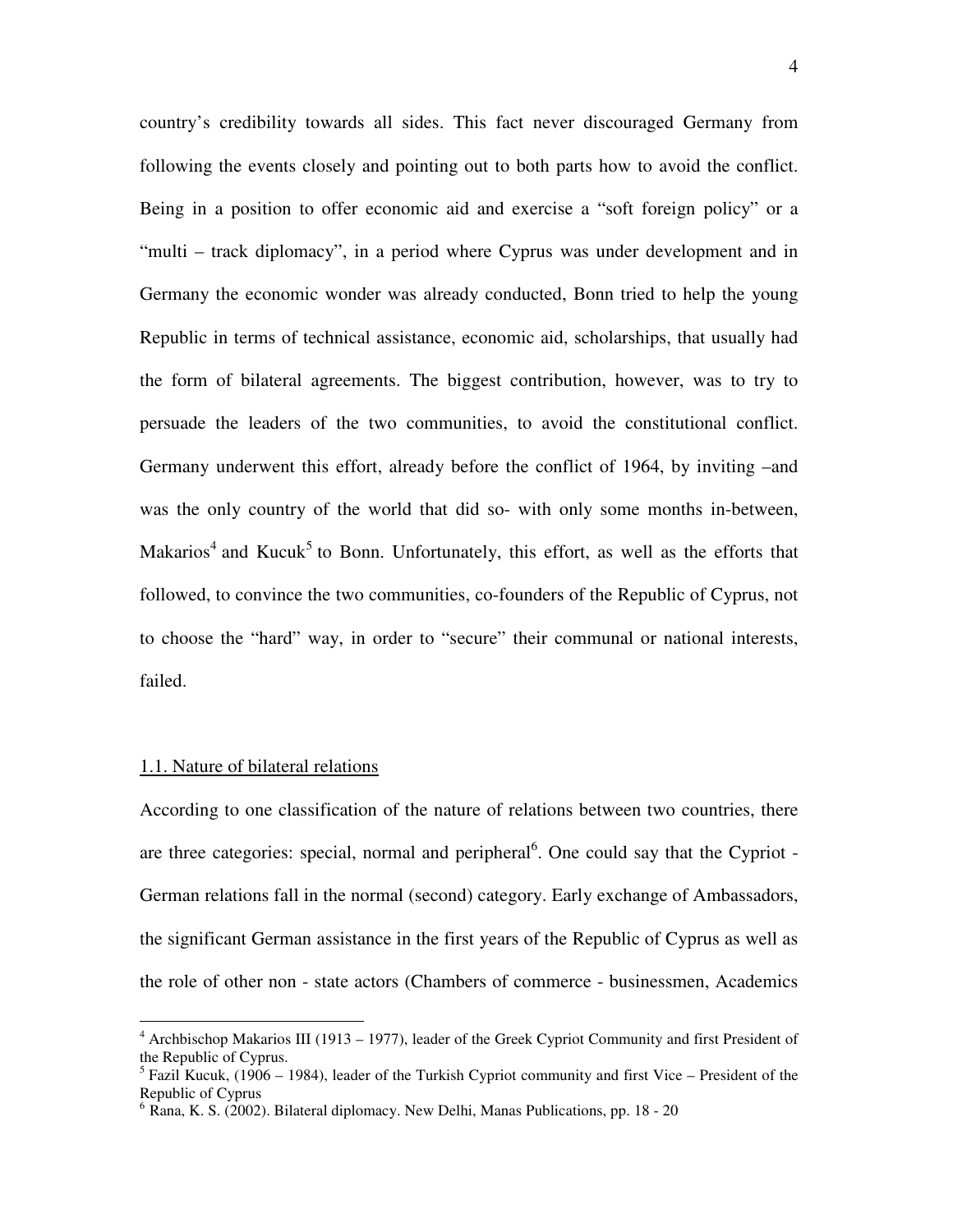etc.) and a series of bilateral agreements<sup>7</sup> can easily support this classification. Any examination of the bilateral relations in this certain period involves naturally a large discussion of main political problems of both countries, namely the German question – result of the Second World War and the division of Germany and the Cyprus question, mainly as recured after the 1964 crisis and the collapse of the bicommunal nature of the government. The cold – war background and the influences of East Germany and the Soviet Union are also given, as parameters of this study. Finally relevant and constantly under examination is the interaction between Germany and Cyprus and other countries, like Greece, Turkey and Britain but also the U.S. or the U.A.R.

It is often debated whether Cyprus should have joined NATO in 1960 or not. Makarios's relation with the Non  $-$  Aligned Movement since 1955<sup>8</sup>, his disappointment due to the lack of support by NATO during the fifties and his conviction that Cyprus, being in the geographical neighborhood also of the United Arab Republic, could serve better its own interests by choosing not to become a member of the Western Alliance. This decision on its own was not wrong. Combined, however with some political estimation that proved to be wrong in the years and the decades that followed, proved in the long term to be problematic.

The fact that national security is a first priority in foreign relations is largely agreed by scholars. Seen from this point of view, the Turkish threat was a major concern for

<sup>&</sup>lt;sup>7</sup> Already in 1961, the two countries signed three Agreements: on Trade, on Economic cooperation and <sup>7</sup> Financing and on technical assistance

<sup>&</sup>lt;sup>8</sup> Makarios attended also in 1955 the Bandung Conference, despite the fact that Cyprus was not yet independent. The moral support from the Non – Align Movement was the main reason for his decision to join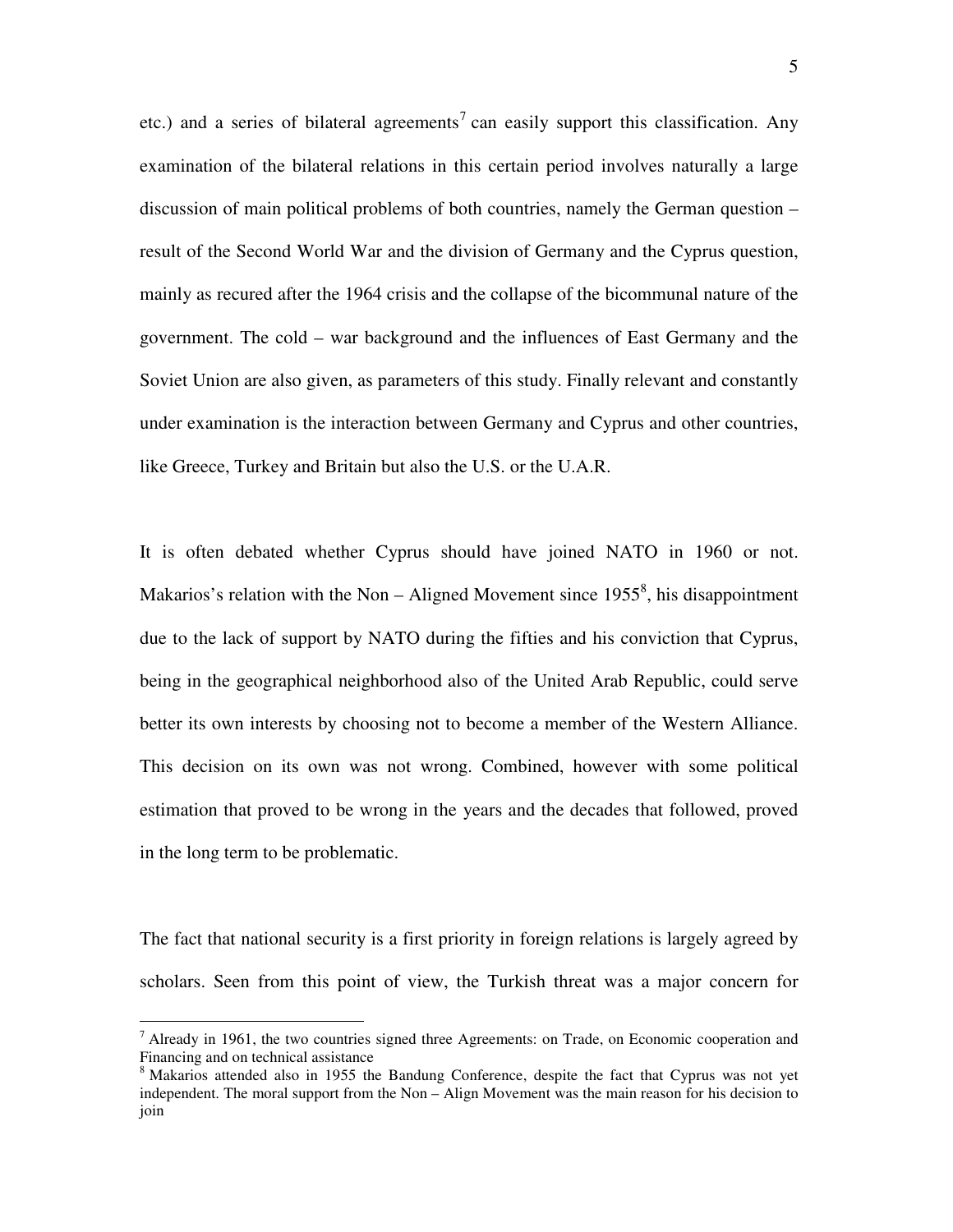Nicosia, whereas a less possible, by the sixties, Soviet threat was always a concern for Bonn. These two variables had probably the largest impact on bilateral relations. Germany discussed every development on Cyprus, mainly in the framework of NATO, where Greece and Turkey presented their positions but also in the framework of the Western European Union.

Additionally, both countries agreed on the important role of the United Nations. Germany because of its previous historical experience<sup>9</sup> and Cyprus because of the hope that all former colonies – members of the General Assembly as well as certain members of the Security Council would support its positions unconditionally. This was another positive factor in bilateral relations, creating sometimes understanding for certain procedures.

#### 1.2. Bibliography – Methodology

 $\overline{a}$ 

The present study is largely based on primary sources, mainly the Political Archives of the German Foreign Ministry. The main reasons that the specific Archive is not currently used for research on Cyprus – related issues could be attributed to the following: a) Germany was never considered as a direct stake holder in Cyprus b) the archives –as the usual case is- are only partly released every 30 years, considering always an obstacle c), many scholars are confronted with the language - barrier and d) most of the scholars from the German – speaking space lack any special interest. Personal knowledge on the realities of recent Cyprus history, acquired through the fact

<sup>&</sup>lt;sup>9</sup> Germany, though for a long time not a member of the United Nations and up to the present not a member –despite the efforts in the framework of the U.N. Reform- of the Security Council, was for many years the third (following Britain and the U.S.) biggest contributor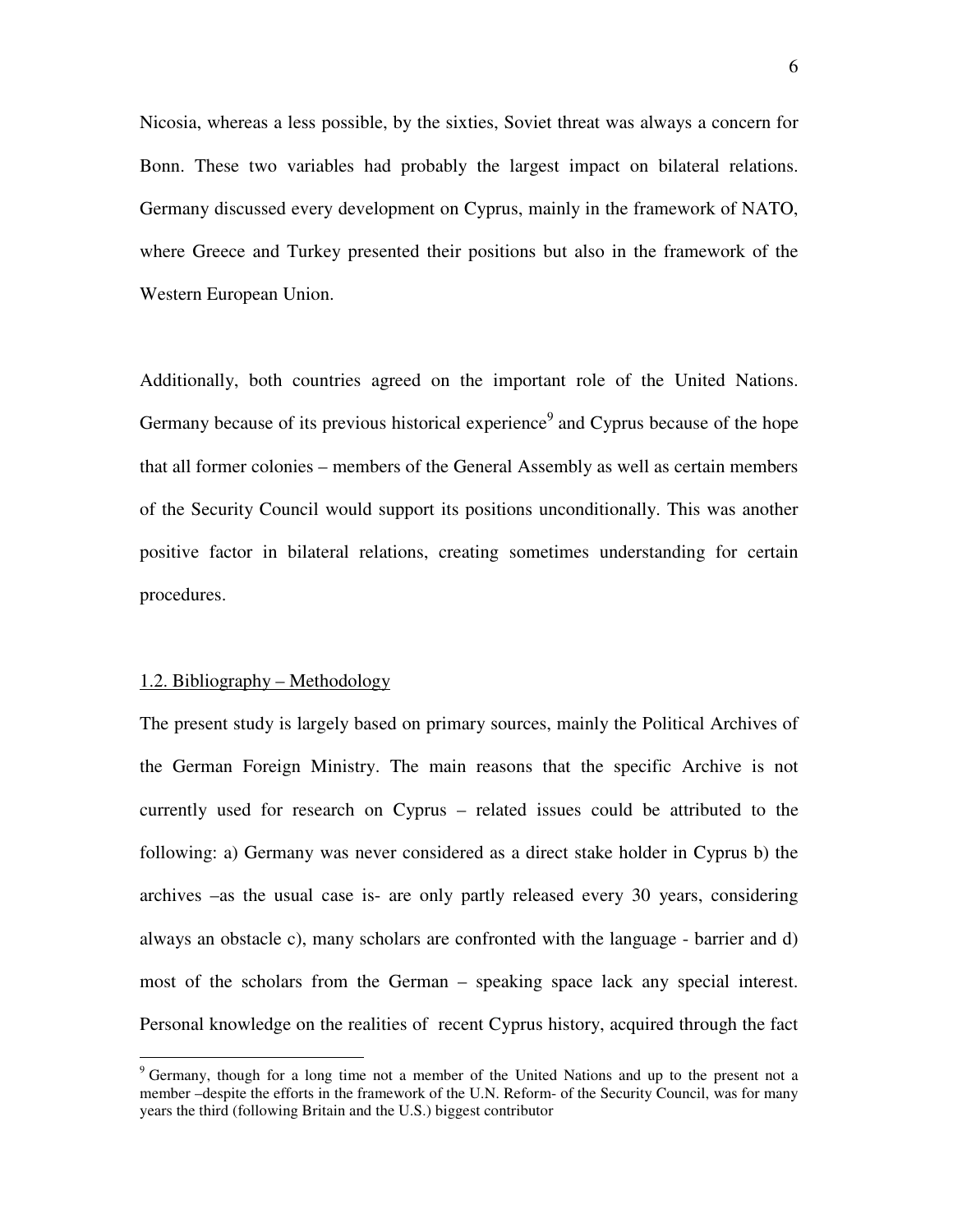that I have spent –with the exception of five years in Germany- all my life in Cyprus, where I have also studied and have been since my early years interested in politics, history and diplomacy, combined with two – year studies and three year experience as a diplomat in Germany were the main guides, during my research in the German Archives. Reading the reports prepared by the German diplomats back in the sixties was often interrupted by the thought of what the reports sent nowadays from Nicosia could be like, since, as already mentioned, some of the issues just recycle. Preparing reports for the Cypriot Foreign Ministry and receiving instructions lead also constantly to the thought how the instructions in the sixties and the reports from Bonn also looked like. Unfortunately, for technical reasons, any research in the respective Cypriot Archives is currently impossible.

The conclusion, that the main catalyst still offering the chance for a comprehensive solution of the political problem of Cyprus, namely the accession process to the E.U., which in fact could have started in the 70's, if the Turkish invasion did not occur, was very much owed to the German Foreign policy, encouraged this study in moments of doubting about the importance of the role of the German diplomacy on the island. Rereading some of the reports and rethinking of the firm stance of Bonn and the fact that a) the German technocrats always possessed valuable knowledge of the Turkish intentions and concepts and b) were not discredited neither for their role on the island nor for their post – war role in world affairs allows to draw the conclusion that more interaction between Germany and Cyprus on the issue could only prove beneficial.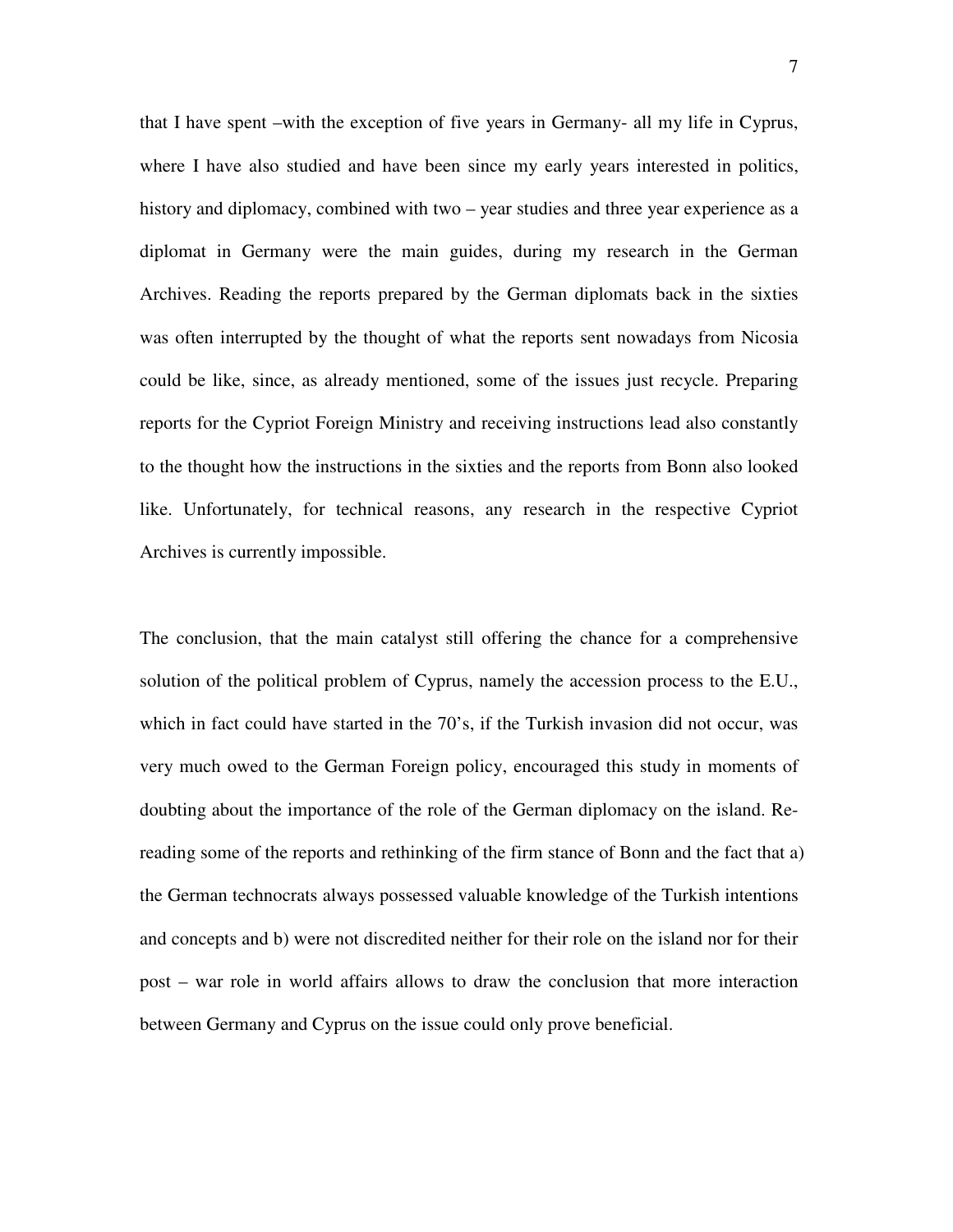The special relation of Germany with Turkey, which goes back at least as early as 1878, the German mediation at the Berlin Conference and the onward cooperation of the Sultans and the Kaisers until 1918 in many fields (economy, infrastructure, military etc.), revived after the accession of both countries to the North Atlantic Treaty Organization in the fifties and the cooperation of the early sixties which led to the Turkish migration into the country and to the beginning of a new period of cooperation. The special relation of Germany and Turkey could be seen as a reason to doubt on the impartiality of Bonn. There is, however, not enough proof for that argument. Bonn did not ever accept during the discussions of the Cyprus problem in the framework of N.A.T.O or the Council of Europe that the arguments of Ankara on the Cyprus issue justified its policy of aggression and the permanent threat to land on the island. Alleged pro – Turkish attitude, seen as a "problematic" by the Cypriot officials, could be seen also as a chance and possibility for a larger German contribution or mediation during the crisis.

The current study does not aim at providing a detailed account of diplomatic history of the period. Most of the events that affected bilateral relations are however mentioned, at the beginning of each chapter, in order to provide the context. The chronological way was chosen, however in a way that allows codifying some of the bilateral issues.

The main material for the study was provided, as already mentioned, by the documents selected from the Political Archives of the German Foreign Ministry, compared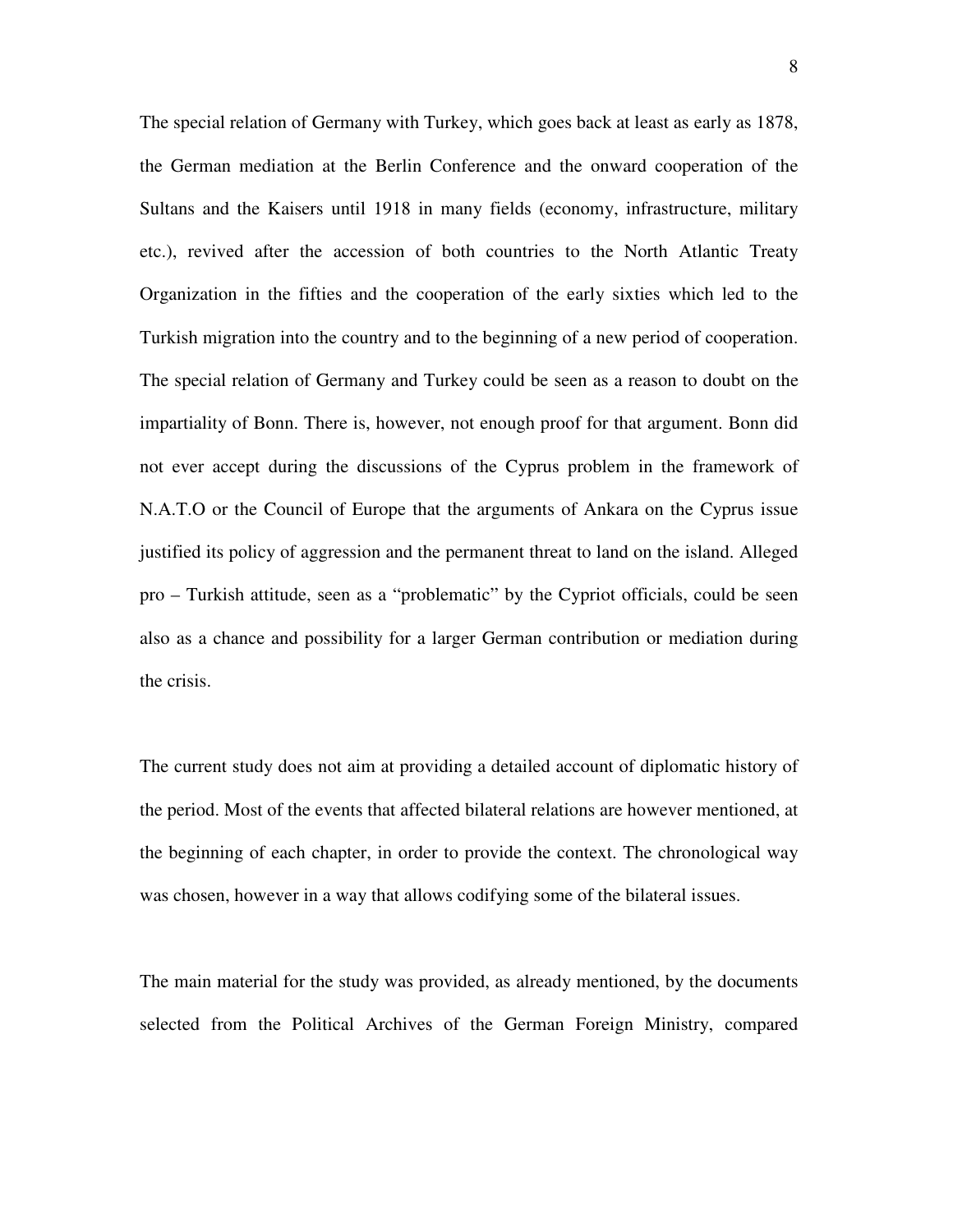sometimes with the respective archives of the United States Department of State<sup>10</sup>. For the historical facts the Keesing's Record of World Events<sup>11</sup> are often cited. Apart from the work of Paris Varvaroussis *"Deutschland und die Zypernfrage"*<sup>12</sup> (Germany and the Cyprus issue) no other directly related literature could be traced. Thus, useful for the purposes of the current study were other secondary sources from the large bibliography of the Cyprus issue, even if they are only partly related with the issue under examination. Especially sources referring to the role of the U.N. and the role of foreign countries in the conflict have been very useful. Books, mainly written by non – Cypriots are less polemic, in comparison to Greek and Turkish bibliography. Memoirs and other books of Greek and Turkish officials, politicians, journalists etc. which had been directly or indirectly exposed to some of the events described here, were found, despite certain partiality also useful.

#### 1.3. The relations with East Germany

 $\overline{a}$ 

The current study refers mainly to the relations of the Republic of Cyprus with the Federal Republic of Germany. Relations with East Germany, developed mainly after the crisis of 1964 and the close cooperation of the island with the Soviet Union, or even, as a result of this cooperation, were been included under the main chapters of the German Cypriot relations for practical reasons and mainly because of their impact on the whole issue. Close relations with the socialist block, developed after 1964 and the

<sup>&</sup>lt;sup>10</sup> US Department of State. (2007). Under Secretary for Public Diplomacy and Public Affairs. Bureau of Public Affairs. Office of the Historian. Foreign Relations of the United States. Johnson Administration. Volume XVI, Cyprus; Greece; Turkey [Online]. Available from: http://www.state.gov/r/pa/ho/frus/ [Accessed 10 July 2007]

<sup>&</sup>lt;sup>11</sup> Keesing's Record of World Events (formerly Keesing's Contemporary Archives)

<sup>&</sup>lt;sup>12</sup> Varvaroussis, P. (1995). Deutschland und die Zypernfrage. Die UN- und EU-Vermittlung : eine Dokumentation 1954-1994. Tuduv-Studien, Bd. 71. München, Tuduv.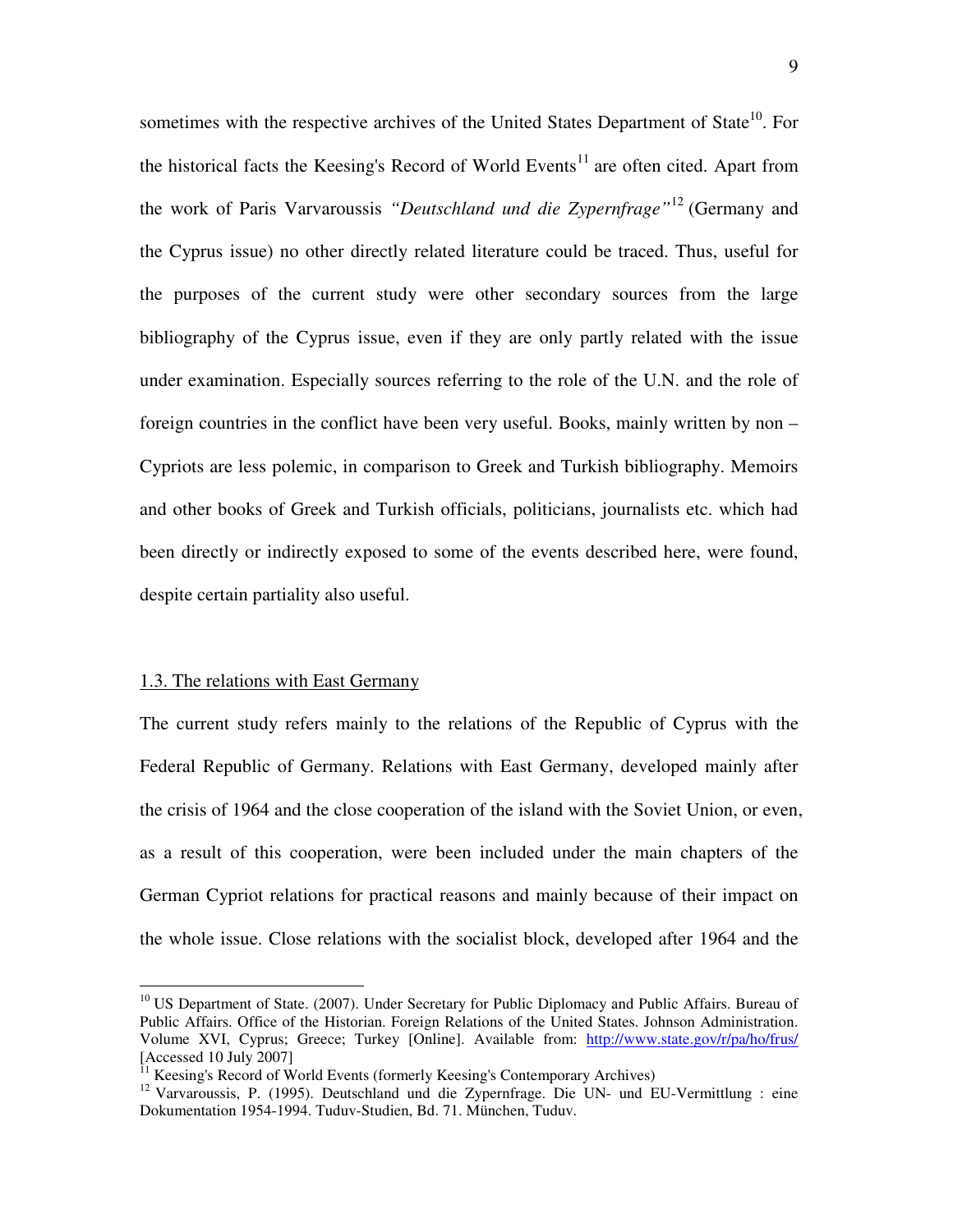"lack of understanding" within NATO of the Greek Cypriot stance, affected directly not only the course of relations with Germany but the developments of the Cyprus question as well. In fact, these two points, were always interacting.

#### 1.4. Structure

 $\overline{a}$ 

The first part of this study examines bilateral relations in the first three years of the Republic of Cyprus, considering the early constitutional problems<sup>13</sup>, the role of the German President of the Constitutional Court Professor Ernst Forsthoff, the main bilateral issues and the effort of Germany to build close relations with the young Republic on the basis of bilateral agreements and the visit to Germany of President Makarios and Vice President Kucuk to Bonn. The second part refers to the most crucial year of the conflict in Cyprus, the year 1964. The developments on the island had a direct impact, that reversed the good results in the bilateral relations of the early years. The third part examines the years 1965 to 1968. The stabilisation on the island –things were still far from being normal- offered the chance to the two countries for regaining some of the ground lost during the previous year. Still, the development of the Cypriot – East German relations, always in reverse analogy to the relations with the Federal Germany and mainly the different approach on the political problem of Cyprus were obstacles keeping the two countries far from each other. Minor issues, some of them like the press, however, very influential were dealt with in a smaller chapter. This small part deals also in brief with trade, education and culture. Finally the last pages

<sup>&</sup>lt;sup>13</sup> Apart from the constitutional problems, that reached the Supreme Constitutional Court, bicommunal relations were from the beginning, also at the level of the Parliament in tension. Cf. Aimilianidēs, A. K. (2003). *H*ē *koinovouleutik*ē *synyparx*ē *Hell*ē*nokypri*ō*n kai Tourkokypri*ō*n 1960-1963*. Leukōsia, Ekdoseis Epiphaniou.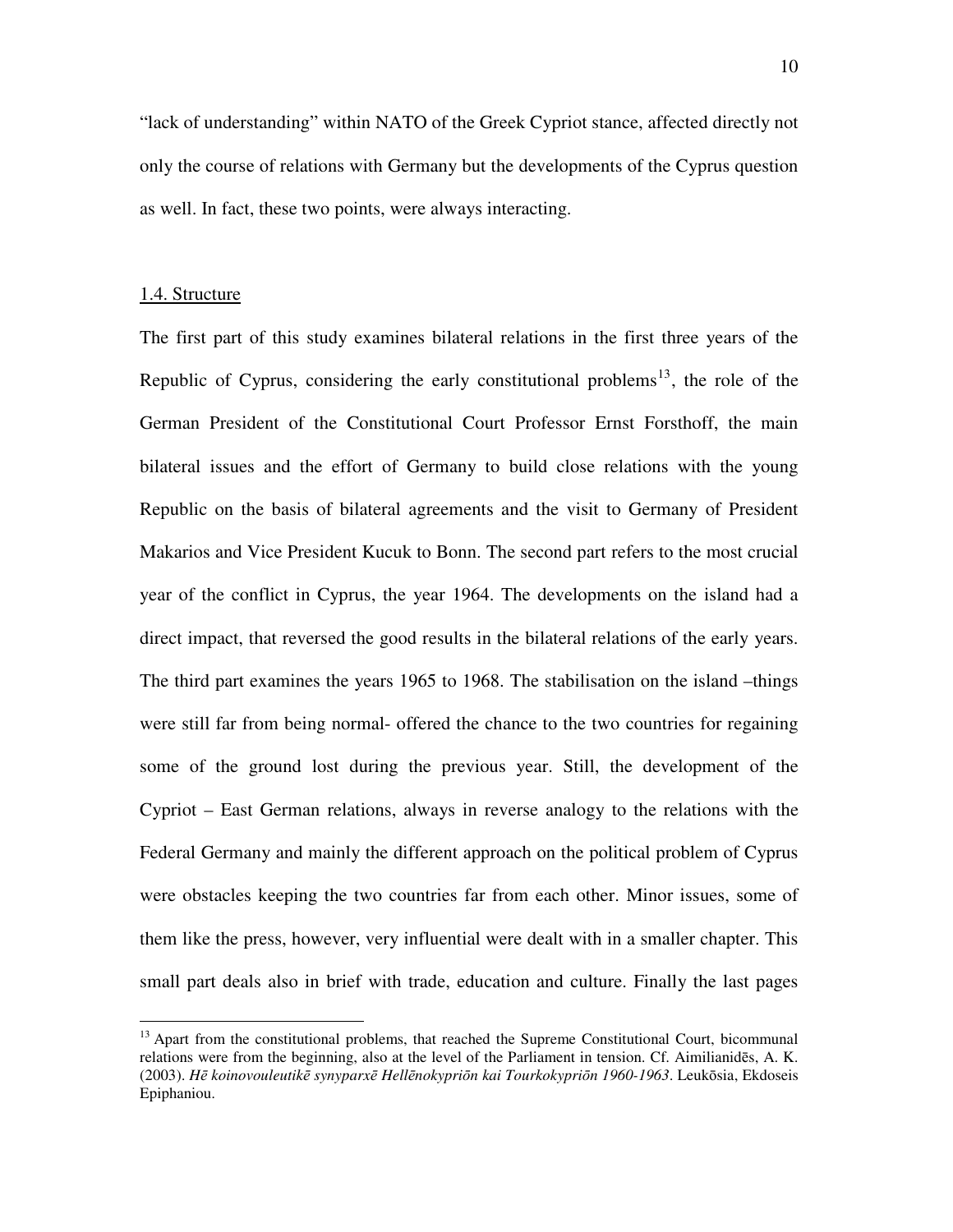provide a summary of the issue along with the main conclusions drawn from the research.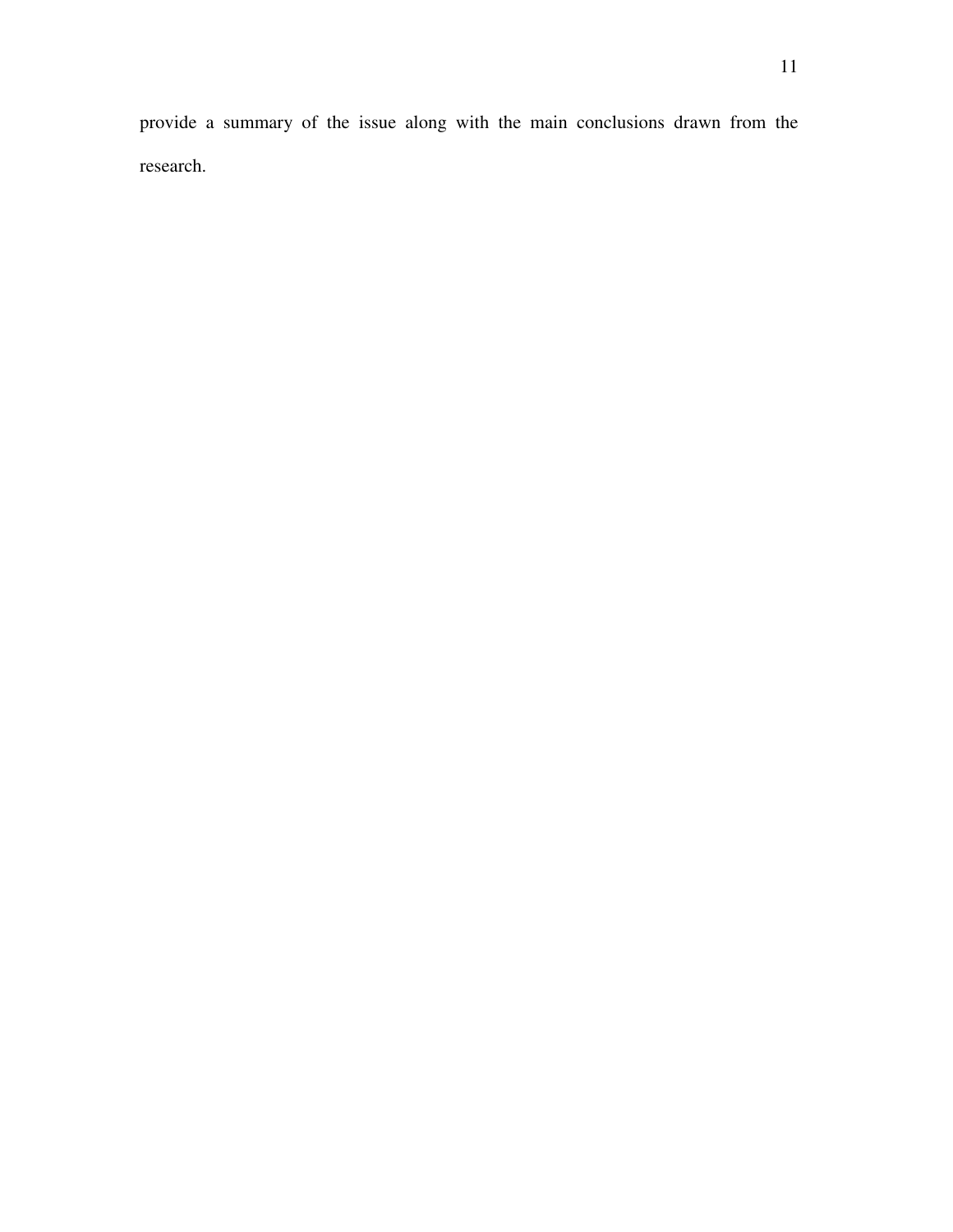#### **2. RELATIONS FROM AUGUST 1960 TO DECEMBER 1963**

Building stable and close diplomatic relations was the initial target of both countries. This target was largely accomplished through a series of activities and the function of respective Missions in Nicosia and Bonn. Highlight of the period were the several bilateral Agreements signed and the visits paid in Bonn by Makarios and Kucuk. Germany was satisfied with the development of the relations, although at the same time concerned about the influence of the "East" and the first disputes between the two communities.

Still, referring to the main developments of the first period in a chronological sequence could provide a better overview. If any initial remark should be made, then this would be the following: in contrast to the case of the relations of Germany with many other European countries, the German – Cypriot relations were never burdened with the legacy of the Second World War. Cyprus was never occupied by German forces and never experienced the traumatic consequences that for example Greece had experienced between 1941 and 1944. Thousands of Cypriots fought, however, against the Germans, mainly as part of the Cyprus Regiment under British command. Cyprus won only in the fifties and the Konrad Adenauer -  $Ex^{14}$  part of the German interest, as Germany returned to the international arena. Adenauer visited Greece and Turkey in 1954 and reestablished the German interest in the region. A year later, just after the beginning of

<sup>&</sup>lt;sup>14</sup> Konrad Adenauer was Chancellor since the creation of the Federal Republic of Germany in 1949 and remained at the office until 1963.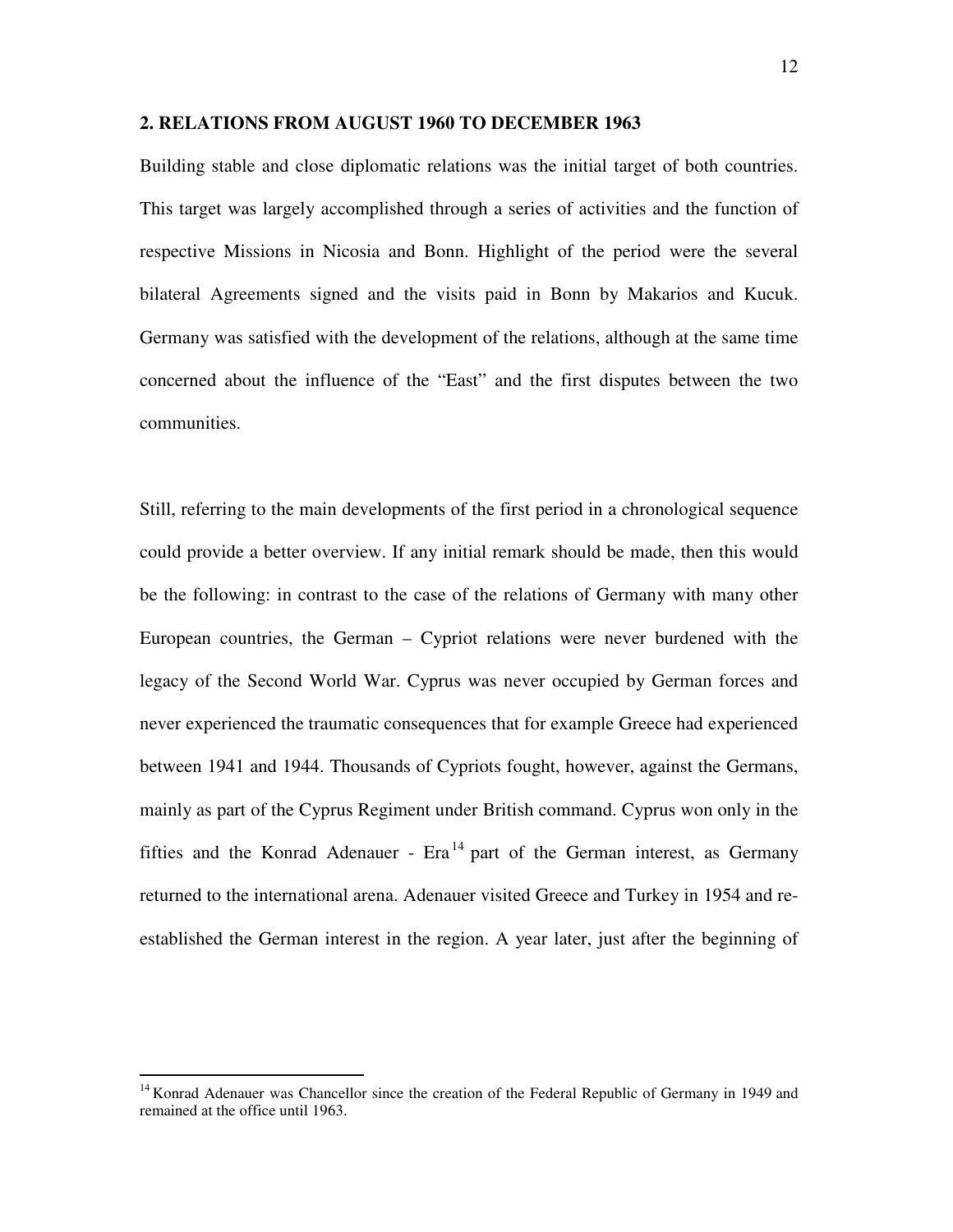the anti-colonial struggle on  $Cvprus$ <sup>15</sup> Adenauer expressed clearly his views on the policy of Britain. According to Hans-Peter Schwarz,

*"The eastern Mediterranean had been a powder keg since the East Block had begun arms deliveries to Egypt. Adenauer saw in this a clear indication of Soviet world domination ambitions. In his view the British were to blame for this situation. During these months he regularly said that the British were pursuing arrogant and idiotic policies in Egypt, Cyprus and India"<sup>16</sup> .* 

Indeed, the point of view that Britain's policy of "divide et impera" would complicate the situation in Cyprus and the whole region is well presented in the German bibliography<sup>17</sup>. It would be narrow – minded to attribute this criticism only to certain anti – British sentiments. Varvaroussis $18$  states that Adenauer realised as early as 1956 that the prolongation of the problem of Cyprus allowed the Soviet Union to exert its influence and constituted a risk of the "European" policy of Bonn, based also on peace and stability of the East Mediterranean.

The Agreements of Zurich and London in 1959 ended the struggle for union with Greece (also known as Enosis – policy, from the Greek word for union) and led to the establishment of the Republic of Cyprus. Tension between the Greek and Turkish

<sup>&</sup>lt;sup>15</sup> The struggle begun in April 1955 and continued until 1959 and the Zurich – London Agreements that lead to the establishment of the Republic of Cyprus

<sup>&</sup>lt;sup>16</sup> Schwarz, H.-P. (1995). *Konrad Adenauer a German politician and statesman in a period of war, revolution, and reconstruction.* Providence, RI, Berghahn Books. p. 190

<sup>&</sup>lt;sup>17</sup> Cf. Richter, H. A. (2004). *Geschichte der Insel Zypern*. Mannheim und Möhnesee, Bibliopolis.

<sup>18</sup> Varvaroussis, *Op.cit,* p. 19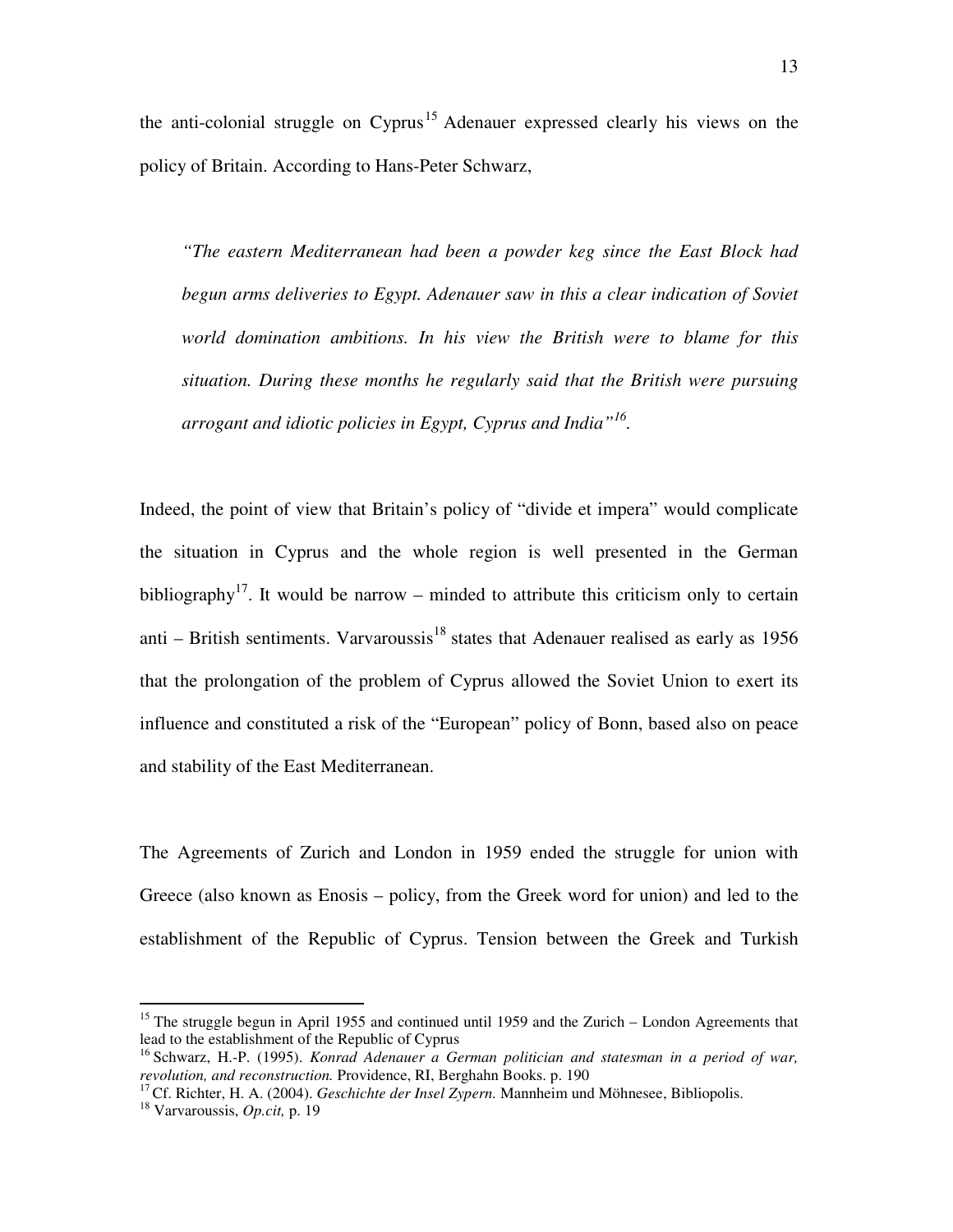Cypriot communities on the island as well as between Greece and Turkey were relieved. Germany would be one of the first countries to acknowledge the Agreements and congratulate all contracting parts. The German Chancellor Konrad Adenauer sent already on February 20, 1959 to the Prime Ministers of Britain, Turkey and Greece his messages of congratulation. In the telegrams addressed to Macmillan<sup>19</sup> and Menderes<sup>20</sup>, Adenauer gives emphasis to the important point of the NATO unity. The telegram addressed to the Greek Premier Karamanlis, though, did not include this point<sup>21</sup>. One can only assume that Germany was well aware of the fact that the new state of affairs on the island actually forced the Greek Cypriot majority of over 80% to abandon the "dream" of union with Greece and accept a constitution providing veto rights and separate qualified decisions for both communities<sup>22</sup>. In this context, any reference to the "bitter" compromise for the sake of NATO could not really fit in the message.

Immediately after the proclamation of the Republic of Cyprus, on August 16, 1960, the German Government sent a telegram to the new Cypriot President Archbishop Makarios, stating that Germany will soon proceed to establish diplomatic relations<sup>23</sup>. This was a direct result of the German interest in the region and the necessity to support the fragile Turkish - Greek relations, widely affected by the Cyprus issue. At the same time, it was also a matter of reciprocity, since the Republic of Cyprus, a much smaller

<sup>&</sup>lt;sup>19</sup> Harold Macmillan (1894 – 1986), British Prime Minister between 1957 – 1963.

<sup>&</sup>lt;sup>20</sup> Adnan Menderes (1899 – 1961), Prime Minister of Turkey between  $1950 - 1960$ 

<sup>21</sup> Germany (WEST), & Germany. (1959). *Bulletin des Presse- und Informationsamtes der Bundesregierung.* Bonn, Deutscher Bundesverlag. Nr. 36 (24.2.1959), p. 333

 $^{22}$  The right – wing Greek government was hardly attacked on signing the Agreements by the opposition in the Parliament. The Agreements were also criticized in Cyprus by left and right – wing politicians and a part of the fighters of the fighters of E.O.K.A. (National Organisation of Cypriot Fighters) which organized the struggle against the British between 1955 and 1959.

<sup>23</sup> Germany (WEST), & Germany. (1960), *Op.cit.,* Nr. 151 (16.8.1960), p. 1494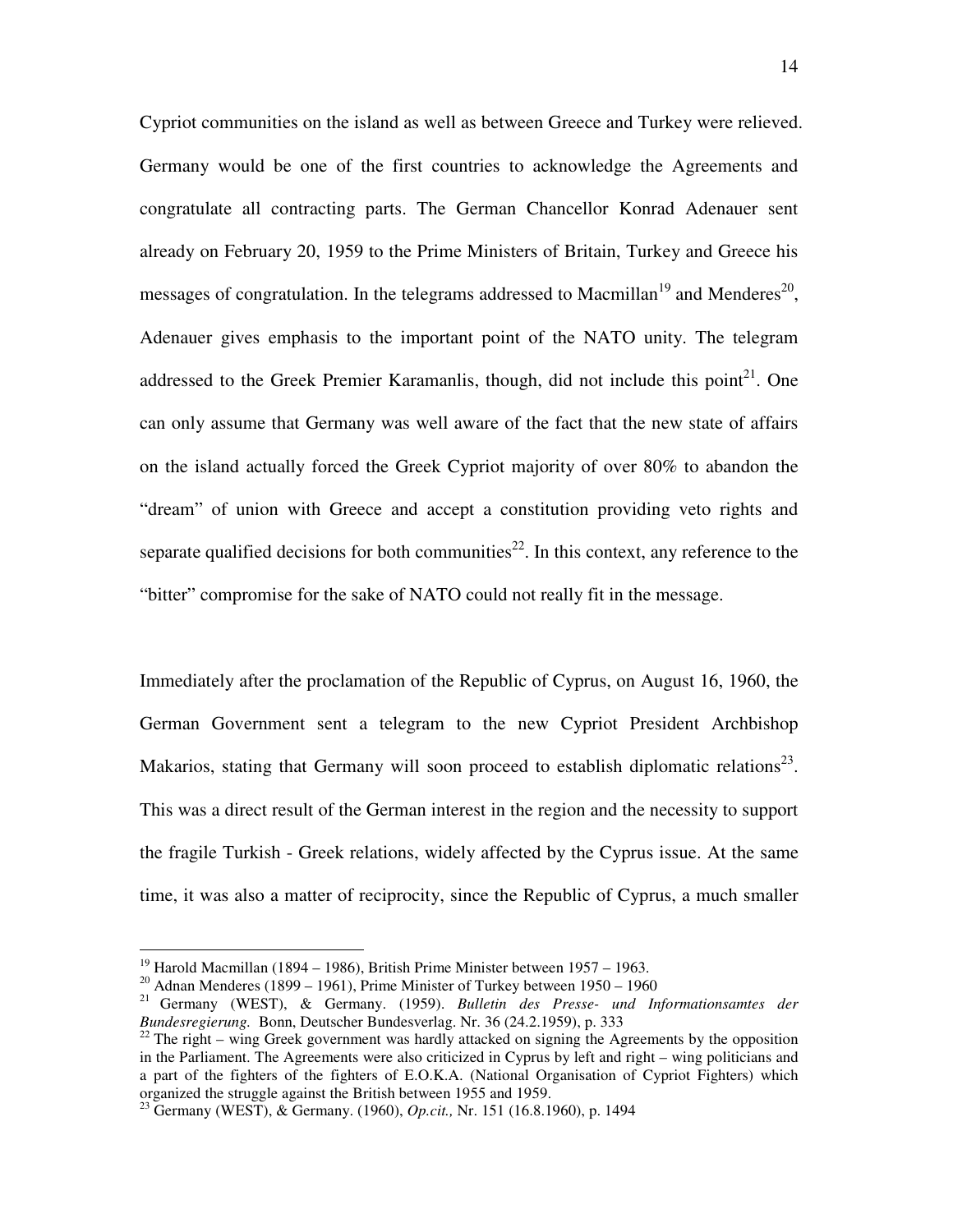state, would operate –due to the London Agreements- an Embassy in Bonn, which would also be accredited in the other West European countries<sup>24</sup>.

All that the German side had to do was to raise its Consulate General in Nicosia to an Embassy. Being present on the island for years, during the colonial period, this should not have been a hard task. Cyprus, on the contrary, had to establish an Embassy in Bonn, starting from zero. Comparing however with the capacity of other countries' Missions, the German Mission felt that it should "catch up". In a report from Nicosia, some months before the official declaration of independence, the German Consul-General pointed out that the new Republic should be supplied, through the Consulate, immediately with Germany - related material that could be sent from the German Embassies in Athens and Ankara. He referred to the fact that the Americans already provided for a large Press Department in their Embassy but noted that *«the attempt to provide the local press with German material in Greek and Turkish would be a modest competition with the other countries that have much more political interests than Germany*<sup>25</sup>. It is true that Germany always recognized that the interests of the Anglo – Americans on the island were bigger. The German Mission on the island, however, also took its functions very seriously and tried to fulfill them to the maximum<sup>26</sup>.

 $24$  According to the Zurich – London Agreements, Cyprus should open at first five Embassies, three of which in the guarantor powers Britain, Greece and Turkey, one in the U.S. and one in Bonn. In that way, the new Republic seemed to recognize at least at the beginning, its pro – western orientation.

<sup>&</sup>lt;sup>25</sup> German Consulate Nicosia to the German Foreign Ministry, 24 July 1959, PolAAA Berlin, B 26 / 116 <sup>26</sup> According to Article 3 of the Vienna Convention on Diplomatic Relations, the functions of a Diplomatic Mission consist inter alia in a) Representing the sending State in the receiving State, b) Protecting in the receiving State the interests of the sending State and of its nationals, within the limits permitted by international law, c) Negotiating with the Government of the receiving State, d) Ascertaining by all lawful means conditions and developments in the receiving State, and reporting thereon to the Government of the sending State and e) Promoting friendly relations between the sending State and the receiving State, and developing their economic, cultural and scientific relations.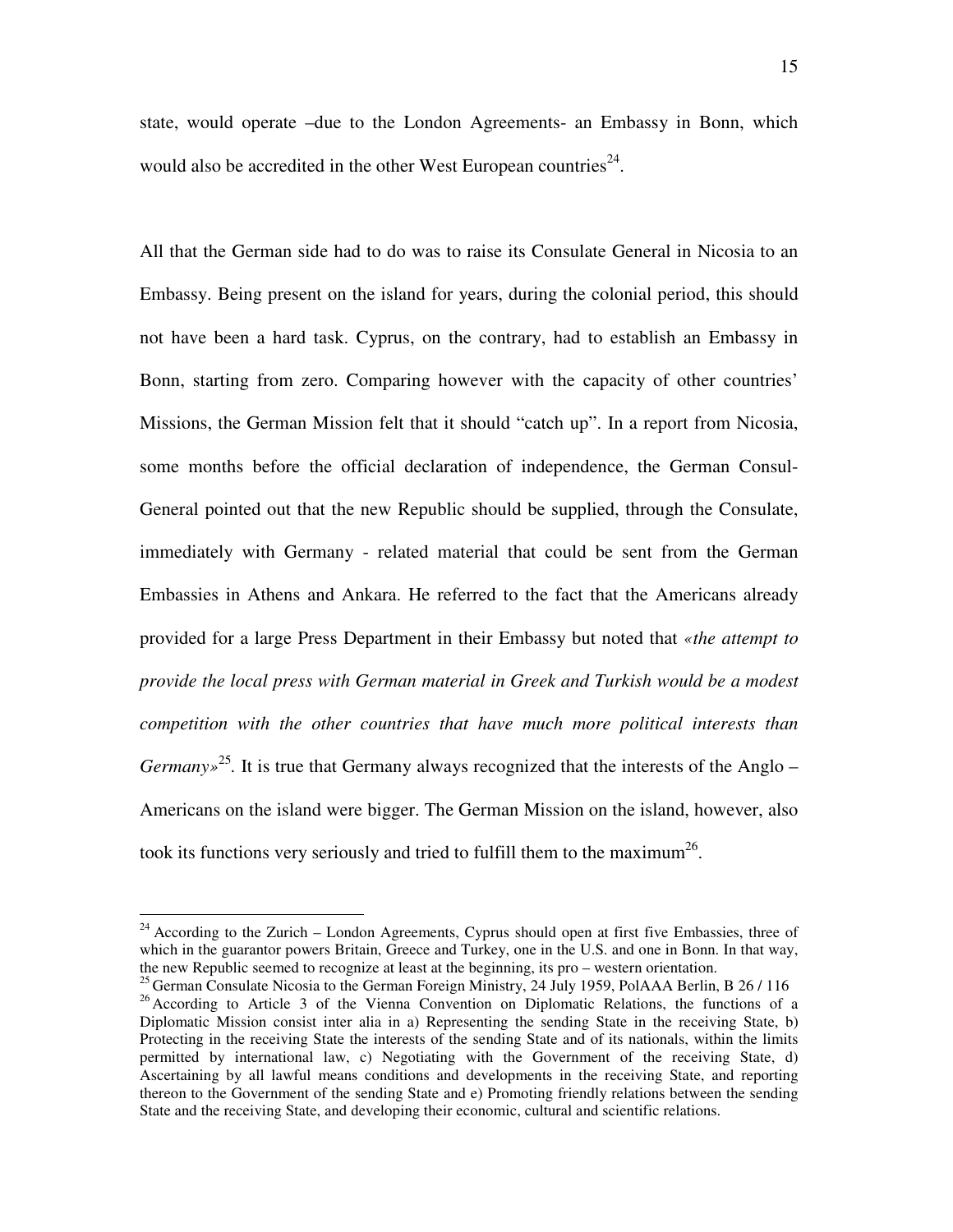The tasks of the German Mission proved, at least at the beginning, to be easier than those of the Cypriot Mission. Since Germany not only had already a pro - western policy but was also a vital member of N.A.T.O and as such it was located directly on the most sensitive Cold War border. It had already experienced the consequences of the East – West conflict during the Berlin Blockade of 1948 – 49 and realised that the space for manoeuvres in its foreign policy was limited. In Cyprus, the situation was more complicated, since its two communities had different approaches on the foreign course of the island. Despite the fact that Greece and Turkey were already members of NATO, Archbishop Makarios decided early against a membership to the Western Alliance and in favour of a membership to the Non Aligned Movement, a Movement linked to movement for decolonization, consisting of countries that were supportive in the near past to the Greek Cypriot anti – colonial struggle. The choice of Makarios as such, did not raise any concern at the beginning. The Turkish Cypriot Community had a veto right on decisions on foreign policy. Vice President Kucuk, however, only stated that he was not informed about the participation at the Belgrade Conference<sup>27</sup> in 1961, in which Cyprus joined the Movement. Only later, during the new crisis in Cyprus, the participation and cooperation of the country with some of the Non – Aligned countries such as the U.A.R. would be considered as a threat against the stability and security of

<sup>(</sup>Source: United Nations Treaty Collection. (2007). Access to Databases. Status of Multilateral Treaties Deposited with the Secretary-General. Chapter III Privileges and immunities, diplomatic and consular relations, etc. Vienna Convention on Diplomatic Relations [Online] Available from: http://untreaty.un.org/ENGLISH/bible/englishinternetbible/partI/chapterIII/chapterIII.asp [Accessed] October 18, 2007])

 $27$  Keesing's Record of World Events, Volume 8, March, 1962 Cyprus, p. 18623 a.f.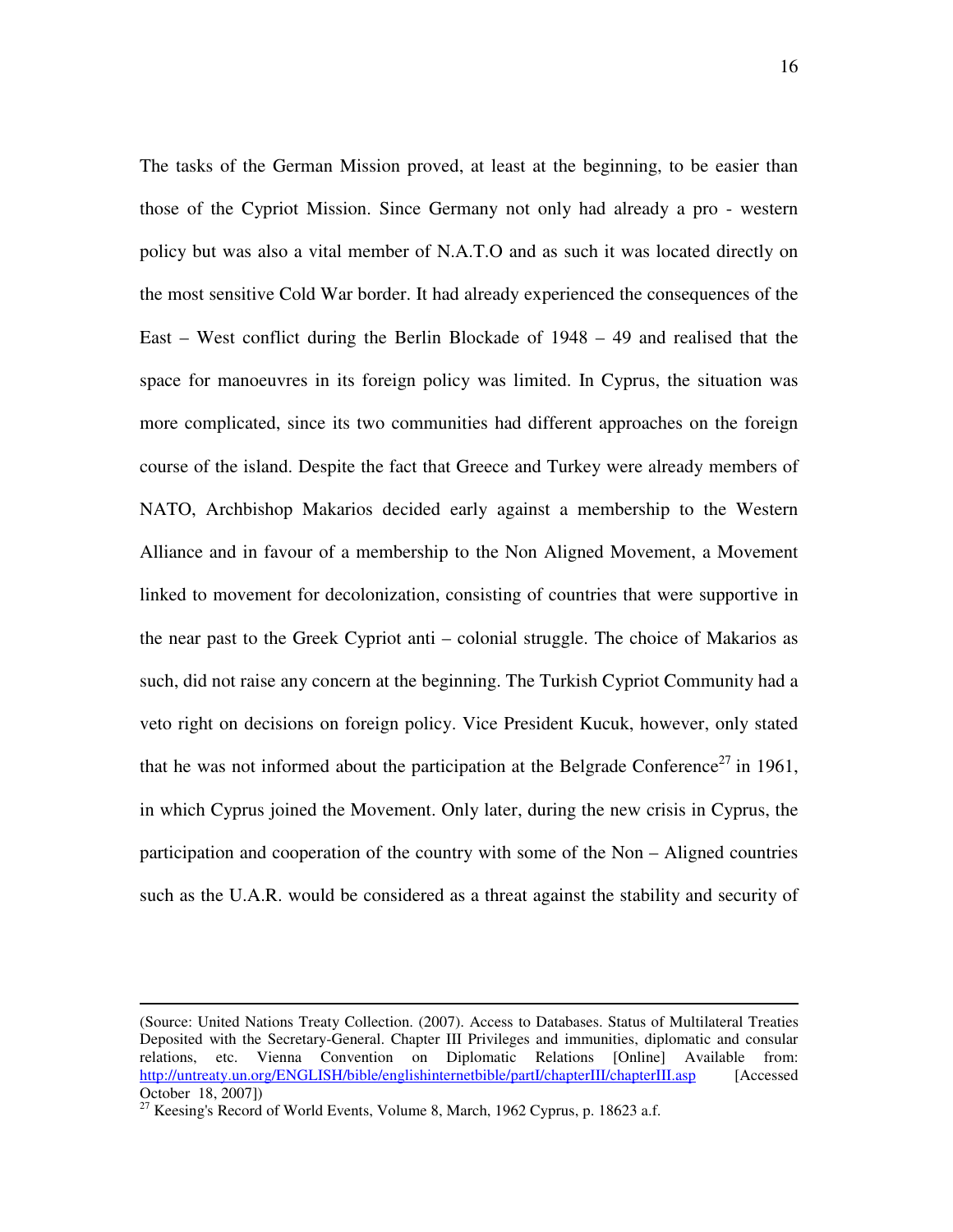the West. For the time being, Germany would even be satisfied with this choice, especially in view of the supportive Makarios statements.

#### 2.1 Makarios speech during the first Non – Aligned Conference

During the first Conference of the Non-Aligned Countries in Belgrade, in September 1961, soon after the beginning of the construction of the Berlin Wall, Makarios made an impressive speech, in favour of the Cyprus – German Relations, in which he expressed his objection to the construction of the wall in Berlin and his support for the reunification of Germany. The speech described also his broader perception on foreign policy<sup>28</sup>:

*". . . My country is small in size and population. It is the smallest country participating in this Conference. But this has not been a reason for overlooking it. Because this Conference is not being convened for the purpose of approaching world problems in terms of material force, but in order to bring a moral power in the service of peace and the progress of mankind; and moral Power does not depend on size or numbers […] Our essential position and our common ground is that of non-alignment. Such nonalignment is the source of our freedom of judgement and independent approach to world problems, allowing our stand to be determined by what is right and just in each case. Our non commitment to any block becomes our commitment--and a strong commitment to moral principle…"*

 $^{28}$  Document BEO/QV dated 3 September 1961 of the Conference of Heads of State or Government of Non-Aligned Countries, Belgrade, September 1961. In. Mansergh, N. (ed.) (1963). *Documents and speeches on Commonwealth affairs, 1952-1962*. London, New York, Oxford University Press, pp. 610 – 611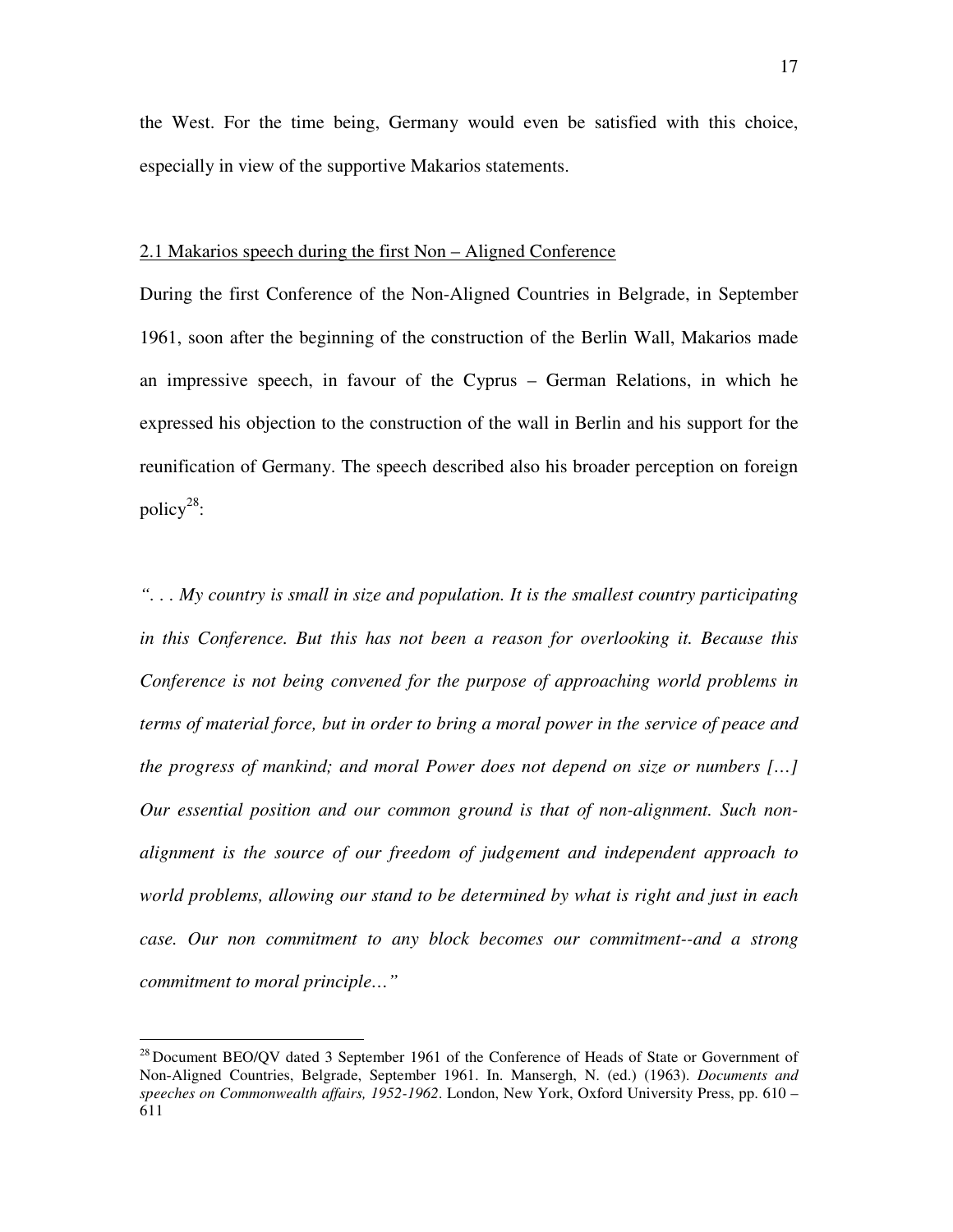## 2.2. The communist "threat"

One of the early concerns of the German Embassy in Cyprus was the communist action. In a report, dated 13 December  $1961^{29}$ , German Ambassador Koenig refers to the activities of the Soviet agents. Germany notes that communist activities are not widespread among Turkish Cypriots<sup>30</sup>. According to the report, the German Embassy was respectively worried about the fact that the Soviet Embassy planned to employ from the beginning, 130 persons.

In April 1961 the German Embassy reports on the Congress of the Leftist Trade Unions, impressed by the number of its members. Similar worries were also expressed by the Americans. In the same way, it was also reported on a visit of a Cypriot delegation, headed by Glafkos Klerides<sup>31</sup> to the Soviet Union, in August 1961. According to the report<sup>32</sup>, *Pravda*, the newspaper of the Soviet Communist Party informed that the trip was organised on the occasion of the first anniversary of the declaration of the Republic of Cyprus. According to *Pravda*, any financial help by the British, the Americans or the Germans will be linked to the anticommunist campaign and that neither the Cypriots nor the Soviets should allow that. In other words the Soviet Union would offer to help the young Republic "unconditionally".

 $29$  German Embassy Nicosia to the German Foreign Ministry, December 13, 1961, PolAAA, B 26 / 116 <sup>30</sup> In fact, until 1958 Turkish Cypriots were also organised in the Communist Party. It was a result of that

year's clashes that they were forced to run off the party and its trade unions

 $31$  First President of the Cypriot Parliament (1960 – 1976) and later President of the Republic (1993 – 2003), one of the key figures in the history of the island

 $32$  German Embassy Nicosia to the German Foreign Ministry, August 19, 1961, PolAAA, B 26 / 116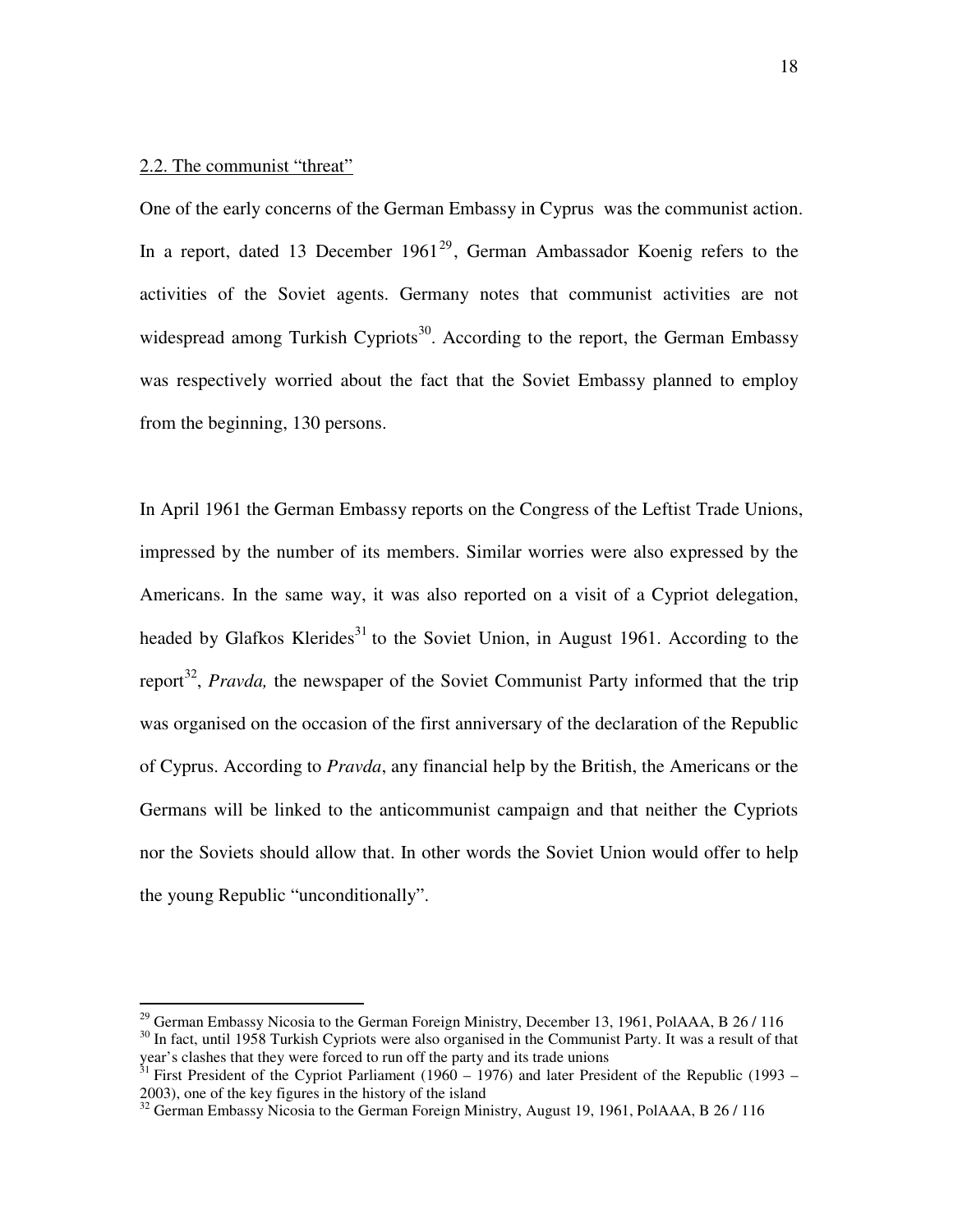During the period, President Makarios was seen by Germany as "neutral" or "Non – aligned" whereas Vice President Kucuk was seen as being in favour of a pro - western and thus anticommunist course. The course of Makarios was vastly supported by the pro - communist or pro - governmental Greek Cypriot powers (Press, Trade Unions, Communist Party etc.) whereas the Turkish Cypriot press attacked this policy and regarded it as unrealistic, since the Soviet Union would gradually seek to expand its influence, arguing that since on the island existed two large British Sovereign Bases, they could be used for the oppression of neighbouring countries. The strong Cyprus Communist Party AKEL could be the main organ of this campaign.

According to the German Foreign Ministry, the Turkish government had already warned the Government of Cyprus that allowing a Soviet Embassy to operate with such a large number of staff would only lead to the development of systematic communist campaign among the population. In order to reduce the communist influence and increase its own, the German Ambassador reminded that he suggested already to invite workers from Cyprus, where unemployment was still high, to Germany, perhaps over Greece. Since the idea of Cypriots "Gastarbeiter" was not accepted, though, he proposed to send to Germany groups of journalists, politicians or businessmen for ten days as guests. This early idea was partly realised.

# 2.3. Appointment of Professor Ernst Forsthoff, as President of the Cyprus Constitutional Court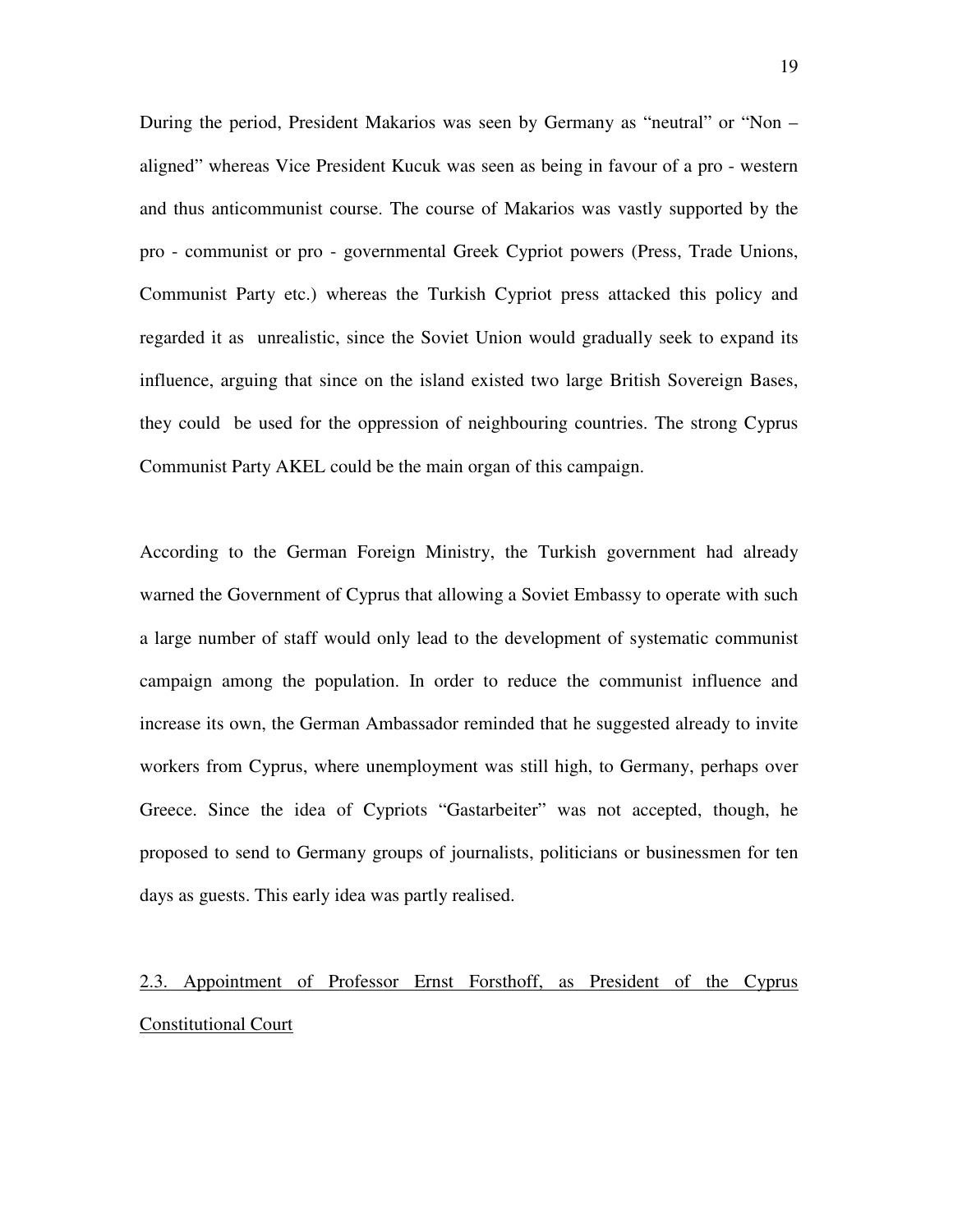According to the Constitution of the Republic of Cyprus, the President of the Supreme Constitutional Court should be a foreigner, helped by a Greek and a Turkish Cypriot judges respectively. The proposal of the right person for this post was very important, since in case of a different approach between the Greek and the Turkish Cypriot, his vote would be decisive. On the other hand, his impartiality should also be expected. It seems that the proposal for the appointment of the German Law Professor Ernst Forsthoff<sup>33</sup> came by the Greek Professor of Law, Mr. Themistocles Tsatsos, a former Cabinet minister in Greece and an expert in administrative law who represented the Greek Government in the Constitutional Commission in Nicosia and knew Forsthoff well. In should be mentioned, though, that the appointment of a foreigner at the head of the judicial power of a sovereign state, was never perceived by the Greek Cypriots as positive.

The first problems arose even before his arrival on the island. It was reported by the Cypriot press that *Daily Express* in Britain published on July 27, 1960 the information that Forsthoff was a Nazi. Soon after that, Makarios requested the Greek Cypriot judge Michael Triantafyllides to search and provide him through the German Embassy in Nicosia with material that would prove that the allegations were false.

Actually, apart from some scientific texts written in the early thirties (especially his book *"The total state",* published in 1933, where he defends Hitler's power) and despite the fact that he has been a member of Hitler's party NSDAP since 1937 and supported its activities initially, there were many proofs that Forsthoff gradually turned

<sup>&</sup>lt;sup>33</sup> Prof. Dr. Ernst Forsthoff. (1902 - 1974). Well known German expert on Constitutional Law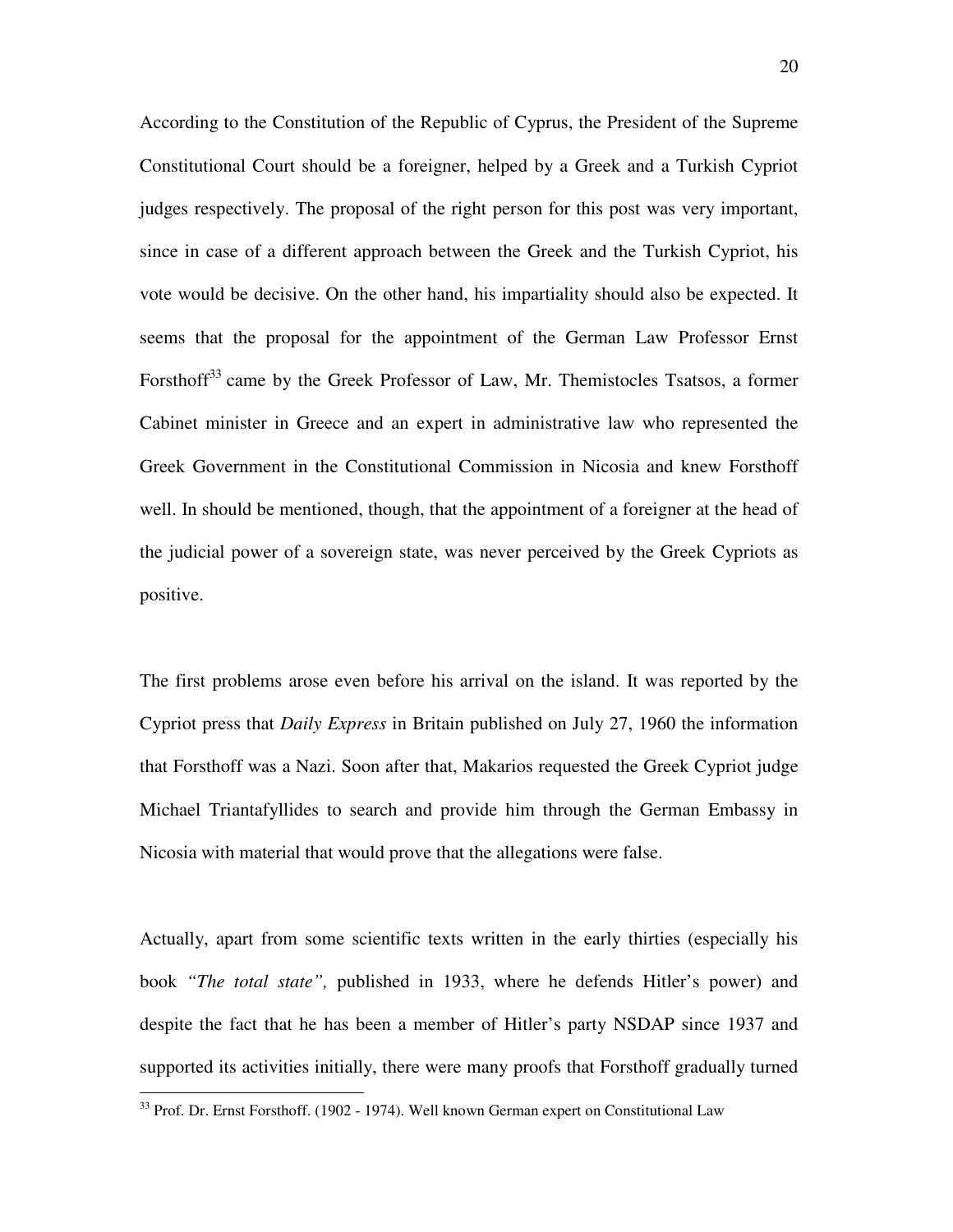against the Nazis during the War. He wrote legal opinions against SS activities and was prohibited to teach at the University of Vienna. He would only return to his teaching activities at the University of Heidelberg many years after the War. By that time, no more doubts about his disapproval of the Nazis existed. In fact, the local press in Cyprus even praised him, since his appointment was announced.

Surprisingly, the German Embassy in Nicosia also objected his appointment. After his first visit to Cyprus, where he assumed his duties, Forsthoff sent a letter to the German Foreign Ministry stating that since the German Ambassador expressed the opinion that he was a Nazi and therefore should not assume that post, he would refrain from visiting the German Embassy in Nicosia. The German Ambassador felt from the beginning that he should express his view on the matter for the sake of the German - Cypriot relations. According to this view, it would be better for the German Professor to reconsider his decision to come to Cyprus. Being already aware of the objections of AKEL but mostly of the very delicate relationship between the two communities and the way the post of the President of the Supreme Court of Cyprus was directly involved in that matter, Ambassador Koenig notes that *"…I still have the opinion today, that his retreat would serve more the German reputation in this part of the world" <sup>34</sup> .* Obviously, as representative of his country he was not necessarily enthusiastic about the fact that a compatriot of him would be ranked according to the Protocol of Cyprus higher than him, thus gaining more influence not only in Cyprus but also in Germany. Still, that was not the right moment for Koenig's ego. The German Foreign Ministry not only did

<sup>&</sup>lt;sup>34</sup> German Embassy Nicosia to the German Foreign Ministry, September 3, 1960, PolAAA, B 26 / 117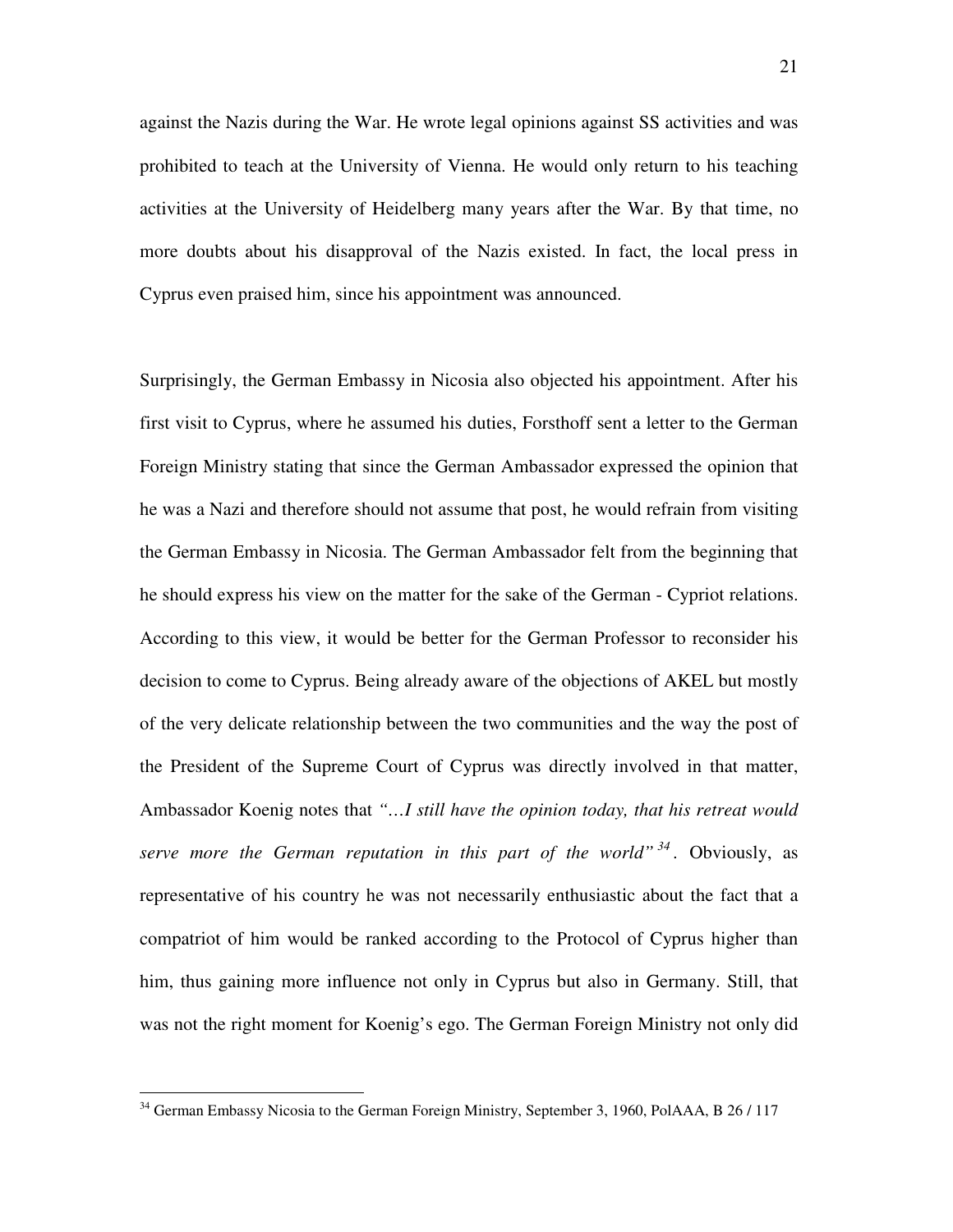not share the worries of the Embassy but gave strict orders for reconciliation and support of his work.

Forsthoff was confronted from the very beginning with the constitutional disputes and especially the conflict around the municipal system. According to the Constitution, the five major cities of Cyprus should have separated municipal authorities, one for each sector, the Greek and the Turkish Cypriot respectively. In April 1963, after the Constitutional Court rejected the proposal of the Greek Cypriots for unified municipalities, Makarios expressed his disapproval for the decision and repeated his proposal. A month later, Forsthoff announced his resignation and left Cyprus.

Actually, Forsthoff followed his own criteria in his decisions. There is no doubt that he was one of the best experts in administrative law, whose work was standard in Law Academies for decades. His impartiality was also given, since –always based on his own view and experience- on some occasions supported the Greek and on others the Turkish Judge, who were mainly representing the interests of their communities. According to Keesings<sup>35</sup>, he decided "(a) that the Government's decision to replace all *existing municipalities by "improvement boards" was invalid, and (b) that the Turkish Communal Chamber's previous decision to maintain the Turkish municipalities was also invalid".* It was obvious, not only for Forsthoff as an expert but also for the German diplomacy, who would point later at the municipality issue, that for solving the dispute, political consensus from both communities was *sine qua non*. In this respect,

<sup>&</sup>lt;sup>35</sup> Keesing's Record of World Events, Volume 10, June, 1964 Cyprus, Page 20113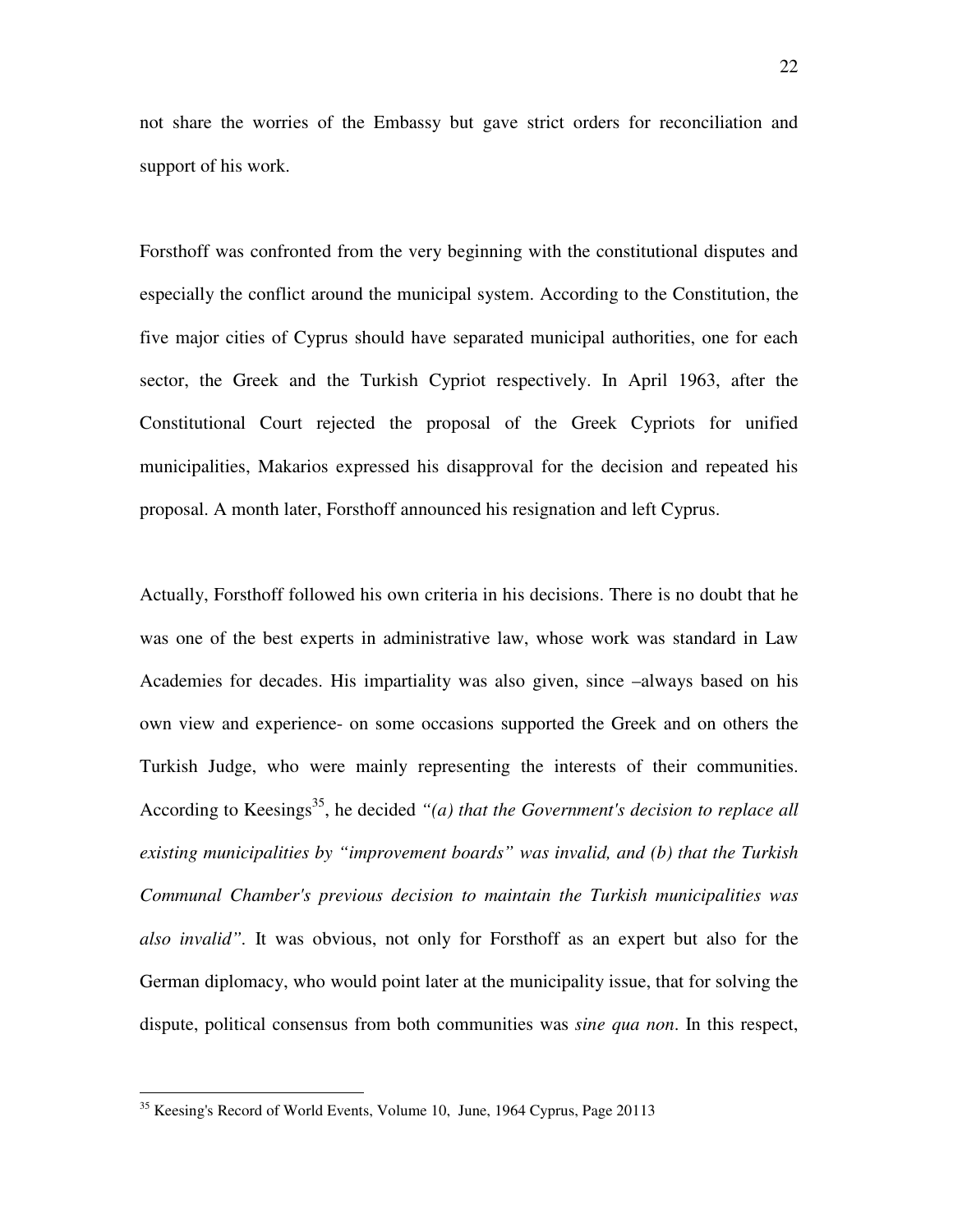his resignation was not in benefit of Cyprus, since it led soon after, both communities to assume more radical approaches.

After the collapse of the Constitution and the clashes between the two communities Forsthoff in many interviews blamed directly the Greek Cypriot leadership and especially Makarios for his plan to change the Constitution. He also went on to accuse the Greek Cypriot side for attacking everyone, even himself as a judge, allegedly for being pro – Turkish. The constitutional deadlock is definitely the main factor for the events of the end of 1963 and 1964 (they are described in the next chapter of the study). True, however, is that the responsibility for the violence erupted, belonged to both sides. Apparently, Forsthoff repeated his views in many other interviews given later. Even if the official German position, -at least on the constitutional issues was not much different from the one of Forsthoff-, the German Foreign Ministry using friendly channels, advised that the Professor should refrain from attacking the Cypriot Government openly. The views of Forsthoff, however, found a wide acknowledgement among the German public opinion.

### 2.4. Establishment of the Embassy of Cyprus in Bonn

According to the Zurich - London Agreements, the Cypriot Ambassador accredited to Germany should belong to the Turkish Cypriot community. A large number of the other diplomats, though, were Greek Cypriots. In January 1961, the Republic of Cyprus appointed the Turkish Cypriot Ahmet Zaim as first Ambassador to the Federal Republic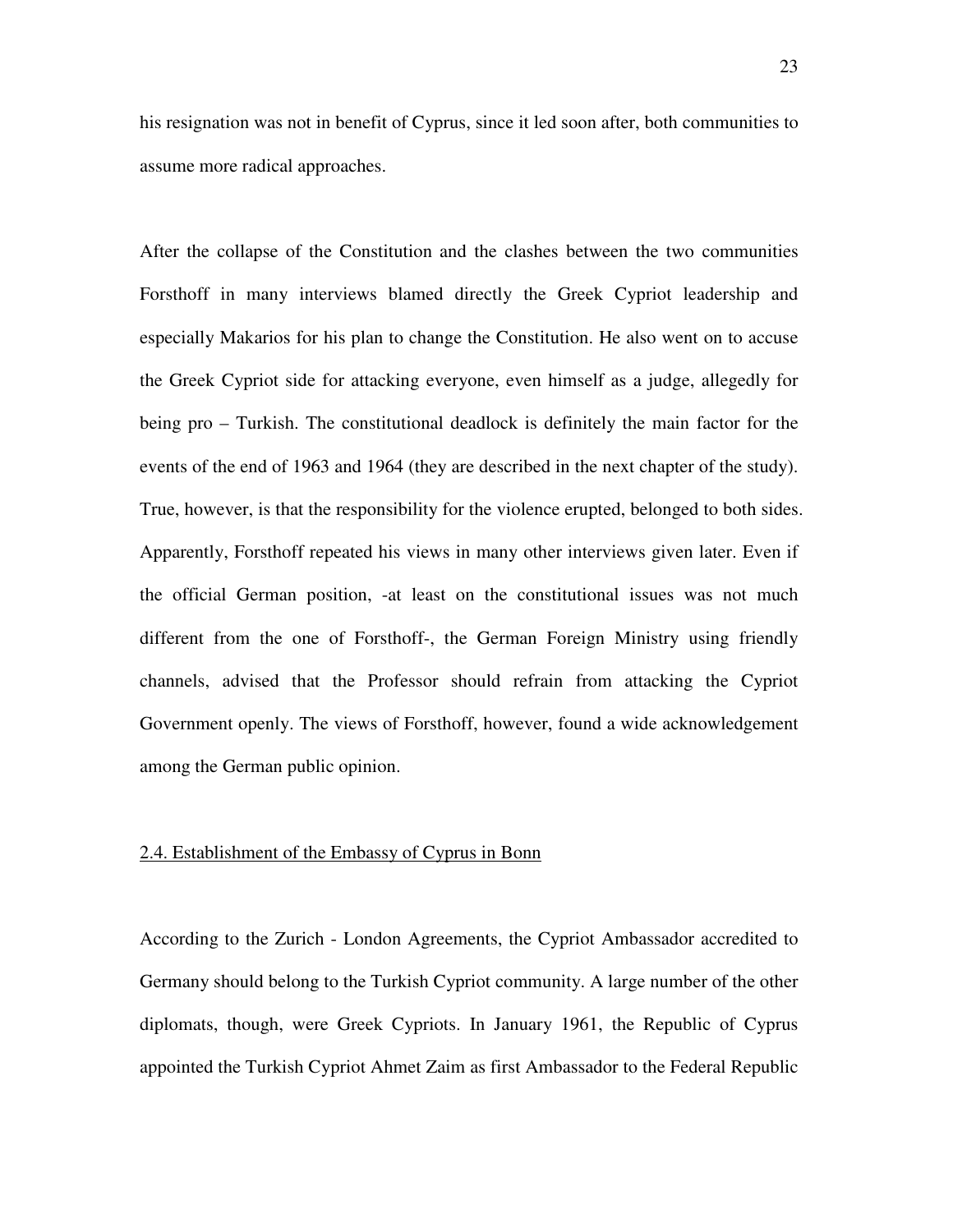of Germany. Operating an Embassy in Bonn, being the fifth one, and the first (except for Athens and London) on the European continent, underlined the importance of Germany for the new state. The importance of the certain diplomatic mission is better understood if one takes into consideration the parallel accreditation from Bonn to France and BE-NE-LUX (and thus to five of the six European Economic Community countries).

The dispute between the two communities in Cyprus was soon to affect the operation of the Embassy directly. Ambassador Zaim formed the opinion that *"the young Cypriot Foreign Minister, Spyros Kyprianou was not able to carry out his duties and he was*  discriminating against<sup>[?]</sup> the two Turkish Cypriot Ambassadors". By expressing this view to the official German side, he could not be more instrumental about the different approach between the leadership of the Ministry (in Greek Cypriot hands) and his Community. Zaim also informed the German Foreign Ministry of the fact that paramilitary groups in both communities were (as early as in April 1961) ready to start fighting each other, at least in the three big cities. He added, though, that the role of the leadership in both communities was crucial in order to prohibit the conflict.

#### 2.4. Visit of President Makarios to Germany

Since the establishment of the Republic of Cyprus the German Embassy in Nicosia stressed the need for inviting Makarios and Kucuk officially to Bonn repeatedly. Actually, prior to their visits, Germany also hosted six non – communist Greek and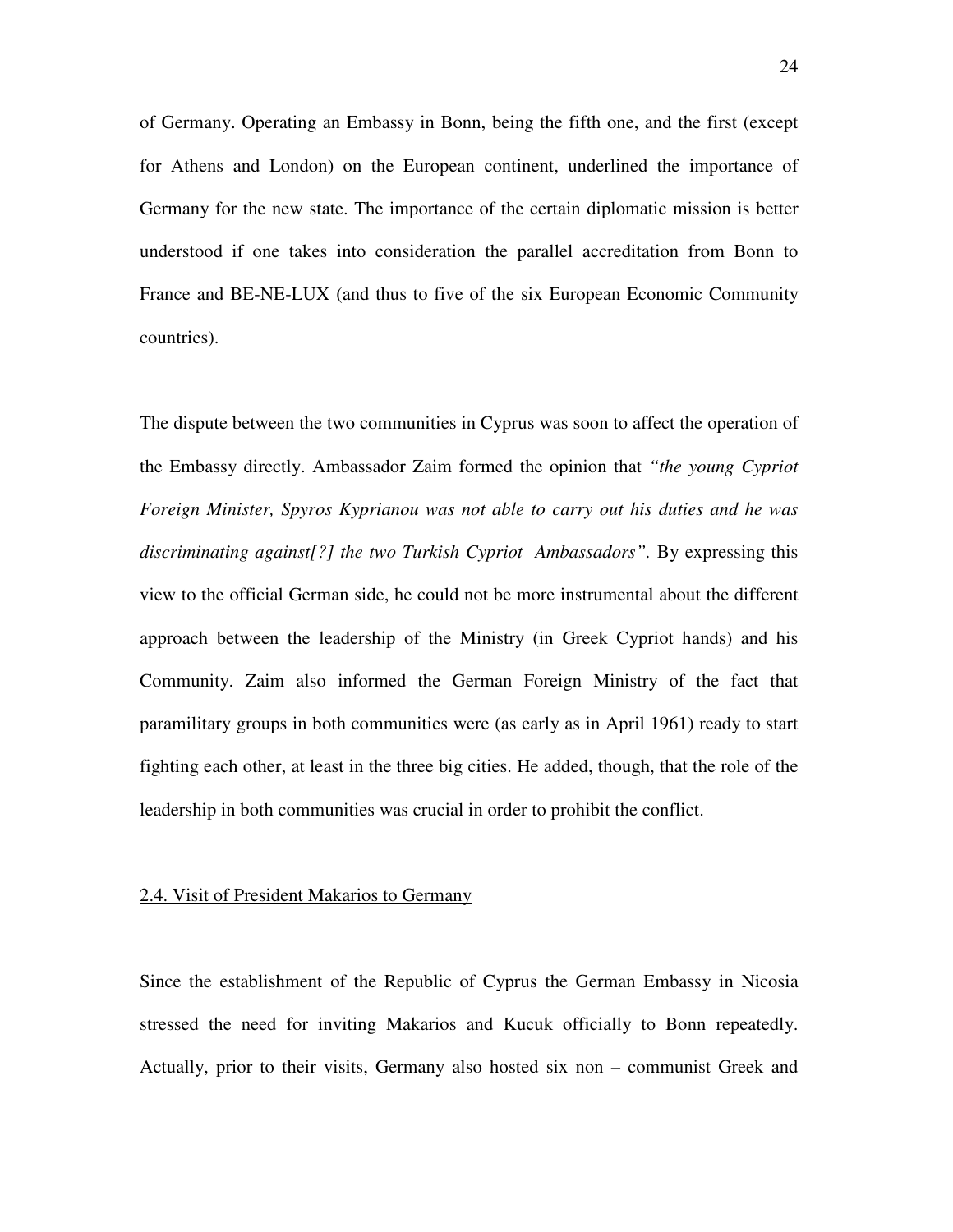Turkish Cypriot politicians. Head of the group was the Speaker of the Parliament, Glafkos Klerides<sup>36</sup>.

Bonn was informed by the German Embassy in Athens that Makarios wished to pay his first and second visit abroad in the U.S. and Germany respectively, in order to stress the importance of those two countries and their contribution for the development of the Cyprus economy<sup>37</sup>. Indeed, the German Foreign Ministry agreed to send a positive sign to the German President to invite Archbishop Makarios. In a message, send to the President's office, the Ministry explained that Germany, being neutral during the anti colonial struggle of Cyprus, was neither a problematic destination for the Cypriot President nor would be sending any wrong messages to anybody by inviting him  $38$ .

Germany considered as then main purposes of the visit the further strengthening of bilateral relations. Germany supported morally the anti – colonial struggle of the Greek Cypriots and actively the development of the island since the independence. The visit could offer Makarios a chance to demonstrate a pro – Western attitude and a chance for the German side to re-express appreciation for the speech in Belgrade that was mentioned above. It was important for Bonn to organise the visit as soon as possible, and before the Soviets invite Makarios to Moscow. At least as important as the other aims, if not more, Germany intended to stress during the visit the need to solve the

 $36$  Glafkos Klerides, (1919 - ), President of the Republic of Cyprus (1993 – 2003) and first Speaker of the Parliament (1960 – 1976).

<sup>&</sup>lt;sup>37</sup> German Embassy Athens to the German Foreign Ministry, January 18, 1961, PolAAA, B 26 / 118

<sup>&</sup>lt;sup>38</sup> German Foreign Ministry to the Office of the German President, Novemer 16, 1961, PolAAA, B 26 / 118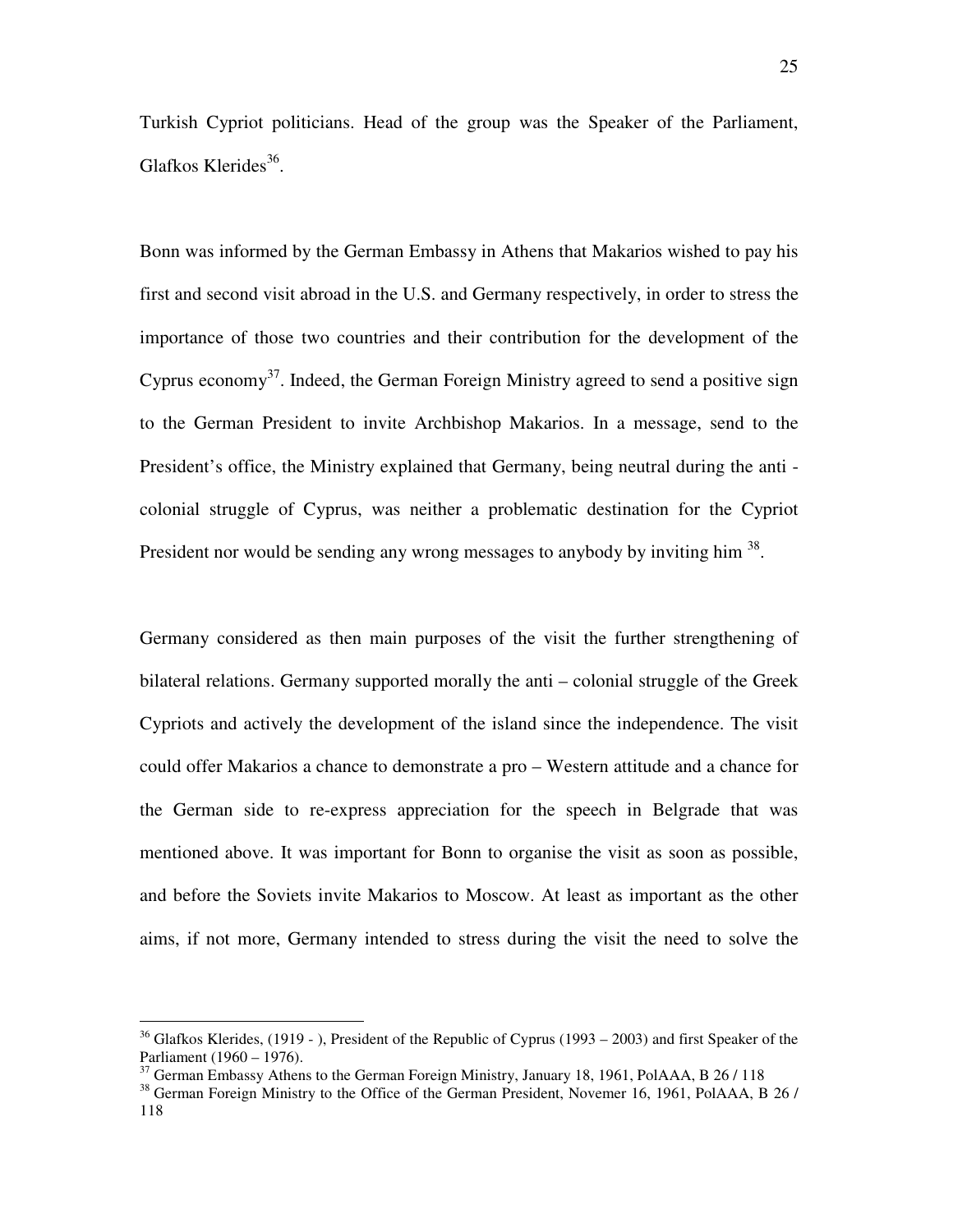dispute on the main issues that arose between Greek and Turkish Cypriots and especially the issue of separate municipalities.

The talking points prepared by the German Foreign Ministry for the visit summarized the points mentioned before: a) appreciation for the solidarity expressed in September 1961 b) respect for Cyprus neutrality and non - aligned policy c) satisfaction for the appointment of a German President at the Supreme Court of Cyprus, who could help to find constitutional solutions for the disputes d) conviction that Makarios, being the Head of the State, would undertake every effort to settle the dispute between the two communities and  $e$ ) concern for the communist activities on the island<sup>39</sup>.

Makarios arrived in Bonn on May 21, 1962, escorted by the Foreign Minister Spyros Kyprianou and five more delegates. Since Makarios, being a Bishop, was not married, the other parts of the delegation also avoided to be escorted by their spouses. Reading the speeches of the two sides during the arrival and later during official events, it is interesting to observe that the German side avoided any reference to the anti - colonial struggle, since this was organised only by the Greek Cypriots, who were aiming towards union with Greece. In addition, any reference to the principle of self determination could be misapprehended as support for amending the Treaties of 1959.

Makarios however, repeatedly referred to the moral support of the German press during the anti – colonial struggle. It is true that the German press supported the course of Cyprus that time. Being allies, since the end of the Second World War, Germany and

<sup>39</sup> PolAAA, B 26 / 200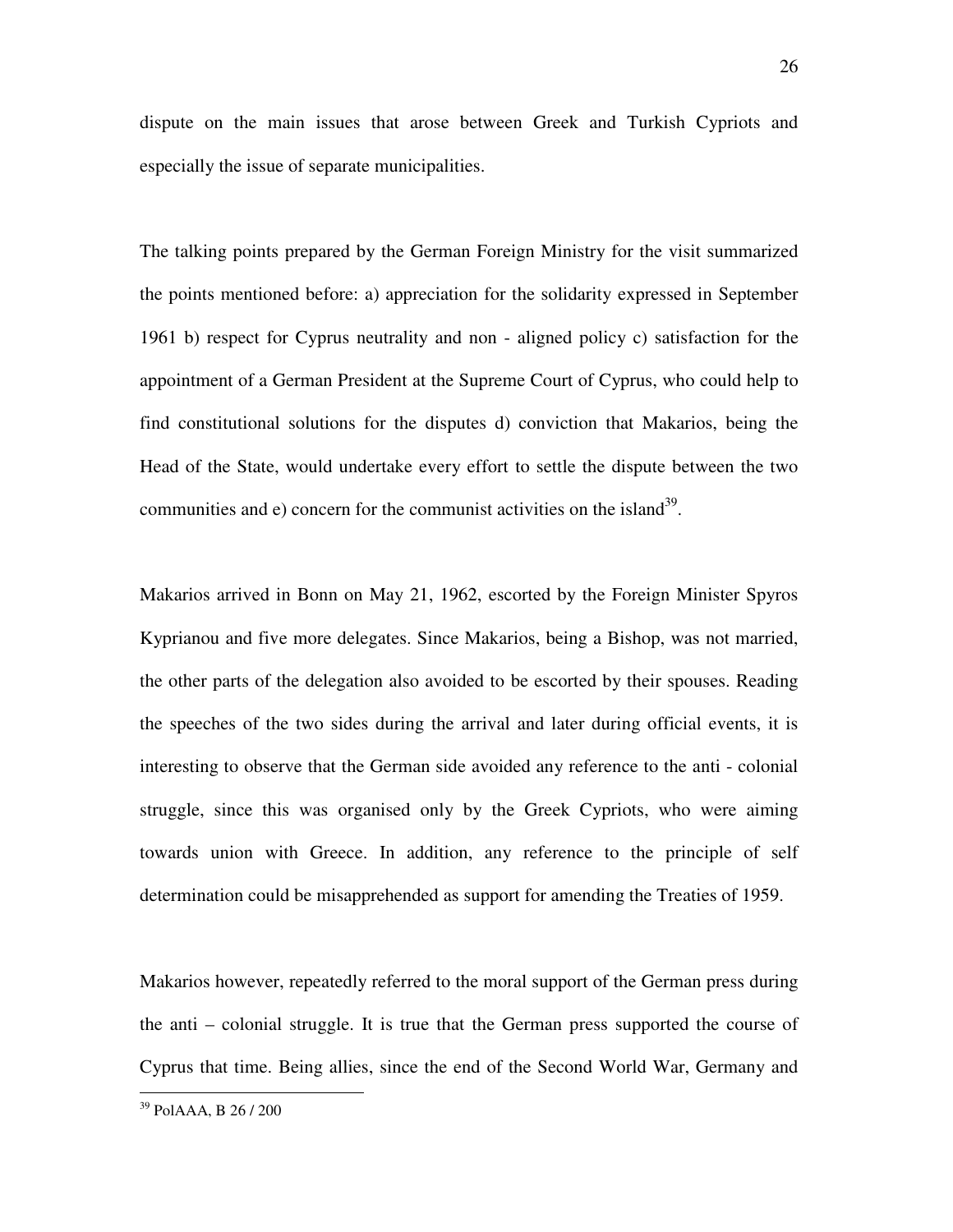Britain never had a totally "honest" relation<sup>40</sup>. The collapse of the British Empire, as a result of new realities created after the end of the Second World War was seen as positive by the German Press. Furthermore, Makarios referred to the principle of self – determination, probably alluding to the application of the principle for both countries. At that point of time, it is known that Makarios had already developed the idea of pursuing an uncommitted independence for the Republic of Cyprus. Any relative point made by Makarios was already seen as provocative, by both, the Turkish Cypriot leadership and Turkey. Typically speaking, however, Makarios's speech referred in general to the support of these principles and their impact on solving the German problem. Still, anyone who can read between the lines will recognise his later positions on the Cyprus issue.

Only some months before the visit, in August 1961, East Germany, backed and encouraged, if not forced, by the Soviet Union started the construction of the Berlin Wall around the western part of the city, in order to stop the flow of refugees (the month before the construction almost 50.000 people fled to West Berlin and the Federal Republic). Since Makarios was one of the Non – Aligned leaders who expressed earlier concern about the Wall, it was suggested that he travels during the visit also to Berlin. His speech was not as "spectacular" as the speech of President Kennedy a year later would be; still the idea of moral support to the people of West Berlin, in their "enclave"

<sup>&</sup>lt;sup>40</sup> The relationship of post – war Germany and Britain was also a "special" one, since, among other things, the British have been keeping forces in West Germany. That Britain was leading the alliance, who defeated Germany twice in the  $20<sup>th</sup>$  century, is something never totally forgotten. The position of Britain to the question of the German reunification was also not so clear. Germany was in favour of the accession of Britain to the European Economic Community whereas Margaret Thatcher, was reported to be against the German reunification in 1990.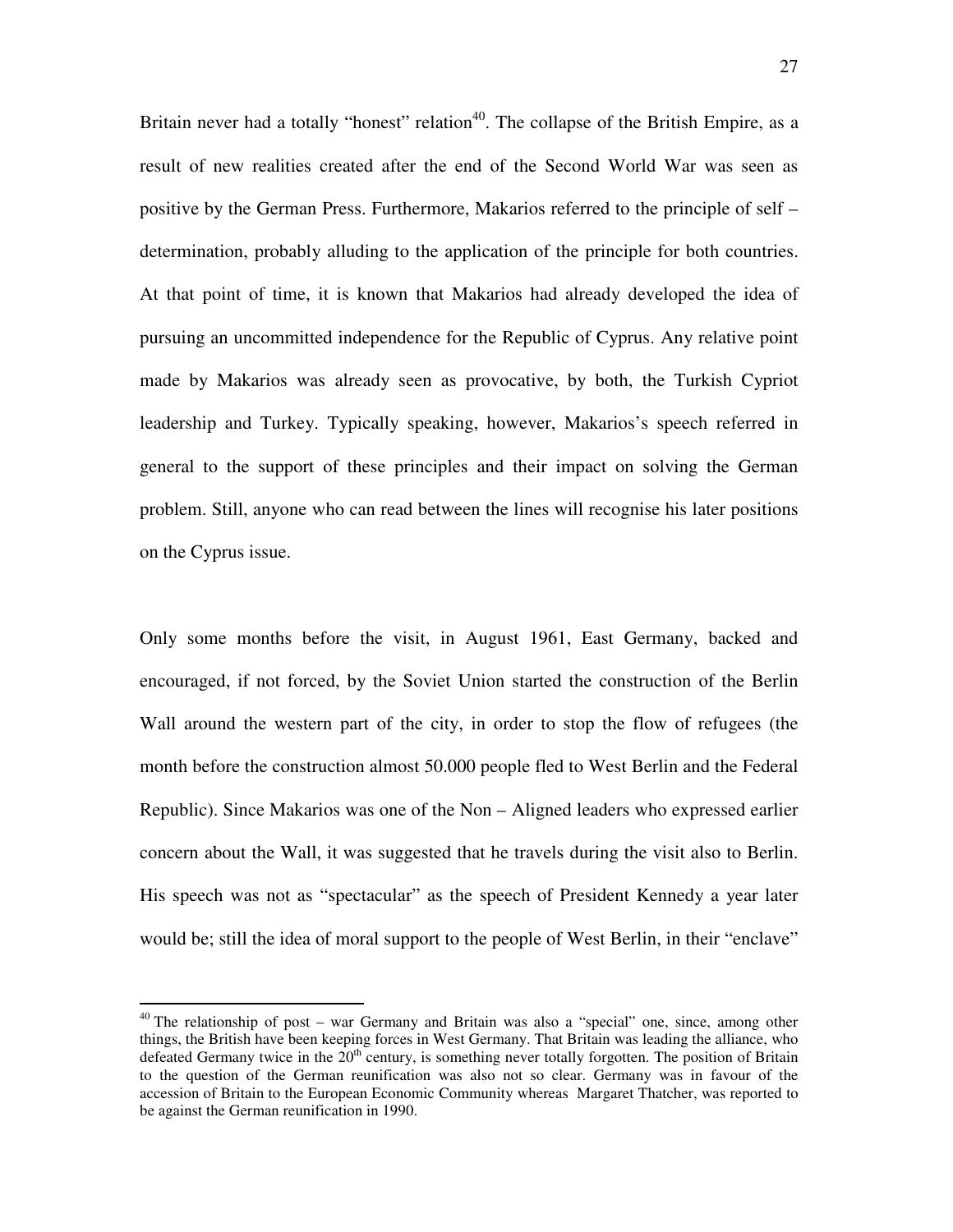was important. During the stay of Makarios in Berlin, he visited a fifteen - year old boy, shot on an attempt to escape from East Berlin by swimming the channel. The German press cleverly spread the rumour that the boy was actually trying to see the Cypriot President (and not to escape to freedom). The Germans were pleased because the picture of the boy at the hospital was the best possible way to present their positions in Cyprus through the press.

This visit was given attention by the press for many days<sup>41</sup>, in Cyprus as well as in Germany. In Cyprus there were negative notions in the Greek Cypriot press on the expression of the German President that there are many ethnical groups and religions in Cyprus. The interpretation of the press that the Makarios reference to the self determination right in general was not exhausted in its implementation in Germany but alluded its implementation also for Cyprus, by amending the Agreements of Zurich and London was worrying the German side.

Substantial and perhaps the most practical part of the visit, was the discussion about the further development of the economical cooperation, already established by the three Agreements mentioned earlier. The German side was definitely interested among other things in promoting exports of cars by achieving reductions of import taxes in Cyprus, where the rules of the British Commonwealth was considered a serious hurdle.

An overall impression was again provided soon after the visit, by the German Ambassador in Nicosia, who evaluated the event positively. He noted at the same time

<sup>41</sup> *Makarios: Mauer muss fallen* Tagesspiegel, 24.5.1962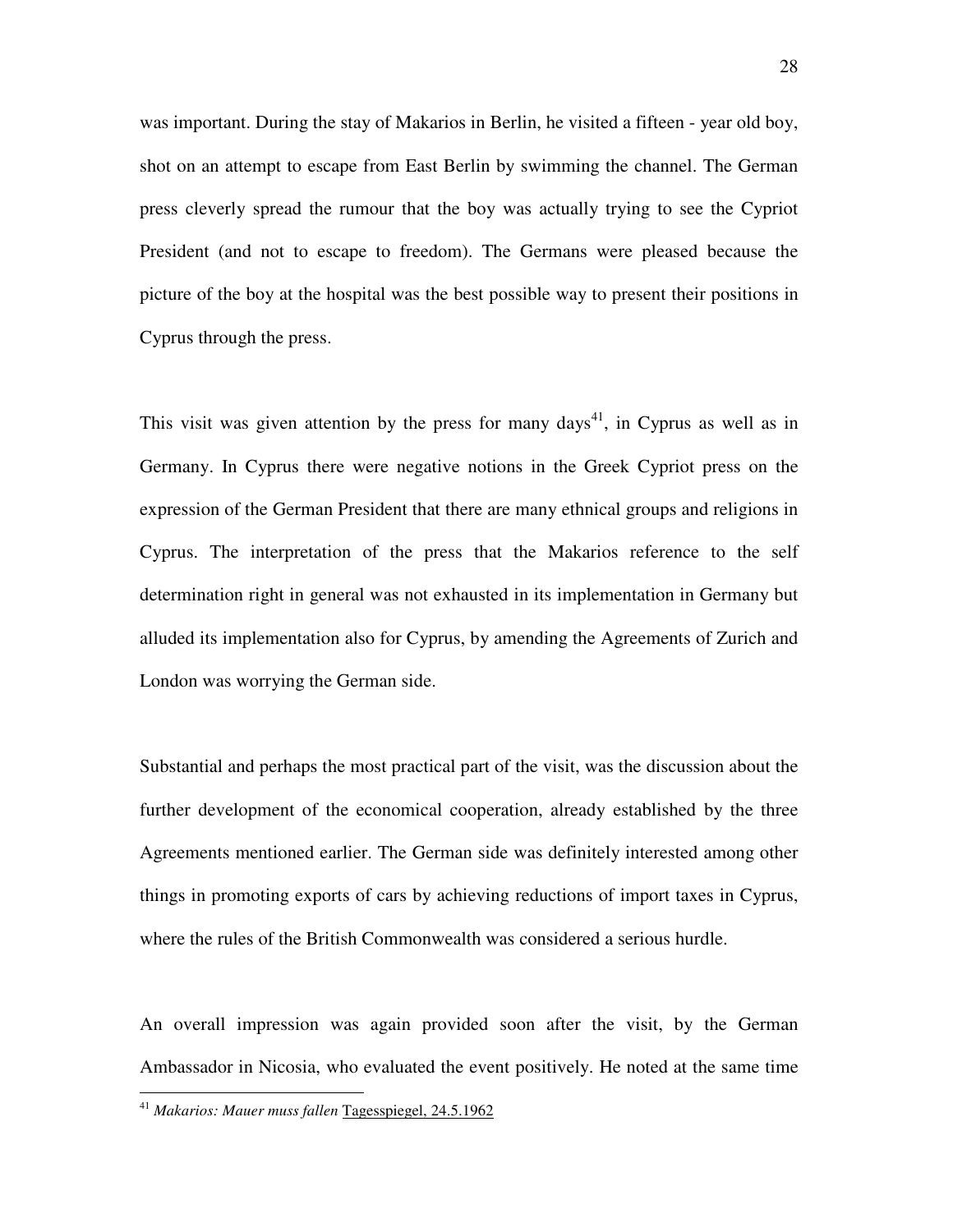that the Greek Cypriot press was not happy about the neutral approach of Germany. He was, however, convinced that being *"…friends of the Greek Cypriots means to support one colour. The disputes on the island are so large that even if the Cypriots declare their neutrality in their foreign policy, they do not want to accept the neutrality of the others towards their own problems"<sup>42</sup> .* 

# 2.5. German observations on the Cypriot foreign policy - signs of the coming crisis

Following closely every development in the first years of the fragile Cypriot state, the German diplomacy drafted many reports reflecting the problems and the outstanding issues between the two communities. On the occasion of the accession of Cyprus to the United Nations Organization, the German Embassy in Nicosia sent a report, speculating about the foreign policy of the new state<sup>43</sup>. Although referring to the close relation between Cyprus, under Makarios, and the Non Aligned Movement and to the high popularity of AKEL the report concluded that that Cyprus would maintain a pro western orientation for the following reasons: the existence of two British Sovereign Bases on the island, the need for training of the still under formation Cypriot Army, the role of Greece and Turkey, the development aid from the U.S., Britain and Germany and the opening of Embassies (with the exception of Cairo) only in western countries . The German side understood and appreciated the idea of being neutralist as developed by Makarios but came to the conclusion that de facto Cyprus was to follow a pro western foreign policy.

 $42$  German Embassy Nicosia to the German Foreign Ministry, 2 June 1962, PolAAA, B26/200

<sup>43</sup> German Embassy Nicosia to the German Foreign Ministry, October 10, 1960, PolAAA, B26 / 118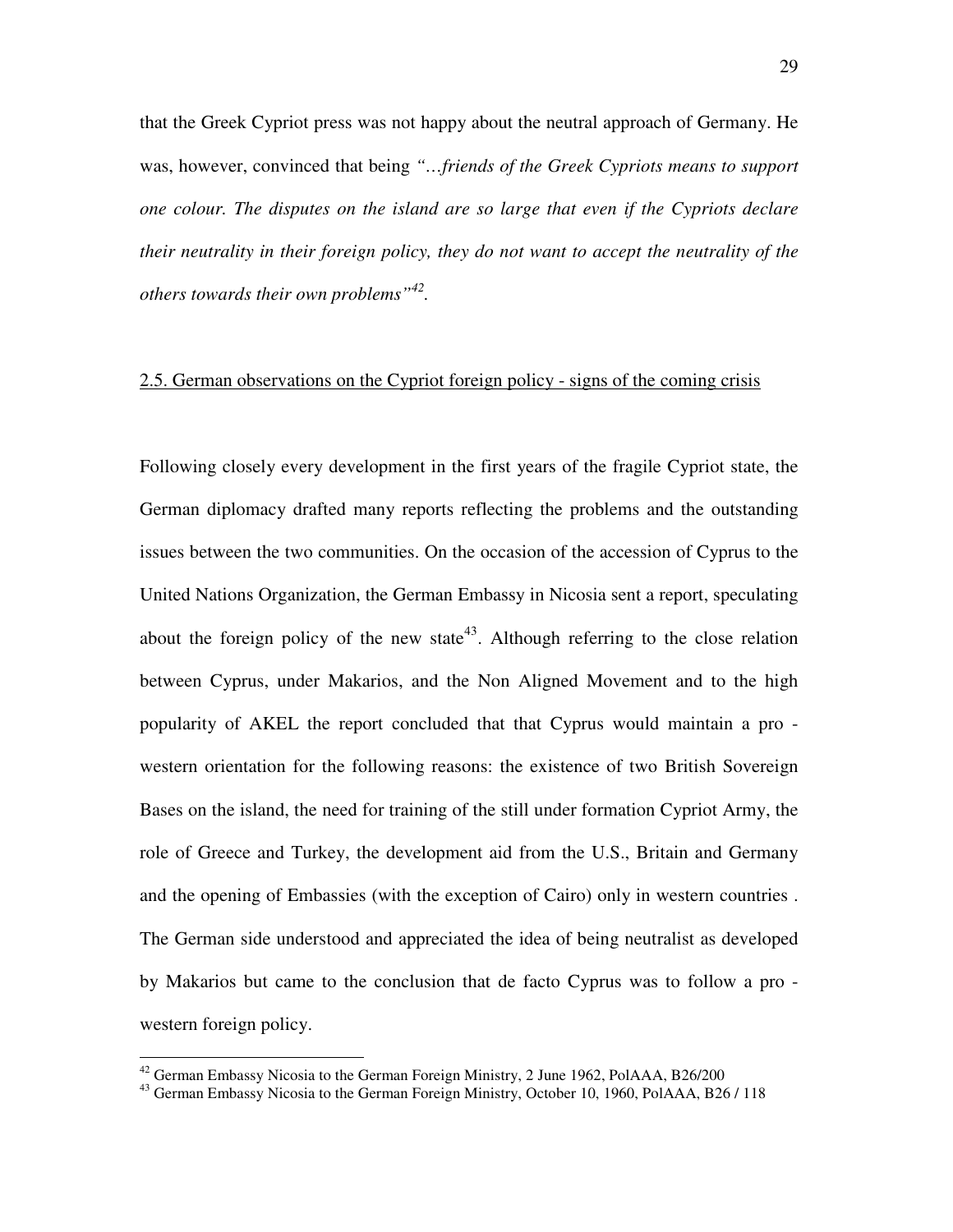In a report of the German Embassy in Nicosia in February  $1962^{44}$  on the history of Cyprus, and on the critical question whether the Turkish Cypriots would abandon the idea of the division of the island and the Greek Cypriots the idea of union with Greece, the Embassy could not give a concrete answer. They mentioned though that almost nobody on the island was willing to take arms for changing something. In view of the clashes that would soon erupt, this was fallacious. More precise were the other remarks, though, about the internal situation: the majority of the people of the two communities did not develop any feelings neither for the new state, nor for the constitution and it was only because of the efforts of Makarios and Kucuk that things hadn't radicalised yet. According to the report, Kucuk faced the problem of being challenged by Rauf Denktas<sup>45</sup>, who was more radical in his approach and could seek the confrontation. The report continued in a more pessimistic tone to state that the problem of filling 30 % of the posts in the public service with Turkish Cypriots and the formation of separate municipal administrations could not be solved easily, since the Turkish Cypriot community (18 % of the total population) simply did not have the right persons for all these posts. The report also mentioned the tax dispute<sup>46</sup>to point out that Makarios expressed his determination to find solutions beyond the Constitution.

The German Embassy also reports that the Greek Cypriot Press would rather publish articles and speeches about the heroes of the anti - colonial struggle rather than the real

<sup>44</sup> PolAAA Berlin, B 26 / 200

<sup>&</sup>lt;sup>45</sup> Rauf Denktas, (1924 - ) First President of the Turkish Cypriot Communal Chamber in 1960 and for years the main Turkish Cypriot leader, who proclaimed in 1983 the "Turkish Republic of Northern Cyprus", only recognised by Turkey

<sup>46</sup> Keesing's Record of World Events, Volume 8, March, 1962 Cyprus, Page 18623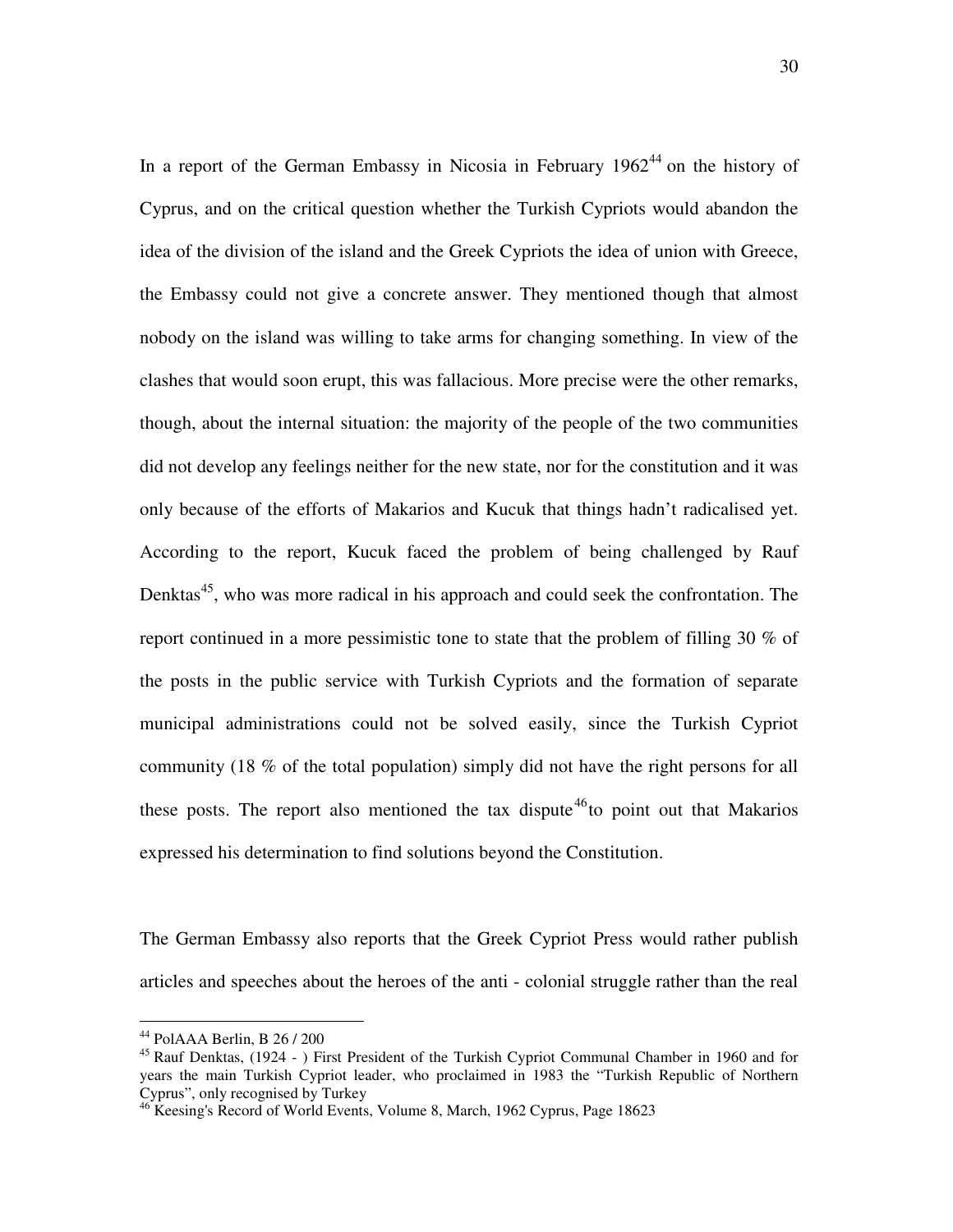constitutional problems of the period, the most important being the question of forming unified or separate municipal authorities and, consecutively also the question about tax collection. It admitted that the crimes committed during the clashes between the two communities in 1958 proved that enough weapons were still in possession of the two communities. It concluded that AKEL's political power reaching 40%, the trade unions and the newspaper of the party could encourage further radicalisation of political life. The German anticommunist tone is common in many reports. In that first period, though, communist activities were still not necessarily an element of destabilisation. AKEL already supported Makarios in his policies but was far from being the most critical voice against the Turkish Cypriots.

On August 30, 1962 the Vice President of the United States, Lyndon Johnson visited Cyprus officially. The report of the German Embassy in Nicosia is very detailed. Once again, the Germans noticed that the Greek Cypriot side received Johnson in a rather cold way. An attempt to explain to him their objections to the 1960 Agreements was unsuccessful. To the contrary, the Turkish side, represented by Vice President Kucuk, who was, according to the protocol, the main person responsible to greet Johnson, at the airport being his counterpart, conveyed a memorandum with complaints on the constitutional questions. They also received Johnson in the Turkish neighbourhood of Nicosia the following day, where the American Vice President was offered the "key" of the city and expressed his gratitude for the visit<sup>47</sup>.

<sup>31</sup>

<sup>47</sup> PolAAA Berlin, B 26 / 202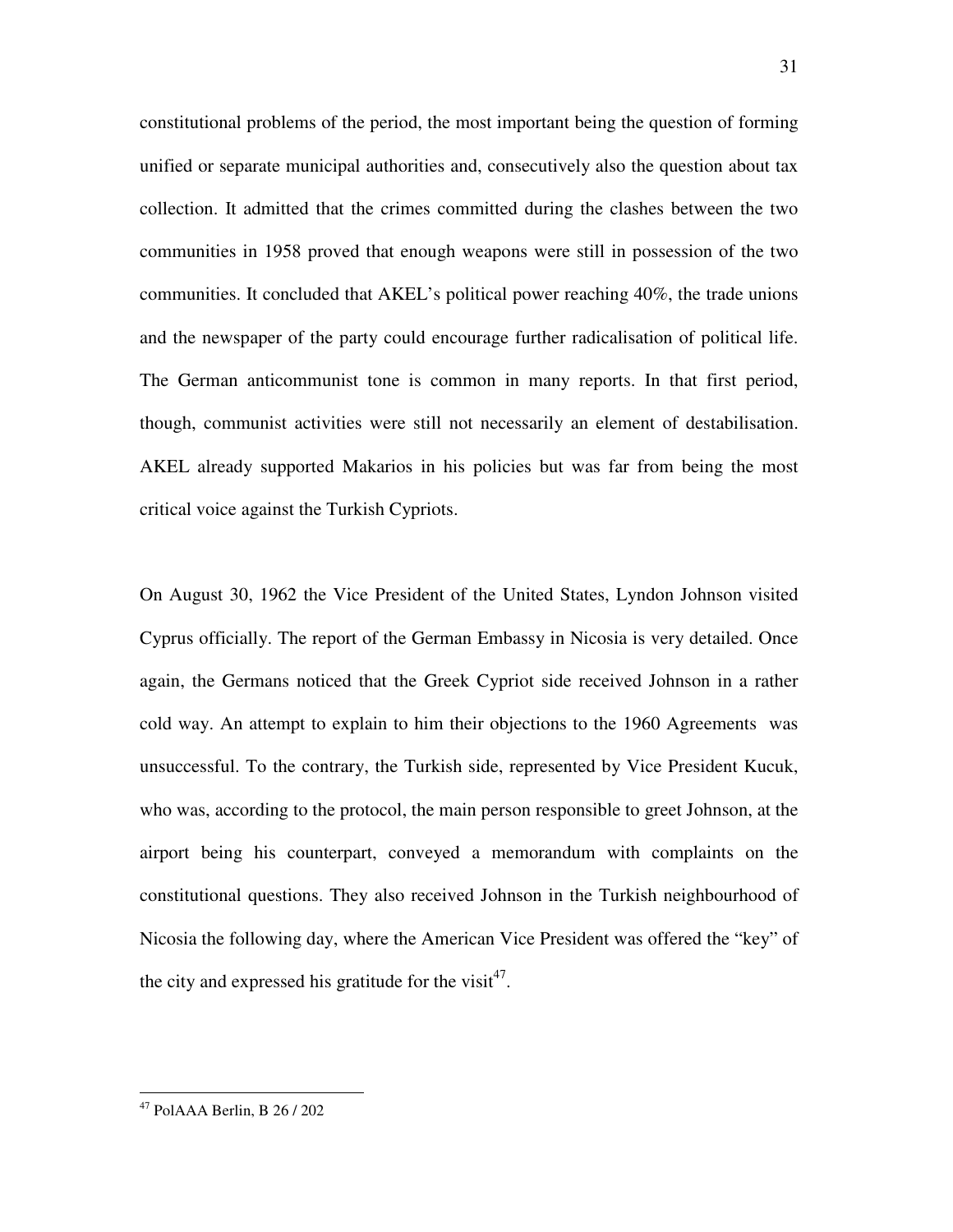In those early stages, it is known that Kucuk was advised by the Turkish Embassy to demonstrate his good will. At the same time, though, he appealed to the Supreme Court in order to secure his right to be informed about the foreign policy of the Government. Denktas, as later proved, would seek more radical reactions using the underground organisation  $TMT^{48}$ , responsible for the provocative bombing of a mosque and later the murder of two of his Turkish Cypriot political rivals, Ayhan Hikmet and Muzaffer Gürkan, who threatened to reveal the true perpetrators of the bombing.

In August 1963, the German Embassy experienced "first hand" the consequences of the mistrust between the two communities. After inviting the Greek and Turkish Cypriot directors of the Cyprus Broadcasting Corporation programmes to visit Germany, they were soon informed that the Greek Cypriot Director General turned down the invitation on the grounds that inviting one Greek and one Turkish Cypriot *"does not reflect the true character of the island which is Greek"<sup>49</sup> .* He also accused the Embassy of getting involved in the internal affairs of Cyprus. The Embassy denied the accusations and stressed that the right to invite delegations to Germany from both communities was reserved. This incident gave another chance to report again in detail regarding the increasing political clouds in Cyprus. The role of the Church, the –still fresh- memories of the anti - colonial struggle and the educational system of the island were additional factors giving, according to the German Embassy, the impression to the Greek Cypriots that they alone should represent abroad institutions such as the state television and radio.

<sup>48</sup>Athanasiadēs, S. A. (1998). *Phakelos T.M.T h*ē *hidrys*ē *t*ē*s organ*ō*s*ē*s me vas*ē *tourkikes p*ē*ges : TMT, poiost*ē*n hidryse, p*ō*s organ*ō*th*ē*ke, p*ō*s systath*ē*ke, p*ō*s exoplist*ē*ke, p*ō*s hedrase.* Leukōsia, S.A. Athanasiadēs

<sup>&</sup>lt;sup>49</sup> German Embassy Nicosia to the German Foreign Ministry, August 30, 1963, PolAAA, B26 / 201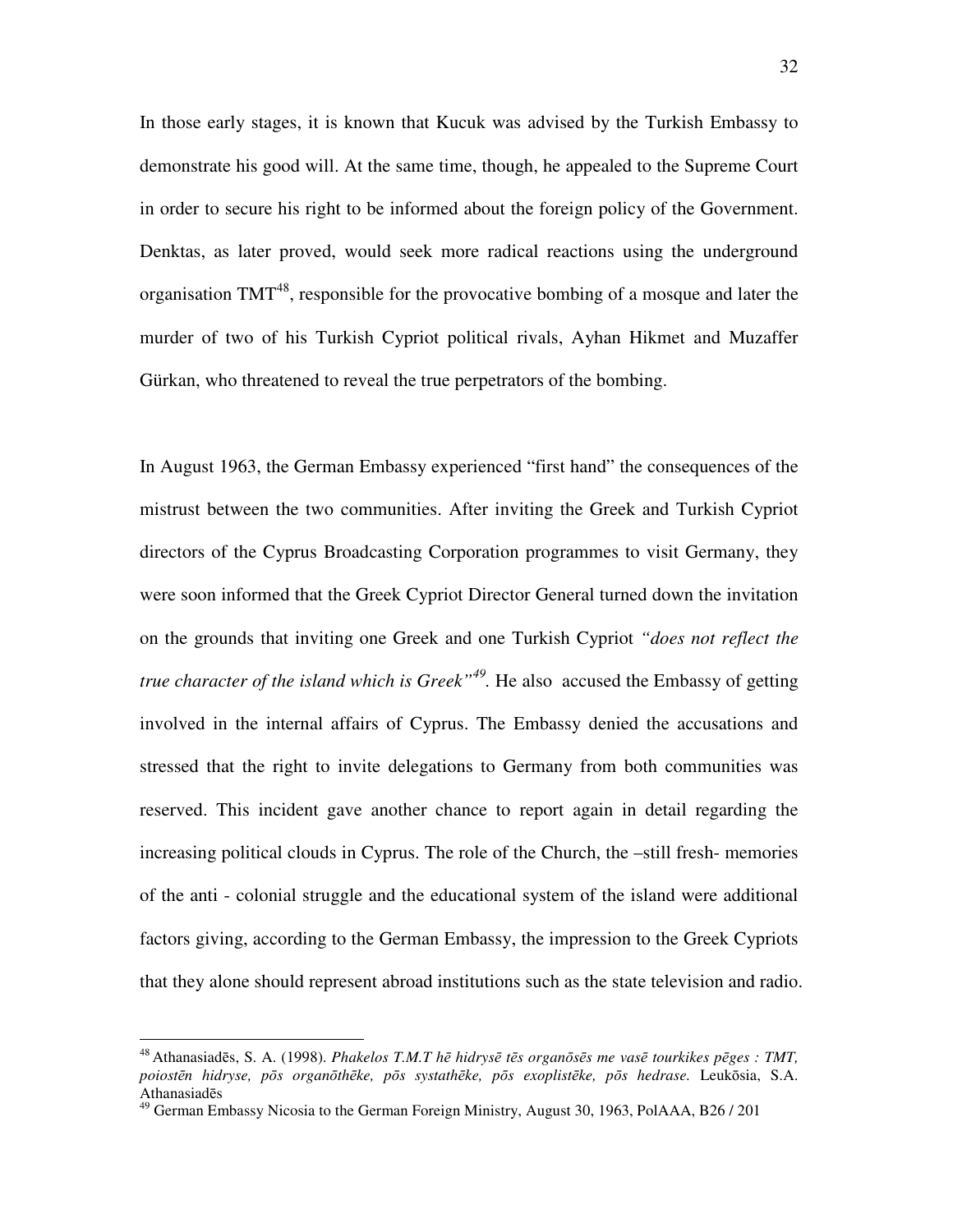#### 2.6. Visit of Vice President Kucuk to Germany

Any invitation to Makarios for visiting Germany, always according to the German Embassy in Nicosia, should be followed by an invitation addressed to the Turkish Cypriot Vice President Fazil Kucuk. Due to the bicommunal structure of the Republic of Cyprus, any "protocol experiments" should be avoided. Going a step further and keeping in mind the German national interests the report states that *"an invitation to the Turkish Vice President Dr. Kucuk is necessary, in view of the invitation of the Greek President of the Republic of Cyprus in order to avoid to upset the absolutely western oriented Turkish population part of Cyprus*<sup>50</sup>*"*. The report ended by reminding of the need to prepare the visit of the Vice President as representing the Turkish Cypriots who, *"were the community who supported without any reservations the Agreements of Zurich and London and the state created by them".* An invitation for Vice President Kucuk could also be interpreted as an example of the principle of equal distance to the communities in Cyprus. Actually, Germany was the only country who had the prudence to invite both leaders and schedule their visits with only some months' distance. This had not only the purpose of giving Germany the chance to hear the positions of both communities but also to stress the German views on the issue to both communities and recommend compromising solutions always within a lawful spirit.

<sup>50</sup> PolAAA Berlin, B 26 / 118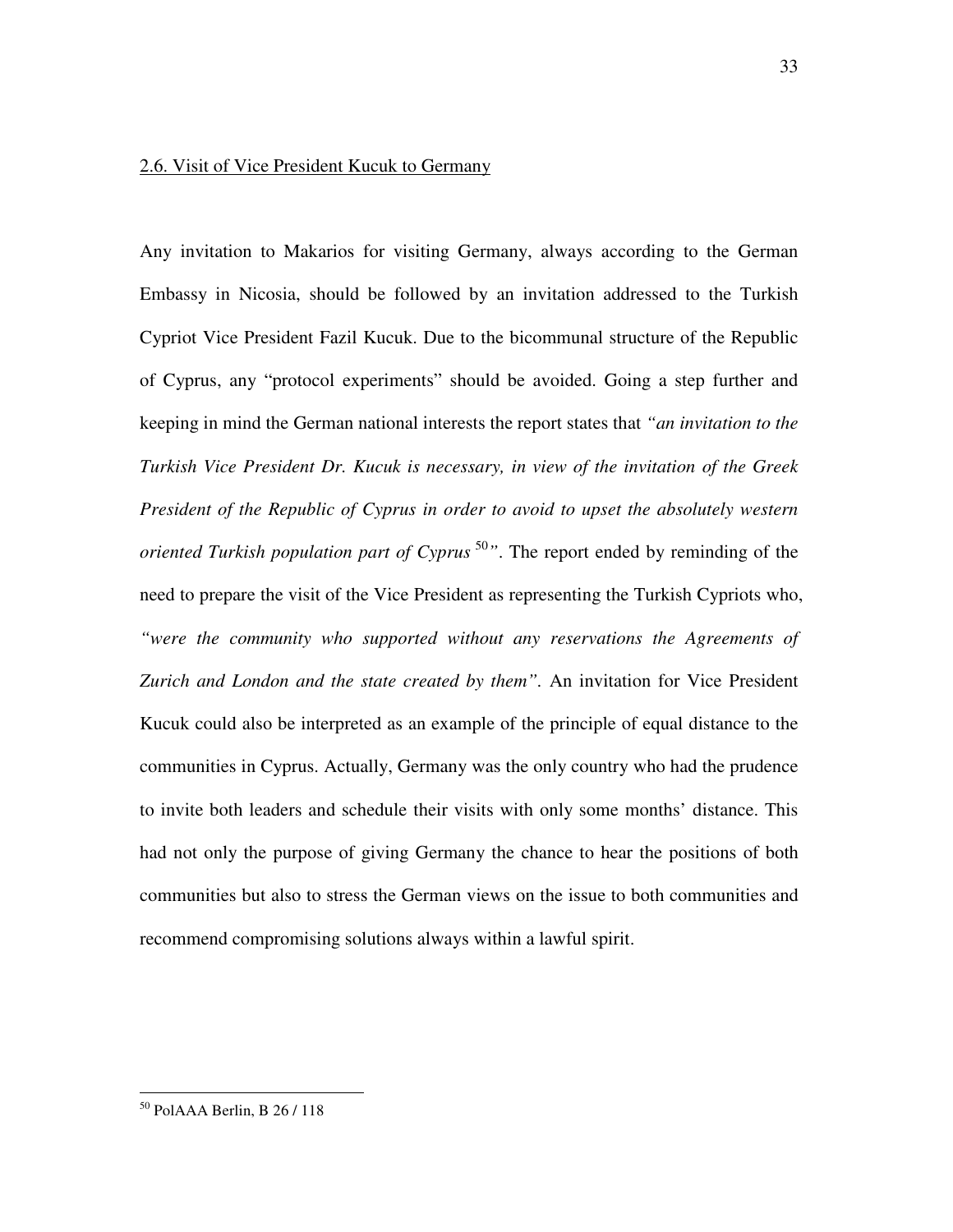In order to help the preparation of the visit, the German Embassy in Nicosia sent a report<sup>51</sup> on the already critical internal situation. The report mentioned the efforts of Makarios for a solution on the municipality question by establishing unified municipalities which again resulted to an appeal of the Turkish Cypriots to the Supreme Court, in order to stop the initiative. The report prepared the German side on the issue of the Turkish Cypriot complains. It mentioned the problem of reaching the proportion of 30% of the civil servants, Kucuk's complaint of being excluded from the most important foreign policy decisions, such as the visits to Egypt and India and the participation to the Non Aligned conference in Belgrade. The report finally pointed out that during the visit of the Turkish Cypriot Vice President, the German side should avoid mentioning the Ancient Greek past of Cyprus and the acute matters pending between the two communities in all scheduled speeches. Germany should also avoid to promise separate help to Turkish Cypriots for any matter. Such an action, according to the Embassy, would undermine the Government of the Republic of Cyprus and would not contribute to the understanding between the two communities, although any help to raise the living standard of the Turkish Cypriot Community, which was far below than that of the Greek Cypriots, could also have a positive effect. If the Turkish Cypriot delegation appeared sceptical towards the self determination right of Germany because of the fear that its exercise in Cyprus would result to the union with Greece, the German side could just point out that the official policy of Turkey and Greece was to support the self determination in Germany but not in Cyprus. In that case the Turkish Cypriot Community should align itself with the Turkish position.

<sup>&</sup>lt;sup>51</sup> German Embassy Nicosia to the German Foreign Ministry, February 14, 1962, PolAAA, B26 / 200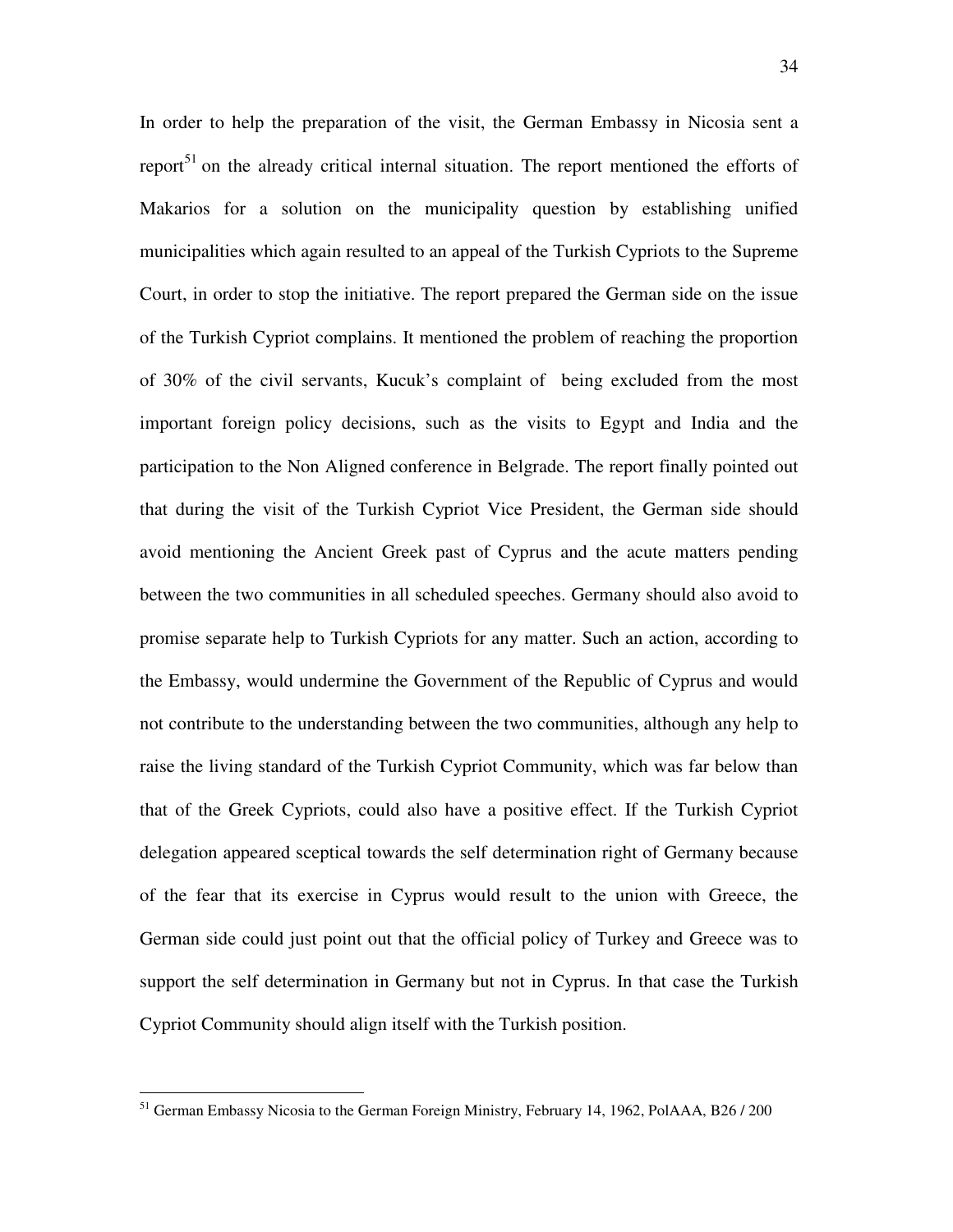The Embassy suggested that in all the places to be visited, local authorities should be informed, in order to avoid misunderstandings such as those created during the earlier visit of the parliamentarian delegation in Bavaria, where the whole delegation, including the Turkish Cypriot parliamentarians, were addressed with the following words "Welcome, sons of the heroes of Greece!".

The visit took place between February 13 and 19, 1963. Kucuk was escorted by Denktas and a small delegation. Despite the fears of the German side, Kucuk stressed clearly that the principle of self determination would provide the solution to the German problem. The visit also included West Berlin and was again, at least as successful as the previous visit of Makarios. Judging by the developments at the end of the year, however, it could be said that the German message, for consensus and self – restraint was not passed $^{52}$ .

#### 2.7. Cyprus and East Germany

 $\overline{a}$ 

One of the main preoccupations, that would later turn into a serious negative factor in the German – Cypriot relations were the activities of East Germany on the island. On March 8, 1962 the Embassy reports received unofficial information by the Cypriot government that the Hungarian Trade Department on the island proposed an increase for Cypriot exports of wine and tobacco in order to send some quantities to East

 $52$  By the end of 1963 and the collapse of the bicommunal structure of the Republic, Greek Cypriot police found plans probably prepared by Denktas, for escalation of the situation with the aim of concentrating the Turkish Cypriot population in one zone, which could be later declared as autonomous or independent. Cf. Yennaris, C. (2003). *From the East. Conflict and partition in Cyprus.* London, Elliot & Thompson.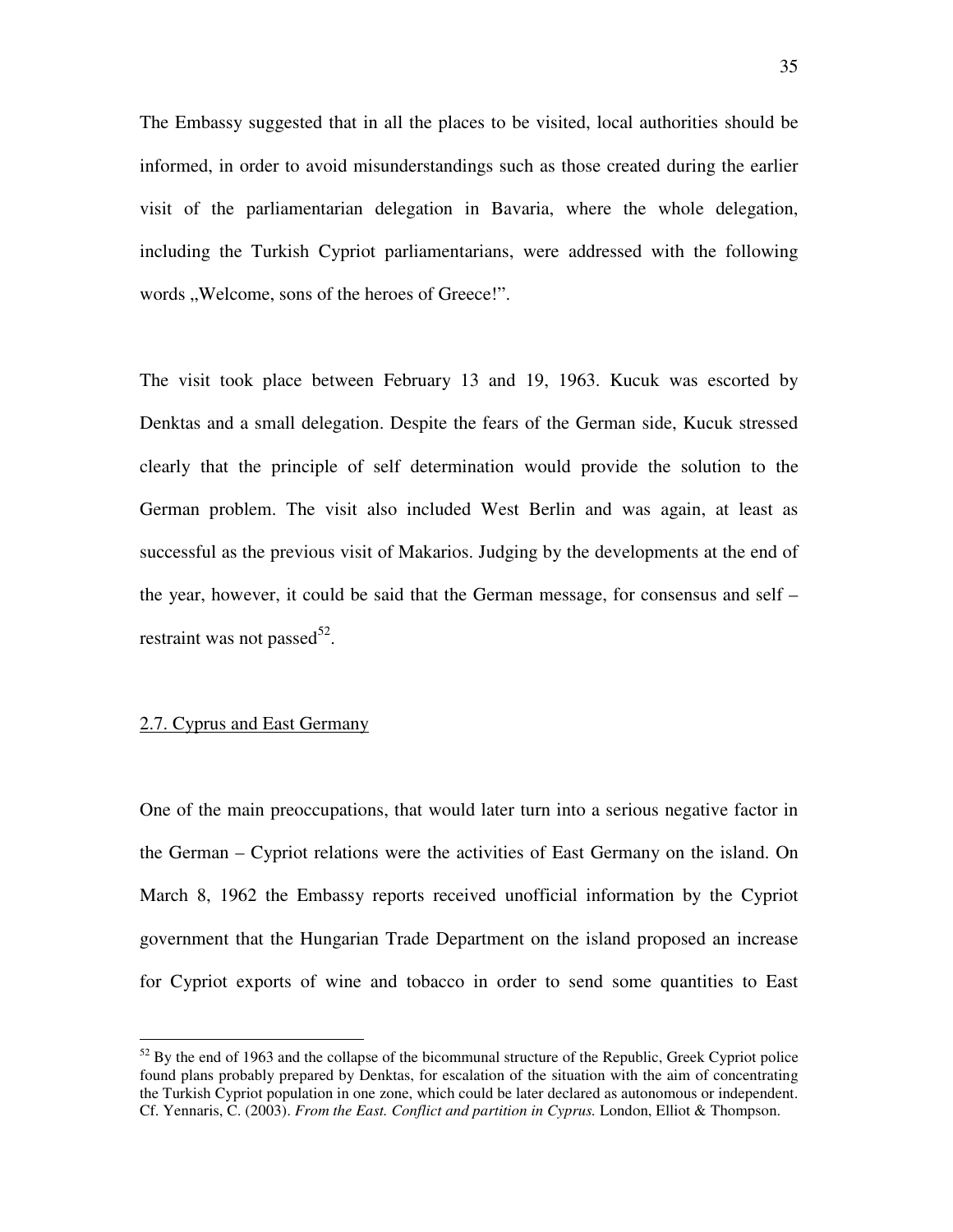Germany over Hungary. Striking in that early point of time is not so much the East German interest but the fact that the Cypriot government kept the German Government informed of the Eastern German initiatives . Cyprus had no intention of developing its relations with East Germany at that stage. Things, however, would change soon.

# 2.8. Summary

Establishing full diplomatic relations, two State visits and several other oficial and unofficial visits, three bilateral Agreements, full support of Cyprus to Germany towards finding a solution to the German problem and support of Germany to Cyprus through the presence of a German President of the Supreme Constitutional court towards finding constitutional solutions to the disputes on the island are some of the accomplishments of the first three years of bilateral relations. One could not have hoped for a better start. Unfortunately, the years that followed, would prove to be a hard contrast to the fruitful period between 1960 and 1963.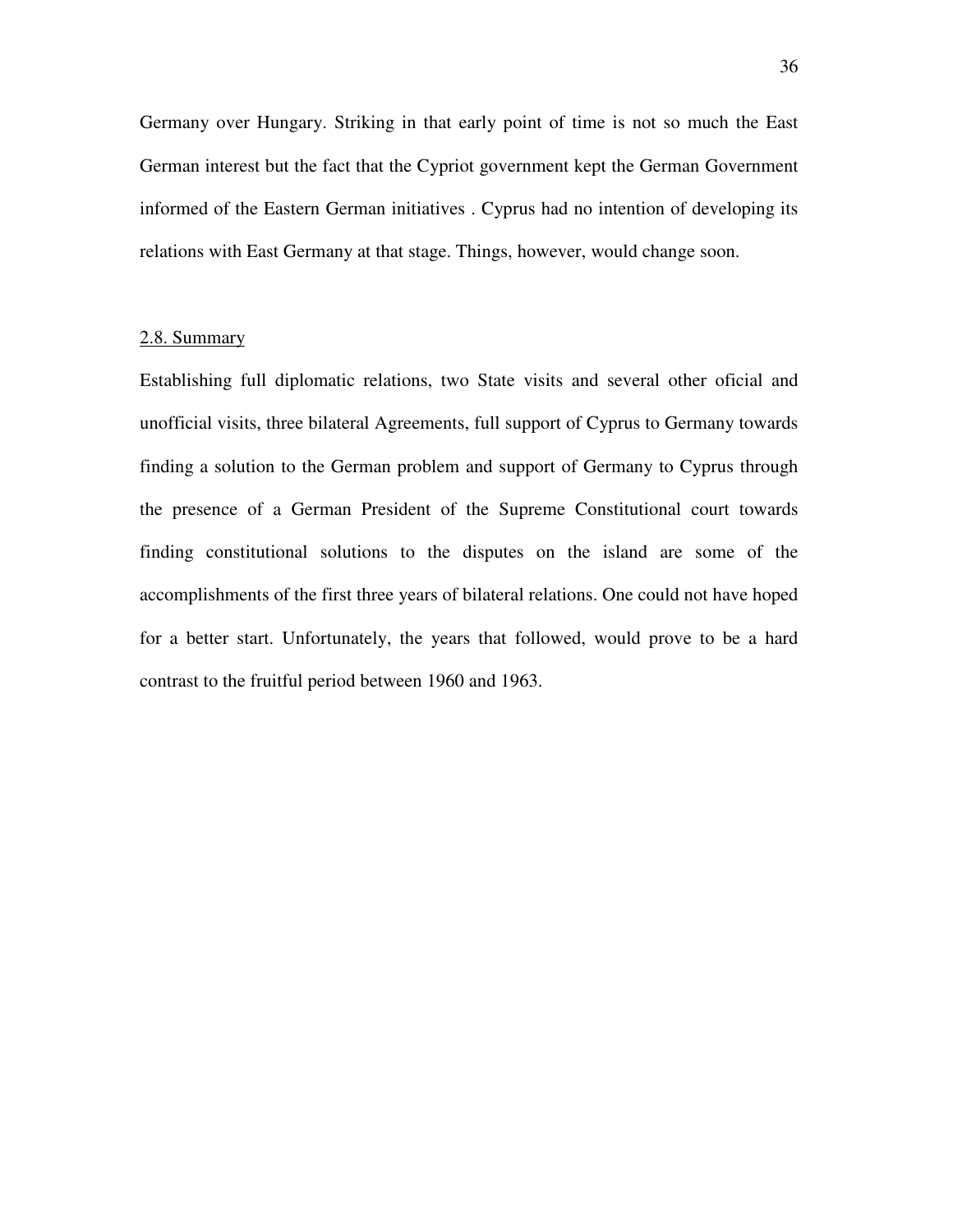## **3. THE 1964 CRISIS**

The years of peace and development on the island would soon come to an end with the 1964 crisis. Since then, and up to the present, the situation on the island would never be normal again.

## 3.1 Historical Events

 $\overline{a}$ 

It is not the objective of the current work to provide a detailed survey of all events that occurred in 1964, the most crucial year of the period, an overview, still, would be helpful to understand the approach of the different parts. After the constitutional deadlock on the issue of the municipalities, which led to the Turkish Cypriot decision to block the collection of taxes (the deadlock was also the reason of the resignation of Professor Forsthoff from his duties as President of the Constitutional Court) Makarios undertook the initiative for constitutional changes, in November  $1963^{53}$ . His proposals on limiting the power of the Turkish Cypriot Vetos (in the Government and the Parliament) were immediately rejected. In a very heavy political atmosphere, the eruption of violence was only a matter of time. It is not important any more, who fired the first shot. During December 1963 up to 100 casualties from both sides were recorded<sup>54</sup>. The irregular paramilitary groups had never stopped to exist in both Communities. Violence proved to be faster in forming the events than the attempts of

<sup>&</sup>lt;sup>53</sup> The so called "13 points", the proposals of Makarios for amendment of the Constitution would practically result to the abolition of the Turkish Cypriot veto rights in the Government and the Parliament. As such, they were naturally rejected.

<sup>&</sup>lt;sup>54</sup> Keesing's Record of World Events (formerly Keesing's Contemporary Archives), Volume 10, June, 1964 Cyprus, Page 20113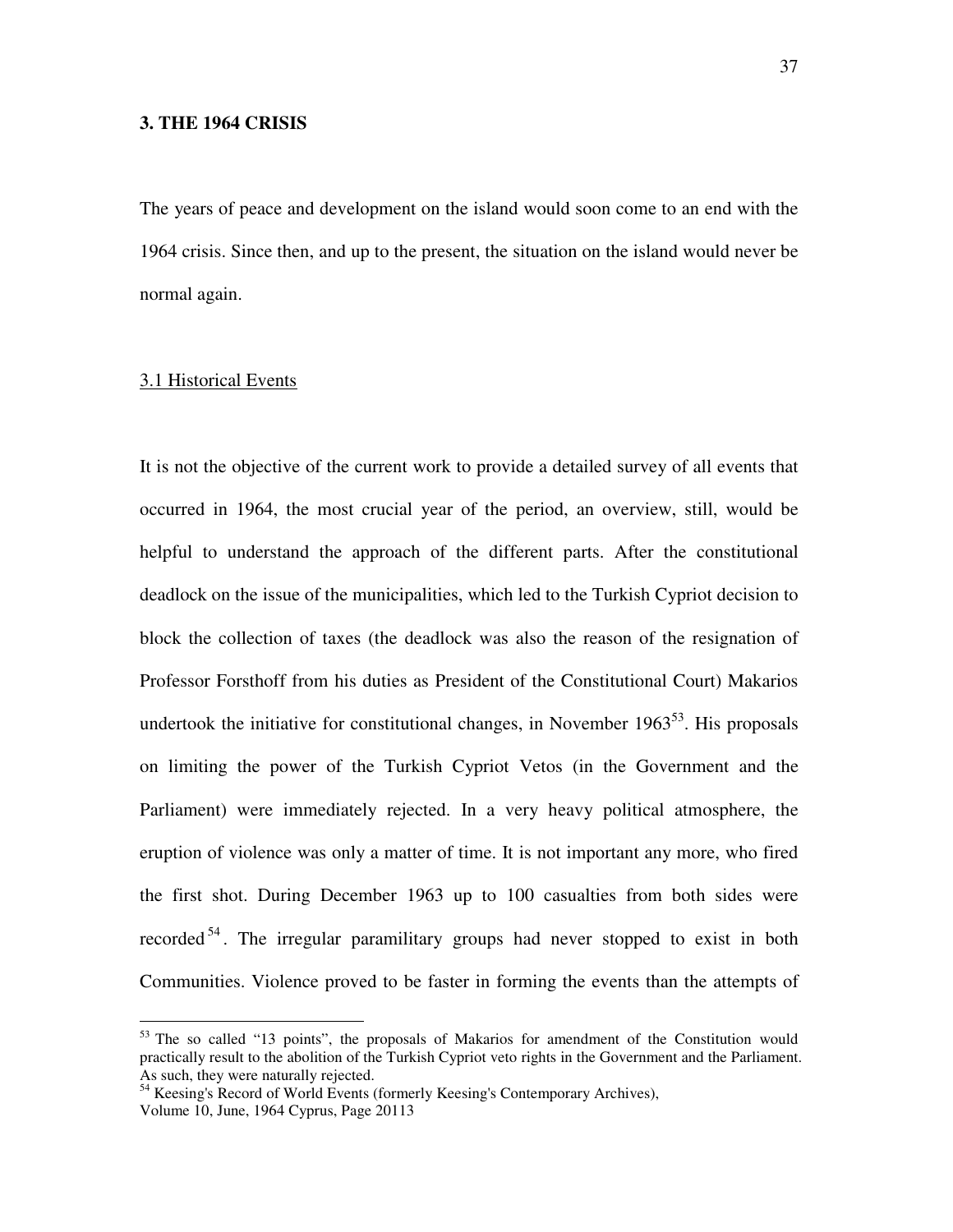the politicians on the island or the foreign countries who tried to keep the situation under control.

By the end of that month, Britain offered to intervene between the fighting groups, in order to ensure a ceasefire. On January 15, 1964, Greece, Turkey, Britain and the two communities of Cyprus met in London to discuss possible future steps. During the Conference, Greek Cypriot views of the necessity of amendment of the 1959 Agreements and Turkey's maximalistic approach and claim for a federal Cypriot state proved to be diametrically different and speeded up the subsequent failure. The only issue that could be agreed was the formation of an international force that would secure peace on the island temporarily. Britain, Greece and Turkey, being members of NATO, were in favor of NATO peace troops. Makarios, however, strongly opposed that option, stressing the necessity of keeping the issue within a United Nations framework.

Unfortunately whereas in December 1963 the main theater of the hostilities was Nicosia, in the months that followed violence also expanded in the other major cities, where Greek and Turkish sectors existed. At the same time, it was obvious that Turkey prepared to military intervene on the island and Greece was seeking ways to support the island's defense by secretly sending officers and soldiers. Confronted with these developments, the U.N. Secretary General, U Thant appointed the Indian General Gyani as special representative and observer.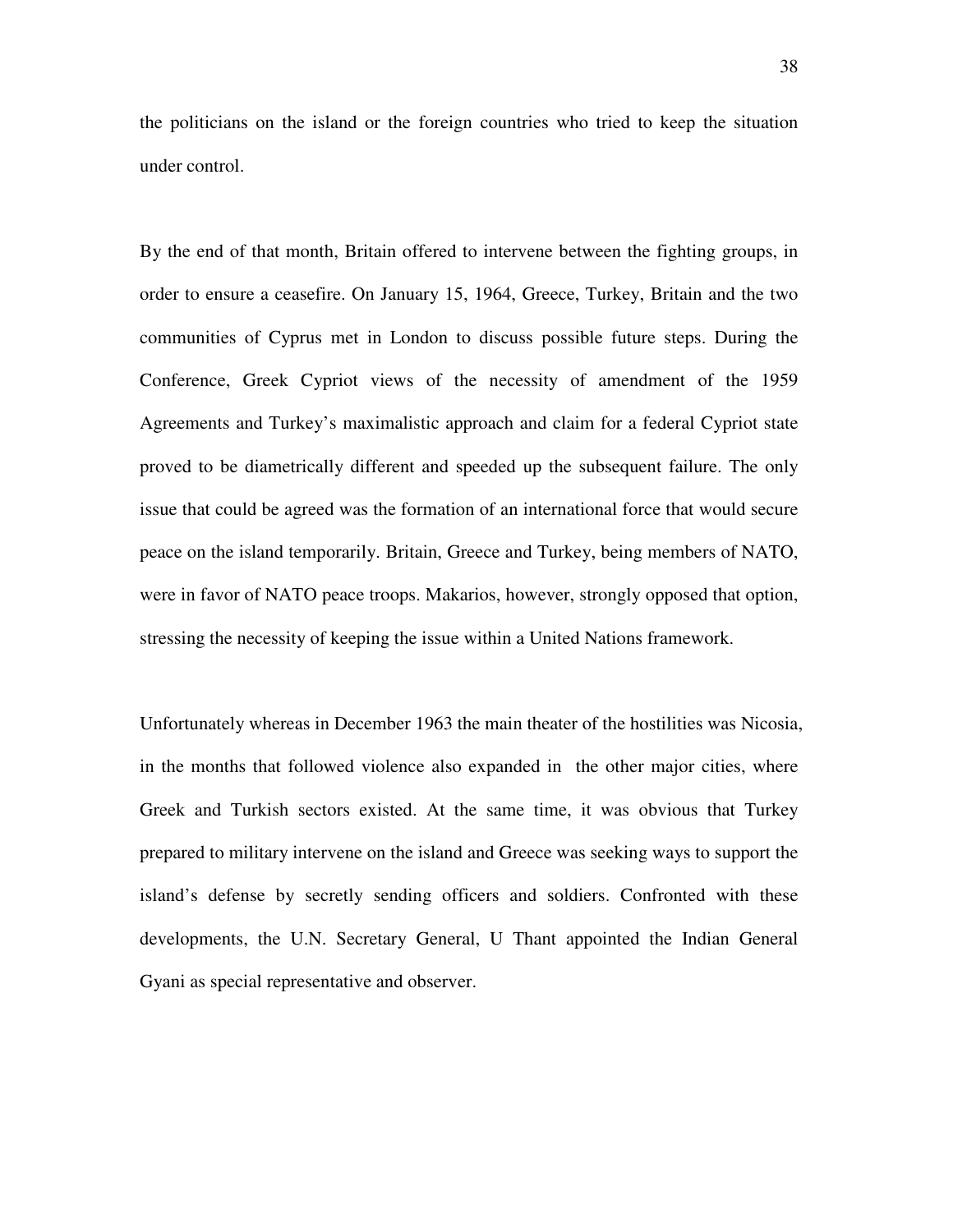The issue proved to be more complicated that expected. The Cypriot Government also rejected the option of a more "neutral" NATO peace-keeping mission from countries like Belgium, The Netherlands and Germany. France was neither willing to participate nor willing to allow (within a NATO framework) an American – led peace force to deploy. French Anti Anglo - Americanism and post – colonial traumata would take Paris as far as to declare that the French government did not wish *"to become involved in an operation based on the Zurich statute, in whose elaboration it did not participate, and which does not seem to be capable of lasting for ever"*<sup>55</sup> *.* The French stance described, can help to provide a comparison with the German one as explained in the Introduction. The former was considered to be more "Greek Cypriot friendly" **since with the time developed more understanding for the proposals to amend the Agreements of 1959.** Obviously, however, France never considered the consequences of this development<sup>56</sup>.

On the contrary, the German approach, was much more pragmatic and practical. It could be summarized in one sentence as follows: the issue was not to recognize one's rights or to take sides in the conflict. The issue was to avoid the conflict or to help find a way out of it.

<sup>55</sup> Statement attributed to the French Minister of Information, M. Peyrefitte, (Feb. 5, 1964) in James, A. (2002). *Keeping the peace in the Cyprus Crisis of 1963-64.* New York, Palgrave.

<sup>&</sup>lt;sup>56</sup> The difference of the French stance to the German was already mentioned. France, measuring its own national interests, chose not to contribute to the maintenance of the peace keeping troops in Cyprus but to profit, at least in the seventies, from selling arms to Greece and the eighties to the Republic of Cyprus. Obviously, France, regarding its own security, was less worried about the interests of NATO than Germany was. After all, Paris would choose to withdraw from the military structure of the Alliance in 1966 and follow its own policy with the East.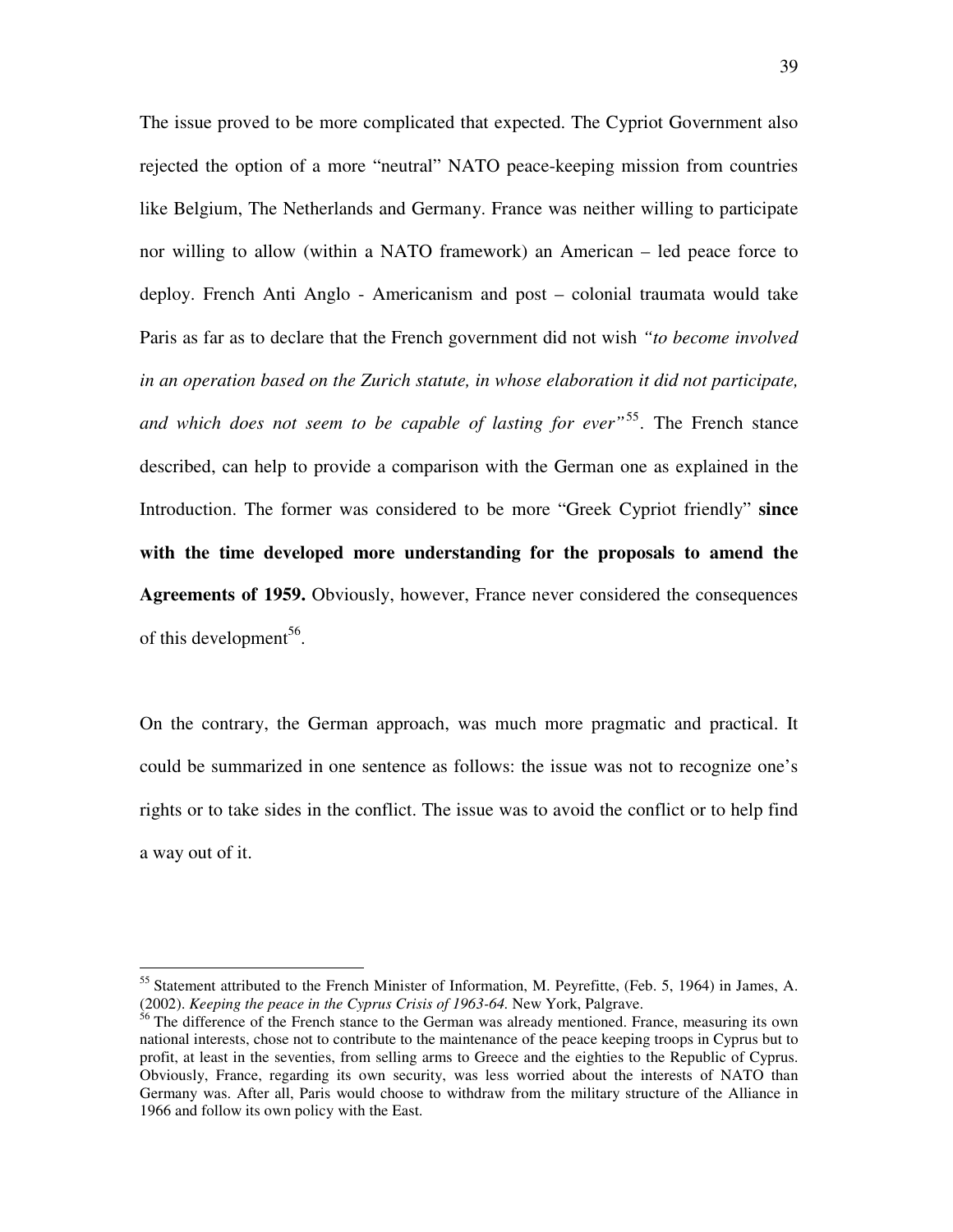Whilst in February 1964 Makarios resisted the plans of a NATO force, the Turkish Cypriots, (probably trying to prove the necessity of the force), *"launched a concerted attack from fortified positions in several parts of Limassol*<sup>57</sup>". This was not the first time that Turkish Cypriot forces, despite being outnumbered, had provoked a Greek Cypriot counter  $-$  attack. In the meantime, according to the foreign press<sup>58</sup>, "over *40,000 weapons were thought to have been imported into Cyprus in the past two months; the Government had purchased large supplies from the United Arab Republic and Yugoslavia, former EOKA members were receiving arms smuggled in from Greece, and the Turkish Cypriots were receiving arms from Turkey".*

The British decided to strengthen, at the same time, their military presence on the island, in order to fulfill the peace - keeping duties they assumed since December 1963. Similarly, Greece, being aware of the fact that Turkey was already preparing to invade, decided to speed up the secret dispatch of military units to Cyprus.

The long discussions about the international force were officially terminated on March 4, 1964 with the Security Council Resolution  $186^{59}$ . Austria, Brazil, Canada, Finland, Ireland, and Sweden decided to provide contingents for the force. British forces (along with Canada the only NATO forces to participate) would also be incorporated to the newly found United Nations Force in Cyprus (UNFICYP). Germany, although not yet a member of the U.N., since the question of its borders was still open, offered 500.000

 $57$  Keesing's Record of World Events, Volume 10, June, 1964 Cyprus, Page 20113

<sup>58</sup> Daily Telegraph, 18.2.1964

<sup>59</sup> U.N. Security Council Resolution 186/1964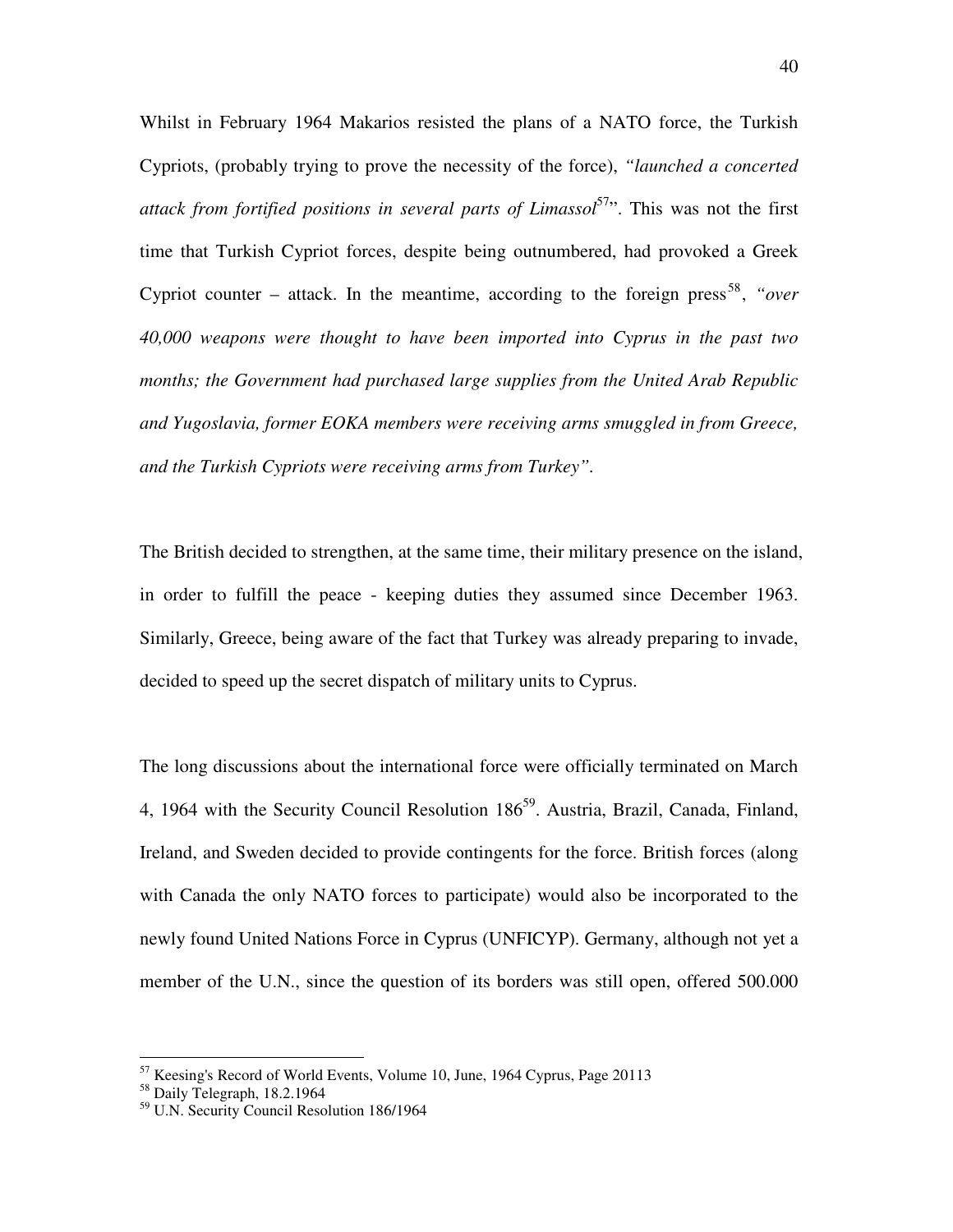USD from the beginning<sup>60</sup>. The reasons for the German decision to participate in financing the peace operation were already mentioned in the introduction. It could be added, still, that Washington and London, being the other major sponsors of the operation, encouraged Bonn to contribute, since Germany reconsidered the idea to send soldiers<sup>61</sup>, after the first cold reaction of Makarios to the idea of a N.A.T.O peace troop.

It is true that Turkey (and in less extend NATO and the West) were not satisfied with the Resolution. Plans for invasion, already partly prepared in February, were revived in Ankara. According to Keesing's again<sup>62</sup>, "some 13,000 Turkish troops, equipped with *tanks and anti-aircraft and field guns, were reported during the evening of March 13 to be embarking at Iskenderun"* and a secret session of the Turkish Parliament *"approved on March 16, with only four abstentions, a request by the Government for full power to make an armed intervention in Cyprus if necessary"*.

There are many discussions about the reasons of containing a Turkish invasion during the first half of 1964. Some give emphasis on the American factor (the U.S. were not in favor of a Turkish unilateral operation), on a possible Soviet threat, on the clear position of Greece to defend the island with every means and on the lack of determination of the old Turkish leader and former military Ismet Inonu, who had enough experience of the tragic effects of any armed conflict. The last factor might be

 $60$  Keesing's Record of World Events, Volume 10, June, 1964 Cyprus, Page 20113

<sup>&</sup>lt;sup>61</sup> The reasons for any German reluctance to send troops abroad, apart from avoiding any complications with Turkey or Greece in this case, lie also in the German Constitution, the Federal System, the "pacifistic" approach of certain political forces of the country and the traumatic experience of the Second World War.

 $62$  Keesing's Record of World Events, Volume 10, June, 1964 Cyprus, Page 20113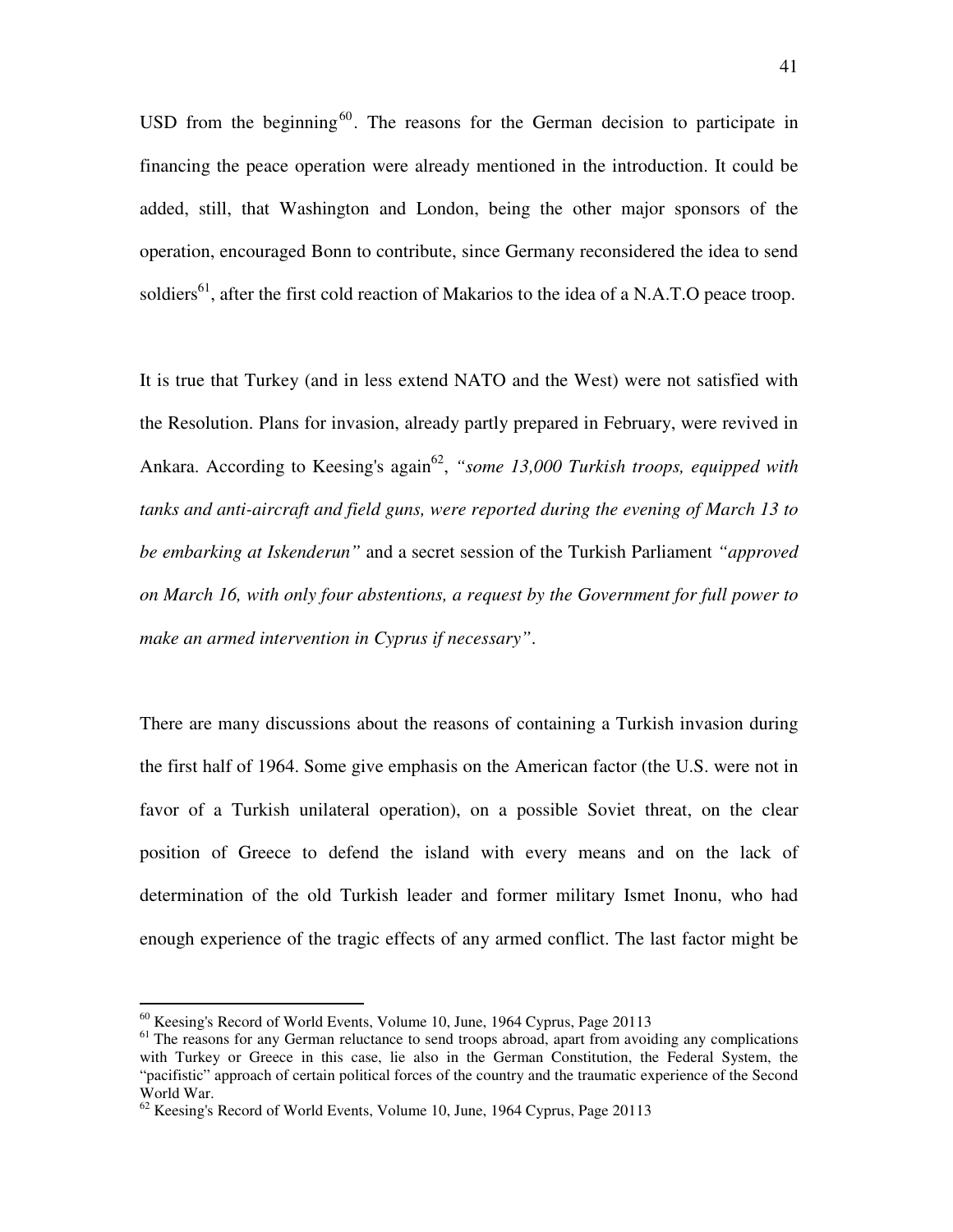the most decisive, since any action to stop the Turkish invasion, once being launched, if even undertaken, could prove to be practically ineffective and its consequences for Turkey, as eventually happened in 1974 insignificant.

Soon after the Resolution, the United Nations Forces in Cyprus started deploying. Right after that, U Thant appointed Sakari Tuomioja, a Finnish diplomat and politician, as mediator. His nomination was approved by all parties concerned.

Succession of the rightist Karamanlis government in Athens (who signed the Agreements of 1959) by the centrist Papandreou government reduced the pressure on Makarios. Papandreou would even soon place the more radical demand of selfdetermination for Cyprus, which would lead to the union of the island with Greece. If a union of Cyprus with Greece was the true aspiration of Makarios, then that is very unclear when consulting the Cyprus issue literature. His opponents had good reasons to believe that he was more interested in safeguarding his own office than in promoting union with Greece<sup>63</sup>. True, is nevertheless the fact that Turkey would immediately react against any development leading to the union of the island with Greece, and, Greece, being aware of that, preferred to negotiate possible trade offs on the island directly with Turkey, regarding issues like a military basis or large autonomies for the Turkish Cypriots. Makarios' role, every time Greece and Turkey approached each other on the

<sup>63</sup> Cf. the book of Papageōrgiou, S. (2002). *Makarios poreia dia pyros kai sid*ē*rou: poioi kai giati thel*ē*san na skot*ō*soun ton Kyprio Proedro.* Leukōsia, Ekdoseis K. Epiphaniou.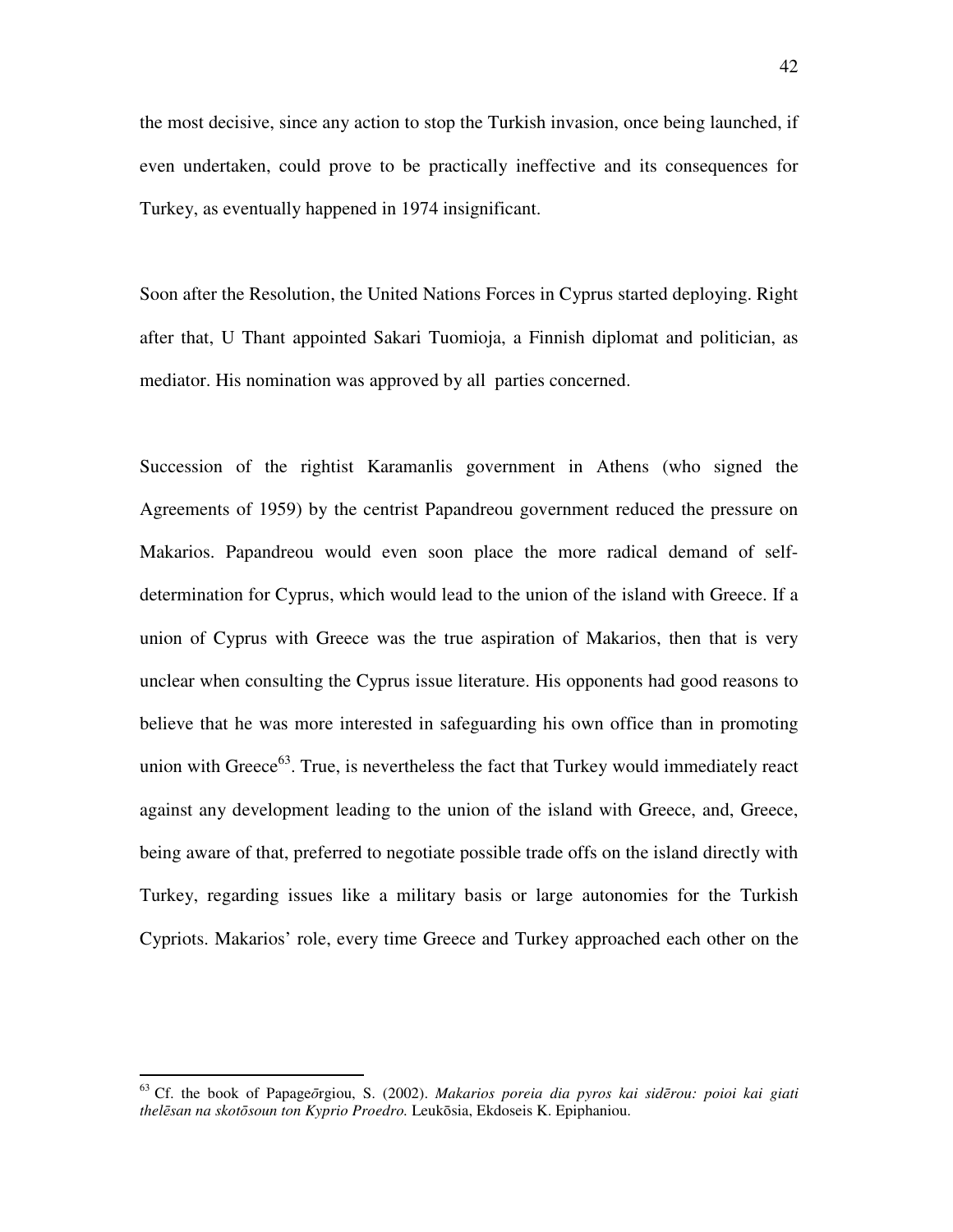issue, was obstructive. Whether his ambition or a genuine objection to a problematic compromise were the real background for that it still remains disputable  $64$ .

The situation on the ground in April remained crucial, with several losses on both sides and a "battle" on the Kyrenia Mountains, in order to secure the passage leading to Nicosia. New Turkish threats for invasion and Makarios's repeat of the renounce of the Treaty of Alliance of 1960 provided for more tension.

Dr. Galo Plaza from Ecuador assumed the duties of the special U.N. Representative in Cyprus in May. The same month, in an effort to control irregular armed groups but mostly to ensure the security of Cyprus, the Government proceeded with the organization of the "National Guard", introduced obligatory military service for all Greek Cypriots and ordered heavy arms from various socialist countries. In both decisions, the Vice - President Kucuk's vetoes were ignored by the Government on the argument that since Kutchuk had abandoned the Government in December 1963 employing himself in activities against the state, the exercise of his veto right became obsolete. Kutchuk went on to propose in early June a full meeting of the Council of Ministers, which would be attended also by him and the three Turkish Cypriot members asking at the same time Makarios to reconfirm that he respects the current Constitution. His proposal was linked with the discussion of the *"unconstitutional acts and decisions taken by Greek Cypriot members of the government alone, directly relating to internal* 

 $64$  Many authors support that Makarios was indeed until the end of his life pro – unionist but since he realised that this was not a feasible aim he supported uncommitted independence. Cf. Paulides, A. (1981). *Makarios.* Leukōsia, Ekdoseis Chr. Andreou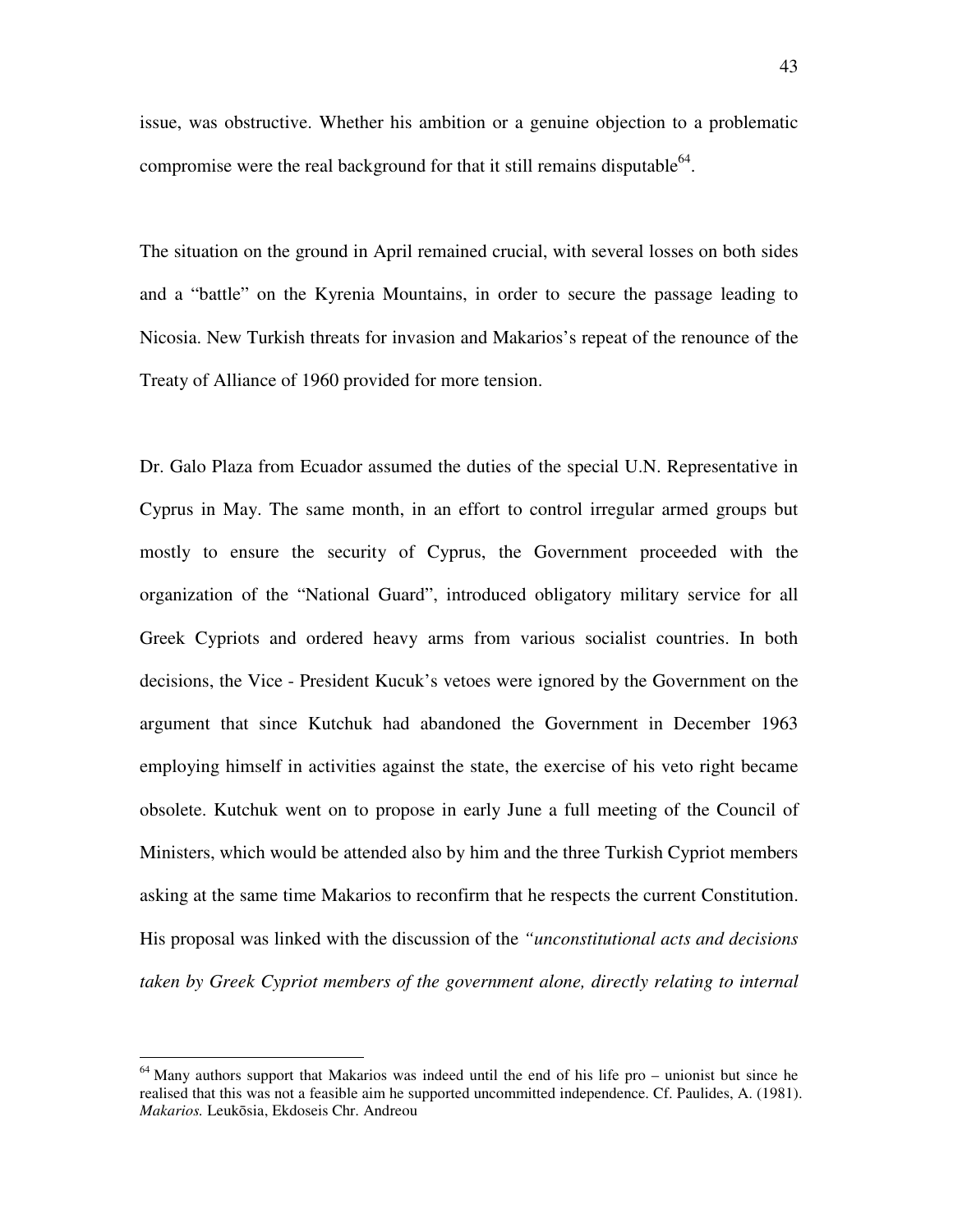*security, defense, and foreign affairs"*<sup>65</sup>. It is **open**, whether this initiative of Kutchuk could have a positive outcome, if the Greek Cypriot side had responded positively. His aim at that stage was obviously to stop the organization of a Greek Cypriot regular army. Why would Turkey choose to make a proposal to return to the Constitution, while proposing at the same time a federal state and threatening to invade the island? Or was it an initiative of Kucuk and not of Turkey or an attempt to create a better climate in view of the efforts of the Americans to bring together the governments of Greece and Turkey in order to solve the problem? These are questions that will probably remain unanswered.

On June 10, 1964 the Cypriot General Georgios Grivas, the military leader of the anti colonial struggle returned to the island to participate in its defence. His presence was welcomed by the Government, although circles around Makarios considered him as a possible rival for the Archbishop and an "instrument" of the Greek government.

On June 27 1964 the term of the United Nations Force in Cyprus was renewed for another three months and the Indian General Thimayya was nominated as new Commander, succeeding his countryman General Gyani. By the end of the month the U.S. President Lyndon Johnson invited the Prime Ministers of Greece and Turkey separately to Washington. Prior to that, Johnson had sent a letter to the Turkish Prime Minister Inonu in order to stop a scheduled landing of Turkish troops on the island. Apparently, the main interest of the U.S. was to stop a possible Greek – Turkish war and to reduce the danger of a Soviet involvement to the least possible. During the

<sup>&</sup>lt;sup>65</sup> Keesing's Record of World Events, Volume 10, June, 1964 Cyprus, Page 20113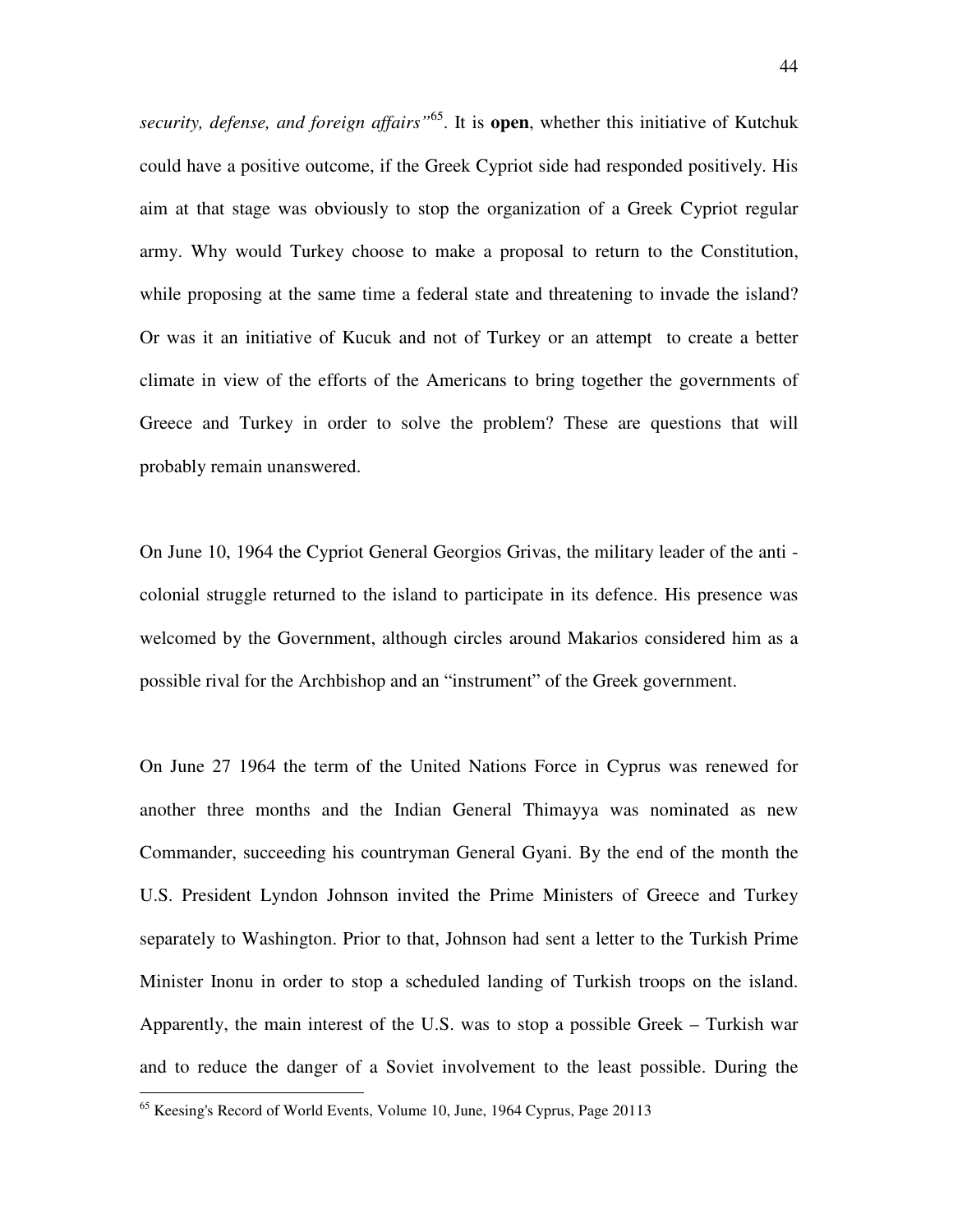negotiations, the Americans were very instrumental in trying to convince the Greek government to influence Makarios in order to abandon his plans for revising the Treaties  $66$ . A parallel effort to influence the situation was undertaken by the U.N. mediator Tuomioja in Geneva. As a result, Greece, Turkey and both Cypriot sides agreed to negotiate again in early July.

A judicial reform in Cyprus, on the basis of the "doctrine of necessity", carried out by Makarios and which resulted to the foundation of a Supreme Court (as a result of the unification of the Supreme Constitutional and the High Court) and as for the case of lower courts to the abolition of the requirement a Greek or a Turkish Cypriot to be tried only by judges of his community or a mixed court in case of a mixed case. Turkey protested strongly against the reform and saw in it another breach of the Treaties<sup>67</sup>.

Realizing further how critical the situation was, the Americans attempted to influence the Geneva negotiations. The former Secretary of State Dean Acheson was sent for that purpose to Europe. Acheson had a radical plan namely the union of the island with Greece in exchange of a Turkish military base on the island and Turkish Cypriot self administration. The plan had been accepted for further discussion, at least by the Greek government, a position that would later change since Makarios rejected any discussion on that basis.

<sup>&</sup>lt;sup>66</sup> Unconfirmed by the Greek or American Archives, but cited broadly is the instrumental way in which Lyndon Johnson tried to "convince" the Greek Ambassador about the need to cooperate: "Fuck your parliament and your constitution... If your Prime Minister gives me talk about democracy, parliament, and constitutions, he, his parliament, and his constitution may not last very long" Cf. http://www.washingtonmonthly.com/features/2001/0103.thompson.html

 $\overline{67}$  Keesings, p. 20265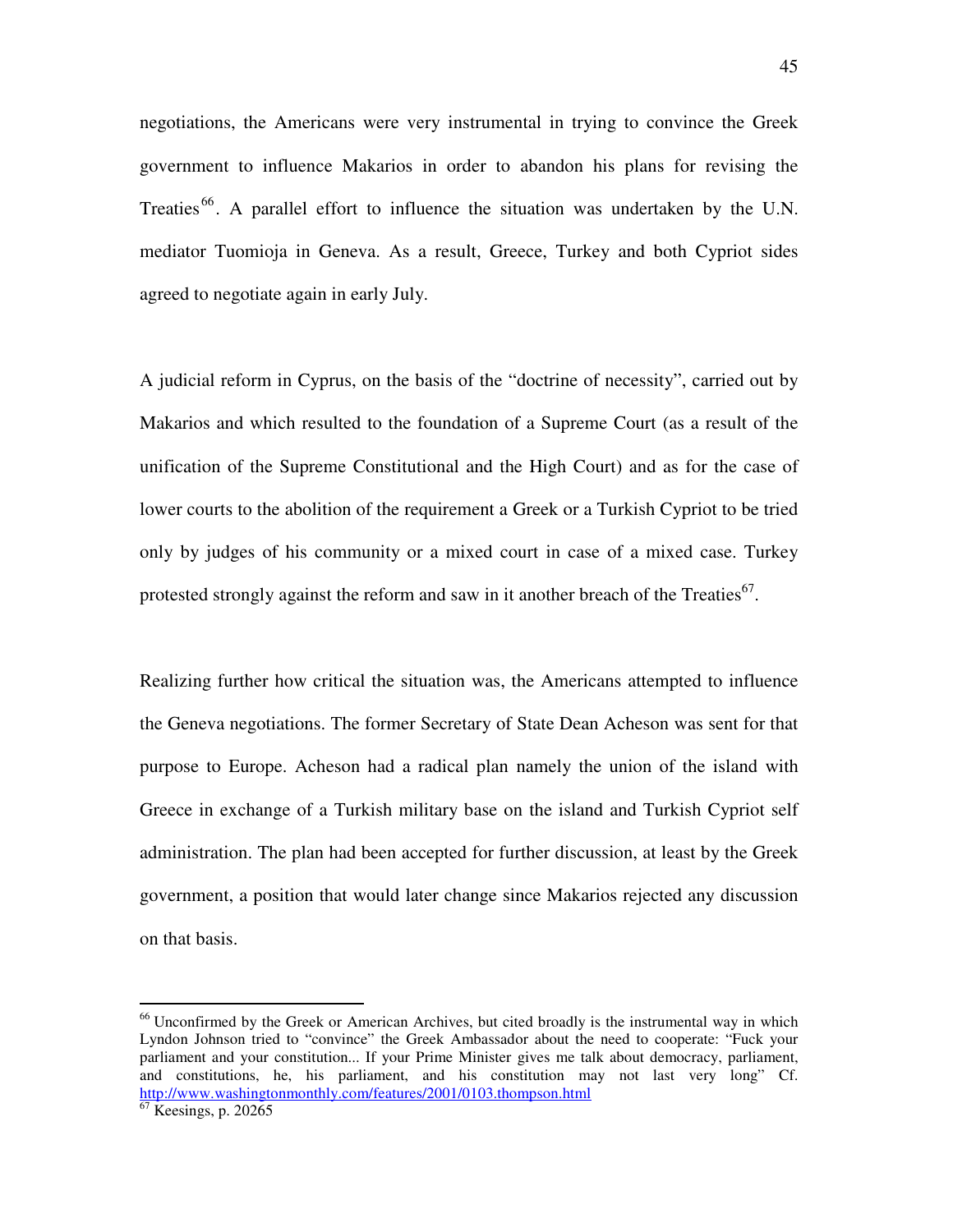Some days later, on August 3, the Parliament of Cyprus, at the presence of the Greek Cypriot representatives only, approved the extension of the territorial waters of Cyprus from three to twelve miles. This decision was again perceived as provocative by Turkey. On August 6 violence erupted around the Tylleria area village of Kokkina, the only coast - line village under Turkish Cypriot control. Turkish Cypriot students, who parallel to their studies, received military training in Turkey, and military personnel from Turkey often used this landing point. The Cypriot National Guard took action in order to seize positions on the hills around and therefore control the village. On August 8 and 9, Turkey carried out several air attacks against Greek Cypriot positions in the area. The Turkish Air Force also attacked Greek Cypriot villages in the area, causing a large number of casualties. A cease-fire was only achieved on the following day, after the intervention of the Security Council.

Soon after the tragic events in Tylleria a statement of the Cypriot High Commissioner in London, Antis Soteriades that Cyprus would not make any concessions "even if it means a third world war" created a negative impression in the western press and the western foreign ministries. Especially Germany (the German press and the Auswärtiges Amt), a country who fought and lost both world wars and feared that a third one, in its territories would mean a total disaster, expressed its disapproval.

By the end of the month, new negotiations started, despite the illness of the U.N. mediator, Tuomioja (who would die few weeks later). The U.N., represented by U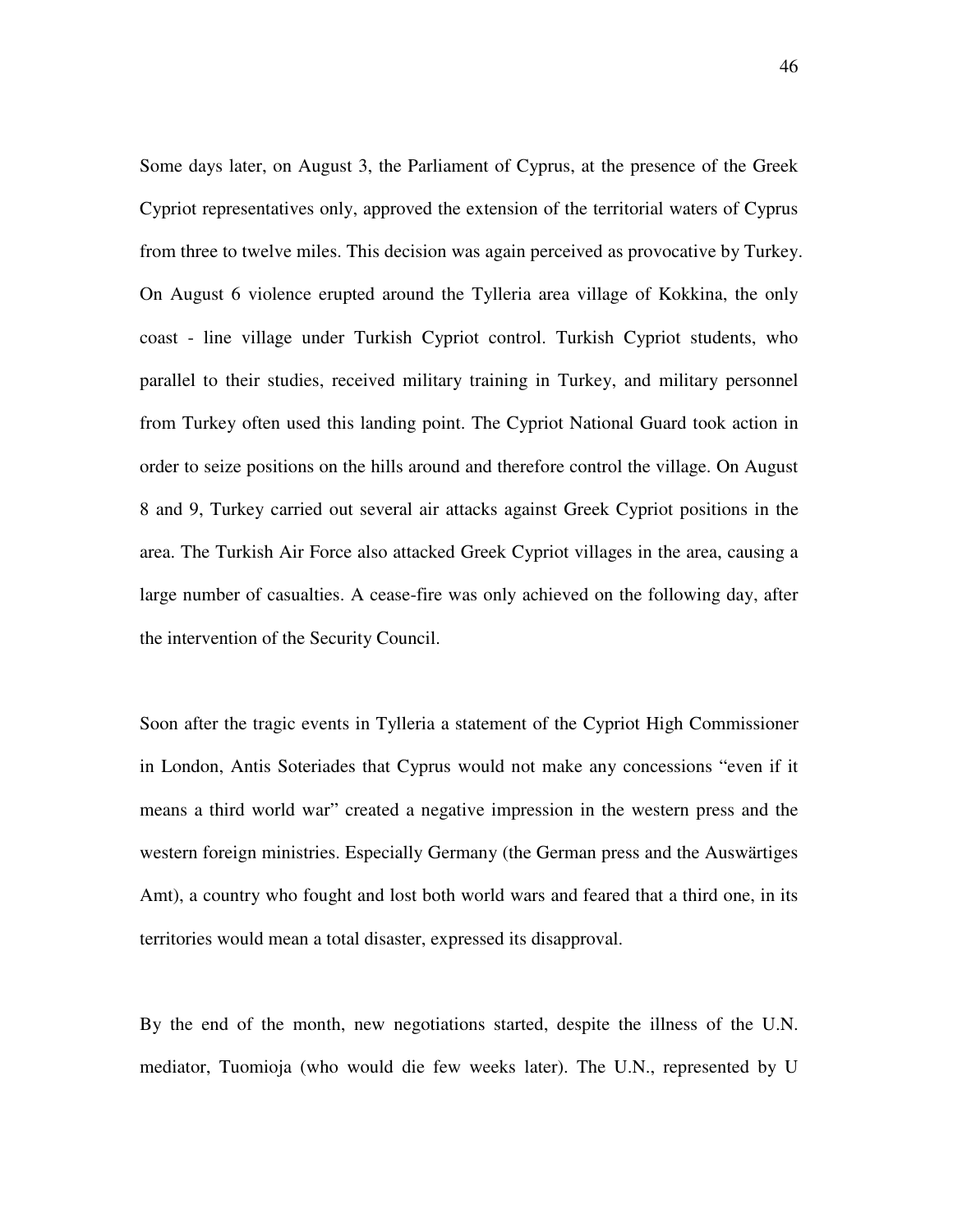Thant himself, followed closely the new round. The Cypriot government, however, seemed to expect more from the forthcoming session of the General Assembly than the negotiations.

Still, that was not the only strategy of Nicosia. Right after the Turkish attack, Cyprus announced an appeal to Russia and Egypt for military aid, which resulted to a Soviet declaration on August 15: *"if a foreign armed invasion of the Republic takes place, the Soviet Union will help Cyprus to defend its freedom and independence… and is prepared to begin negotiations on this matter immediately".*

Nasser's message, although was not as clear as that the Soviets. The communiqué after a visit of Makarios to Cairo on August 27, 1964 was rather giving emphasis on the *"respective attitudes towards foreign bases,"* seen as *"a direct threat to world peace and to the security of the [Eastern Mediterranean] area"* than on any practical support of Cyprus. Egypt was more worried about Israel and the support by the West, possibly through the large British bases on Cyprus and less interested in expressing explicitly any intention to involve in the Cyprus issue. Thus, Cyprus would also focus for a while on the status of the British Sovereign Bases on the island, a matter not necessarily on the priority list of the Government and certainly not helpful in securing the understanding of the West for the intentions of Makarios $^{68}$ .

 $68$  Especially the government – friendly and communist press challenged several times the status the British Bases. In the year to follow, AKEL and the Trade Unions would even organize demonstrations for that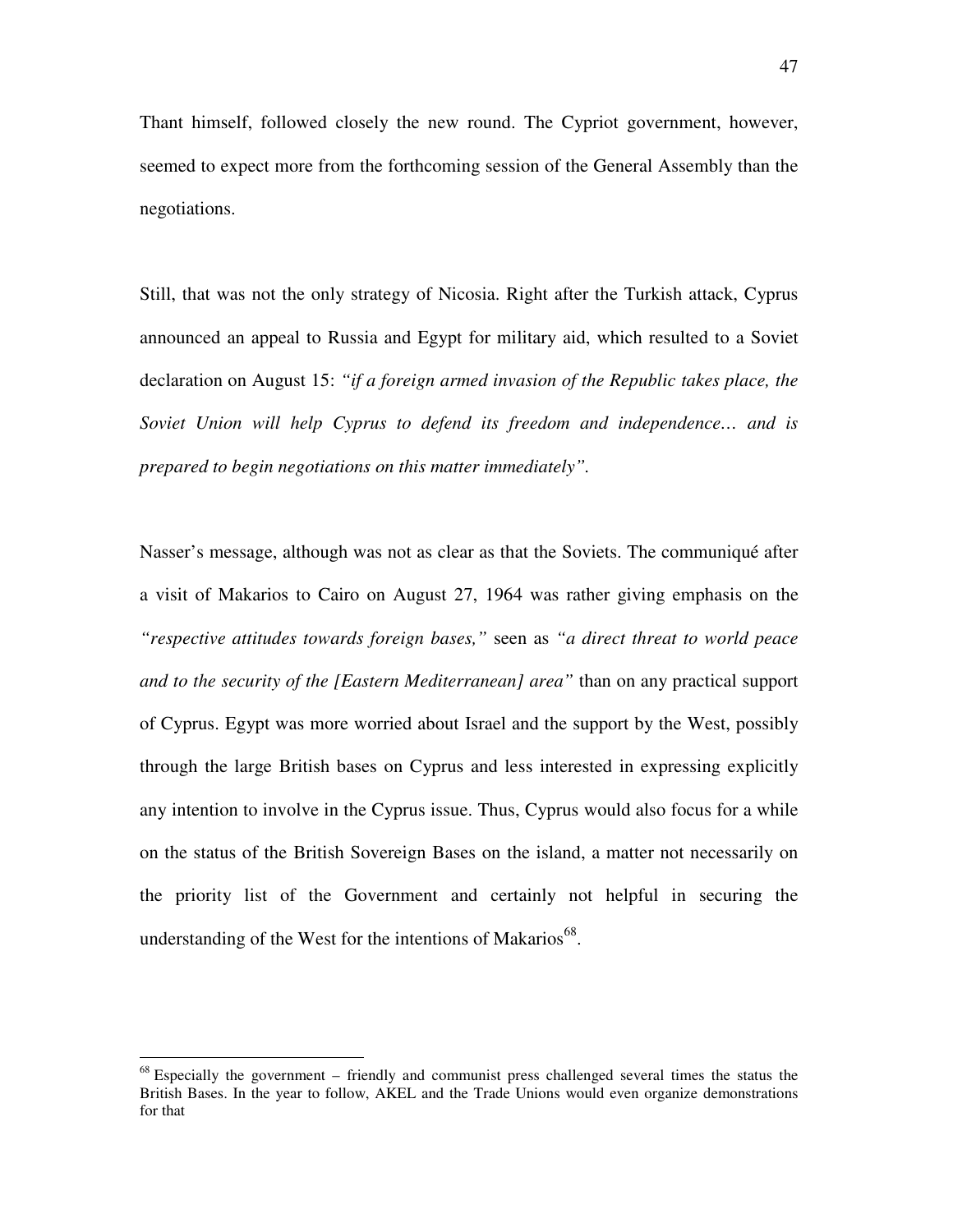Makarios also announced his decision to send his Foreign Minister Spyros Kyprianou to Moscow for consultations<sup>69</sup>. Indeed, Kyprianou went to Moscow in September, where he signed an Agreement for Military Aid. It is obvious that discussing the Cyprus issue in Geneva, under U.S. pressure, at that point of time and probably for that year, was not a high priority for Makarios any more. The death of UN mediator Sakari Tuomioja, the support of Papandreou's government and reorganization of Cyprus's defense with Greek troops and Soviet military aid convinced him to wait for a better moment or to renegotiate only on his own terms. The bitterness for the attack of the Turkish airforce would also serve this aim.

## 3.2 The effect of the crisis on the Cypriot – German relations

Obviously, during the crisis of 1963 – 1964 Germany did not remain indifferent. Close relations with Greece and Turkey, participation in NATO and an active role in the UN, even without being a member, were the main reasons or levels where Germany expressed its concern. Having the knowledge of that year's developments as a background, we can examine their effect on the bilateral relations and shed some light on the German approach.

An immediate result of the crisis in Cyprus was the fact that the Cypriot Ambassador accredited in Bonn, Ahmet Zaim, obeying the decision of the Turkish Cypriot leadership, withdrew from his position. In fact, for over two years hereafter, there was not a Cypriot Ambassador accredited in Bonn. Bonn was also not willing to accept the accreditation of a Greek Cypriot in a post that according to the Constitution should be

 $69$  US Department of State. (2007). Op. cit. Documents 128-155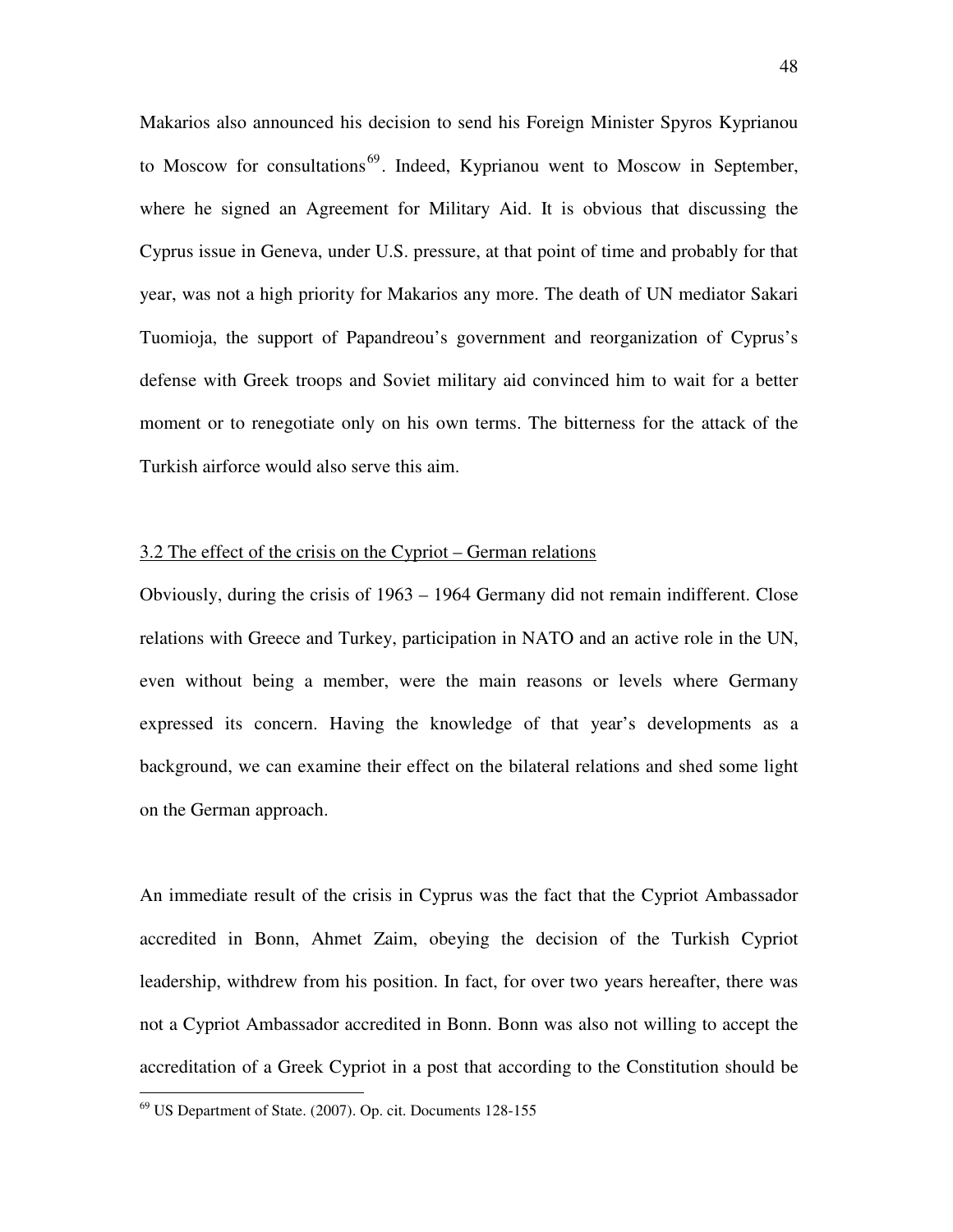covered by a Turkish Cypriot. Bonn would prefer to wait to see the outcome of the crisis. It was now more up to the German Embassy in Nicosia to ensure the continuation of the bilateral relations.

It is perhaps worth mentioning that one Turkish Cypriot, appointed in the Trade Department of the Embassy, Ozdemir Ozgur, refused to leave his post at the Embassy. He was probably the only Turkish Cypriot who had done so. Such an attitude had been possible because, being in Germany he was not directly exposed to the violence or the threats of the leadership of his community that would not tolerate disobedience in its policies. His presence at the Embassy, until 1966 and his conviction that the dispute should be solved with the consensus of both sides could be less seen as disqualifying the radical Turkish Cypriot leadership or Ankara and more as an exception that only confirms the rule that the Turkish Cypriot officers could or would not return during the crisis back to any of the Government bodies<sup>70</sup>.

Since the beginning of the crisis, the reports of the German Embassy in Nicosia were frequent and detailed. In December 23, 1963, the Embassy reports that new clashes were about to break out<sup>71</sup>. Indeed, a few hours later, in Omorfita (a suburb of Nicosia) serious gunfire that would last for days started. The report, being absolutely neutral, pointed out that for every incident, there were two contradicting versions, one of each community, and summed up all the incidents of the month, including also how the car of the German Ambassador was also shot at on the road along the wall of the old part of Nicosia. The Embassy came to the conclusion that the aim of the Greek Cypriots was

 $70$  His memories from that time were published under: Özgür, O. A. (2001). Cyprus in my life testimony of a Turkish Cypriot diplomat. Mannheim [Germany], Bibliopolis.

 $71$  PolAAA, B26, 295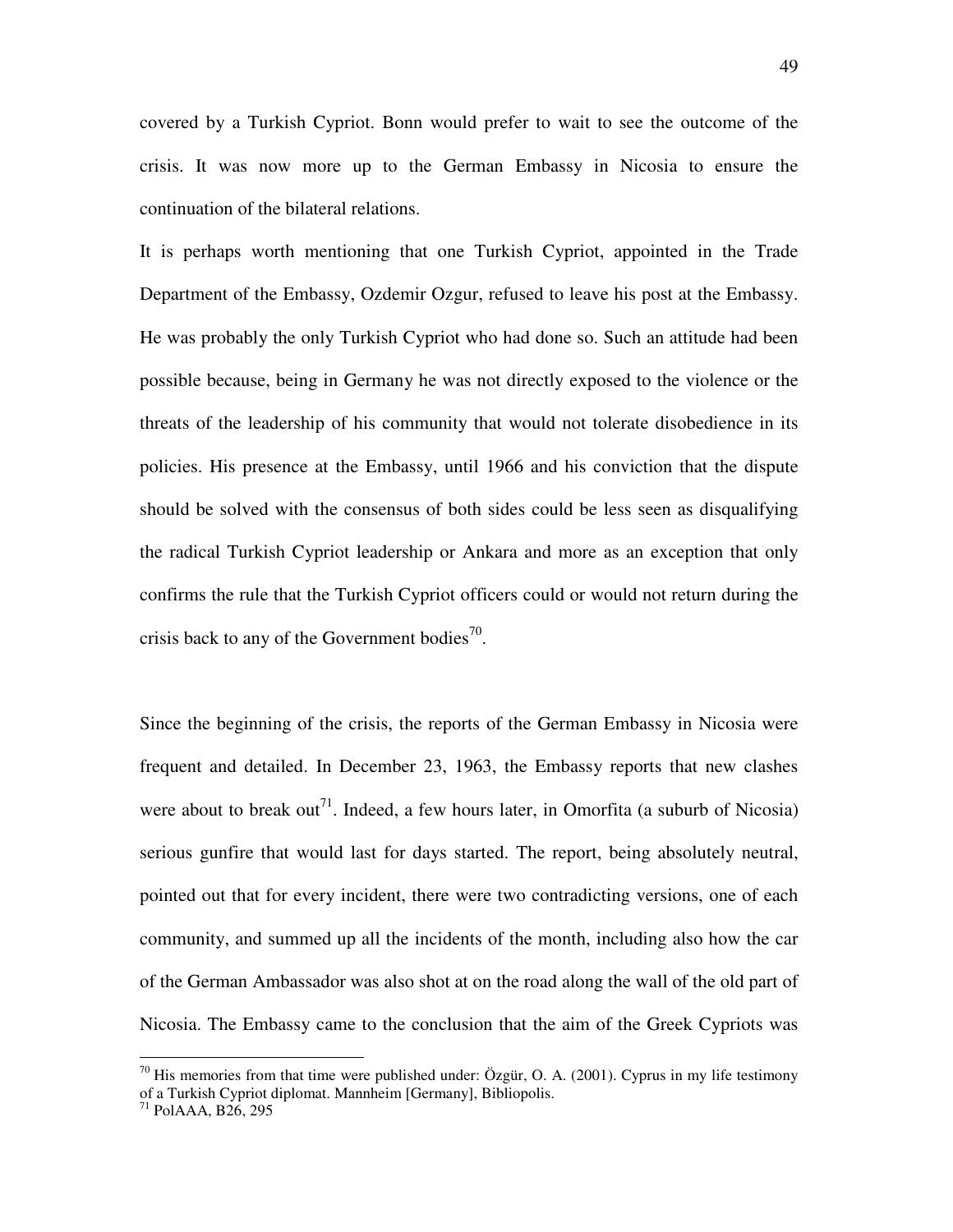possibly to prove that the Constitution was responsible for the conflict and thus should be amended in favor of the majority whereas the Turkish Cypriots could claim that the island should be partitioned so that peace could prevail.

At the same time, the German Mission was worried about the financial losses and destruction of a few German properties in Nicosia and certainly about the fact that the German Technical Help in the mountains north of Nicosia, consisting of experts in the fields of Mineralogy, Geology and Water Survey also interrupted its activities for security reasons. Thanks to the British troops that developed between the fire lines, the Embassy reestablished contact with Germans living in the Turkish Cypriot sector of the capital. To secure their welfare, the spouse of the German Ambassador visited the spouse of Vice President Kucuk.

Inevitably, the fact that the Turkish Cypriots suffered more losses and casualties was reflected in the reports of the Embassy. However, Germany was not willing to accept the Turkish view of the necessity to divide the island, as a permanent solution to the problem. In a meeting<sup>72</sup> with his Turkish counterpart<sup>73</sup> in Nicosia, Ambassador Koenig informed that for Germany the issue of separation was also an emotional one (pointing on the German division). Koenig went further to stress that removing the Cypriot Ambassador Ahmet Zaim from Bonn was also not proper, only to receive however the

 $72$  PolAAA, B26

 $^{73}$  First Ambassador of Turkey on the island was appointed Emin Dirvana. It is assumed that he was replaced in 1962 because of a conflict with Rauf Denktas, then President of the Turkish Cypriot Communal Chamber. Dirvana was not in favour of Denktas policy of seeking confrontation with the Greek Cypriot Community.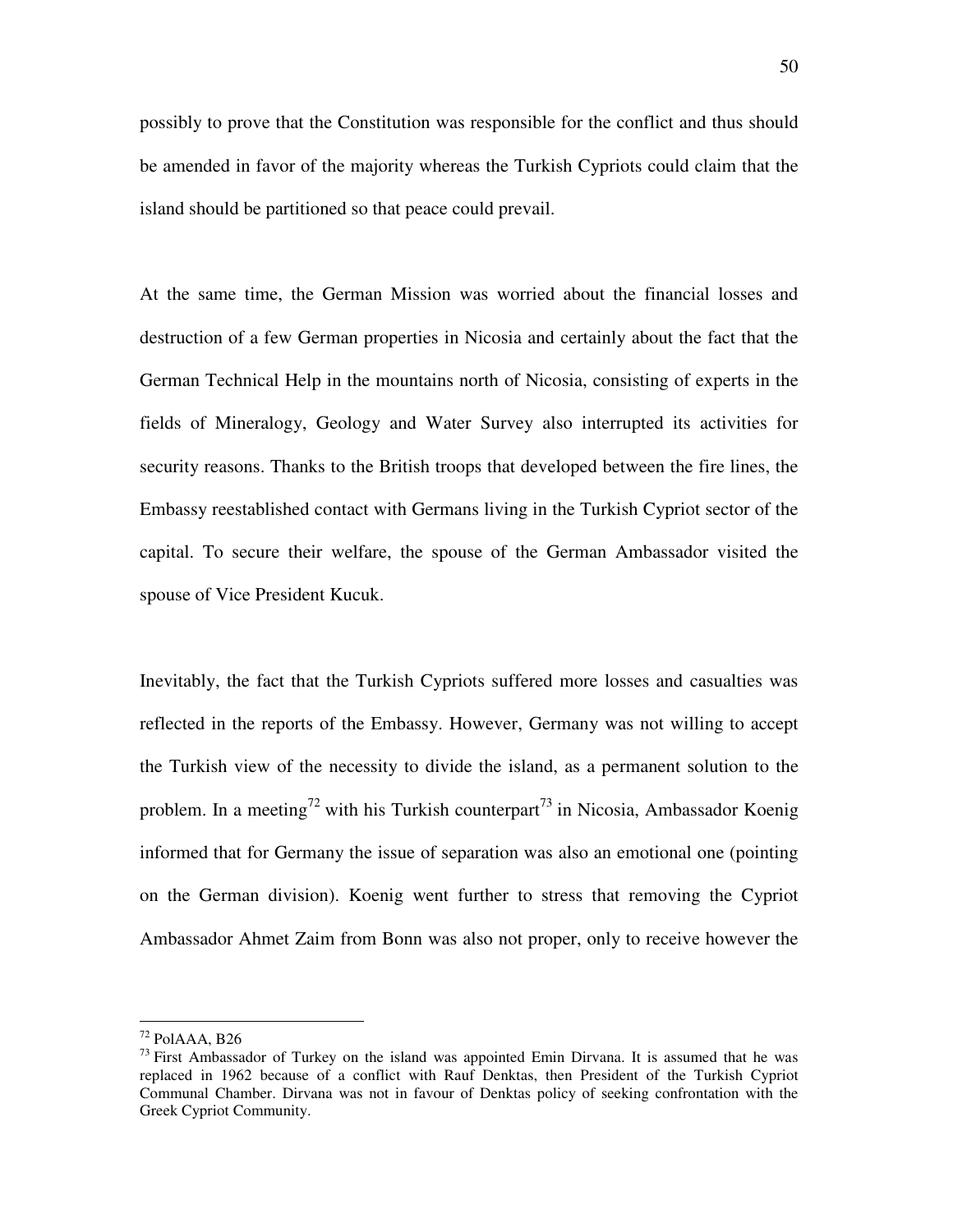answer that since the Cypriot foreign Ministry was in the "hands" of the Greek Cypriots, there was no point in keeping a Turkish Cypriot Ambassador in that post.

One of the early conclusions of the German diplomacy was the probability that the Greek Cypriots would turn to the Soviet Union, in order to find support, if Turkey continued its preparations for military intervention on the island. In fact, it was widely known that Makarios addressed a letter already in January 1964 to different foreign countries, seeking their support. The German President was also one of the recipients. In that letter, Makarios accused Turkey of acts of military aggression. An internal Memorandum of the German Foreign Ministry suggested that Germany should respond to the letter in a friendly way, although convinced that Makarios intentions to denounce the 1959 Treaties were controversial. Again, the fact that Makarios was supportive to the German Federal Government on issues like the construction of the Berlin Wall should be taken into account. Still, Germany should express explicitly its reservations in a unilateral denounce of the Treaties. Additionally, since the beginning of the conflict, loyal to its post – war principle, the German Government gave instructions to stop any proliferation of military – related material to the countries of the region.

Ambassador Koenig had always an almost personal relation to Makarios. In a report, after a meeting they had in January 1964 he declared that Makarios admitted part of the atrocities committed by Greek Cypriots and promised to remove Polykarpos Yiorgadgis, the all – powerful Minster of Interior from his position. The fact that this never happened, made the German side to assume that Makarios was rather unable to control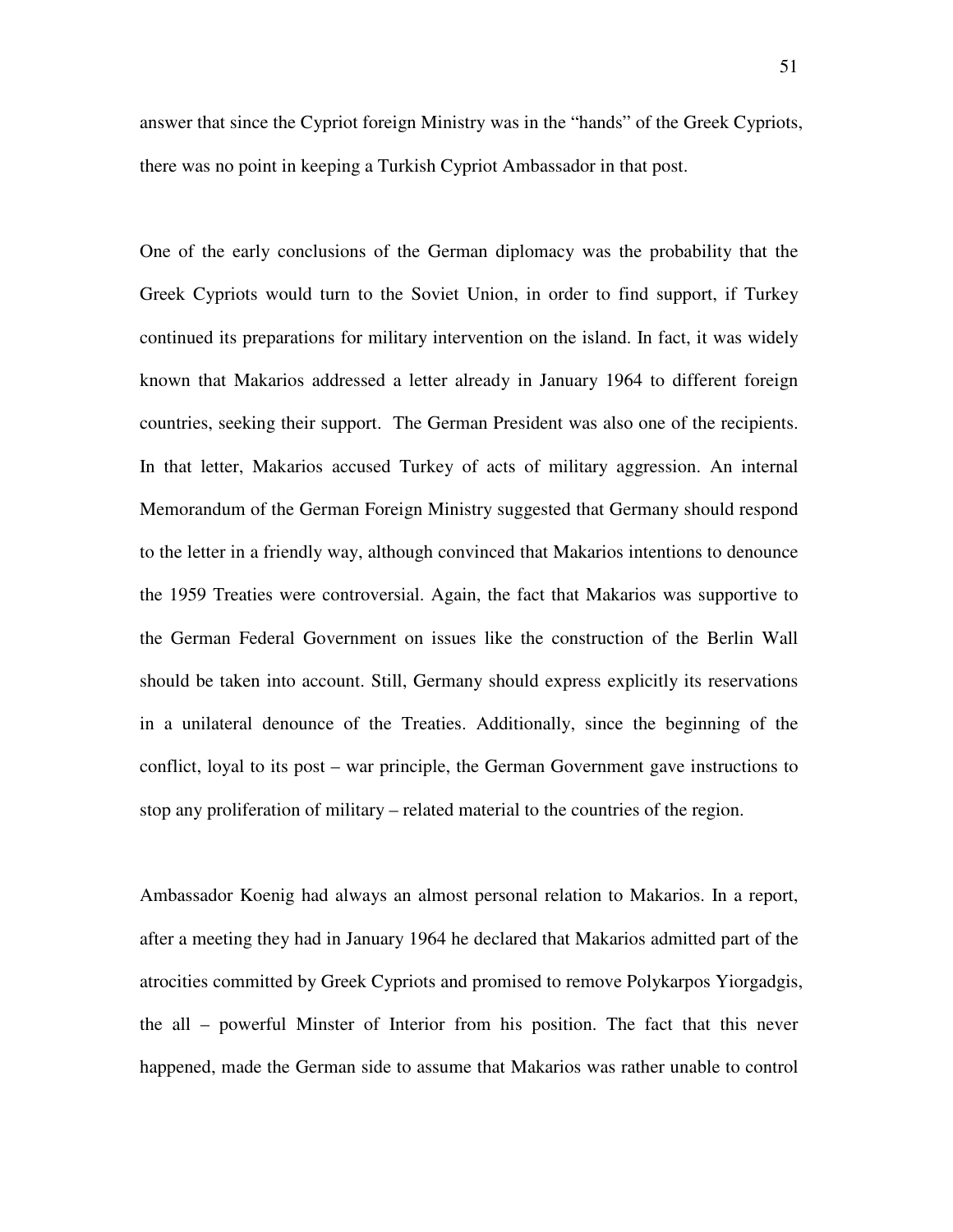the situation at that stage. The above information is very interesting, although not confirmed by other sources. The relation between Makarios and Yiorgadgis was not always harmonious<sup>74</sup> and obviously, Makarios was also worried about the scale of intercommunal violence. He was though, either unwilling or unable to remove the powerful Minister from his position.

After the unsuccessful mission of George Ball on behalf of the U.S. and the failure of the January Conference in London, the Germans technocrats drew the conclusion that the Turkish side did not have concrete proposals but at the same time would never accept the Greek Cypriot proposals for the amendments. They also alleged that Inonu was not 100% determined to order a military operation on the island but Kucuk and Denktas, the latter being even more radical, were cultivating the idea of partition, though mentioning from time to time also a federal or a multi - cantonal system solution.

In early February 1964 the German government examined the possibility of participating in a NATO peace keeping force. It would soon come to the conclusion that troops other than those of the three Guarantor powers would need (according to international law) the consent of the Cypriot government. Responding positively to the proposal to participate at the international force was not an easy task. As reasons for their reluctance, the British count *"legalistic minds, guilt complexes about the past, and their general disinclination to contribute",* still, assume that *"it was possible that* 

 $74$  Yiorgadgis will plan unsuccessfully the assassination of Makarios in 1970. A week later he will be assassinated under mysterious conditions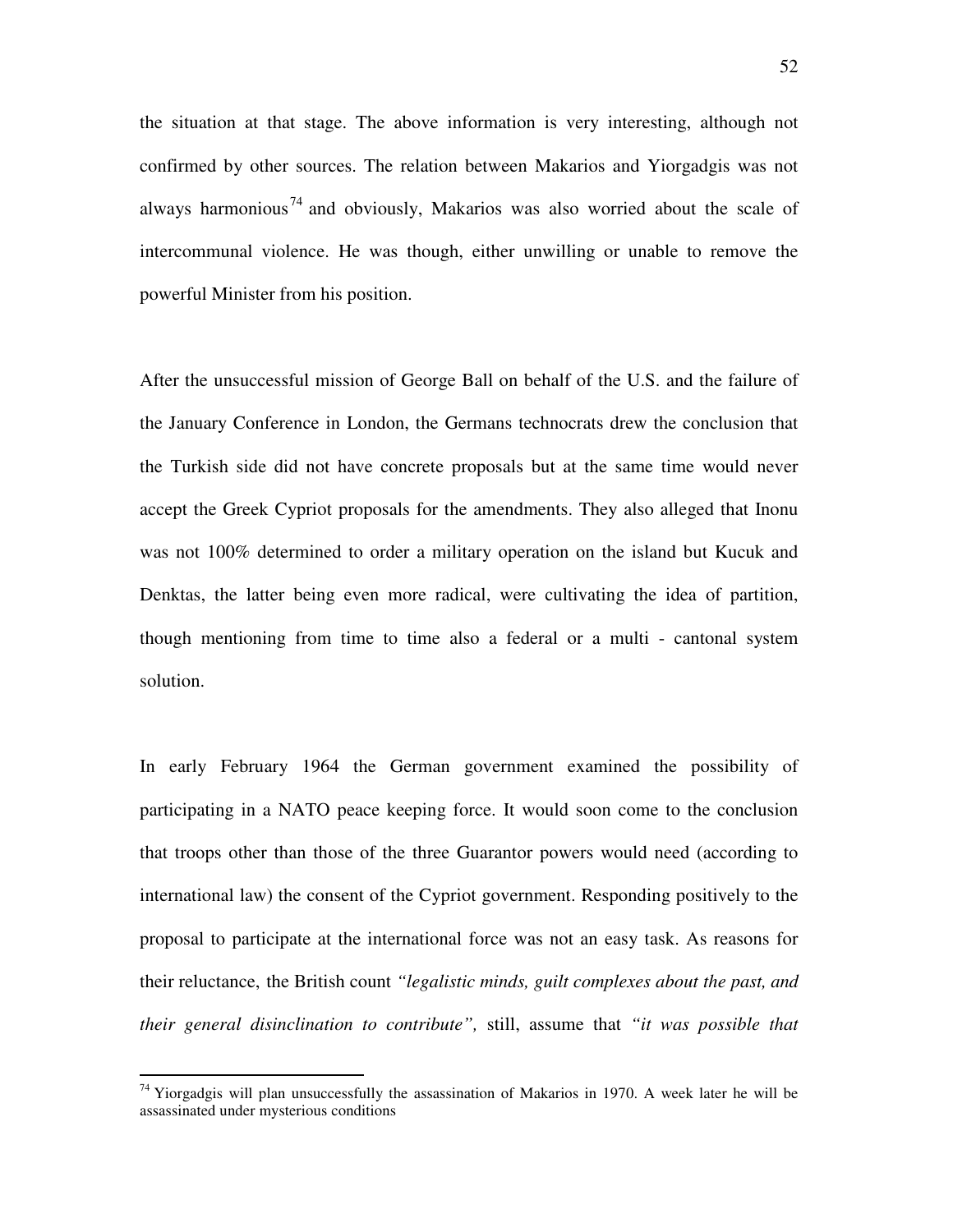*Germany and Italy would take a more positive line if Cyprus (in the shape of Makarios) welcomed a NATO-linked force".*<sup>75</sup>

According to the Germans, the Turkish government was also positive to a German participation in the peace keeping troops, since Germany enjoyed the trust of the Turkish public opinion as well. Such a development, according to the Turks, would also strengthen the Turkish government, currently under internal pressure because of the developments in Cyprus. Germany finally decided not to participate in the force, appealed however, several times during the conflict to its NATO allies Turkey and Greece to exercise restraint<sup>76</sup>.

Just before the approval of U.N.S.C. Resolution 186 the German Embassy reported<sup>77</sup> that the Turkish Cypriots were disappointed because Britain and the U.S. objected Turkish plans for landing on the island. The new gunfire in Limassol and the fact that the first Greek soldiers started to arrive on the island dressed in civil wear were additional reasons for the disappointment of that month.

The German Mission observed carefully the gradual militarization of Cyprus. Reports on the establishing of the Greek Cypriot National Guard as well as on the proliferation of arms from the Eastern block, usually over the Arab Countries had become a routine by spring 1964. Some reports, though, in relation to the role of some of the Cypriot leaders and to the composition of the troops that arrived from Greece in civil wear,

<sup>75</sup> James, A. (2002). Op.cit., p. 68

 $^{76}$  Göktepe, C. (2003). British foreign policy towards Turkey, 1959-1965. London, Frank Cass, p. 82

<sup>77</sup> PolAAA, B26, 296 25.2.1964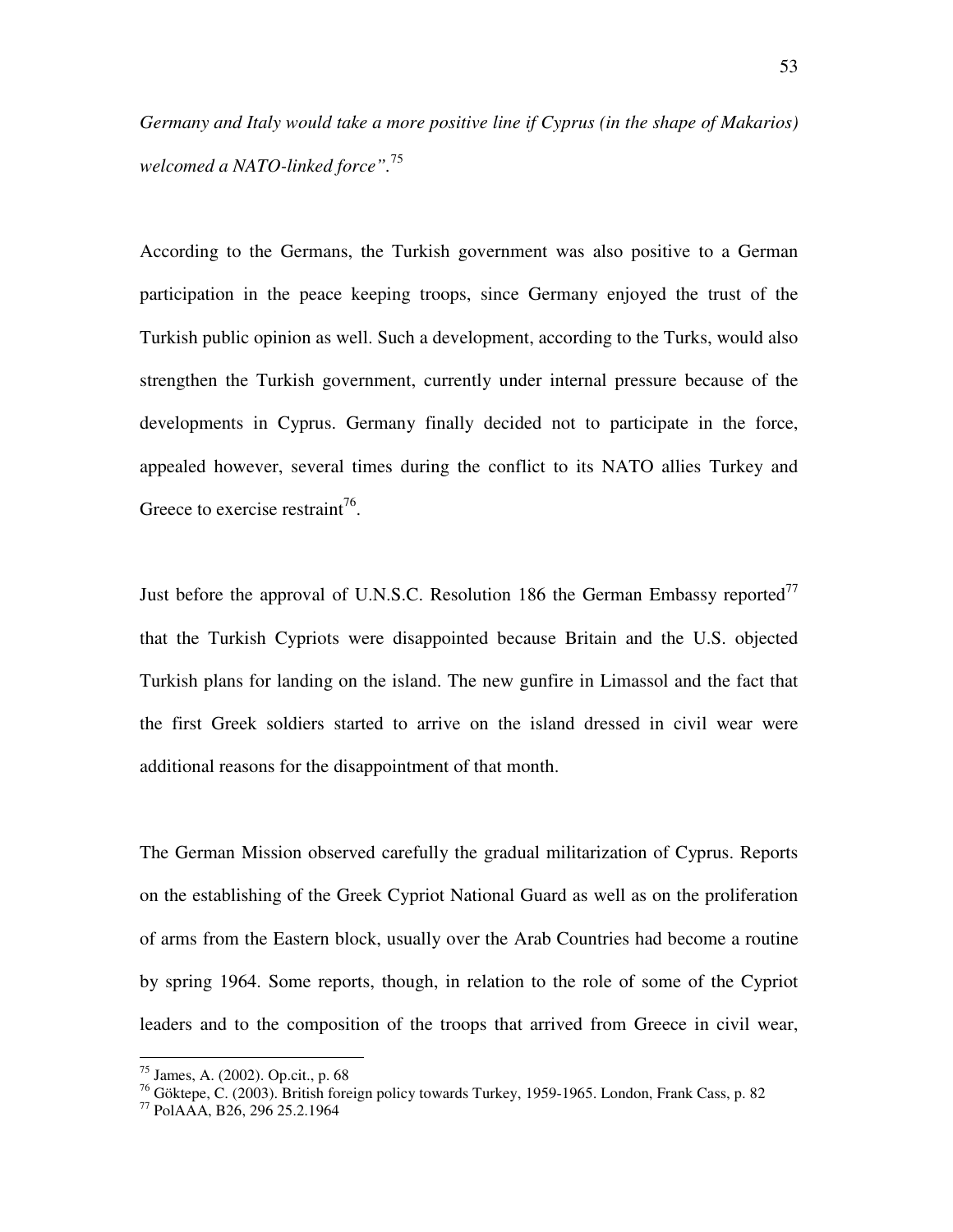were not always precise. These inaccuracies could be attributed to the lack of intelligence information, again as a result of less interest in these matters, in contrast to their British of American counterparts.

Being exposed to the information and the approach of the Greek Cypriot community, the reports of the German Embassy in Nicosia reports differ from the Memoranda prepared directly at the Auswärtiges Amt or the reports sent by other German Missions on the issue. In a report drafted for the German State Secretary on March 25,  $1964^{78}$ , Cyprus is directly compared to Cuba, Sri Lanka and Zanzibar, in means of Soviet influence and targeted conflict conservation in order to challenge the West. The mass of help and the experts sent to these countries, in compare to the rest of the developing countries, where the West was also sending financial aid, could support this conclusion. Again, as in the years before, Germany is worried about Soviet influence on the island and its possible complications. This conclusion, would make Germany more positive to the Turkish interpretation, according to which, mainly the Greek Cypriots were responsible for the destabilization of the island. In a report of the German Embassy in Nicosia<sup>79</sup>, on a speech delivered at the Security Council by Rauf Denktas was impressive, based on the arguments derived from the 1959 Treaties and much compatible to the positions expressed by Forsthoff, i.e. that the Cypriot Government did not give any chance for the Constitution to work.

 $^{78}$  German Foreign Ministry, Office of the State Secretary. PolAAA, B26/296

<sup>79</sup> February 22, 1964. PolAAA, B26 / 296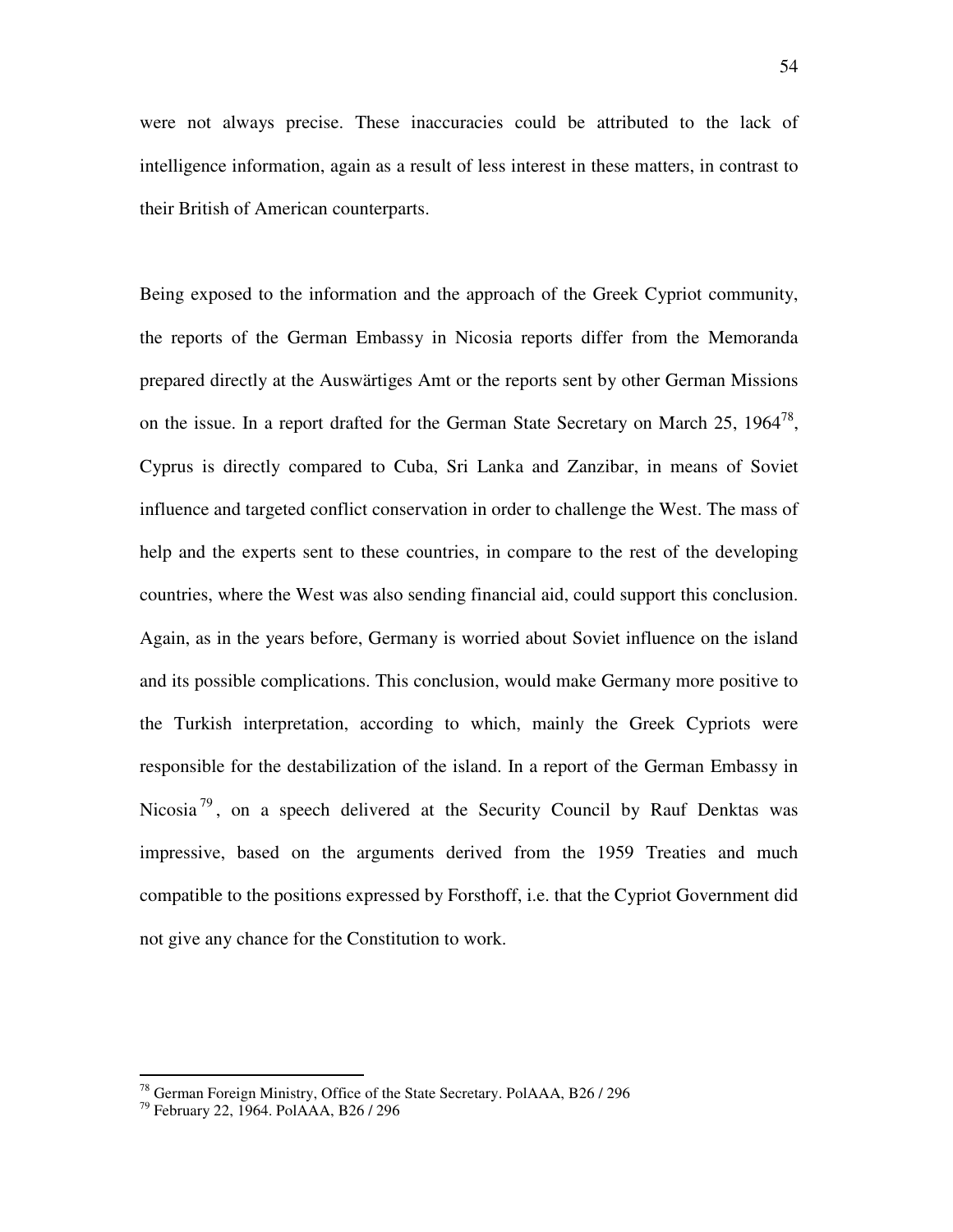The situation after the deployment of the United Nations Force in Cyprus in April and May, 1964, was partly stabilized, so the German reports from Nicosia did not include any information of particular interest. On June 18, 1964, however, the German Embassy reported a small demonstration outside its premises against the German policy. The conclusion drawn was that the demonstration had been organized by communist circles, nevertheless, in the report, the Embassy summarized again the reasons for the gradual worsening of the bilateral relations<sup>80</sup>: a) Germany was accused of supplying Turkey with weapons that might be used against Cyprus b) Germany and Turkey were NATO allies c) the German press was particularly hostile to Makarios d) Germany still had serious reservations as regards to the amendment of the 1959 Treaties, e) Germany was seeking its self – determination, refused however to express explicitly that it recognises the same right for Cyprus f) Cypriot exports to Germany, after the beginning of the crisis suffered because of the increase of cargo costs and g) the campaign of East Germany, through the local communist press.

Despite the above, according to the Embassy, a Cypriot officer who visited the same month both parts of Germany and rejected the request of the East German Airlines Interflug to convince both, him and the Cypriot travel agents who escorted him of the benefits of establishing a direct connection to East Berlin, told the German Embassy that *"having visited your country and their country, we found the contrast very sad and striking. An unbelievable partition like this, the construction of the Berlin Wall, especially in view that this might happen in Cyprus, made us after returning from East* 

<sup>&</sup>lt;sup>80</sup> German Embassy Nicosia to the German Foreign Ministry, August 24, 1964, PolAAA, B26 / 294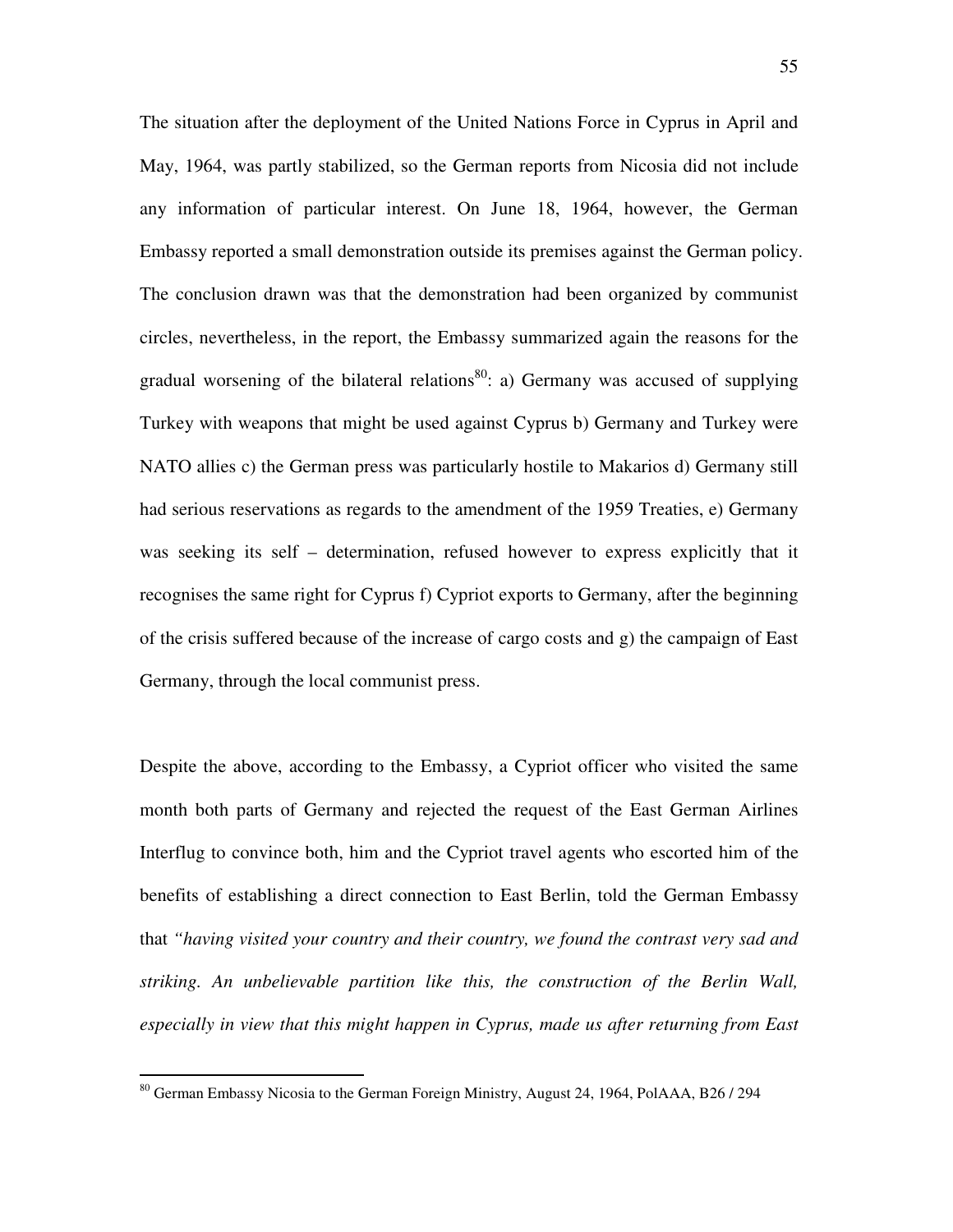*Germany very sad and depressed*<sup>38</sup>. Makarios himself, according to another report<sup>82</sup>, repeated to the liberal newspaper *Alithia*, at the presence of representatives of the trade unions that he only recognized one Germany and that he is not willing to re-examine this position and establish relations with East Germany.

The events of August 1964, however, and particularly the number of casualties caused during the Turkish bombardment would soon lead to a general mistrust for the West (and Germany) and to certain gains for East Germany. The communist newspaper *Haravgi* reported on August 13, 1964, just four days after the attack, that *"only East Germany volunteered to treat medically the victims"* whereas *"hitlerists in Bonn can be happy (after the attack) because they can expand their vital space through their marionettes".*

From that point on, the better the relations would be with East Germany, the worse they would become with the Federal Germany. The support offered after the attack of the Turkish Air force would be much appreciated by the government of Cyprus. At the same time, West German Posts refused to deliver letters from Cyprus, because of the fact that the Cyprus post issued stamps with the slogan *"Turkish bombs endanger global security"* to be put on every letter. The German post, probably without consulting the German Foreign Ministry, decided to send all letters coming from Cyprus back<sup>83</sup>. After being informed, the German Embassy in Nicosia expressed the view that if this practice continued, the Cyprus Post would respond with the same

<sup>&</sup>lt;sup>81</sup>German Embassy Nicosia to the German Foreign Ministry, June 25, 1964, PolAAA, B26 / 294

<sup>&</sup>lt;sup>82</sup> German Embassy Nicosia to the German Foreign Ministry, June 22, 1964, PolAAA, B26 / 294

 $83$  German Embassy Nicosia to the German Foreign Ministry, October 2, 1964, PolAAA, B26 / 294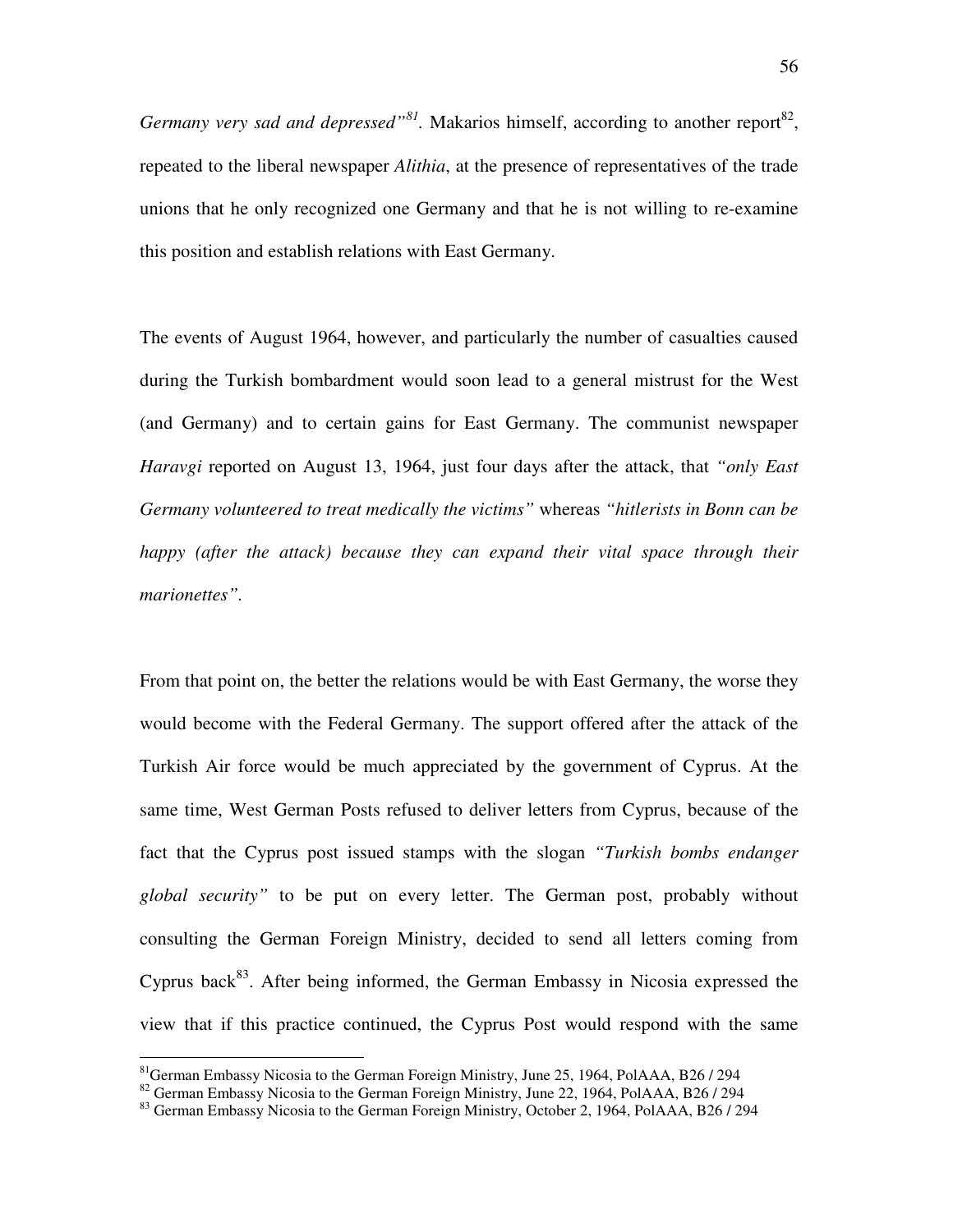measure, i.e. returning also back all letters from Germany to Cyprus and recommended to accept the stamp. Still, the Director of the German Posts would sent a letter on September 18, 1964 to his Cypriot colleague, pointing out that any political slogan on the envelopes was in violation of the World Post Convention of Ottawa. He warned that in the future any letters with this stamp would be sent back. Again, the German mission in Nicosia, being aware of the letter, pointed out that any decision of the German Post should be taken in consultation with the Federal Foreign Ministry, since other countries did obviously not protest about the stamp.

The Cypriot – Soviet "flirtation" of September 1964 was followed and probably connected with a Cypriot – East German "flirt". Indeed, the sudden decision to start negotiations to establish an East German Mission, even under the pretext of Trade, is hard to explain, especially if we take into consideration the good relations with West Germany, up to that point. It could only be assumed, that the Soviet Union offered not only to help by providing arm supplies but also politically, through its East European "satellites" under the condition to establish this kind of relations with East Germany.

A delegation from East Germany visited the same month Nicosia and was received by President Makarios himself. The German Ambassador, loyal to the "Hallstein Doctrine" made subsequently a demarche<sup>84</sup>, explaining that the Federal Republic of Germany could go as far as interrupting its diplomatic relations with every country that would proceed to recognize East Germany. Makarios did not question the official German policy, pointed out, however, that he was attacked many times by the Western

<sup>&</sup>lt;sup>84</sup> German Embassy Nicosia to the German Foreign Ministry, September 28, 1964, PolAAA, B26 / 294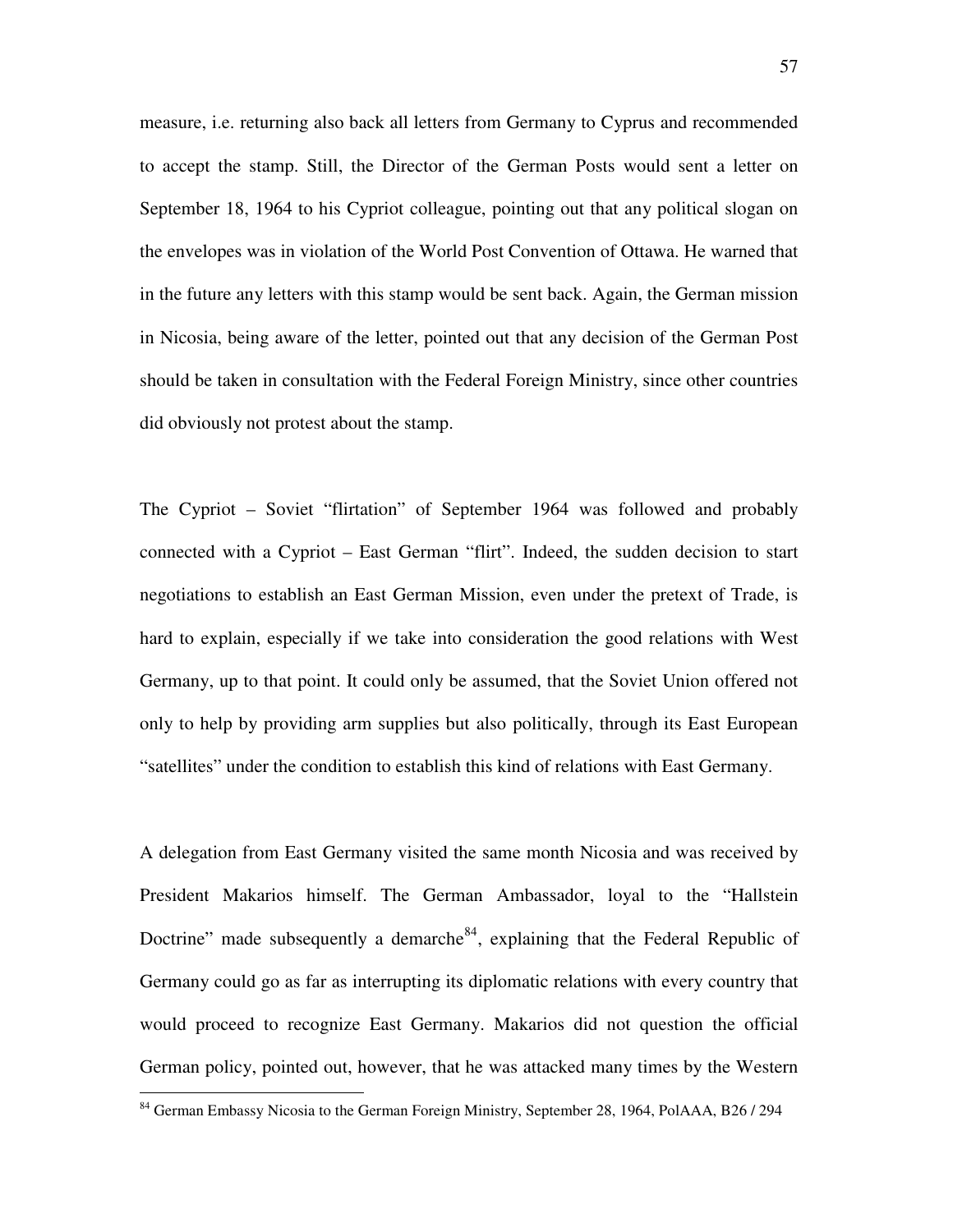German Press. The German Ambassador responded that the most negative articles about the Cyprus Government were caused by the well known statements of the Cypriot Ambassador in London Soteriades (about a possible third world war), that shocked the German public opinion. On that meeting, Makarios admitted that Cyprus and East Germany already agreed during the visit of the delegation to establish trade relations, since this was already the case with East Germany and the other West European countries, including Greece<sup>85</sup>. The German Ambassador stressed again that only Trade Chambers should sign such an Agreement and not the official state. In that point, he noted in his report, he did not receive a direct answer. It became more obvious, during the conversation, that the relations with East Germany were a trade off to the Soviet Union, when Makarios tried to explain that since no Western country was willing to supply him with arms, he had no option than to obtain them from the Soviet Union.

The Agreement between Cyprus and East Germany was signed in November 1964. The Cypriot side was represented not by the Chamber of Commerce but by the Minister of Commerce Andreas Araouzos himself. According again to the reports of the local German Embassy, the German diplomats were misguided as to the exact point of signing the Agreement and on the fact that part of it was the direct operation of a Trade Mission of East Germany which would be soon found to exercise duties other than those of a Trade Mission. The Mission of East Germany would soon start to use the flag of East Germany out of its premises and on its car, issue visas and operate like a normal

<sup>85</sup> Stergiou, A. (2001). Im Spagat zwischen Solidarita t und Realpolitik die Beziehungen zwischen der DDR und Griechenland und das Verha "Itnis der SED zur KKE. Mannheim, Bibliopolis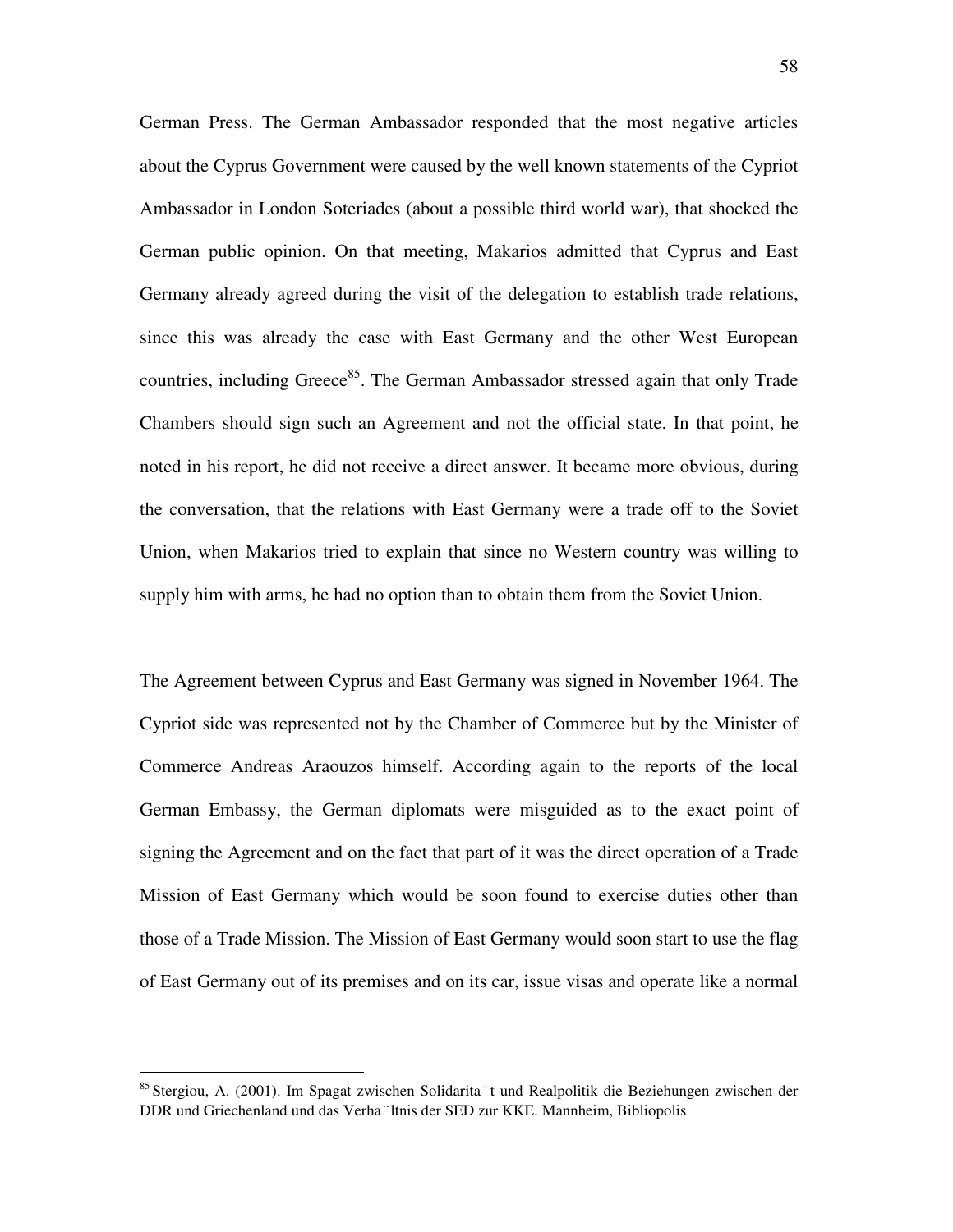Embassy, thus causing the reaction of the German Embassy, who appealed to the relevant provisions of the Vienna Conventions on Diplomatic and on Consular relations.

Indicative of the approach of the Cypriot government was the answer of the Cypriot Foreign Ministry to the relevant German demarche (Germany considered the addition of the East German national coat of arms in its flag as an insulting misuse): the use of the flag and the symbols of East Germany were not against the law of the Republic of Cyprus. The Cypriot Foreign Ministry remained also indifferent to the complaint that the East German Trade Mission was immediately included in the diplomatic list issued by the Ministry.

Again, it can only be assumed that the government of Cyprus could avoid such a sudden upgrade in its relations with East Germany. The decision for a "state to state" agreement on trade and the opening of the East German Mission within weeks, could either be delayed or revised. A "chamber to chamber" agreement could be suggested as the first step, leaving everything open. In that case, the trade offices of East Germany would not be allowed to confuse their functions with the functions of a diplomatic mission. Would the size of Cyprus allow its government to treat the matter with the Soviet Union in that way? Or were the arm supplies dependent on the progress of the relation with East Germany? The answers can probably be found in the Cypriot or the Soviet Archives. Fact is that the official Germany deserved probably to be treated better during those months.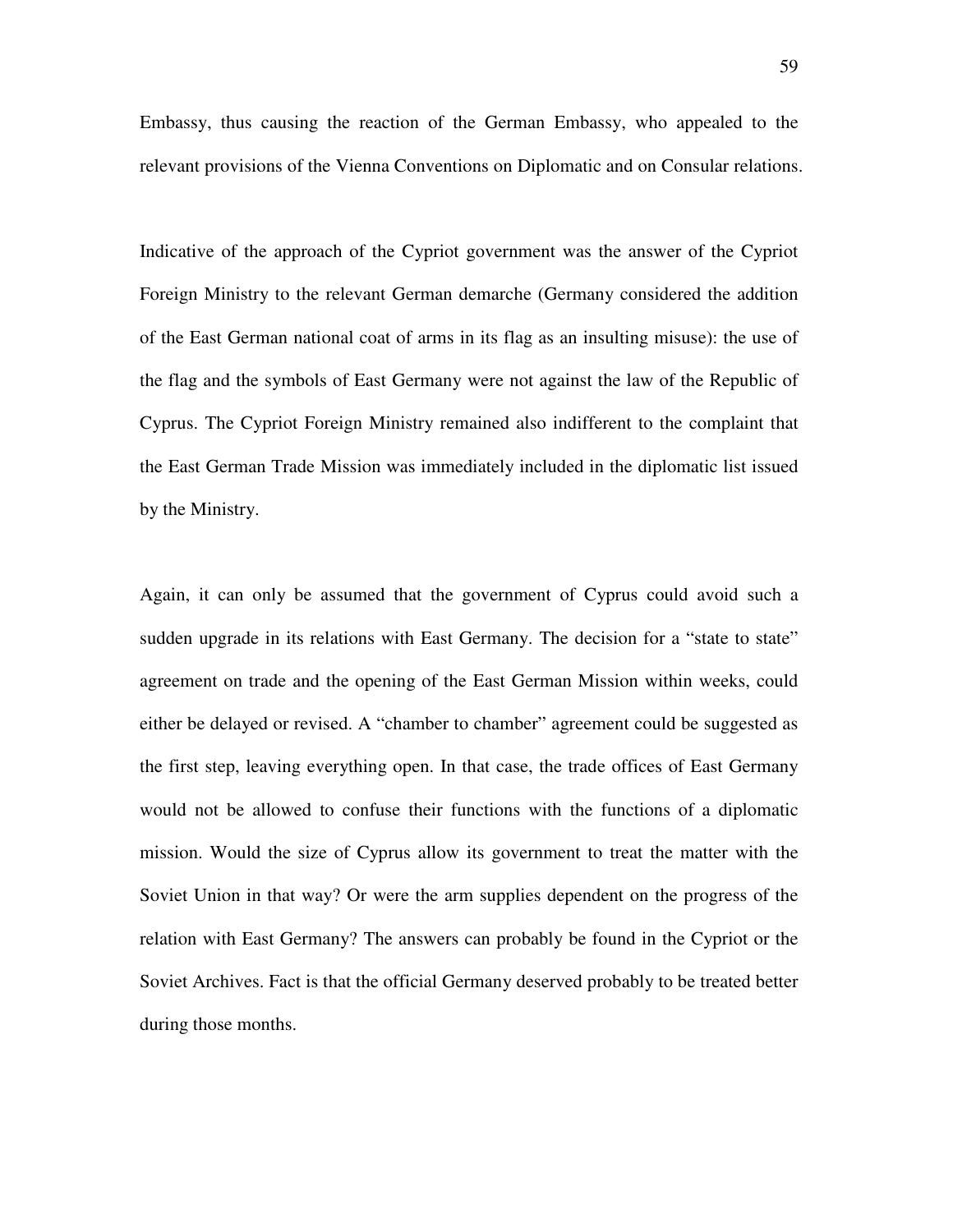Ambassador Koenig, obviously disappointed with the direction in which the bilateral relations were moving, suggested<sup>86</sup> to his Government his withdrawal. The fact that both, the Cypriot Mission in Bonn (after the departure of Ahmet Zaim) and the German Mission in Nicosia would be left without accredited Ambassadors could pass the right message to Makarios. Even in the case that the German Ministry would decide not to leave the post vacant for a while but to accredit a new Ambassador, Koenig pointed out that the benefit would be also visible: a new Ambassador would not be as "friendly" as he was to Makarios and he would not allow being deceived the way he was. Koenig was as radical as to suggest insisting in one point: in asking the Cypriot Government to deport those East Germans responsible for the "misuse" of their flag and the illegal exercise of consular duties at the East German Mission. Otherwise, he suggested, Germany should examine the possibility to terminate the Agreement on Technical and Financial Help and to freeze the contribution of Germany to the United Nations Force in Cyprus. Reporting again to Bonn, on his protest about the East German Trade he noted that he was told at a certain point that *"the Republic of Cyprus was not aware of the objections of the Federal Republic of Germany and the consequences of such an issue on the bilateral relations".* Koenig notes that he had to reject such a claim as "absurd"<sup>87</sup>.

Bonn considered and evaluated the developments and the suggestions of the Embassy. Being less emotional than the German diplomats on the island, had the wisdom not only not to withdraw its Ambassador but to avoid also taking any of the measures suggested. Indeed, neither the contribution to the United Nations Forces in Cyprus nor the bilateral

<sup>86</sup> German Embassy Nicosia to the German Foreign Ministry,November 9, 1964, PolAAA, B26 / 294

<sup>&</sup>lt;sup>87</sup>German Embassy Nicosia to the German Foreign Ministry, December 2, 1964, PolAAA, B26 / 294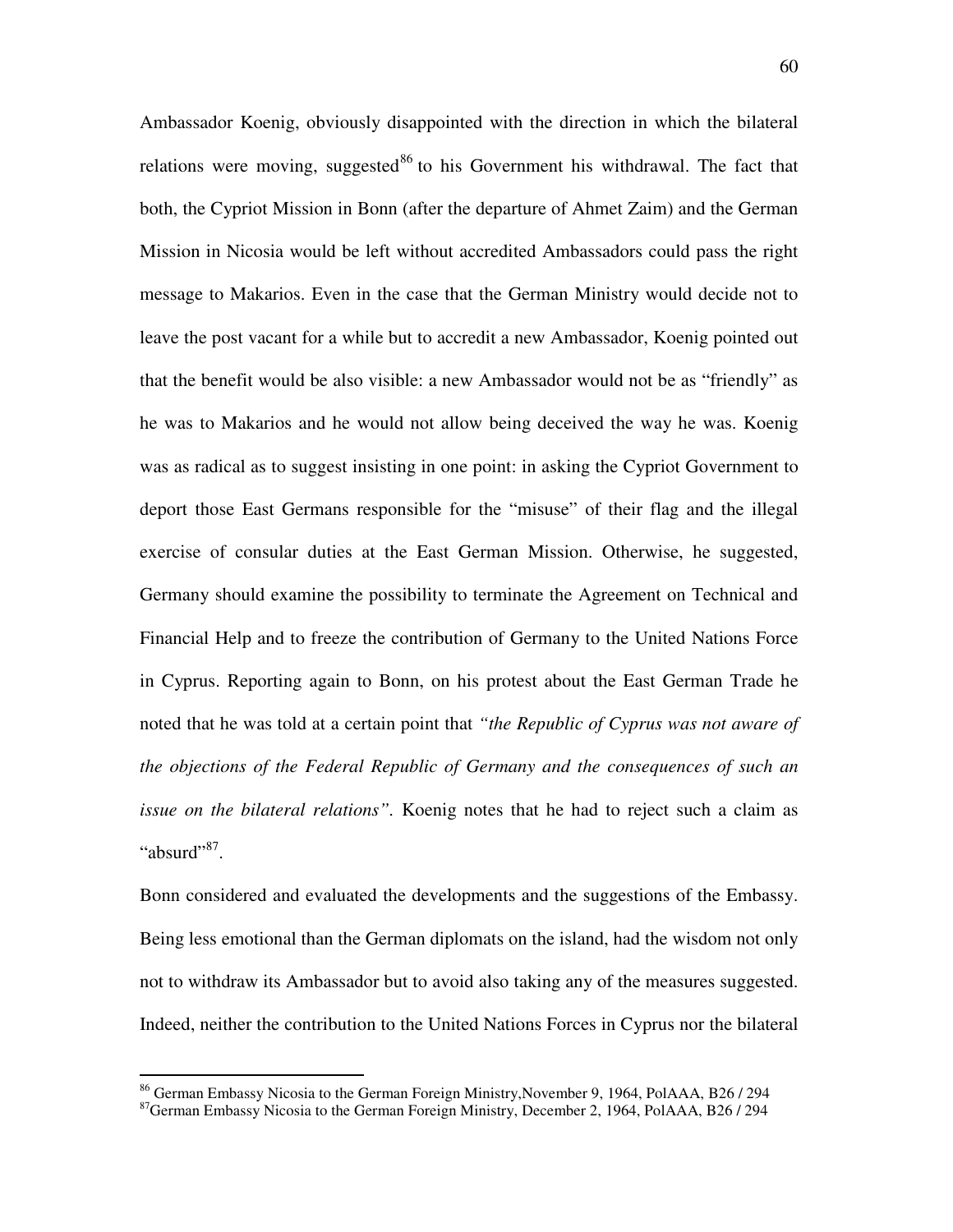Agreements were reconsidered or terminated. In this way, Germany maintained its flexibility and avoided possible further long damage on a bilateral level.

It is, however, true, that by the end of 1964, bilateral relations were at the worst point ever. This was reflected in a Memorandum of the German Foreign Ministry in November 1964<sup>88</sup>, describing that from being at the beginning one of the countries that Cyprus considered most friendly, now it was, probably with the exception of Britain (mostly due to the period and to the outcome of the anti – colonial struggle) *"the most hated"* country. The Ministry attributed this result to a certain extend to East German campaign combined with the activities of the Communist party AKEL. That was, according to the German diplomacy, the main reason to explain how such a negative image for a country officially neutral in the conflict could be cultivated on the island.

<sup>88</sup> German Embassy Nicosia to the German Foreign Ministry, November , 1964, PolAAA, B26 / 294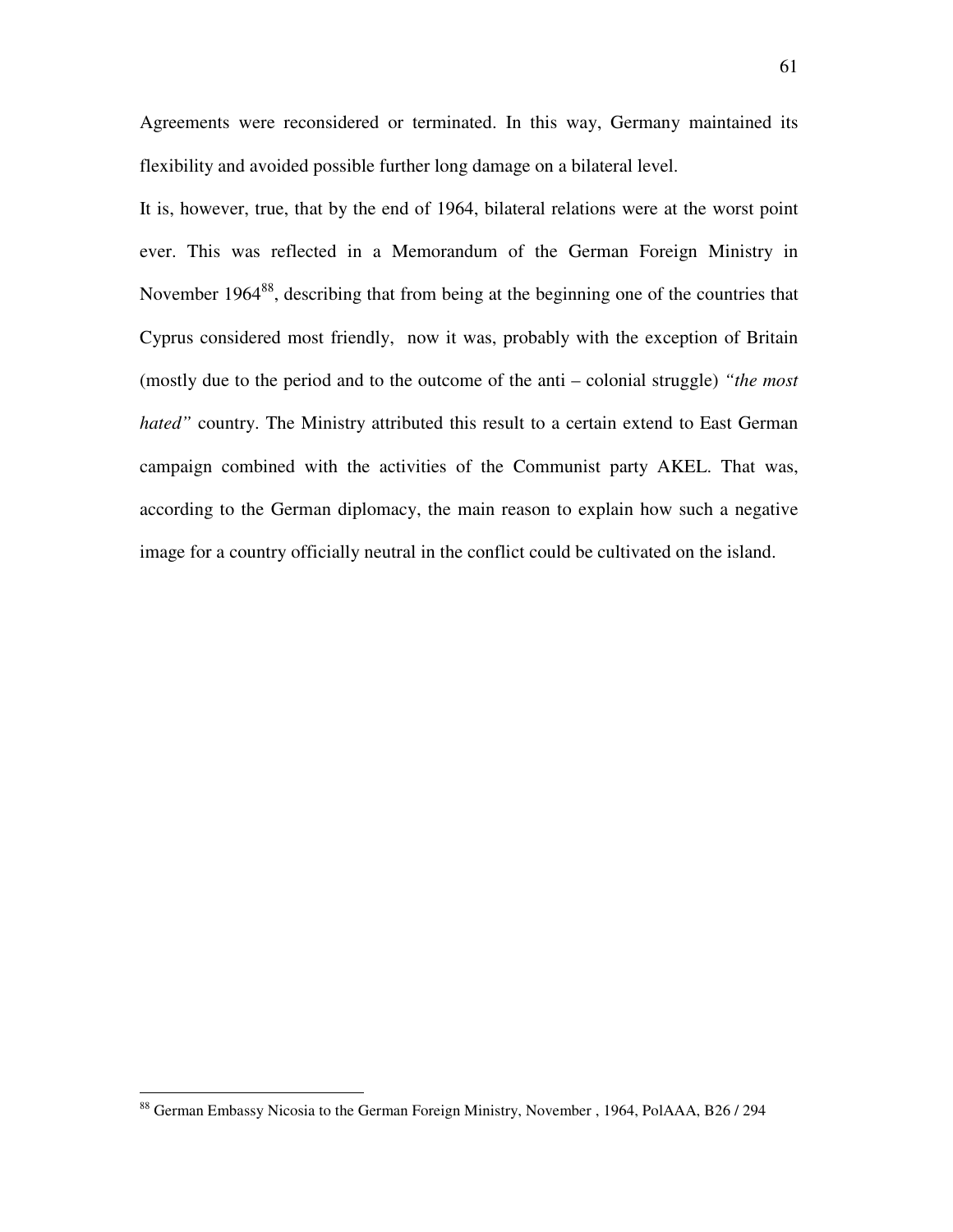#### 4**. THE PERIOD FROM 1965 TO 1968**

The wounds of 1964 on Cyprus, on the two communities and on the issue under examination, i.e. on the relations between Cyprus and Germany would be open for years. The choices of both communities, Turkey and to a certain grade Greece to leave behind the Agreements of 1959 proved to be a hard one for all. During the period, however, from 1965 to 1968 all the above stake holders started considering also other solutions beyond violence. By the end of the period (and this was not by coincidence), relations between the two countries improved again, as in the Cyprus problem the signs of a possible compromise through the dialogue that started between the two communities became slightly visible.

With the exception of the crisis of Kofinou (will be mentioned below) in November 1967, the three years that followed were much less turbulent than 1964. This was a result of the presence of the United Nations forces but also of the stabilization of the Greek forces sent to Cyprus and the improve of the discipline of the Cypriot National Guard, that replaced the smaller armed groups of the previous period. It is not wrong to suggest that the impact of these new circumstances, along with the fact that the German Embassy –from 1966 also under a new Head of Mission- "accustomed" to the coexistence with the East German Trade Mission, influenced positively the bilateral course.

#### 4.1. Historical perspective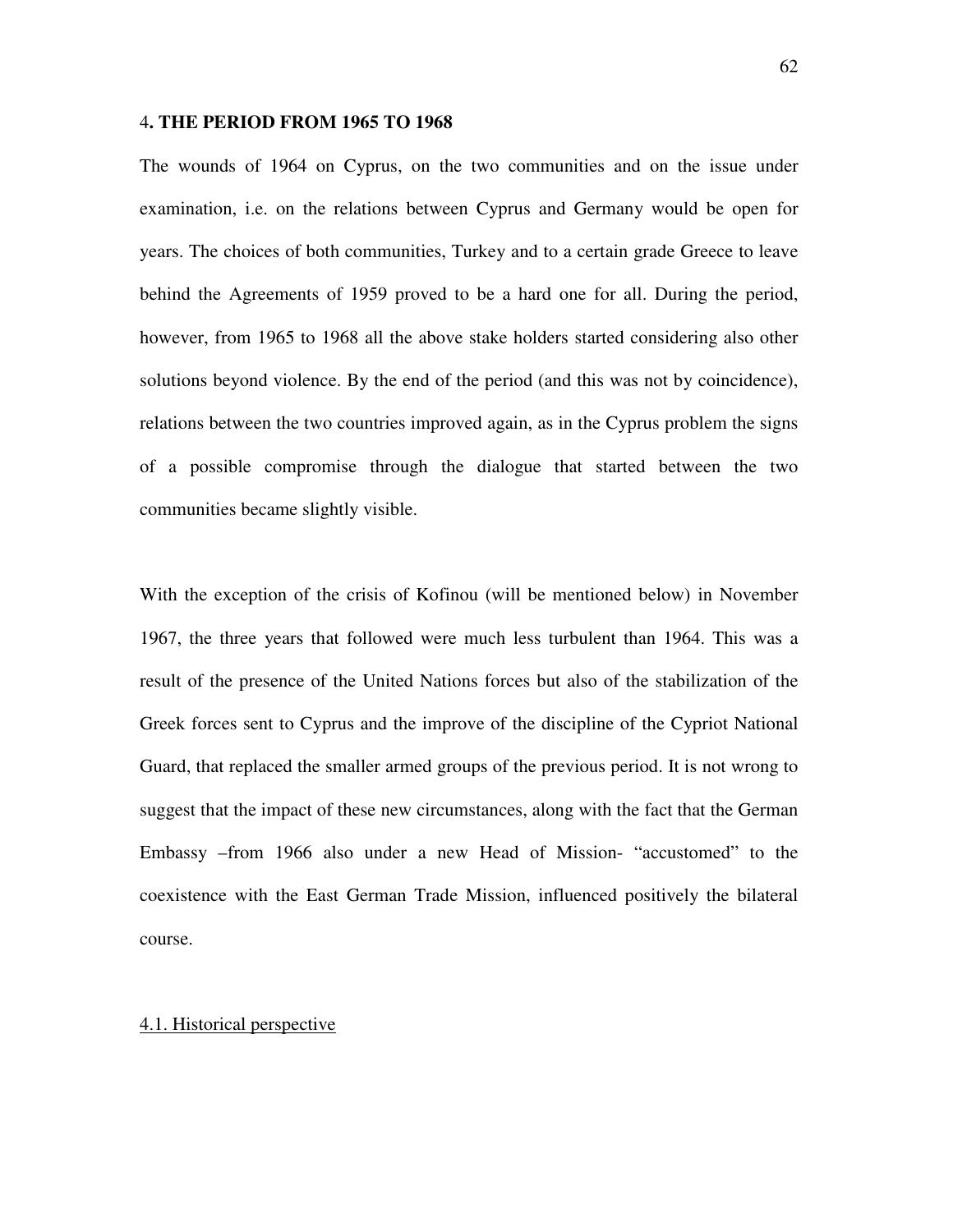Through the years 1965 – 1968 the United Nations Forces in Cyprus mandate was always renewed, either for three or for six months. The U.N. Secretary General stressed continually in his reports that since the political problem of the island remained unsolved, the presence of the force was necessary. At the same time, with the exception mainly of the incidents of November 1967 in the village of Kofinou, the situation on the ground was stable. All these years, despite earlier suggestion of the German Embassy in Nicosia to examine the freeze of German contribution to the United Nations Force in Cyprus, the contribution continued unreduced. In fact, by June 1966 it would amount to a total of 4.500.000 USD, which was, after the contribution of Britain and the U.S. the third largest.

The beginning of 1965 was marked by the surprise caused by the statements of Andrei Gromyko, the Soviet Foreign Minister, on the Cyprus issue $^{89}$ :

*"… The people of Cyprus will be able to choose any form for their State which will make it possible to take into account the specific position of the national communities – the Greek and the Turkish– within the bounds of a single, sovereign, and united Cyprus. They may also choose the federal form. …".* 

The statements were a direct result of the Turkish – Soviet rapprochement which started already during the previous year. Right after the visit of the Cypriot Foreign Minister Spyros Kyprianou to the Soviet Union, in September 1964, the travel of the Turkish Foreign Minister Feridun Erkin to Moscow signalizing the beginning of a rapprochement, aiming also partly at "neutralizing" the results of Kyprianou' s visit. This visit was followed by a reciprocal visit of Gromyko to Ankara (May 1965) and a

<sup>89</sup> *Izvestia* Jan. 20, 1965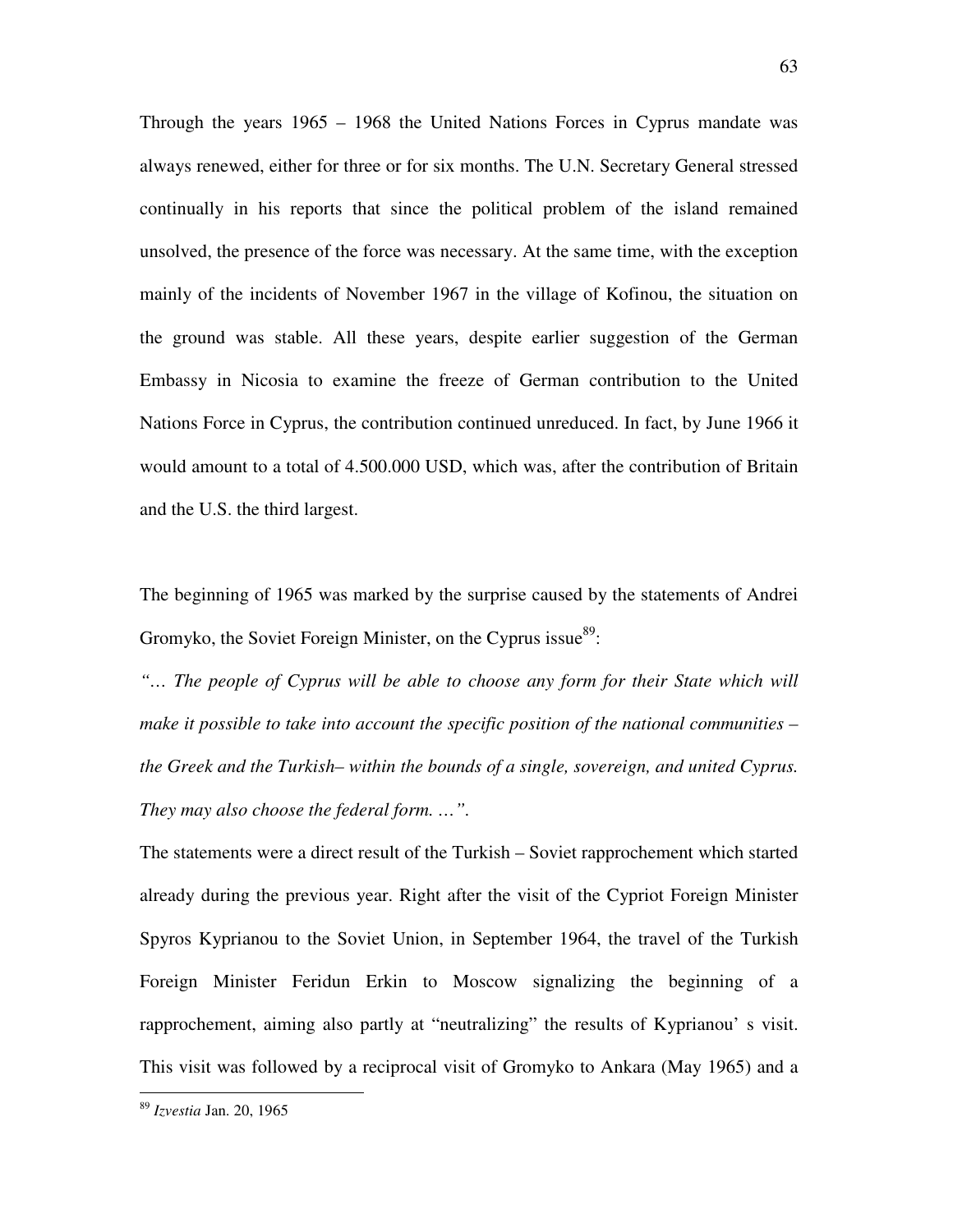visit of the Turkish Prime Minister Ali Urguplu to the Soviet Union in August. The reason of the activities was again obvious: Turkey had been disappointed by the objections of the U.S. on landing on Cyprus and upset by the Soviet – Cypriot Military Agreement. The Soviets, on the other hand, aimed to attract their big neighbor, either for strengthening their position or for destabilizing the West. Common ground was the rejection of any possibility for Union of Cyprus with Greece<sup>90</sup>, which would mean for the Soviet Union, full control of NATO on the island.

Still, the main landmark of the year was the report of the UN Mediator Galo Plaza, in March<sup>91</sup>. The main suggestion of the report was that the two Cypriot communities should be allowed to negotiate a way out of the crisis. Plaza stressed, though, the fact that the two communities had different conceptions of their status, i.e. the Greek Cypriots emphasize on the fact that they were the majority and the Turkish Cypriots on the fact that, since they were one of the contracting parts of the 1959 Treaties on the island, they are politically equal. What caused the most reaction by the Turkish side, which rejected the report in its total, were mainly the following observations:

*"It is obvious that the Cyprus problem cannot any longer be solved by trying to*  implement fully the Nicosia Treaties and the Constitution governed by the Treaties<sup>"92</sup>. According to the Treaties, *"the Turkish-Cypriot community obtained from the Zurich* 

 $90$  Keesing's Record of World Events (formerly Keesing' s Contemporary Archives), Volume 11, March, 1965 Cyprus, Page 20627

<sup>&</sup>lt;sup>91</sup> Report of the United Nations Mediator on Cyprus to the Secretary - General, 26/3/1965 (S/6253) (http://documents-dds-ny.un.org/doc/UNDOC/GEN/N65/053/91/pdf/N6505391.pdf?OpenElement)  $92$  Ibid. par. 129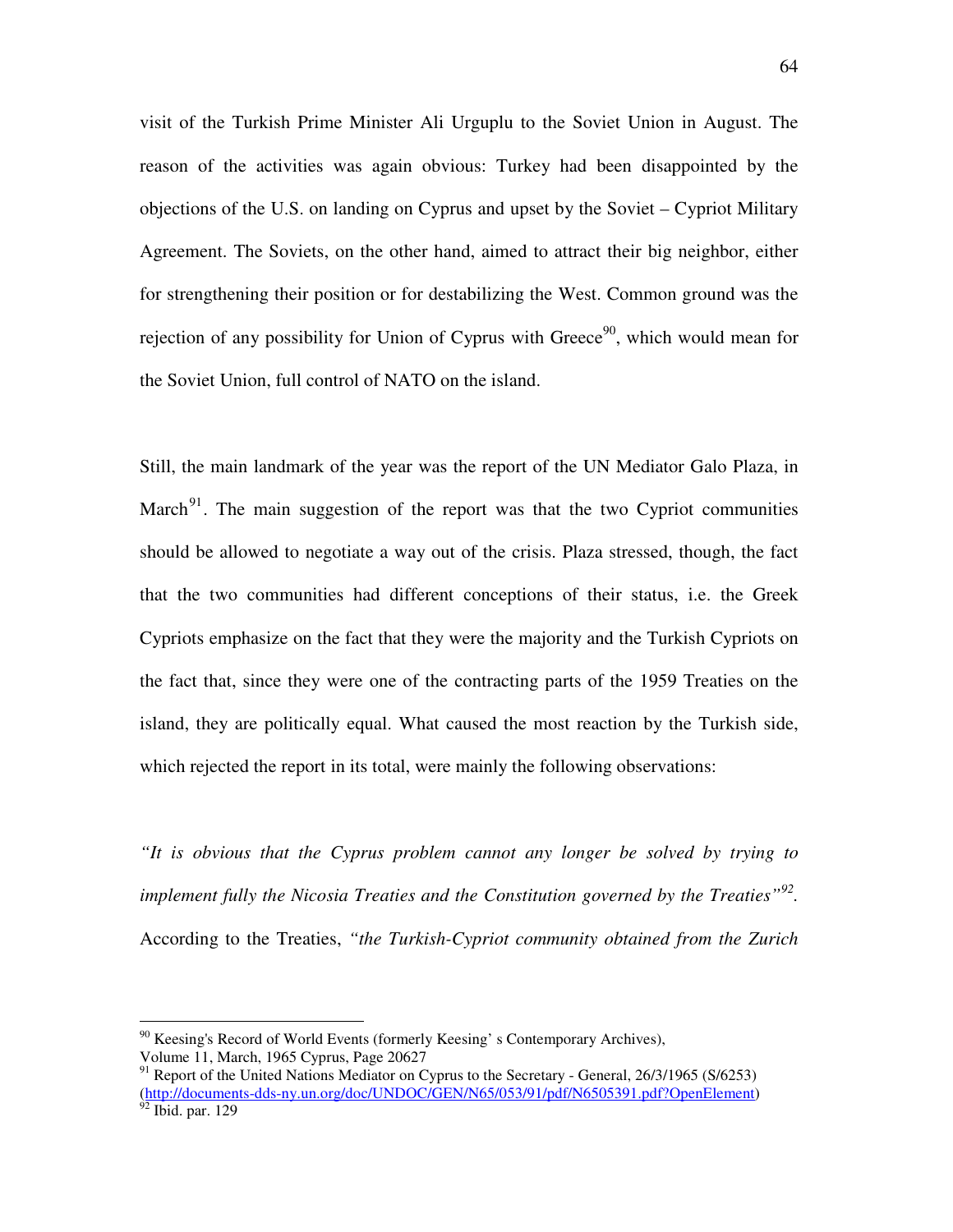*and London Agreements a series of rights greatly superior to those which can realistically be contemplated for it in the future"<sup>93</sup> .* 

As regards the suggestion for a federal system with territorial separation he notes that *"..the establishment of a federal regime requires a territorial basis, and this basis does not exist. I would think it essential for the Turkish Government and the Turkish - Cypriot leadership to reconsider their contention that nothing short of the geographical separation of the two communities can ensure adequate protection"<sup>94</sup> .* Finally, as regards to the Guarantee system, he would point out that *"a different form of guarantee will have to be devised. In this regard I see an opportunity for the United Nations, to play an invaluable role, if it so agreed"<sup>95</sup> .*

As to the Greek Cypriot aspirations for self – determination and Union with Greece, even if he admitted that *"…it is far from me, in any event, to dispute the principle that the people of an independent country possess the right to determine their own future"<sup>96</sup> ,*  he went on to suggest his advice and preference for *"a fully independent state which would undertake to remain independent and to refrain from any action leading to union with any other State"<sup>97</sup> .* 

So, being rejecting both, the union with Greece, frequently expressed as an ultimate goal of certain Greek and Greek Cypriot official circles and the division of the island,

<sup>&</sup>lt;sup>93</sup> Ibid. par. 161

<sup>94</sup> Ibid. par. 156

 $95$  Ibid. par. 168

<sup>96</sup> Ibid. par. 143

 $97$  Ibid. par. 147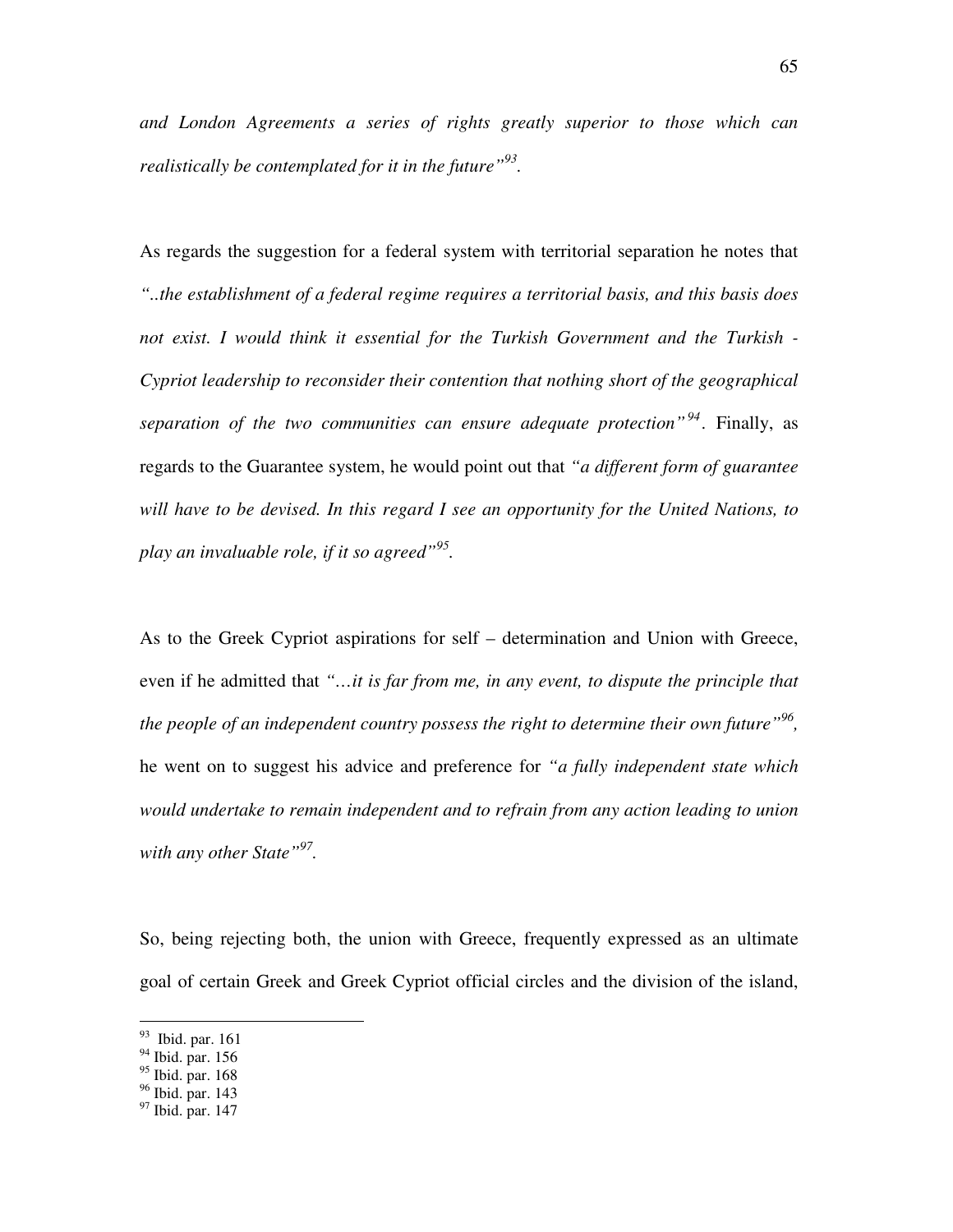as being propagated again by Turkish or Turkish Cypriot official circles, the report was finally suggesting to maintain the independence and to promote the demilitarization of the island. Enough guarantees could be given to the Turkish Cypriot community's minority rights but not on a territorial basis as they were claiming.

The first reaction of both, the Greek and Cypriot governments to the report were positive. The only reservations they had, consisted on the suggestion not to exercise the right of self determination in the future. The Turkish Government and the Turkish Cypriot leadership rejected immediately the report. As a result, Galo Plaza resigned from the post of the U.N. Mediator. It is to a certain point true that instead of becoming a basis for some common ground for negotiations, the report proved to be a "tool" in the hands of the Cypriot government, totally unacceptable for the Turkish side, thus maintaining the deadlock.

Soon after the report was submitted, it was announced that Cyprus prepared to import long range missiles bought with the previous year's agreements from the Soviet Union. The missiles have been sent to Egypt, where already Cypriot military personnel arrived and was instructed on their use. Additionally, 30 T - 34 tanks had been already imported. The missiles were never meant to land on Cyprus, though. This was probably the result of Turkish pressure, American and British influence and Soviet reluctance for another mini Cuba – crisis.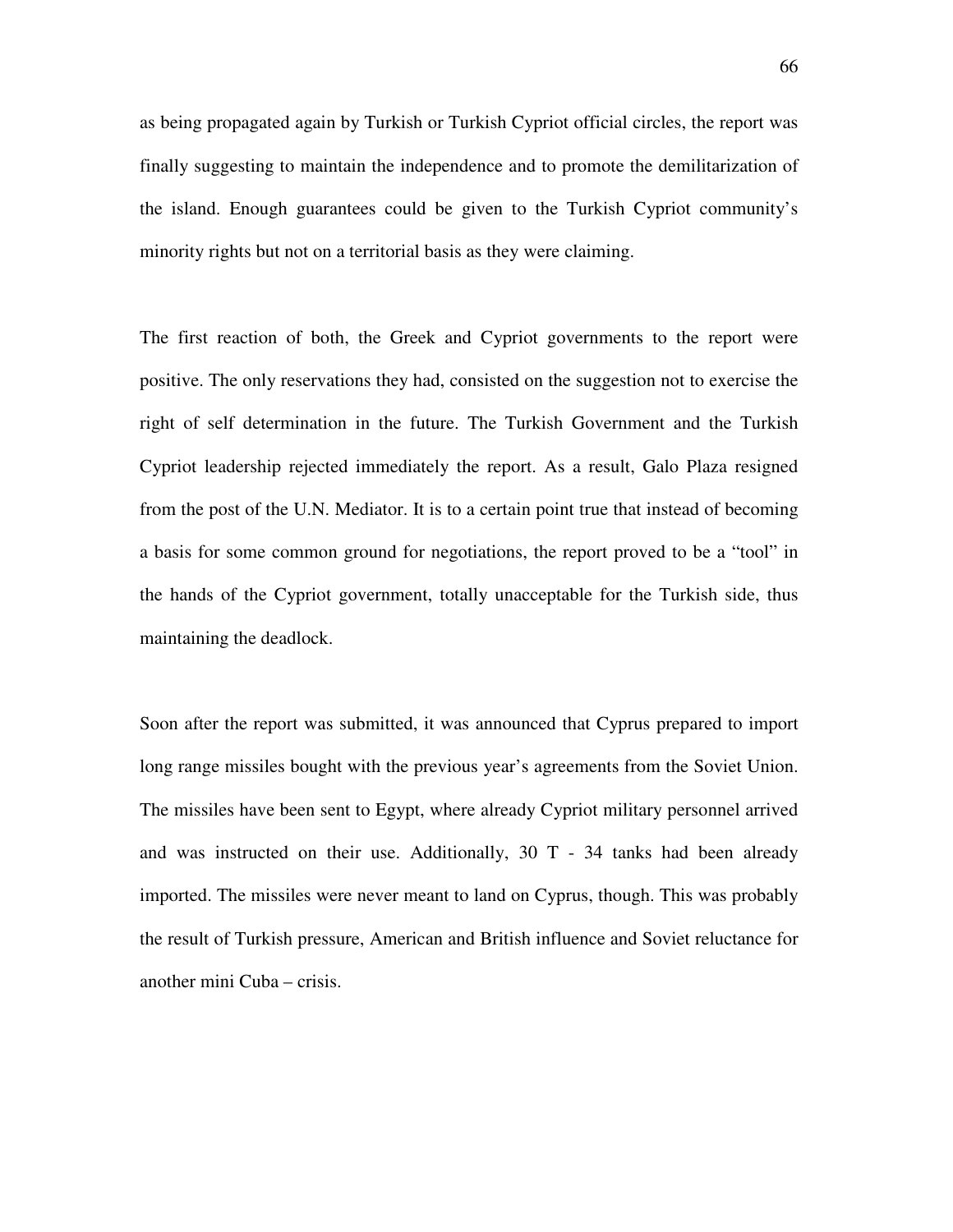The Turkish side considered further as provocative the legal steps taken in July. Not so the fact that Makarios and the Parliament decided to extend their term for another one year but the fact that they voted to change the election law that allowed the Turkish Cypriots to be elected separately for the Parliament. Apart from Turkey, Britain, as a contracting part of the Agreements of 1959, also protested against the new changes<sup>98</sup>.

In July 1965, the Greek Government, under Georgios Papandreou collapsed, since a number of members of the Parliament left the ruling Party and collaborated with other political forces. The collapse of Papandreou Government led to a political crisis, largely reflected also on Cyprus.

On the island, Makarios decided to apply measures meant to levy restrictions and controls on Turkish Cypriots' movement on the island, despite the fact that they were still prohibiting the Greek Cypriots from entering the enclaves they had under their control. The direction, in which the Cypriot government would move, became evident in October 1965. Being encouraged by the Galo Plaza report, the government announced a declaration proposing *"autonomy for minorities in education, religion, culture, personal status, and related matters, as well as participation in Parliament and local government in proportion to their numbers"<sup>99</sup>*. The declaration was naturally rejected, since the Turkish Cypriots saw in it a clear attempt of devaluating their

<sup>&</sup>lt;sup>98</sup> Keesing's Record of World Events (formerly Keesing's Contemporary Archives), Volume 11, October, 1965 Cyprus, Page 20989

<sup>&</sup>lt;sup>99</sup> Keesing's Record of World Events (formerly Keesing's Contemporary Archives), Volume 12, April, 1966 Cyprus, Page 21316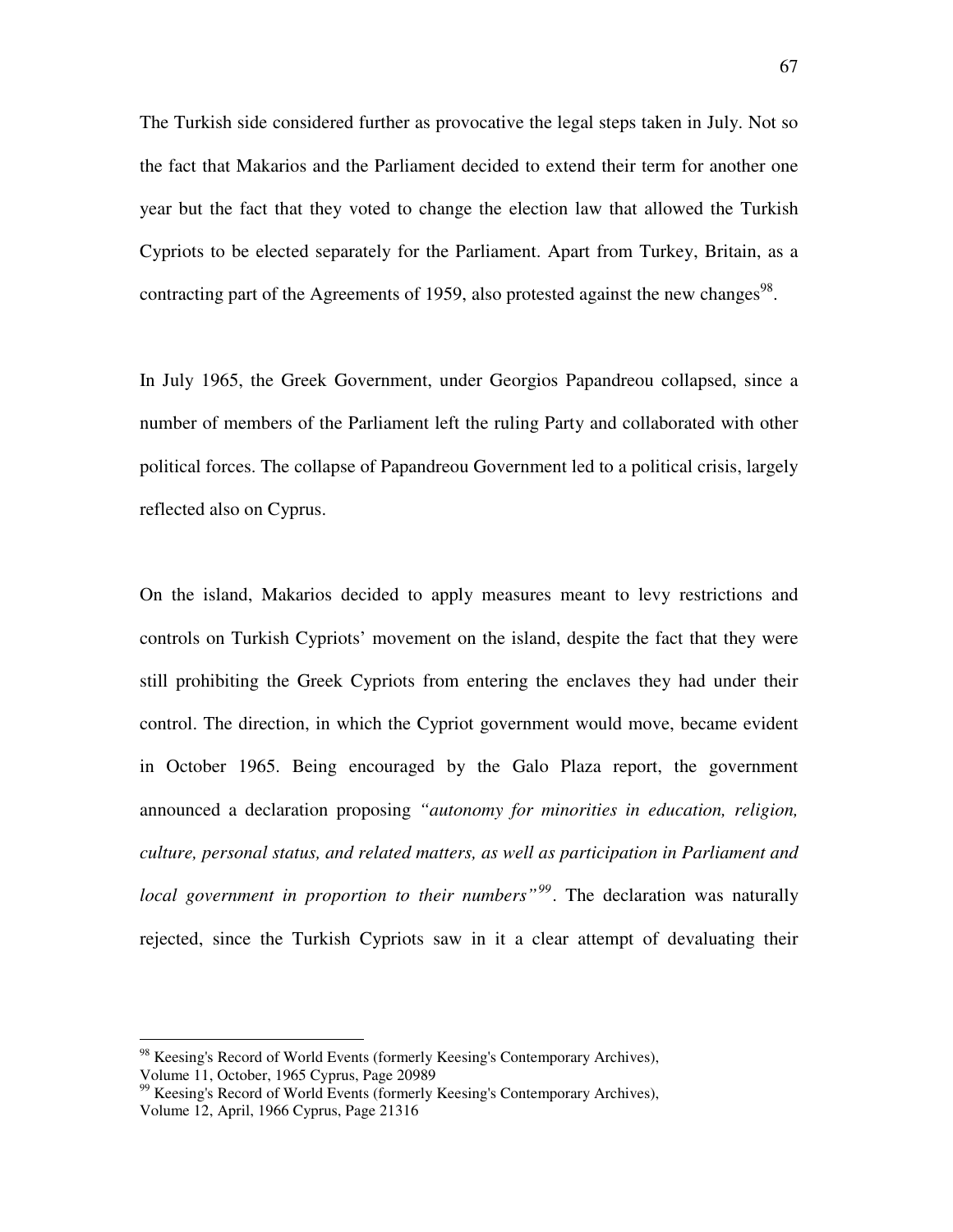"community" status to a status of a minority and deprive them of their rights, according to the Constitution.

The main development during the following year, 1966, was the secret dialogue between the Greek and Turkish Government, ongoing for several months, on the basis of Union with Greece with territorial compensations for Turkey<sup>100</sup>. The negotiations were never concluded, since the Greek Government under Stephanos Stephanopoulos resigned by the end of that year<sup>101</sup>. It was obvious that the political instability in Greece reflected not only on the efforts to solve the problem on Cyprus but also on the relations between the Cypriot and Greek government.

In 1967, just before the general elections in Greece, on April 21, the Greek Army assumed the control of the state, dissolved the Parliament and the Government and appointed, with the King's approval a military government. The Greek military regime would last until the first days of the Turkish invasion in July 1974 on Cyprus and would have severe consequences on the island during these seven years.

Some months after coming to power, the military government sought to settle the Cyprus problem by conducting direct negotiations between Turkey and Greece. The meeting was organized on September 9 and 10, 1967 at the boarder cities of Alexandroupoli and Kesan. The Greek delegation assumed that Turkey would accept to

<sup>&</sup>lt;sup>100</sup> The Greek Foreign Minister Admiral Toumbas describes the dialogue in his book: Toumbas, I. N. (1986). Apo to hēmerologion enos hypourgou. Athēna, Hoi Ekdoseis tōn Philōn.

<sup>&</sup>lt;sup>101</sup> Keesing's Record of World Events (formerly Keesing's Contemporary Archives), Volume 12, August, 1966 Cyprus, Page 21540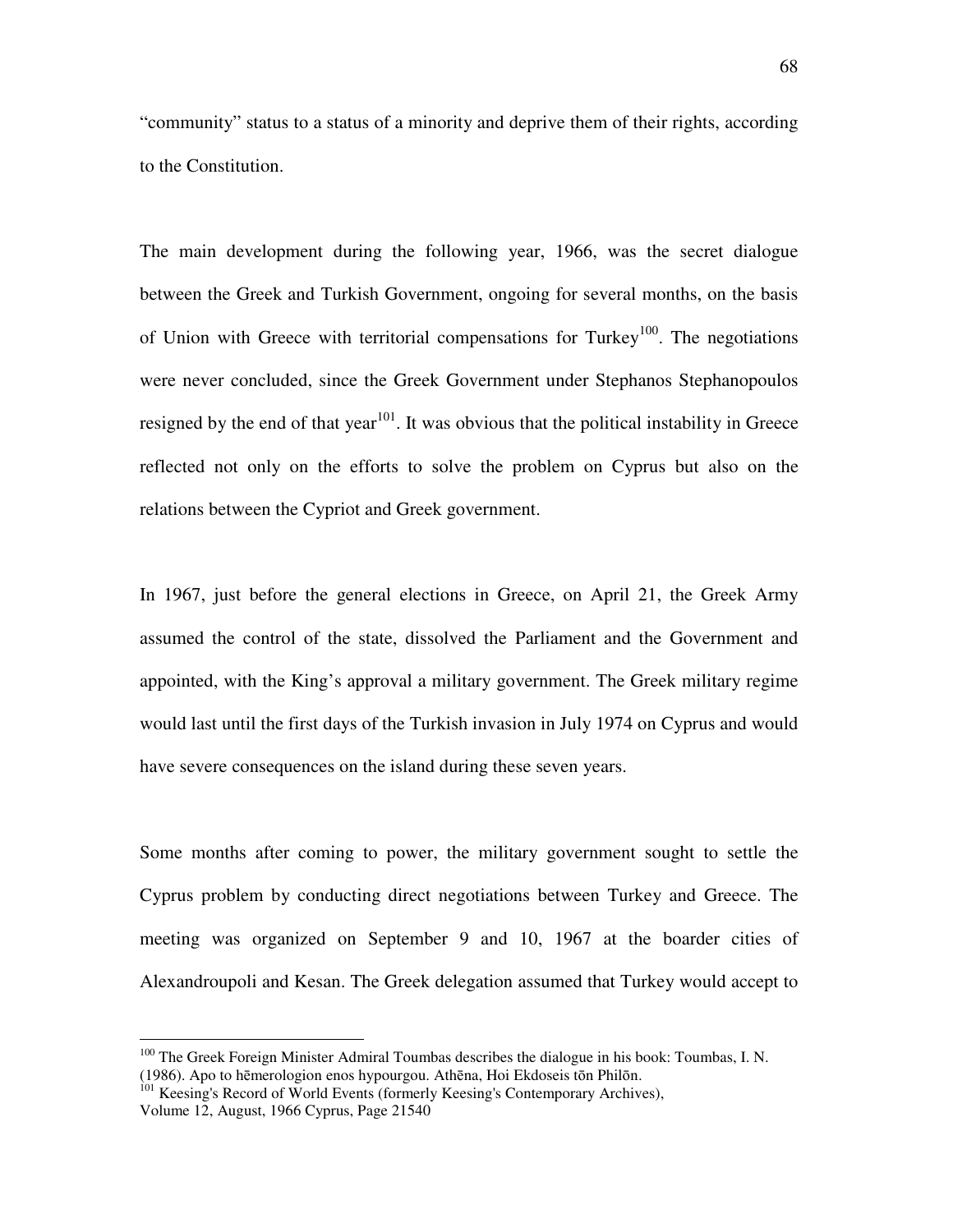resume the negotiations of the previous year on the basis of union of Cyprus with Greece and territorial compensation for Turkey, either on the island or on the Aegean. Turkey realized, though, that the profit of the crisis in Greece could be bigger. Presumably, demanded withdraw of all Greek forces from the island and talks on a federal solution. The American report is precise when it states that

*"… we are disappointed learn that two parties were so far apart. We had felt earlier Toumbas - Caglayangil conversations were leading in direction compensated enosis and had believed GOG willingness offer GOT sovereign base area on Cyprus would be main ingredient in Turkish acceptance enosis. On other hand, Greek delegation probably went Kesan / Alexandropolis meeting with somewhat exaggerated expectations. One can speculate that becoming aware of Greek junta's desire achieve settlement for political reasons, GOT has somewhat raised its price for agreement."* 

It is obvious that the Government of Cyprus felt during that period particularly insecure, since the presence of the Greek army and the commanding of the Cypriot National Guard by Greek Officers could enable to the Athens military regime to impose any solution.

In November 1967 Cyprus experienced the biggest crisis since August 1964. An attack of the Turkish Cypriots in the village of Kofinou against a Greek Cypriot police patrol, aiming to secure the control of the main Nicosia – Limassol road, led to the use of excess violence on behalf of the Greek Cypriot National Guard in order to control the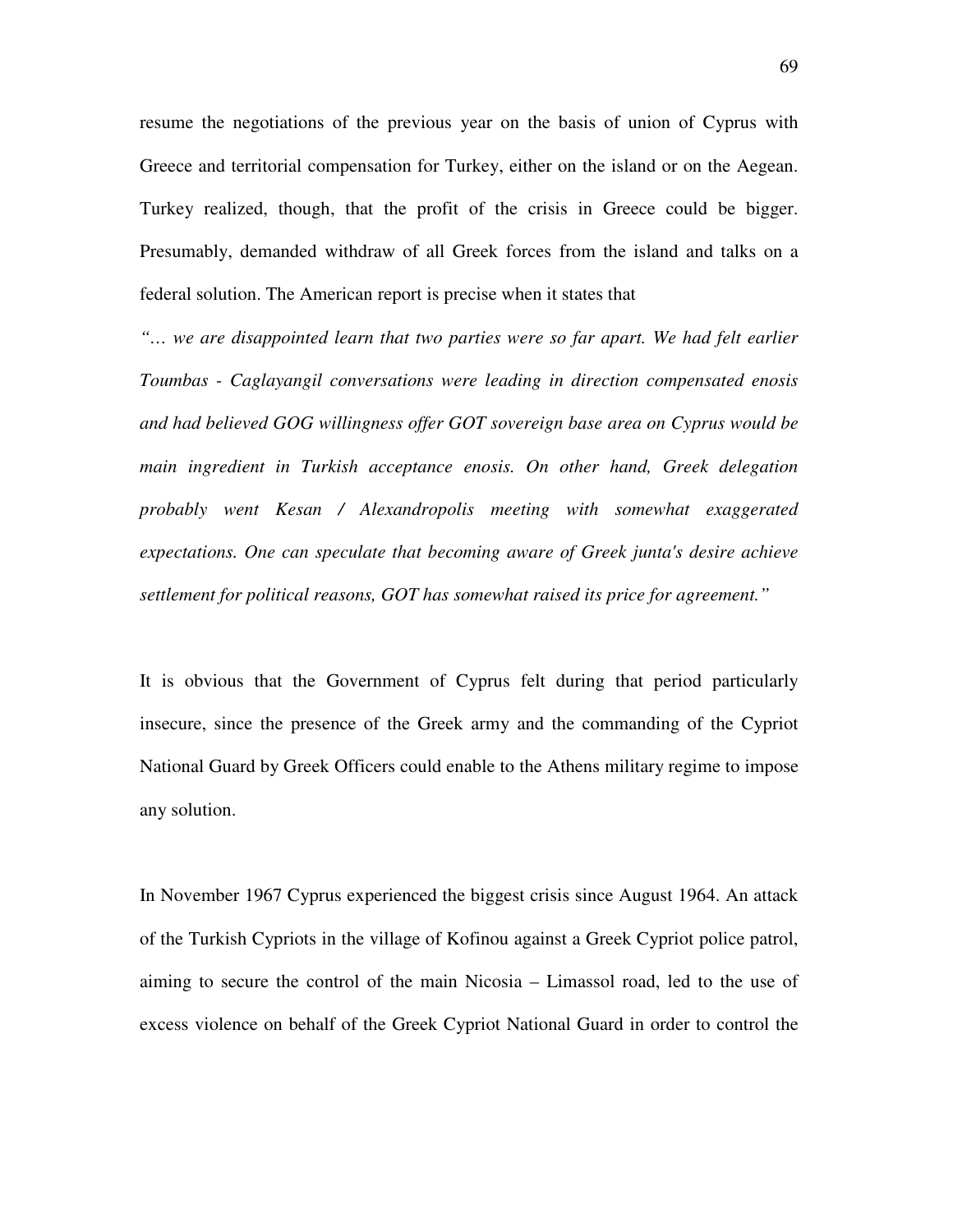village, causing the death of 24 Turkish Cypriots  $102$  who resisted with arms the operation. Turkey started again immediate preparations to land on Cyprus.

The U.S. intervened by sending Cyrus Vance, Deputy Secretary of Defense, as a mediator, to the region, in order to prevent a possible war between two NATO allies. Indeed, his mission was successful, since Turkey agreed not to land on the island if Greece withdrew immediately all forces over the numbers allowed by the 1959 Treaties (presumably 8.000 to 10.000 soldiers, added to the 950 men regiment provided by the Treaty of Alliance which was part of the 1959 Agreements). Some days later, the Greek Navy started the transport back to Greece of all military forces, with the exception of the regiment allowed by the Treaties and the officers who commanded the Cypriot National Guard. The Cypriot General Grivas left also the island, relieving Makarios and his supporters, who considered him as a potential opponent.

It is probably true that the operation in Kofinou was planned in advance. Obviously, the Greek military regime had not realized the gravity of the situation or, according to a bolder theory the Cypriot Government was in favor of a mini – crisis with Turkey, in order to destabilize the regime in Athens.

Just before the end of 1967, probably encouraged by the determination of Ankara and the withdrawal of the Greek troops, the leadership of the Turkish Cypriot Community proclaimed the "Transitional Administration" in the enclaves they controlled. Fazil

<sup>&</sup>lt;sup>102</sup> Keesing's Record of World Events (formerly Keesing's Contemporary Archives), Volume 13, December, 1967 Cyprus, Page 22435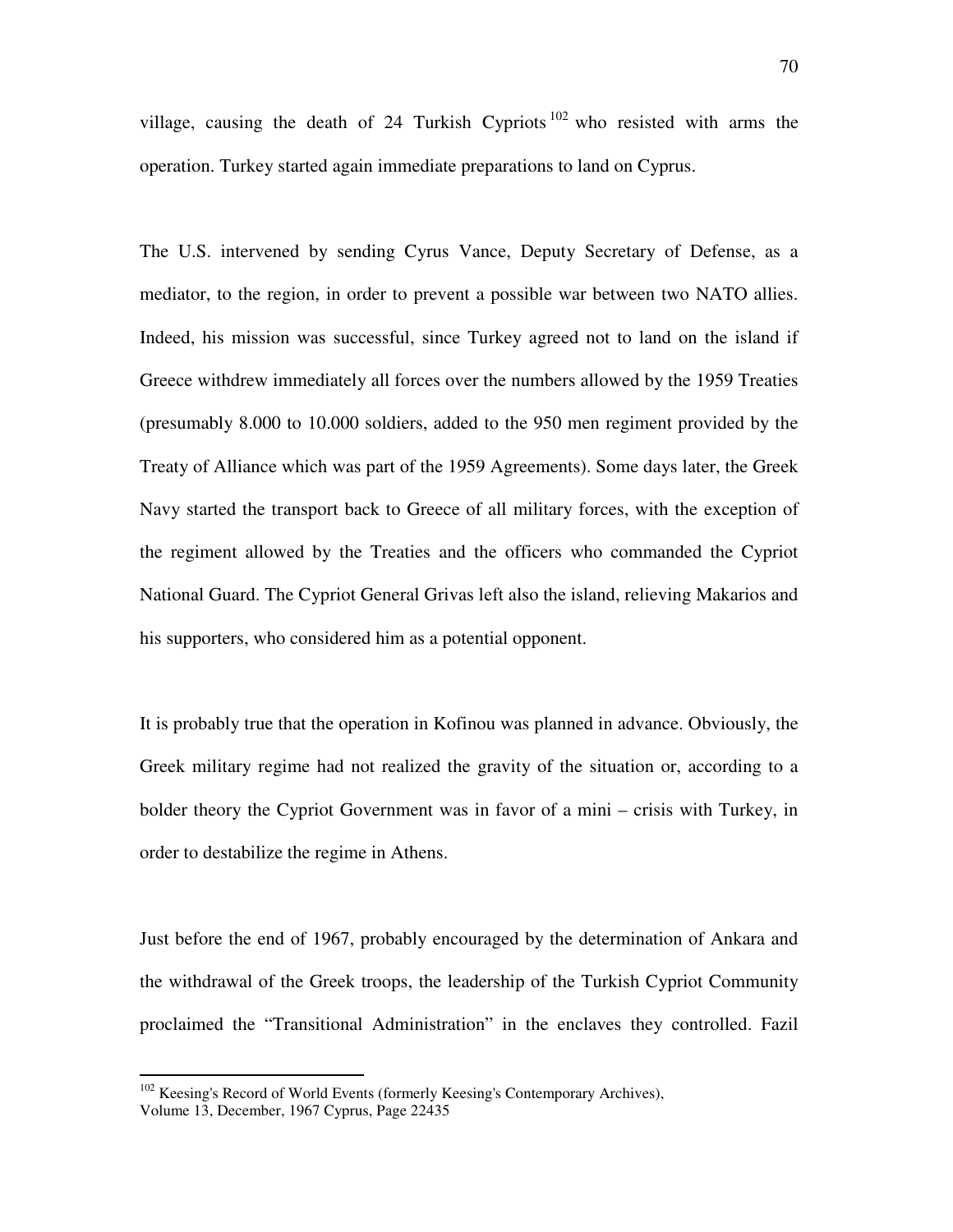Kucuk, the Cypriot Vice -President became the "President" of the Administration and Rauf Denktas the Vice - President.

Despite their different approaches, 1968 was the year in which the two Cypriot Communities signalized their willingness to find common ground and solve the constitutional problems through negotiations. Makarios denounced union with Greece as ultimate goal (which would mean union with a military regime), proclaimed new elections, which he won with a 96  $\%$  majority, running against the pro – Enosis physician Takis Evdokas, agreed for the beginning of bicommunal negotiations, which started in June and introduced new measures easing the living conditions of the Turkish Cypriots. A circle of enmity came to an end, offering both communities the chance for a new start.

#### 4.2. German - Cypriot relations

Under the impression of the earlier mentioned interview of Gromyko the German Embassy in Nicosia reported in early January  $1965^{103}$  that the Cypriot government eventually failed to propagate the position of revision of the Treaties or of self determination and Union with Greece, even to the socialist countries, which appeared to be earlier positive. Such views are repeated also by another report, dated January 25,  $1965^{104}$  describing what could be called as "the collapse of the Greek Cypriot policy of internationalizing the Cyprus issue" by informing the world public opinion about the views of the Cypriot government. The report assumes that the Turkish propaganda was

 $103$  PolAAA Berlin, B 26 /

<sup>104</sup> January 25, 1965. PolAAA Berlin, B 26 / 326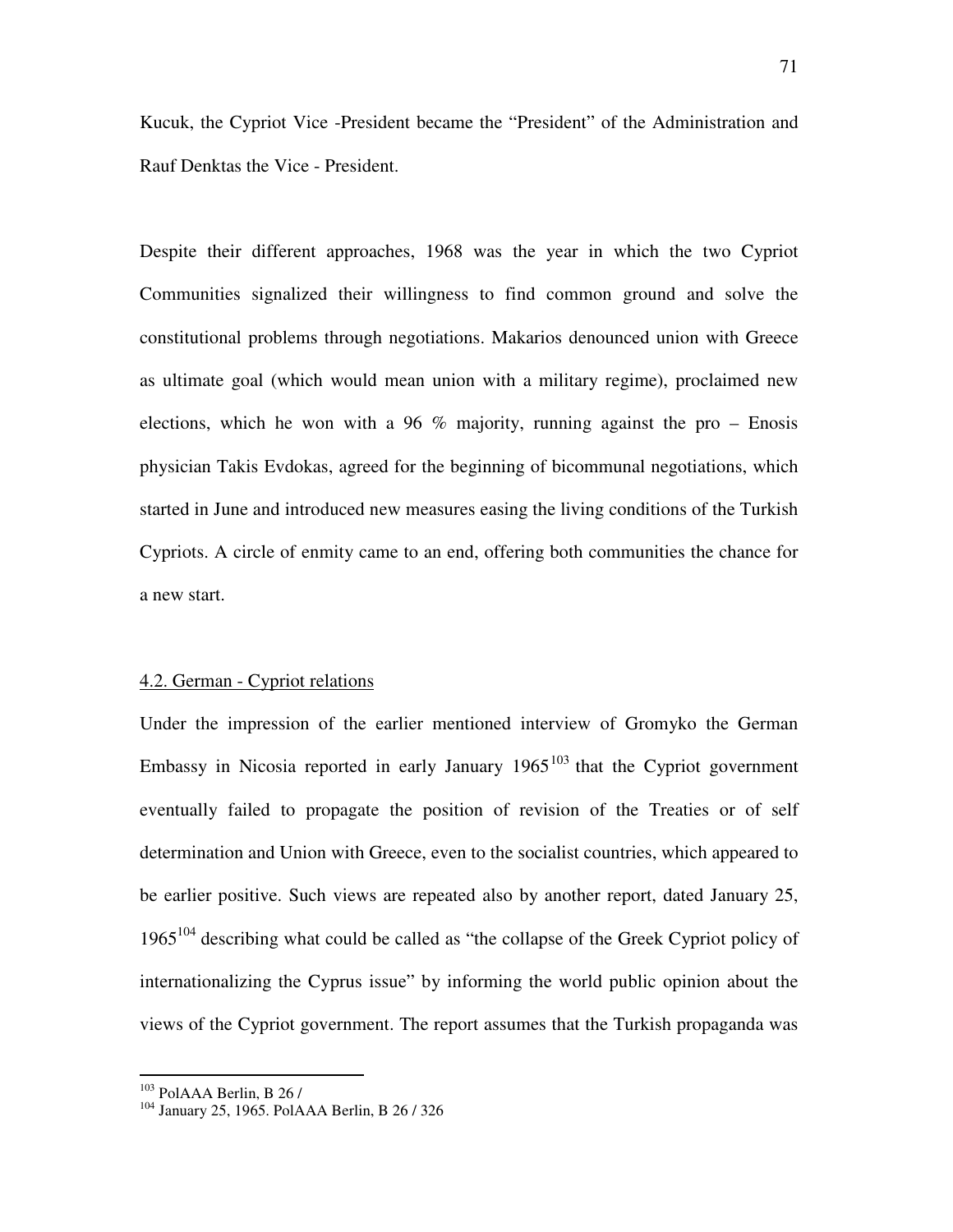probably much more effective. It is remarkable that the Embassy examined in the same report possible future scenarios and anticipated that in case of changing the self determination – union doctrine the Cypriot government would be confronted with a situation of an interior conflict between different Greek Cypriot political groups. Since this was indeed the case after 1971 it seems that the German diplomats were able to analyze and read correctly the internal political balances on the island. The report described also precisely the fact that both communities were gradually completing their military preparations.

Germany was well informed about the Turkish – Soviet rapprochement of 1965 mostly through the reports of its Embassy in Ankara. According to these reports, Turkey accused the U.S. of actually supporting the "secret" transport of regular Greek military units on the island. That the U.S. were at least informed about the transport of units in possession of American arms, it was obvious. Many scholars even come to the conclusion that the U.S. were convinced that in that way Greece ensured that the island would remain in the hands of NATO and could have the possibility to enforce its will to Makarios.

An annual report of the German Embassy in Nicosia<sup>105</sup> described again in a neutral way the beginning of the crisis and the aims of both parts of the conflict, i.e. unrestricted independence and probable union with Greece, for the Greek Cypriots and partition of the island or a federal solution for the Turkish Cypriots, who were prepared to move to the northern part of the island (as they eventually did in 1974). The report referred also

<sup>105</sup> February 8, 1965. PolAAA Berlin, B 26 / 326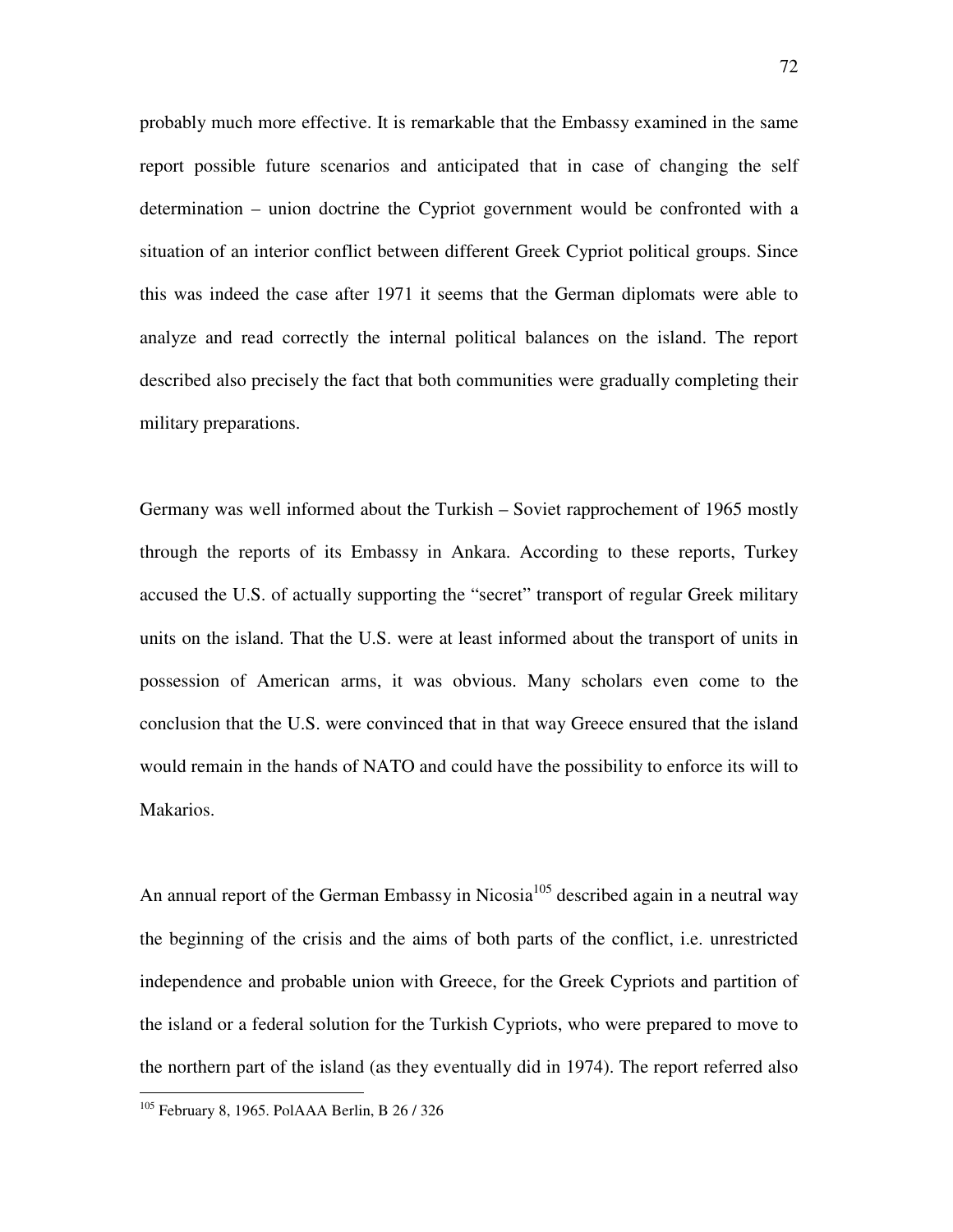to Makarios's Non - Aligned policy, confirmed, in his opinion by the stance of NATO during the operation of Turkish military airforce in August 1964 and the broad anti – Britain and anti – American feelings of the population, pointing out that unfortunately in Nicosia nobody recognized the fact that the plans for a Turkish invasion in 1964 were actually stopped by Johnson's intervention. The report assumed also that the recent Turkish - Soviet rapprochement could force the Cypriots to reexamine their foreign policy and turn again to the West.

As regards to the bilateral relations, the report reminded the earlier obstacles (Germany being accused of supplying Turkey with arms, critical stance of the German Press on Makarios). Relative obstacle was also the decision of Lufthansa to exclude Nicosia from its flight destinations. The main obstacle was, however, the activities of East Germany and the credits won because of their immediate help after the operation of the Turkish Air Force in August 1964 with direct flights from Nicosia to East Berlin for medical treatment of the victims, whereas the Federal Government was even reluctant to contemn the attack.

The fact that some of the flights continued, caused however, temporarily, also damage to East Germany, since some of the Germans who flew to Cyprus were seeking asylum at the premises of the Embassy (presumably five persons). An even more interesting incident occurred in the summer of 1965. In the absence of Ambassador Koenig, the Counselor of the Embassy delivered a letter to the members of the Orchestra of Leipzig, performing for few days in Nicosia, containing the address of the Embassy of Germany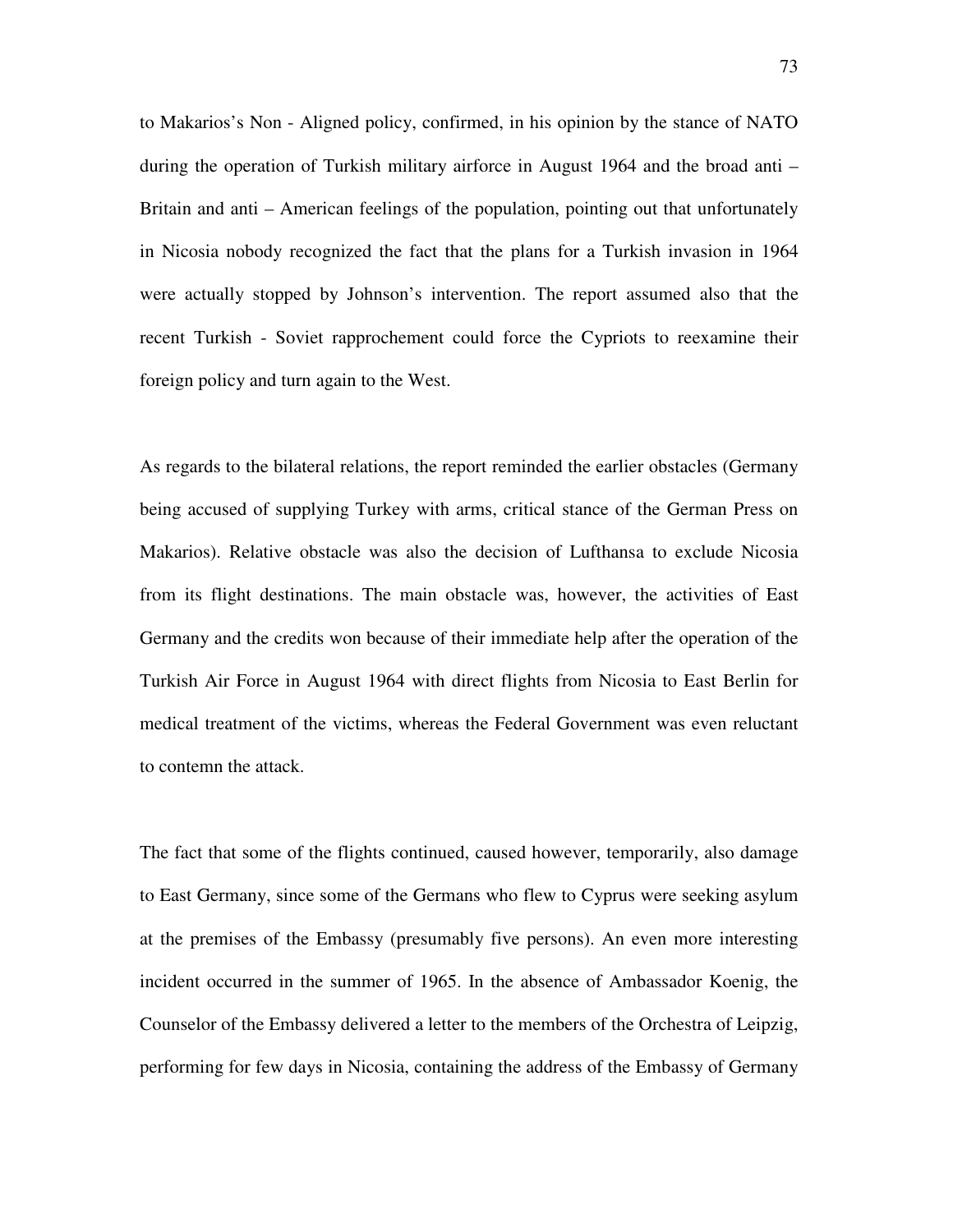and of the Embassies of the U.S., France and Britain as well as his private address and the private address of the Commercial Attaché. In his letter he explained that Cyprus was a free country and whoever did not want to go back to East Germany could find refuge in one of these addresses. Naturally, the letter was used against the Federal Government by the East German press. The Counselor tried to justify in his report his initiative and explained that the official Cypriot side did not react against it and in any case this was not made known. The instructions from Bonn were to avoid in the future any similar initiative and provide consular help only if asked to do so. For the records it should be mentioned that the attempt did not have any results, since the members of the Orchestra were probably carefully selected, escorted by agents of "Stasi"<sup>106</sup> and perhaps warned that for any "act against their State", their relatives back home would face the consequences.

It is again interesting to summarize another internal Memorandum<sup>107</sup> of the German Foreign Ministry. The interest of Germany, according to the report, was to prevent a conflict between NATO allies Turkey and Greece, to reduce the communist influence on the island and to avoid being partial and misunderstood, because in that way they would only increase the gap between the two sides. Turkey should not be disappointed, since as a country was definitely more important for the defense of the West and any unilateral denounce of the 1959 Treaties should be rejected. The report could not give any answer to the puzzle, already discussed earlier, whether Makarios was still been an honest supporter of Enosis in 1965. His insistence to reject any form of "compensate

<sup>&</sup>lt;sup>106</sup> Stasi (Staatssicherheit): the famous East German secret police

<sup>&</sup>lt;sup>107</sup> German Foreign Ministry, March 1, 1965. PolAAA Berlin, B 26 / 326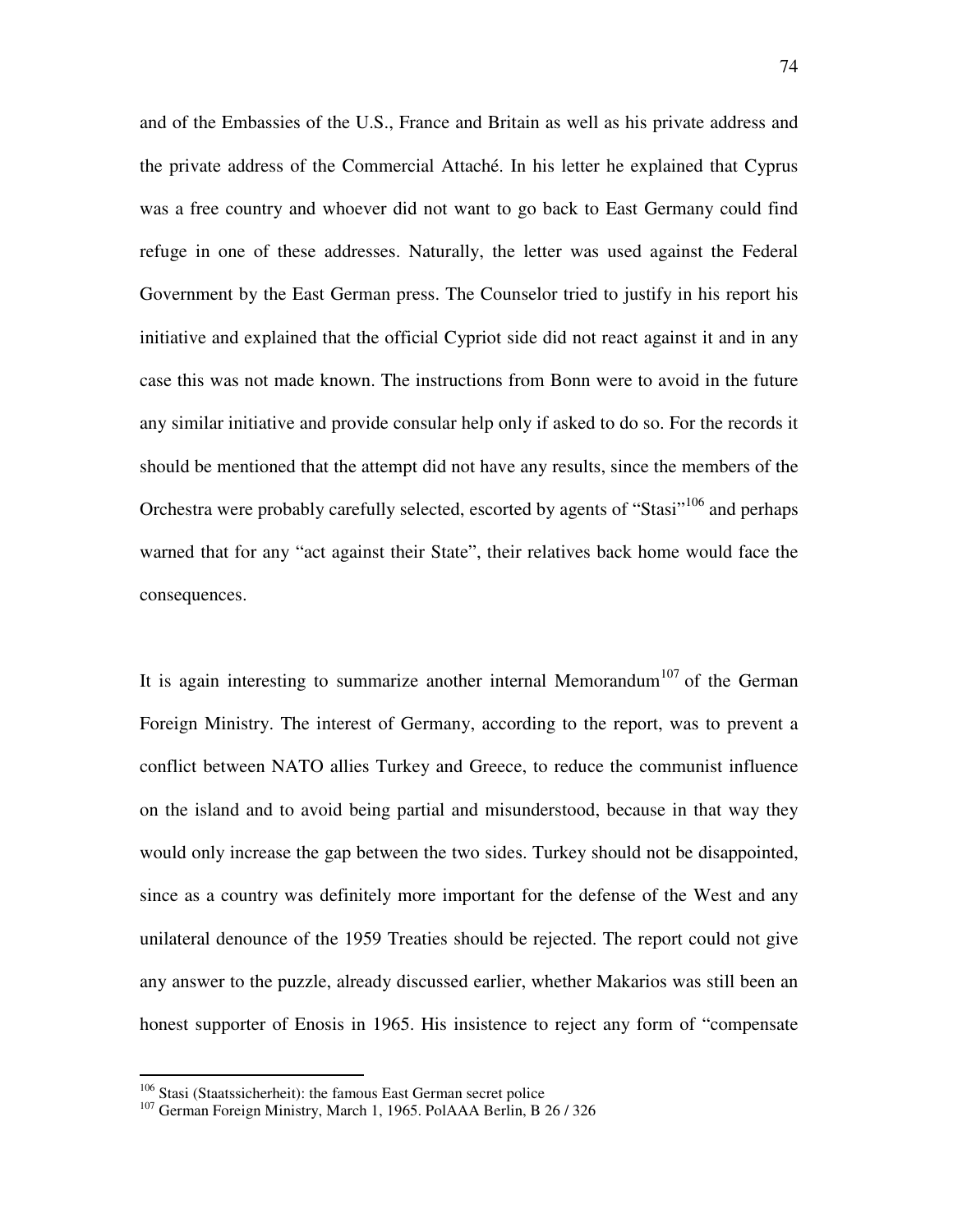union" permitted different assumptions. According to the Memorandum, hostile towards the Federal Government was not only the Communist party but also Dr. Vasos Lyssarides, Makarios's physician, advisor and social democrat politician. Indeed, Lyssarides, who had visited East Germany in the past, was accusing the Federal Government for supporting with arms and money the Turkish Cypriot community or even for sending officers to train the Turkish Cypriots, i.e. of interfering and violating the sovereignty of the Republic<sup>108</sup>. Germany was seriously worried because Lyssarides views were even more radical: he suggested "uniting" Cyprus with the United Arab Republic, full recognition of East Germany and break off diplomatic relations with Bonn and he was one of the persons very closed to Makarios.

A clear German evaluation of the Cyprus problem is contained, however, in another Memorandum, dated March 4, 1965 (just before the publication of Galo Plaza report): the German Foreign Ministry acknowledged the fact that Turkey refused any revision of the 1959 Treaties whereas the Greek Cypriots insisted in revising the Treaties. The technocrats in Bonn put these two points again together, but reversed, i.e. in a chronological order so that the emphasis and the main responsibility for the situation created was on the Greek Cypriot aspirations to change the constitution and not on the Turkish reaction, which was seen as consecutive. Interesting here, is that, at least the German Embassy in Nicosia, always tried to blame both sides equally.

<sup>108</sup> These statements were made on February 20, 1965 in Lyssarides newspaper *Teleftees Ores* (Last hours)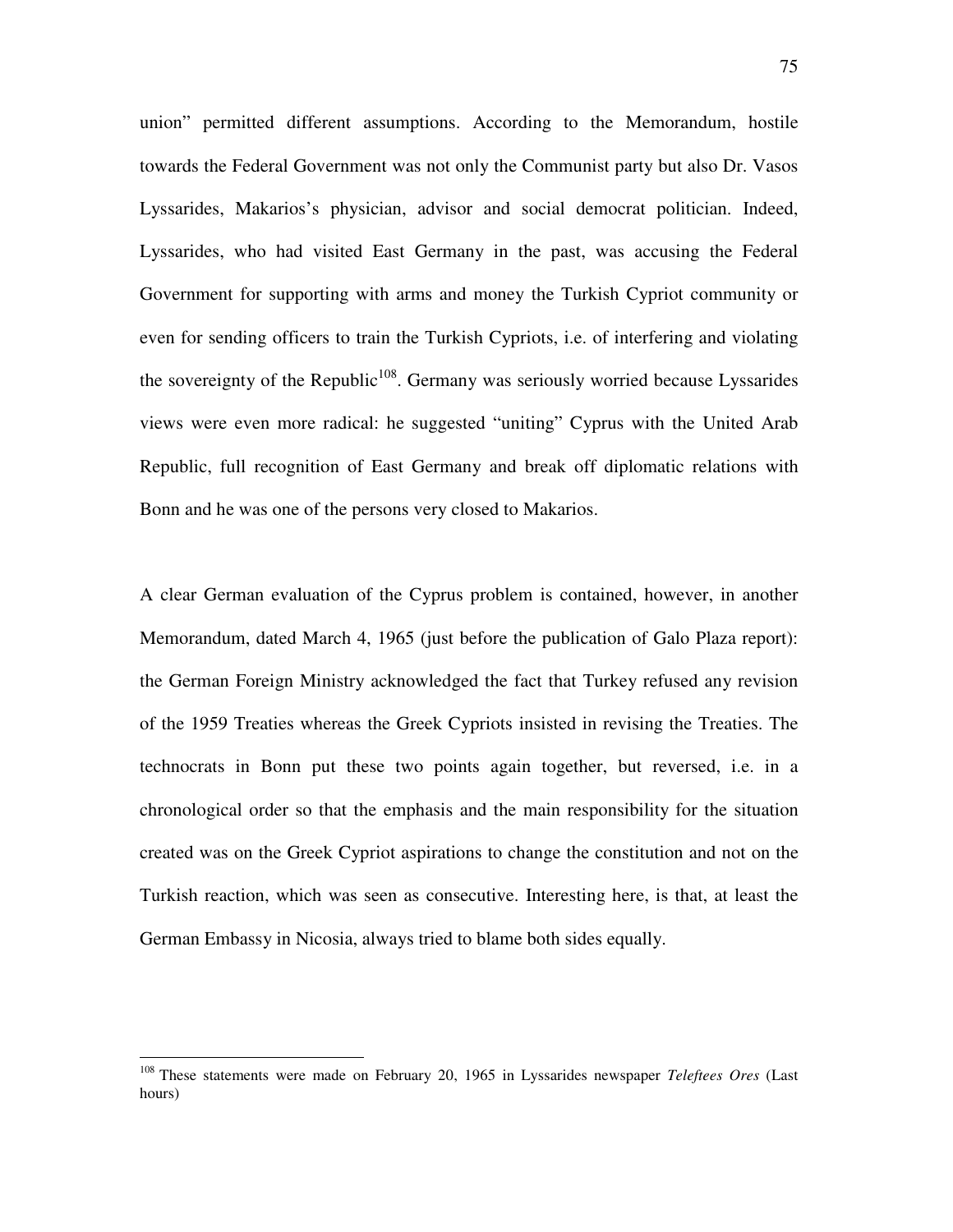Taking into consideration the nadir point where the bilateral relations came by the end of 1964, the German Embassy in Nicosia suggested in May 1965 an upgrade of its operation through an increase of its employees and introduction of internships. Indeed, soon after the suggestion, Bonn approved the appointment of a Press Attaché in Nicosia. Later, in the same month, probably again after arrangements of the Embassy, the Federal Government invited the Permanent Secretary of the Cypriot Ministry of Interior and Defense Antonis Anastasiou, a well known West – oriented and anticommunist element, for a visit.

The visit took place at the end of May and was successful<sup>109</sup>. The German Government was particularly pleased that Anastasiou refrained from visiting East Berlin. The German Embassy in Nicosia suggested, nevertheless, to keep low profile during the visit, not only for purposes of serving the official German policy of keeping equal distance from both parts of the conflict but also for avoiding any announcement especially regarding the supply of the Cypriot Police with some technical equipment, mostly insignificant and anyhow not suitable for military purposes.

During the same period, Germany has also invited the Director of the Chamber of Commerce and the well known journalist and photographer George Lanitis, who exhibited in Nicosia after his visit in Germany pictures mostly made in Berlin. Obviously, the pictures from Berlin did not only have an artistic value but showed clearly the situation created on the ground after the decision to build the Wall around the western part of the city.

<sup>&</sup>lt;sup>109</sup> German Embassy Nicosia to the German Foreign Ministry, June 2, 1965, PolAAA, B26/325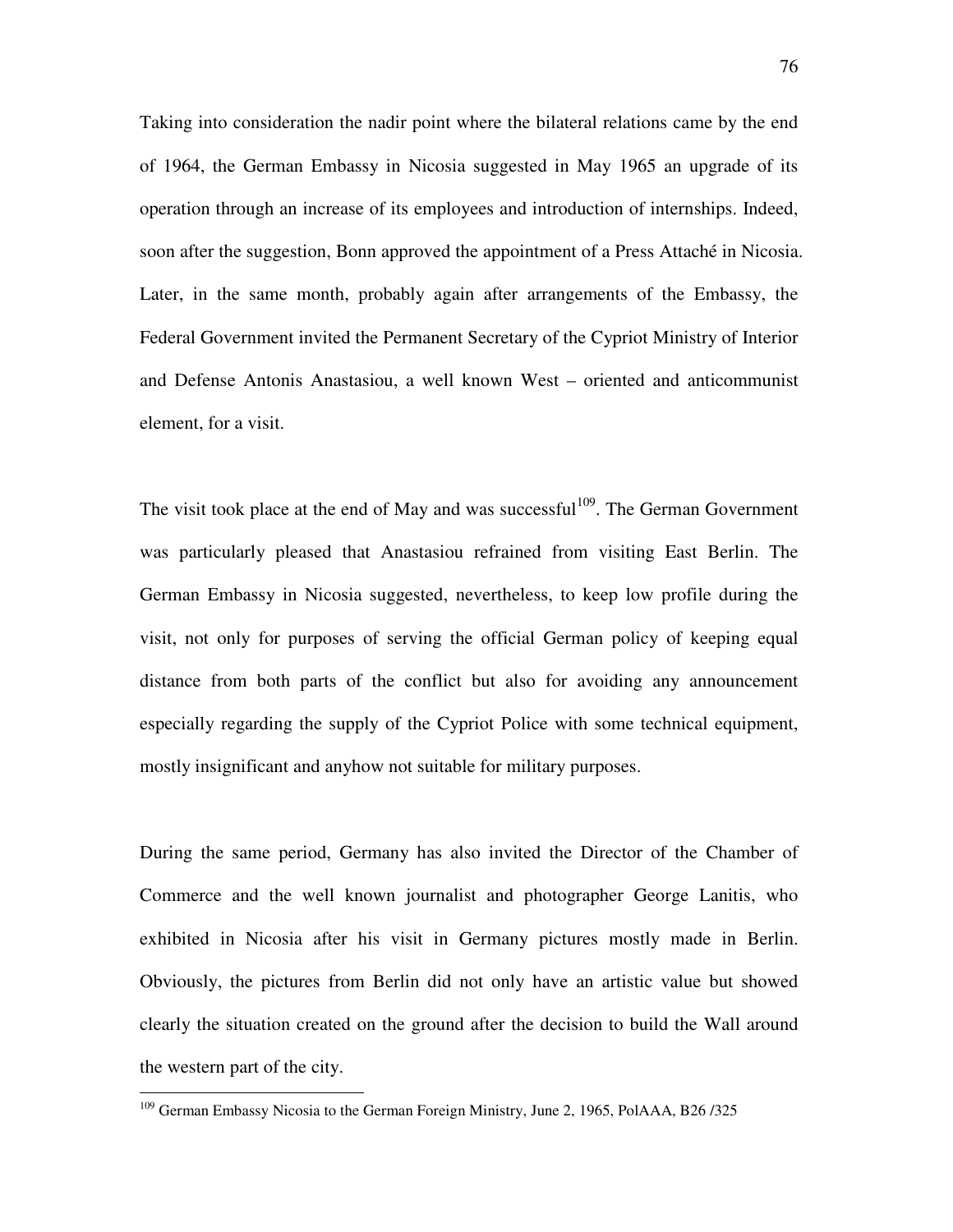At the same time, as mentioned earlier, the German Embassy in Nicosia was often being provoked. According to a report<sup>110</sup>, during a demonstration at the end of June 1965, probably inspired by AKEL, the demonstrators were shouting outside of the Embassy "Down with the Fascists". On the same report, the Embassy describes, how, some days before, the same people attacked persons selling the newspaper of the Greek Cypriot pro – West opposition. The incident was described in detail, since post – war Germany was not only interested for the security of the "free world" but has been particularly sensitive in civil liberties and human rights $111$ .

In August 1965 the German diplomats agree in their reports with the British and Turkish positions that the new electoral law violated the Treaties and the Constitution of Cyprus, which provided the right of both communities for separate elections of their representatives  $112$ . Interesting in this case is to compare the report of the German Embassy in Athens, according to which even the Greek Foreign Ministry criticized with harsh words, the decision of Makarios<sup>113</sup>. Again, for the records, the U.N. Security Council expressed with Resolution 207, on August 10. (Par. 2) its disapproval by calling *"upon the parties, in conformity with the above resolution, to avoid any action which is likely to worsen the situation".* The German report from New York pointed out that the failure of the Cypriot government to prevent a resolution mainly directed against that recent decision, should actually make the Cypriots rethink of the strategy to

<sup>&</sup>lt;sup>110</sup> German Embassy Nicosia to the German Foreign Ministry, June 29, 1965, PolAAA, B26 /325

<sup>&</sup>lt;sup>111</sup> The irregular political climate, also between the Greek – Cypriots is described in Papage $\bar{o}$ rgiou, S. (2002). Op.cit.

<sup>&</sup>lt;sup>112</sup> German Embassy Nicosia to the German Foreign Ministry, August 2, 1965, PolAAA, B26/325

<sup>&</sup>lt;sup>113</sup> Different approaches between the two countries were very frequent. The Greek governments accused the Cypriots quite often of avoiding to inform Greece on de – facto decisions and actions on the island.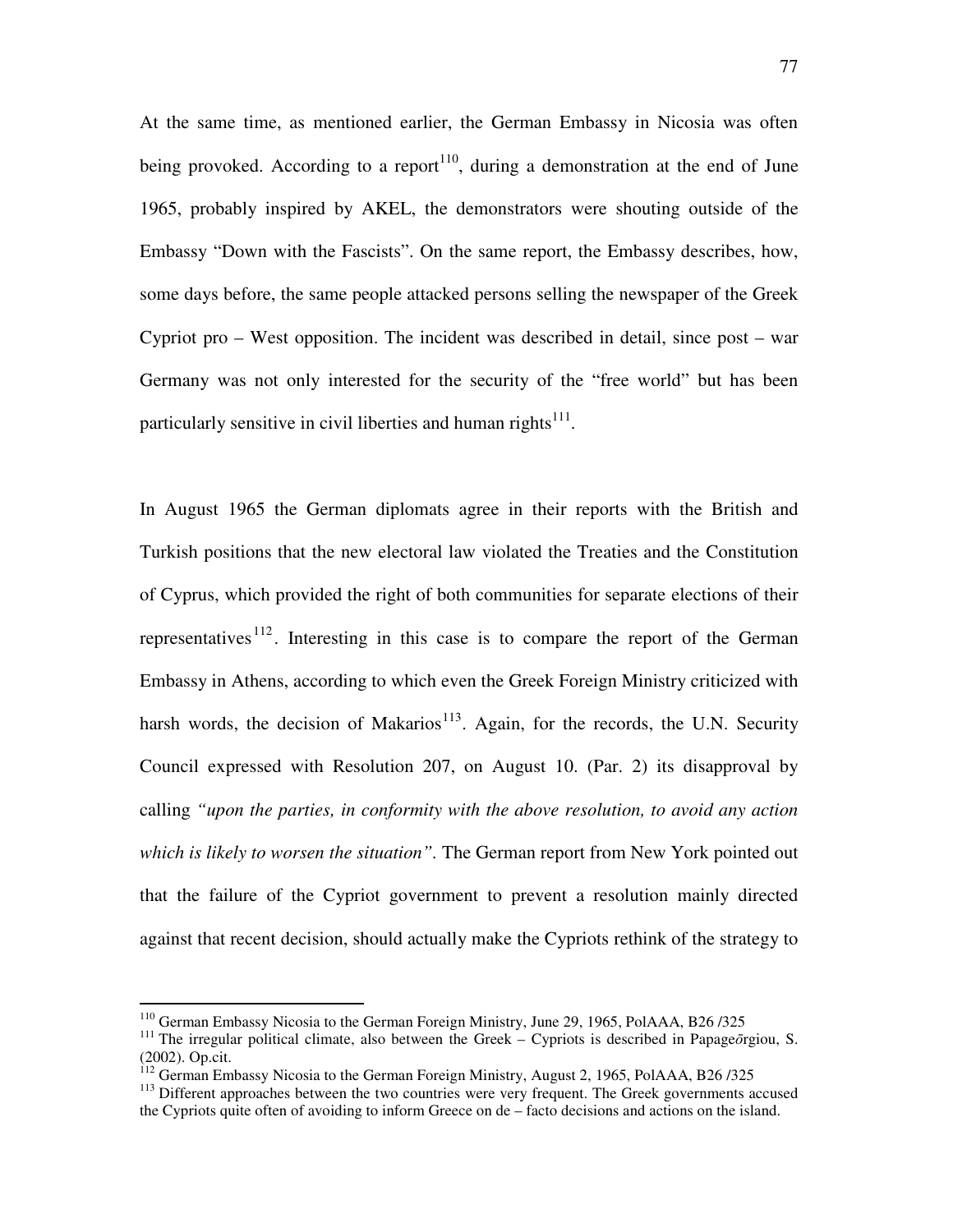count on the Soviet Union, every time they tried to influence the international community.

During the summer of 1965, the government of Cyprus protested against an article of Dr. Christian Heinze<sup>114</sup> reporting also the views of Forsthoff about the Cyprus problem. A report dated June 4th,  $1965^{115}$  of the German Embassy in Nicosia criticized also the article as partly one-sided. The Cypriot Government protested officially on September 3, whereas the article was published in *Europa Archiv* actually, long before, on October 10,  $1964<sup>116</sup>$ . It seems that the German Embassy was not aware of the fact that Heinze was working as a legal expert of the German Ministry of Finance, reported however to Bonn that such an attitude was damaging the bilateral relations, at this point of time, since it did not reflect the official German policy.

At the end of September, Germany decided to congratulate Cyprus on the national day of October 1, even if the Cypriot Government would not celebrate the "independence", since the political aim at that point of time was the union with Greece. Ambassador Koenig congratulated the Cypriot State Secretary Patroclos Stavrou, carrying a very tactful message from the German Government for the destiny of the people of Cyprus.

<sup>114</sup> A brief biography of Dr. Christian Heinze, could be found under http://www.crh.teamware.de/personalia.html. According it, Heinze obtained a Ph.D. in Law under the supervision of Professor Forsthoff in 1957 in Heidelberg and followed him in Cyprus in 1962. At the time wrote the article and until 1966, when he started working as a private lawyer, he was working as a legal staff member of the Ministry of Finance in Bonn. Through the time, Heinze remained always at the disposal of Turkey, providing legal expertises mostly aligned with the Turkish views. Cf. also http://crhrechtsanwalt.de/Cyprus-EU-Legalopinion.html

<sup>115</sup> German Embassy Nicosia to the German Foreign Ministry, June 4, 1965, PolAAA, B26 /325

<sup>116</sup> Heinz,C. Der Zypern-Konflikt, eine Bewährungsprobe westlicher Friedensordnung. In: Europa-Archiv, (1964) 19, p. 717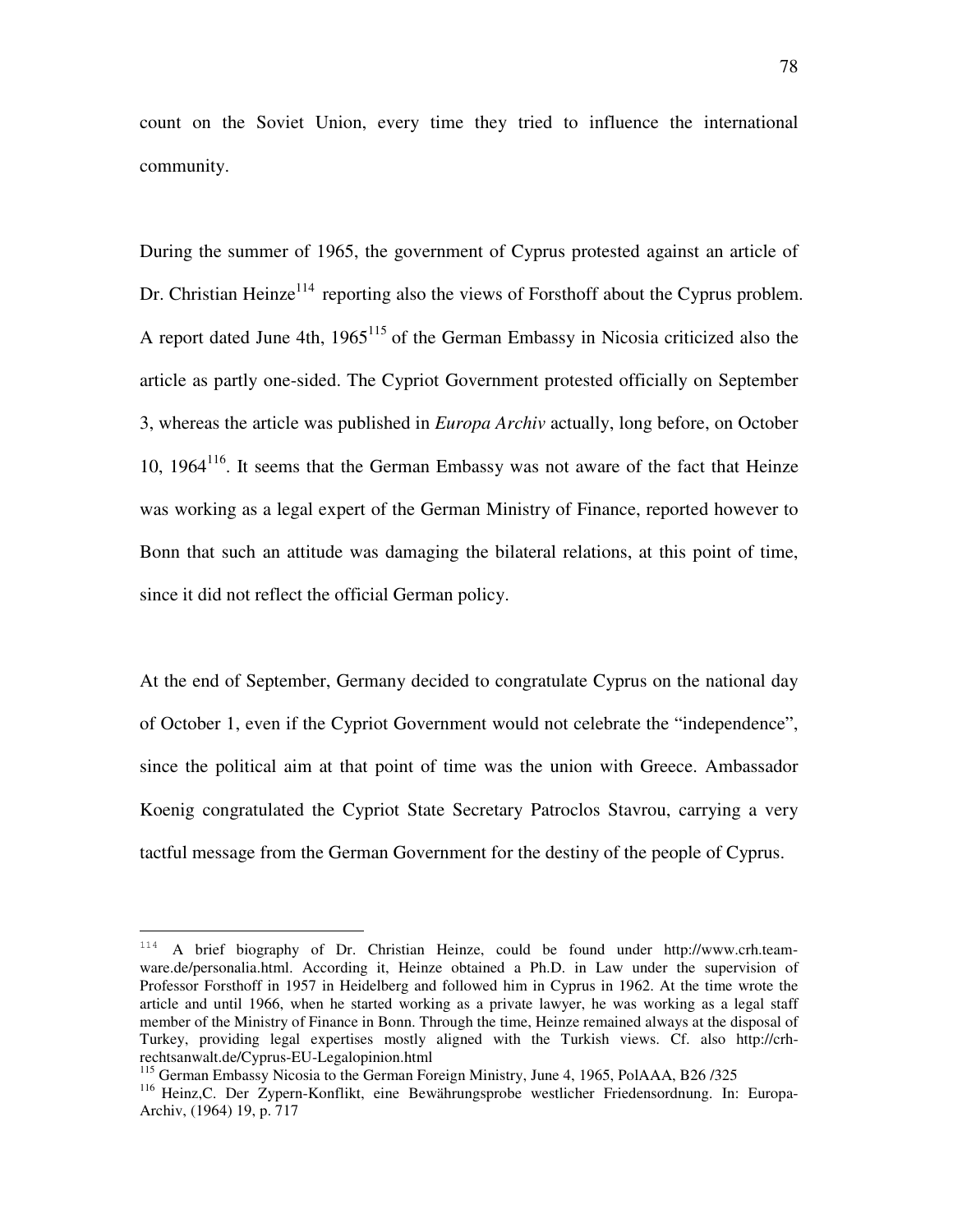The activities of the East German Trade mission on the island, had mainly two directions: trade (potatoes, wine and tobacco from Cyprus) and transport (transit over Nicosia to Arab and other Asian countries). The German Embassy that followed closely these activities suggested before the end of 1965 immediate action for two cases: to buy 400 tones of Cypriot potatoes that, despite promises, were not accepted by East Germany and to sign immediately an Aviation Agreement in order to ensure that Lufthansa will include again Nicosia to its destinations. The aim of both actions was to underline the lack of credibility of East Germany and the opportunistic character of its Trade Mission in matters like export or airline ticket price dumping. The Aviation Agreement could be concluded, however, under the term to exclude the East German Interflug from the companies flying to Cyprus.

As a respond to the Security Council Resolution 207, the Cypriot Government endorsed at the General Assembly a Resolution adopted on December 18,  $1965<sup>117</sup>$ . The resolution was largely based on the Galo Plaza Report and the Cypriot Declaration on minority rights for the Turkish Cypriots. The German observers at the U.N. noted in their report<sup>118</sup> that the Resolution of the General Assembly included actually *"one – sided*" *Greek Cypriot points of view".* Germany, being aware of the fact that any change of the status of the Turkish Cypriots to a "minority" and the nullification of the Treaty of Guarantee and thus of the interventional rights of Turkey, would never be accepted, was convinced that the Cypriot Government was moving with the Resolution again the wrong direction. The report analyzed the fact that mostly the African countries voted in

<sup>&</sup>lt;sup>117</sup> United Nations General Assembly Resolution 2077 (XX) 1965

 $118$  PolAAA Berlin, B 26 / 327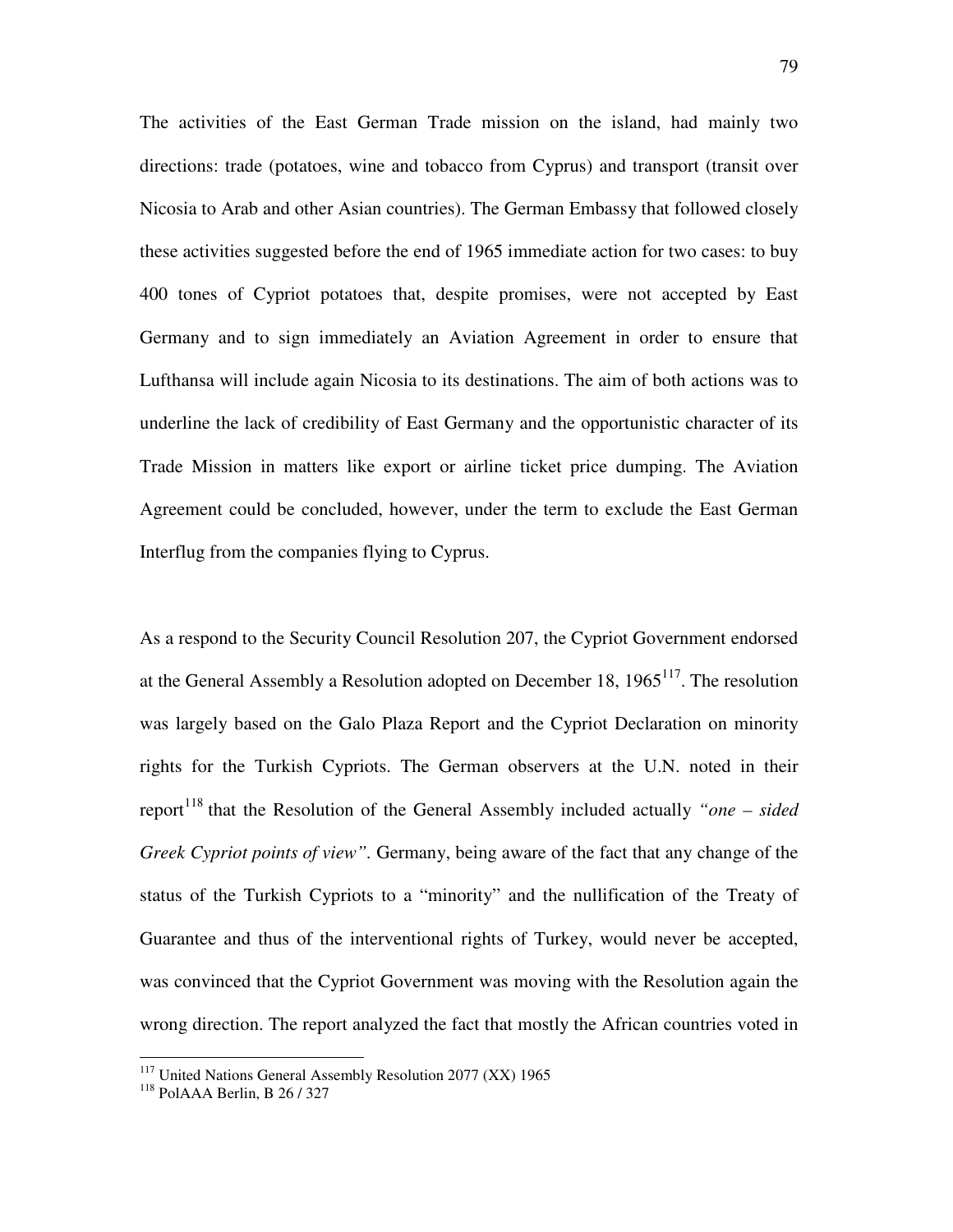favor of the Resolution, sending the message that they were not willing to accept the same "mistake" made in the case of Cyprus, namely to put on an equal level a minority and a majority. The fact that Germany, as well as the other West European countries abstained, was explained by their wish to remain impartial. The report mentioned, though that the Turkish side requested, at least for moral reasons, a negative vote from the West.

At the beginning of 1966, the German diplomacy appeared to be pessimistic, as regards to the efforts of solving the Cyprus problem. In a report from Nicosia, dated February 7,  $1966<sup>119</sup>$ , the Embassy described nationalism as the controlling factor of the public opinion of Cyprus and Greece, which contemned any attempt for direct talks between Ankara and Athens to a failure. The report stated further that the Cypriot press accused occasionally the U.N. forces on the island of cooperating with the Turkish Cypriots. In fact, there were cases of smuggling weapons for the Turkish Cypriots<sup>120</sup>. Obtaining intelligence information however, through the U.N. forces, applied for both sides. Germany, who financed from the beginning the United Nations Force in Cyprus, consisting mostly of friendly to Bonn, country contingents, regarded such attacks by the Cypriot press with regret.

The German Embassy in Nicosia protested in early 1966 for the partnerships of East German cities Schwerin and Rostock with Nicosia and Famagusta<sup>121</sup>. The Embassy suggested to Bonn as a counter - measure, to ask the city authorities of Karlsruhe,

 $119$  German Embassy Nicosia to the German Foreign Ministry, February 7, 1966, PolAAA B26/348

 $120$  In a relevant case, British and Swedish military personnel were sentenced by Cypriot Courts

<sup>&</sup>lt;sup>121</sup> German Embassy Nicosia to the German Foreign Ministry, January 24, 1966, PolAAA, B26 /325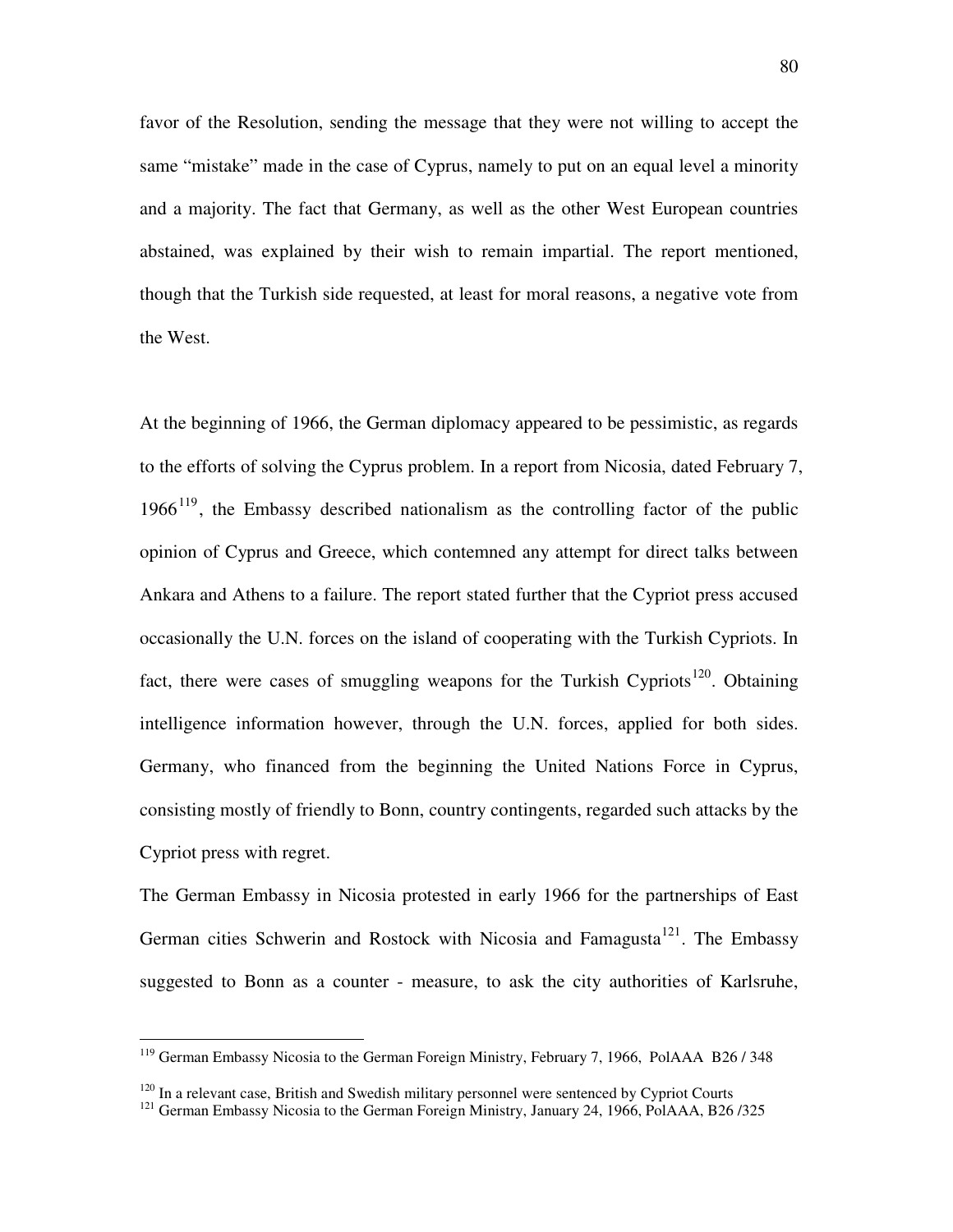already partner – city of Nicosia, to freeze their relations. The Embassy was merely not successful in that issue, was however, more effective on the issue of participation to the Cyprus International Fair, securing for years the exclusion of East Germany. The Federal Government through the famous German Archaelogical Institute (DAI) intervened also to stop an East German archaeological excavation. The only activities not being prevented were in the fields of sport or culture or the help rendered by East Germany during the construction of the Municipal Theatre of Nicosia.

As already mentioned, despite the wish of Ambassador Koenig to be replaced already at the end of 1964, when bilateral relations worsened, the German Government did so only in mid 1966. The information in the Archives is not quite clear about the reasons, we could assume, however, that Bonn chose not to use the strong, in diplomatic language, signal of withdrawing an Ambassador during the 1964 crisis or right after, thus avoiding any further aggravation of the already bad relations. Anyhow, after the decision to send a new Ambassador, the German Foreign Ministry summarized in a Memorandum on May, 17, 1966 bilateral relations as follows $^{122}$ :

*"The development of the German - Cypriot relations give us reasons to worry. Until the eruption of violence in Cyprus at the end of 1963 they could be described as excellent. Since the German government, though, being careful about Turkey refrained from taking any position during the conflict, the Soviet Occupation Zone scored points in upgrading its relations. From that point on, our influence reduced gradually. Additionally, the strong attack of the German press against the Greek Cypriots and*  especially against President Makarios made the situation worse. Official policy of

<sup>&</sup>lt;sup>122</sup> German Foreign Ministry, May 17, 1966, PolAAA, B26 / 348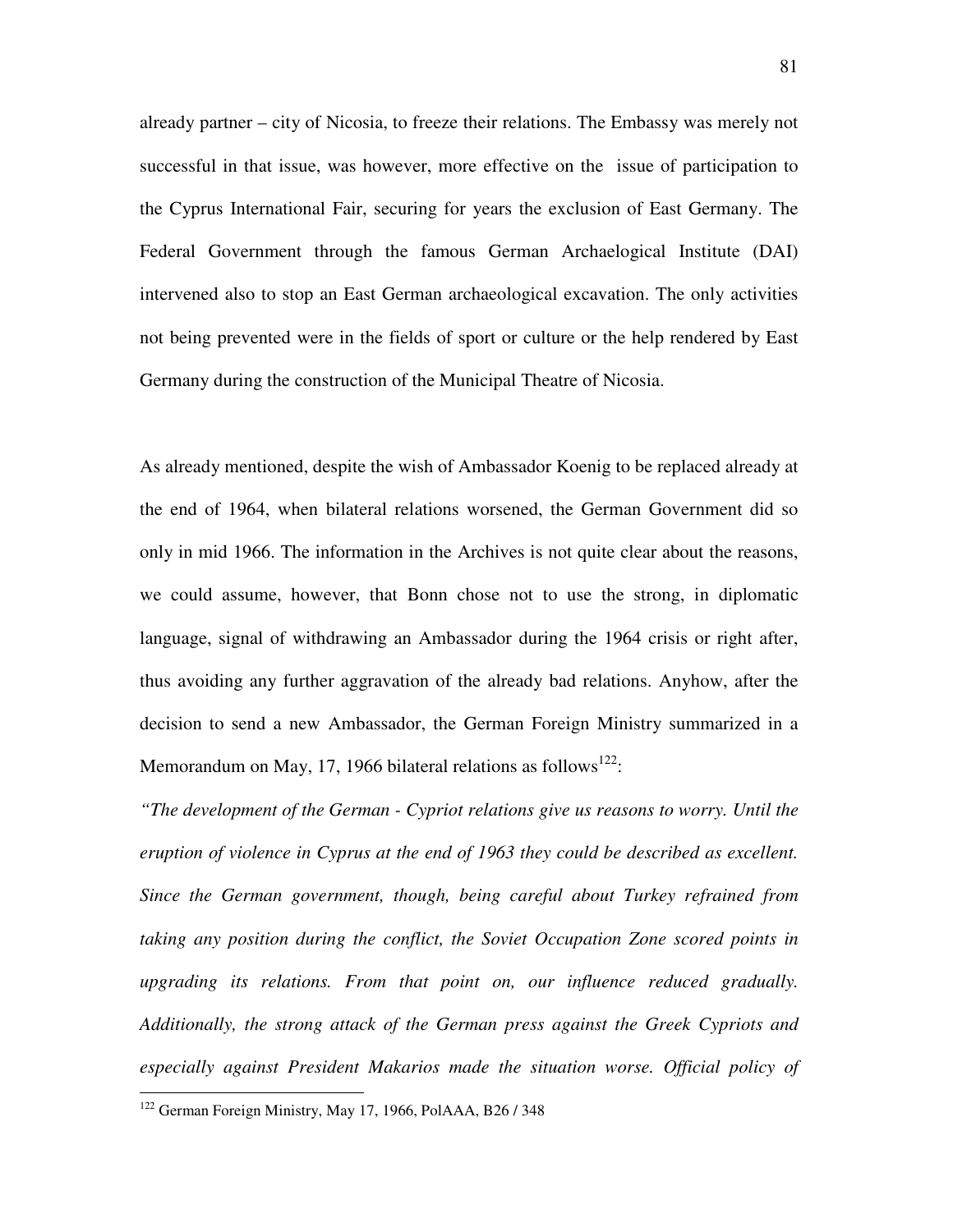*Makarios [to the German problem] is still principle of self determination. The various concessions made to the Soviet Zone is a reason to cool further our relations. The First Department proposes to take advantage of sending our new Ambassador Dr. Petersen to Cyprus in order to intensify the talks with the President".* 

The Memorandum suggests improving the climate by handing out through the new Ambassador a personal letter of the German Federal President and the Chancellor to Makarios. Indeed, the letters were given to Makarios during the accreditation ceremony. The speeches made during the ceremony by Makarios and Ambassador Petersen reminded of the old good times. In his report, dated May, 23  $1966^{123}$ , the newly appointed Ambassador noted that Makarios reminded him of the earlier support for Germany in the framework of the Non Aligned Movement and expressed the view that the U.N. would not approve the accession of East Germany.

The reports of the new Ambassador were written in a different tone, occasionally revealing a broader understanding for the positions of the Cypriot Government. Always avoiding to be partial, as much as possible, he forwarded on September 21,  $1966^{124}$  a request by the U.N. for tends for the Turkish Cypriot families living in the enclave of Kokkina. He explained however, that the Turkish population that took shelter in Kokkina during the crisis of 1964 was discouraged by the Turkish Cypriot leadership to return to its old villages or move to the cities, not because of any danger from the Greek Cypriots but in order to be presented as refugees for propaganda reasons or in order to

<sup>&</sup>lt;sup>123</sup> German Embassy Nicosia to the German Foreign Ministry, May 23, 1966, PolAAA, B26/348

<sup>&</sup>lt;sup>124</sup> German Embassy Nicosia to the German Foreign Ministry, September 21, 1966, PolAAA, B26 /327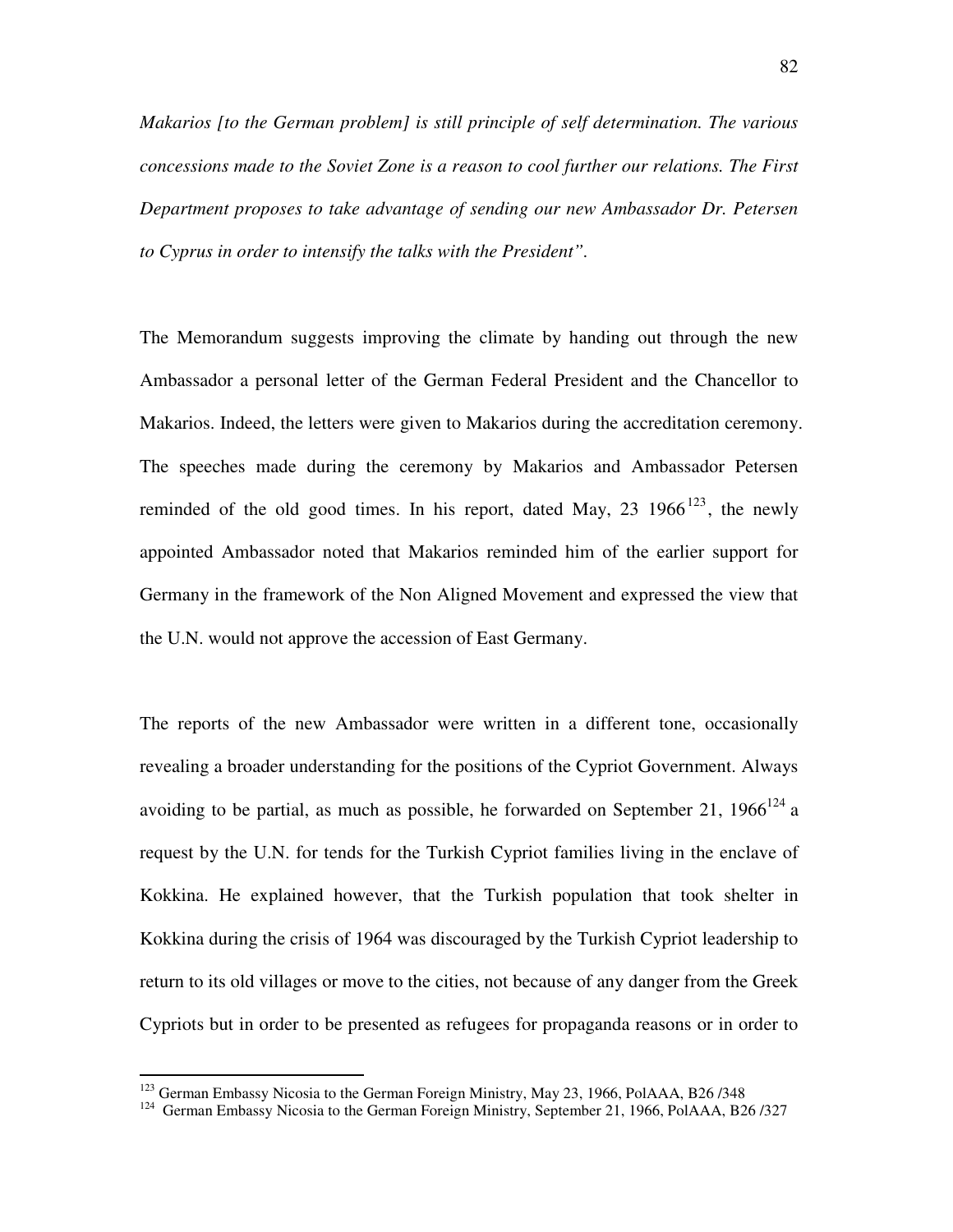maintain in the enclave a necessary number of population justifying the formation of a canton in case of a multi – cantonal federal solution. He went on to mention that the Cypriot government would consider, for these very reasons, any action to supply the population with tends as unfriendly.

One of the issues still pending between the two countries concerned the Embassy of Cyprus in Bonn. In November 1967 Makarios requested an Agreement for accreditation of a new Ambassador, Christodoulos Fissentzidis, for the vacant since 1964 post. A report prepared for internal use of the German Ministry explained that the decision not to accredit an Ambassador the previous years, in order to avoid a strong protest from the Turkish side, was for a long time accepted by Makarios. Being obliged to examine the new request, the German Ministry came to the conclusion that it should be approved. However, the accreditation could be postponed for several months, in order to give some time to the two sides to negotiate. Indeed, the new Cypriot Ambassador presented his letter of credence finally on July 12, 1968.

A clear evaluation of the events of 1967 is again given in the year report of the German Embassy in Nicosia<sup>125</sup>. The Embassy chose not to emphasize on the tragic events of Kofinou but on the possible positive impact of the retreat of thousands of Greek and Turkish military personnel, exceeding the numbers provided by the 1959 Treaties. Underlining the fact that, since neither the Greek nor the Turkish Cypriots managed to impose their will on the other side, perhaps the time came to consider solving the problem by a common effort. Towards this aim, other countries could provide valuable

<sup>&</sup>lt;sup>125</sup> German Embassy Nicosia to the German Foreign Ministry, March 20, 1968, PolAAA, B26 / 370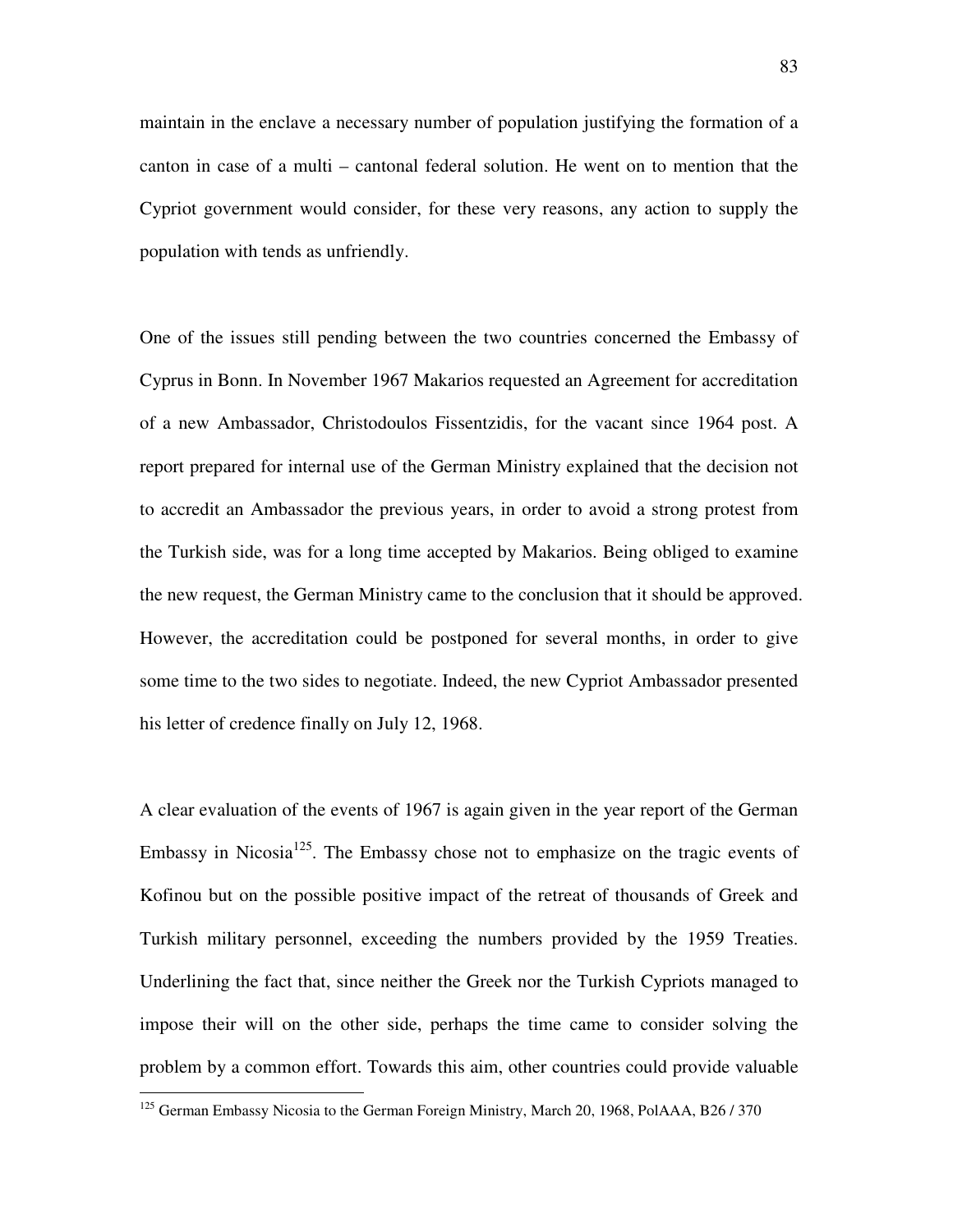help, secure through the permanent settlement the interests of the West and keep the influence of communism back. The report pointed also that some of the Turkish Cypriot claims, i.e. to fulfil the provision of the 1959 Agreements and cover 30% of the posts of the civil service, being only 18% of the population, were overstressing and unnecessary. Clearly described is also the effect of the coup in Athens on Cyprus: a part of the Greek Cypriots was not sure anymore if the union with a military regime would be the best solution and on the opposite, another part would like to see a continuation of the coup also in Cyprus (as happened in 1974).

By the end of the period, bilateral relations did not merely return to the level of the first years, but surely were over the crisis of 1964. Both sides appointed new Ambassadors who managed to give new dynamics. After 1968, the suspicion of the German side that Cyprus could encourage the East German aspirations for recognition and the suspicion of Cyprus that Germany could form a pro – Turkish approach on the conflict was minor. In Cyprus the two communities would soon engage in a dialogue to solve the conflict and in Germany, in 1969, Willy Brandt would be elected and the *Hallstein Doctrine*  would be revised. In the correspondence of the German Foreign Ministry one can detect again the hope that the worst was over and the dialogue could bring the results desired for Cyprus. Unfortunately, this hope was denied by the tragic events of 1974.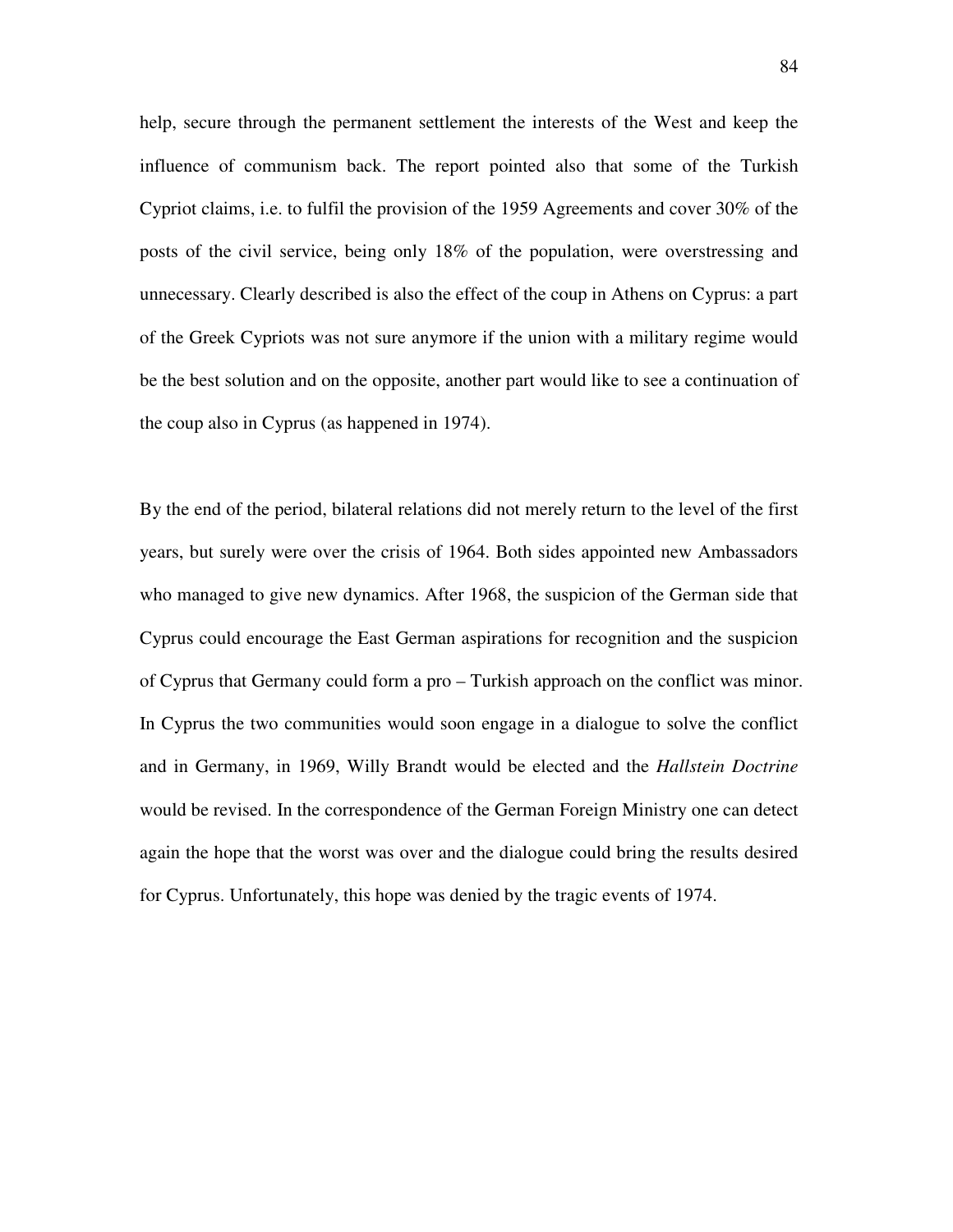# 5**. OVERVIEW OF OTHER FIELDS IN BILATERAL RELATIONS: ECONOMY, TRADE, EDUCATION, CULTURE AND CIVIL SOCIETY**

German economic and cultural influence in the world is significant. Germany has traditionally one of the highest export volumes. The German culture and language are dominant in the European continent and present in many foreign countries. In the case of Cyprus, however, as in the case of many other Commonwealth countries, the German role and influence cannot but follow the role of Britain. Nevertheless, an overview of the bilateral relations in the fields of economy, trade, education, culture and relations on the level of civil society would be very useful. The good results, especially of the first period confirm also the rule that good political relations enable good results in the above mentioned fields.

#### 5.1 Economic Relations

Already in October 1961 the two countries signed a Trade Agreement. By 1963, the volume of bilateral trade reached the amount of 7,6 Mil. DM, which could be already compared to the volume with Britain, that reached the same year 15,7 Mil. DM. Germany was from the beginning a good destination for Cypriot Agricultural products, copper and sapphire. It is perhaps worth to mention that Germany could cover around 50% of its needs in copper from Cyprus. True, the exports to Germany were always less than the imports. This is also due to the nature of the products imported on the island, mainly machines, electronics, iron and cars. The deficit in trade between imports and exports was not, however, significant. Germany imported from Cyprus for example in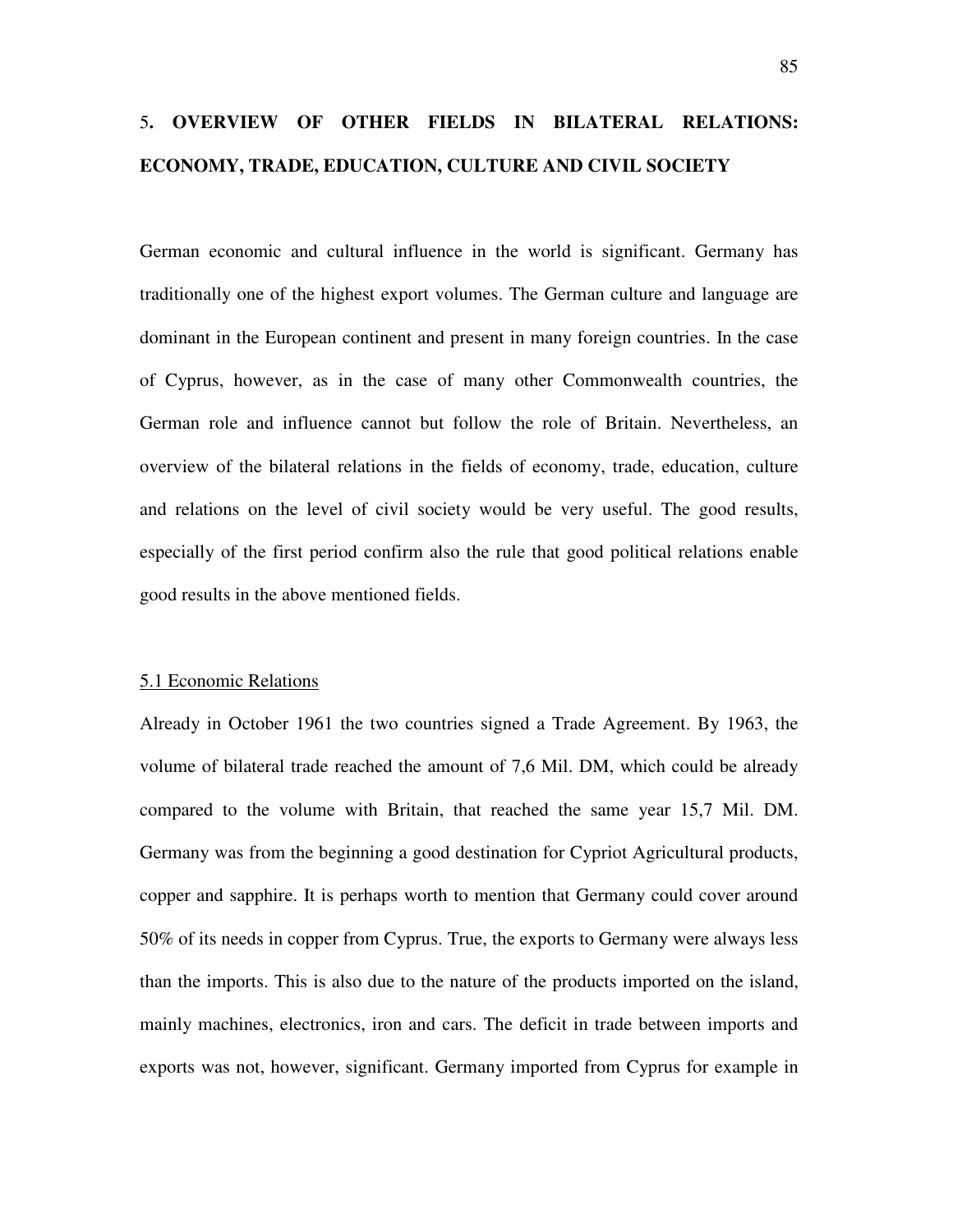1963 goods in a volume of 3,6 Mil. DM and exported 3,8 Mil. DM. Still, this deficit would increase in the future and remain largely in favor of Germany. Germany was placed either second or third globally on the table with the trade partners of Cyprus. The only year with a serious setback was 1964 (due to the crisis  $1^{126}$ . Obviously, however, any compare of the German interests for exports to Cyprus with the interests of exports to Turkey would place Turkey far ahead.

The field, were Germany played an even more important role was that of economic assistance. In October 1961 the two countries signed another two Agreements: on Economic cooperation and financing and on Technical assistance. These Agreements were the basis for the significant flow of capital assistance to Cyprus. According to Keesings, already in November 1961 *"the German Federal Republic had agreed to provide 12,000,000 DM. in capital aid and at least 20,000,000 DM. in long-term credits for the delivery of West German investment goods, and also to contribute as technical aid 1,300,000 DM. towards geological and water surveys in Cyprus"<sup>127</sup> .* 

Plans though, to promote in due time also an Agreement for Avoiding double taxation were delayed until the seventies.

In 1962, the German Foreign Ministry noted in a message to the German Embassy in Nicosia that for the time being, no financial help could be given to Cyprus since no concrete plans and proposals for its use were made. This information is instrumental, providing probably the context for the whole period: it seems that the internal problems,

 $126$  Main source for the information are again the year reports of the German Embassy in Nicosia

<sup>&</sup>lt;sup>127</sup> Keesing's Record of World Events (formerly Keesing's Contemporary Archives), Volume 7, November, 1961 Cyprus, Page 18460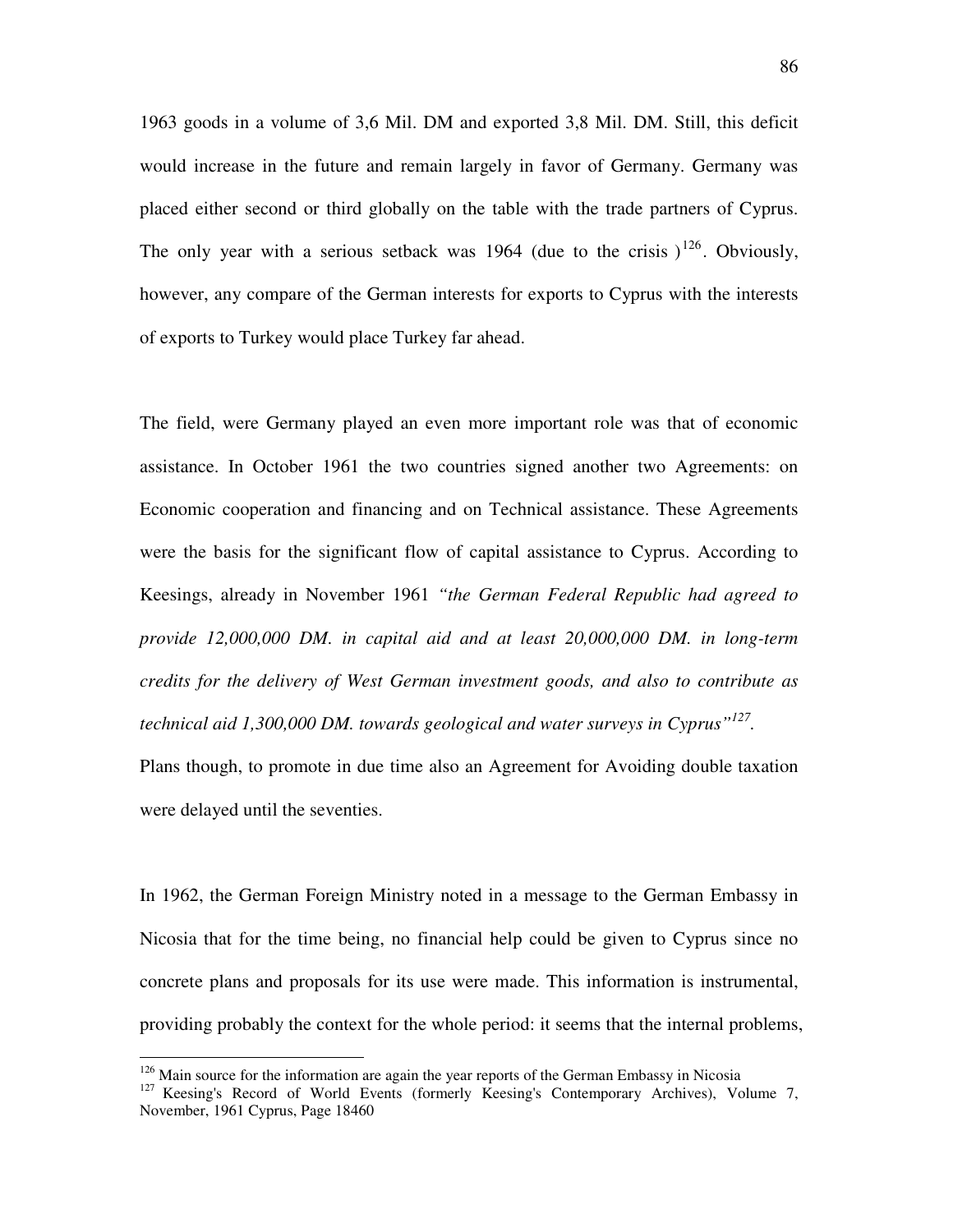especially the constitutional issues discussed already, were overshadowing the efforts to improve infrastructure and develop projects. Projects that were, however taken into consideration and realized with German participation were the electrification of the port of Limassol and for water and several irrigation projects.

The crisis on the island between 1964 and 1967 discouraged any large engagement in other projects. After 1968, however, and since Britain agreed also to join the European Economic Community in the early seventies, Cyprus was encouraged by Germany to conclude its own Association Agreement with the European Economic Community.

#### 5.2. Press

 $\overline{a}$ 

The course of relations between Cyprus and Germany is also well reflected in the press. It can be said that the German press, during the whole period, was not simply reporting but also interpreting and criticizing the facts in Cyprus. An example is provided in an article of the German *Sueddeutsche Zeitung* on August 28, 1964. Next to an interview of Makarios, the newspaper published an article with the title *"The island of the fanatic fighters"<sup>128</sup> .* The article was critical to both sides, expressing the disagreement of a country that was totally destroyed not long ago by war, with methods or policies that could have the same results in Cyprus. More criticism however, was exercised on the pro – Enosis stance of Makarios. In fact, criticism from the German press against the policy of the Cypriot Government and Makarios in person, was exercised ever since the beginning of the crisis, forcing the Consulate General of Cyprus in Hamburg, which was in "Greek Cypriot" hands, since Ambassador Zaim was still in Germany, to send a

<sup>128</sup> Sueddeutsche Zeitung, *"The island of the fanatic fighters",* 28.8.1964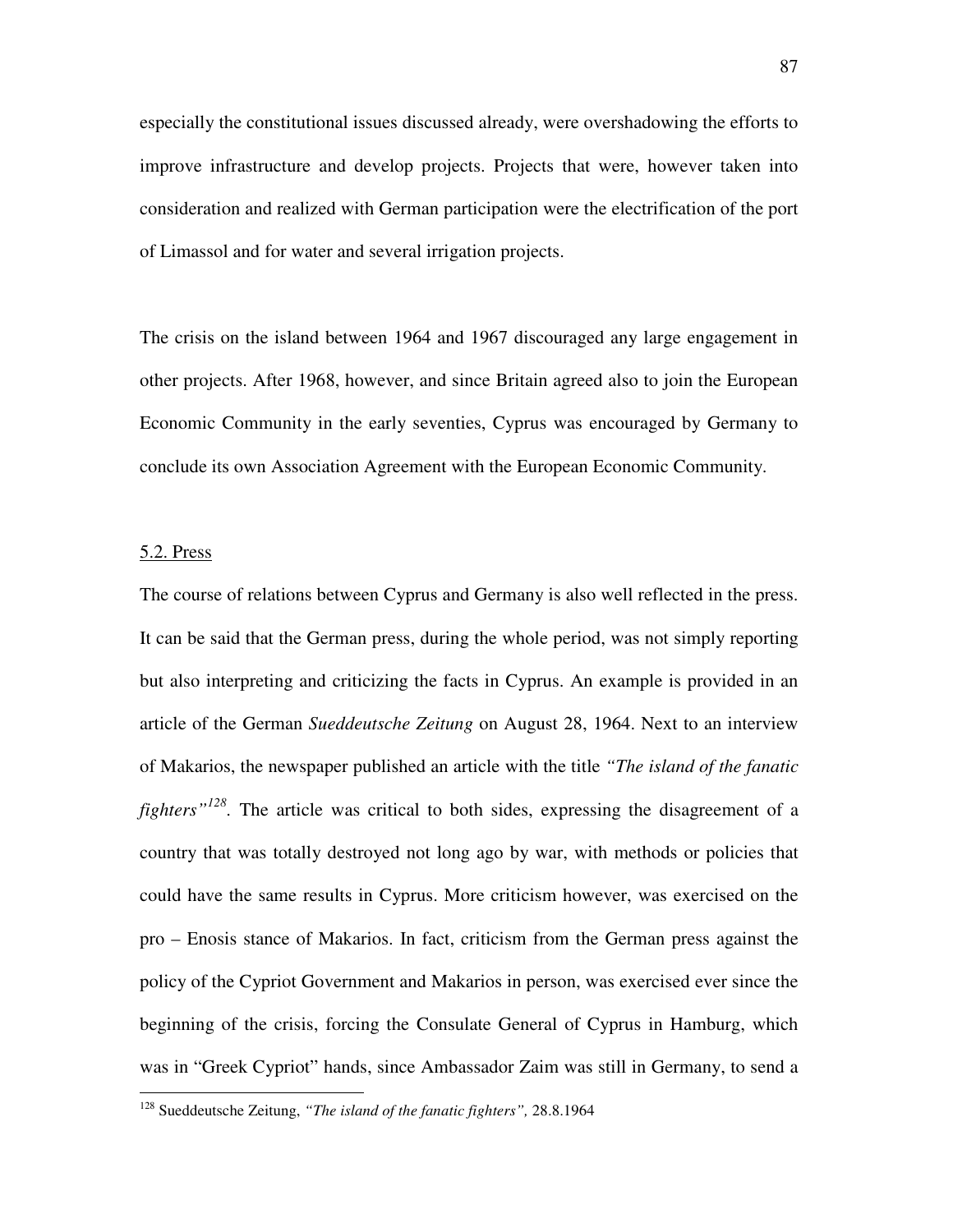Note Verbal, on April 4, 1964 in which the Cypriot government protested for the "anti – Cypriot" articles. Ironically, at the early stages of the conflict, in a meeting with the German Ambassador, the Turkish Ambassador in Nicosia protested about the neutral way the German press reported about the incidents in Cyprus. It is obvious that Germany could always appeal to the freedom of expression, in order to distance from the attacks, according to the reports of the archives, seemed to understand the views of the press but at the same time to worry about the impact of this criticism.

Criticism was exercised, however also on Germany. The newspaper of the Cypriot Communist Party AKEL *Haravghi*, published on December 19, 1965 an article or actually a translation or reproduction of an article in a memorial edition of the East German National Council referring to the German Federal President. According to the article, the German President was a secret agent of Gestapo, responsible for the construction of the concentration camp of Buchenwald. The German Embassy in Nicosia reported on the article, suggesting prosecuting the director, editor and writer so as to discourage in the future such articles. It is true that the German press accused directly in some occasions Makarios for the bloodshed on the island. Still, the article of *Haravghi* could not be considered as "reciprocal", since the facts that relied on, were not confirmed.

In contrast to the West German press, the controlled East German Press, for reasons that are well understood, occasionally praised Makarios. The journalist Konrad Schmidt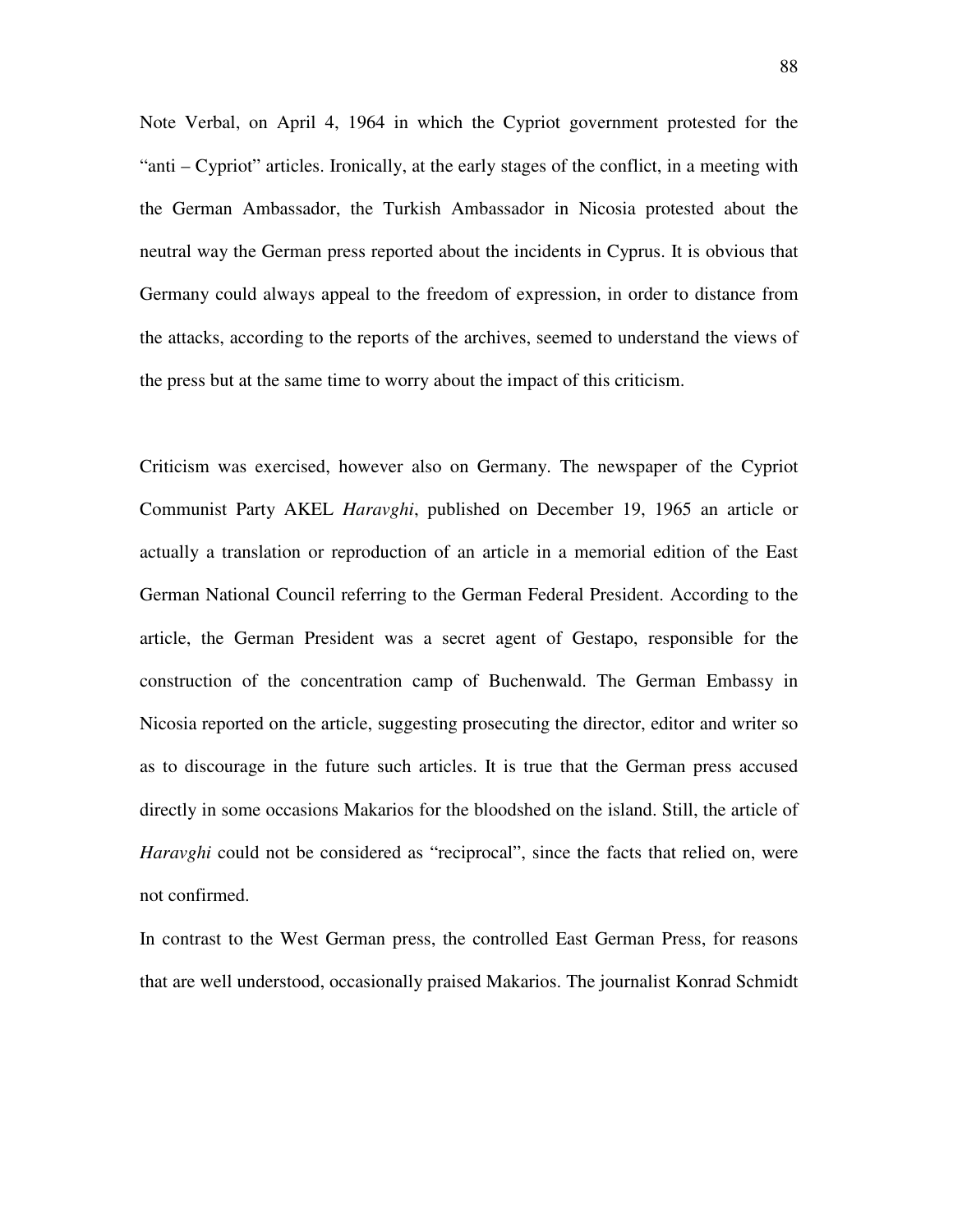planed even to publish a biography of Makarios under the title "The Christ in the World"<sup>129</sup>.

Other Cypriot newspapers such as the liberal *Eleftheria* were seeing Germany with a much positive eye. An article published on August 10, 1965, compared directly the division of Germany and stressed the danger to be repeated in Cyprus. Since the article sympathized with the German people, and the newspaper was one of the most popular on the island, the German Embassy drew the conclusion that despite the activities of East Germany and the Soviet Union, the majority of the Cypriots were against the division of Germany<sup>130</sup>.

That same year, the German Embassy in Nicosia suggested, however unsuccessfully, increasing German influence by supporting a private radio station, financed by private German investors on the island in order to broadcast not only in Cyprus but also to the whole Middle East. The task should be combined with the newly founded German Trade Centre in Beirut. In order to strengthen this position, the Embassy reminded that the French had also similar plans for Cyprus, since they already operated broadcasting stations in Egypt and Lebanon.

#### 5.3. Education, Culture, Civil Society

 $\overline{a}$ 

German influence in education and culture, though many Cypriots, some of them supported by scholarships, studied in Germany, was always less than the English or the

 $129$  German Embassy Nicosia to the German Foreign Ministry, 19 January 1965, PolAAA, B26/325

<sup>&</sup>lt;sup>130</sup> German Embassy Nicosia to the German Foreign Ministry, 11 August 1965, PolAAA, B26/325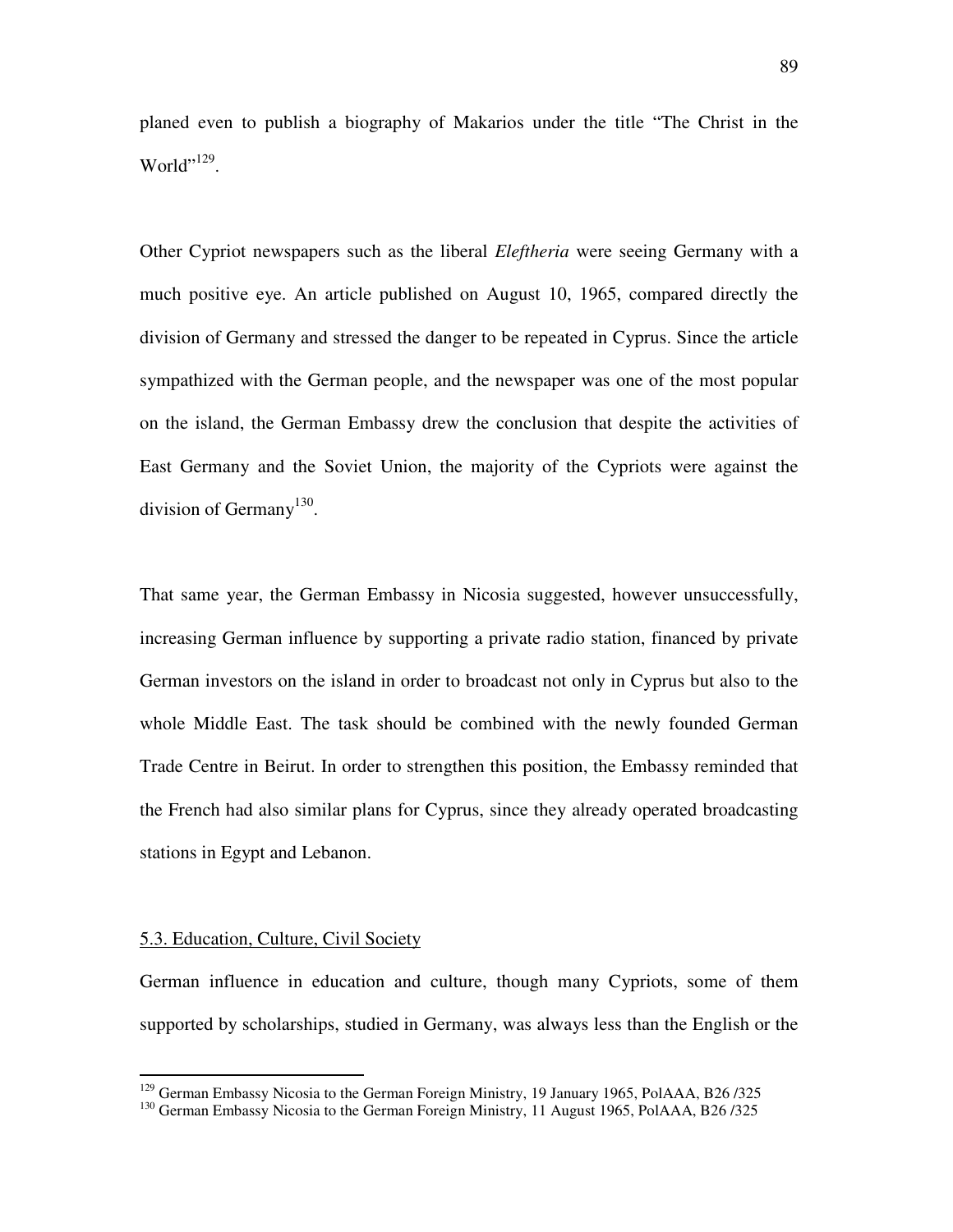French, despite the fact that the Cypriot Education Minister Konstantinos Spyridakis studied in Germany. The situation would change partly in the seventies and eighties. The German Embassy in Nicosia, pushed, since the early years, though, to increase the number of scholarships, thus also increasing the country's influence. Different to the Greek Cypriot school system, the Turkish Cypriot School system promoted German as a second foreign language after English. Thus the percentage of German – speaking Turkish Cypriots was always higher than that of the Greek Cypriots.

The small numbers of Cypriots living in Germany or Germans living in Cyprus would not allow the civil society to play any significant role. There were many exchanges of visits, though. Again, proportionally, many visits in the period examined were paid in East Germany. Unions or individuals, many of them for medical treatment, visited East Germany. It was organized to meet also with the Greek refugees from the civil war of 1945 – 1948, that were still living in East Germany<sup>131</sup>. Certain help by the large Greek community from "guest workers", students and other members of the Greek community was rendered also in West Germany. The same, however, was done by the Turkish community, whose influence would later increase significantly.

An overall impression is that in all these fields, Germany could do much more for Cyprus, if only Cyprus could create the right channels for that. German sources, know – how, well established institutions and traditions would help Cyprus to develop faster and become prosperous. The choices in the political sphere, however, and mainly the political crisis on the island let other options unexploited.

<sup>131</sup> Stergiou, A. (2001). Op.cit.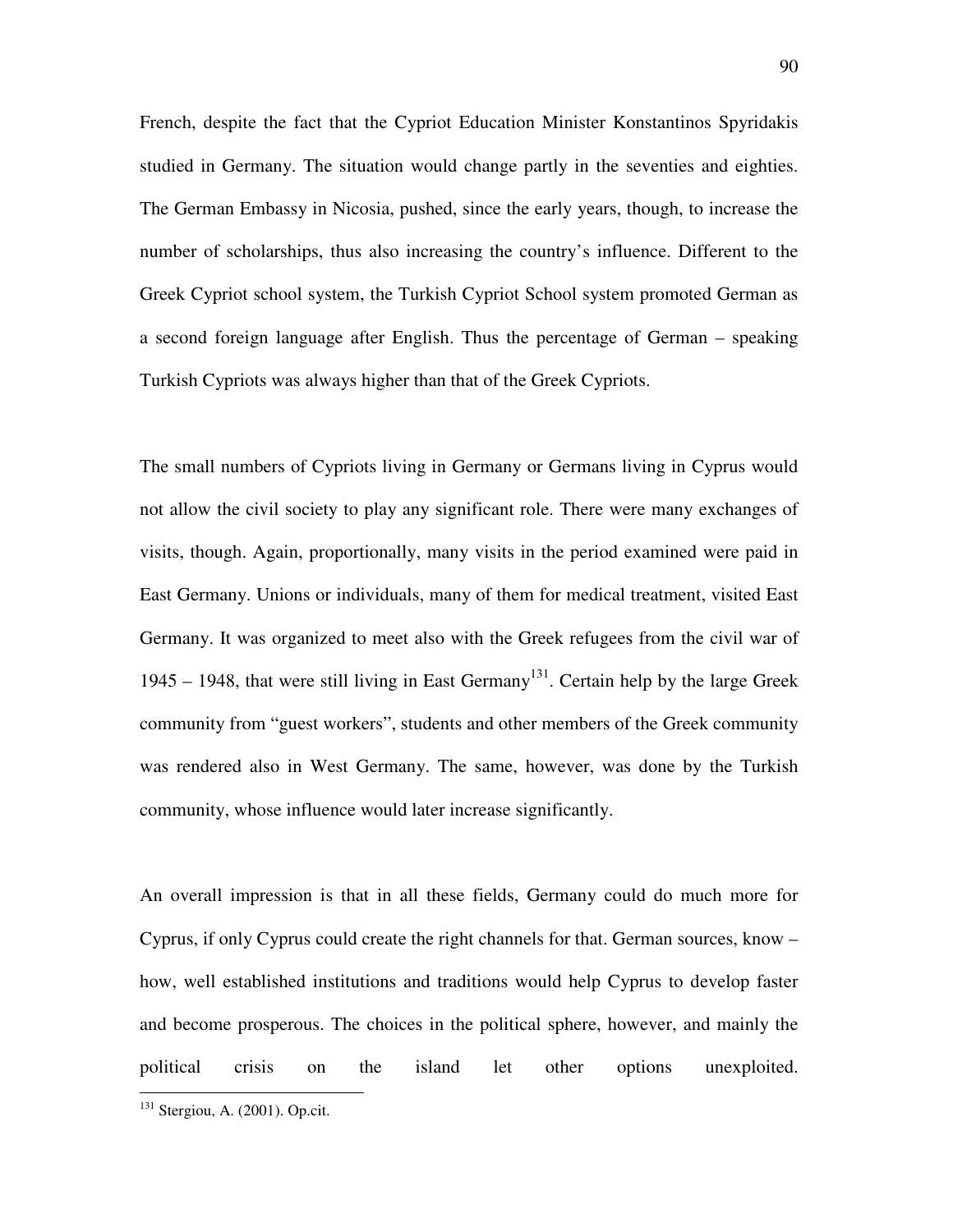## **6. CONCLUSION**

The examination of relations between Germany and Cyprus mainly through the Political Archives of the German Foreign Ministry for the period between 1960 and 1968 was inevitably a Cyprus - centric one. This is not only due to the fact that the German Archives on Cyprus provide comments mainly on issues related to Cyprus (a parallel examination requires access to the Cypriot archives, which is, as already mentioned not yet possible) but also partly due to the fact that the German political scene in terms of internal policy and also foreign policy (under Chancellors Adenauer and Erhard from the Christian Democratic Union) remained in the period under examination mainly unchanged.

Germany developed the idea of a united Europe, even if it was itself divided or perhaps because of this very fact. Support and cooperation with its NATO allies not only in the military field was the only option to confront with the East. Cyprus chose to remain between the East and the West, had however, at the same time the ambition to revise the fragile Treaties on which its independence was based. This choice provided for tension between Greece and Turkey and for concern among the other members of the Western Alliance.

The game of Nicosia between the East the West, the "communist danger" on the island and the role of East Germany in Cyprus were puzzling the German diplomacy. Cypriot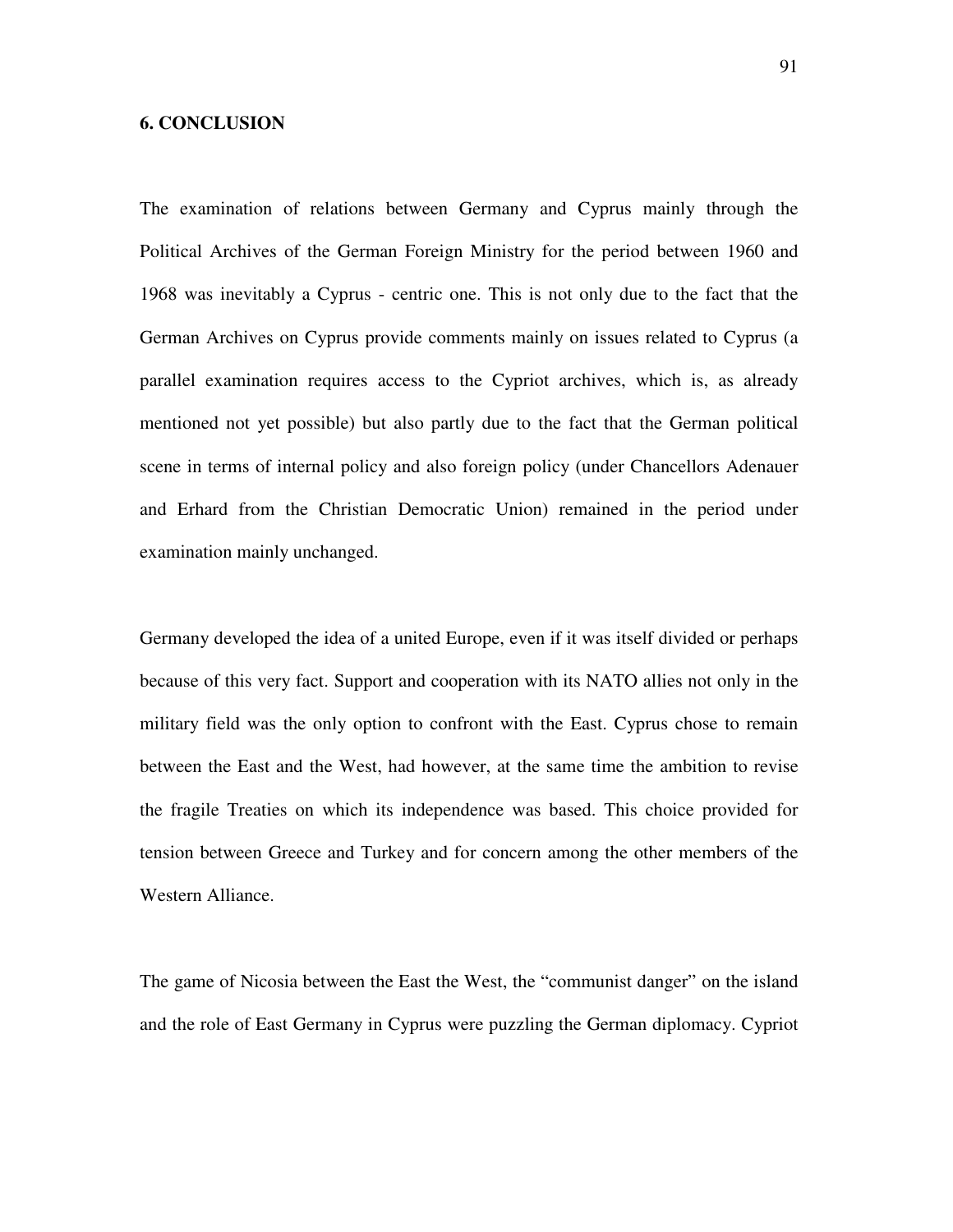policy was perceived sometimes as controversial or even provocative, Bonn however rejected any overreaction.

Thus, Germany maintained not only a good fame but also the possibility to express criticism from a friend to a friend. *"Cypriot nationalists represented an ancient form that disappeared from Europe actually just only some years before", was the comment of the German press on the article mentioned earlier<sup>132</sup>. This concept, of trying to* understand something that would prove later as anachronistic as the nationalism proved to be, understand but criticize and warn against it, was probably a source of patience in the bilateral course. And patience in diplomacy is one of the most valuable virtues.

The German policy, based in many occasions on a legalistic approach, as Germany was often accused of, tried not to miss the picture of the wood for the tree, even if that tree would seem to be temporarily part of its national interest. After all, long time German national interests, as defined many times in the course under examination favored only the permanent stabilization of the region. For Germany, and this is probably a lesson learned from the Second World War, it was always more important to preserve peace and stability rather than pursuing national interests or, as the case of Cyprus, to seek constitutional or conventional amendments that would cause the harsh reaction of the other side and thus setting any profitable outcome in dispute..

By examining the bilateral relations only in the given period, although the scheme used is obvious, i.e. the good beginning until 1963, the Nadir – point by the end of 1964 and

<sup>&</sup>lt;sup>132</sup> Sueddeutsche Zeitung, Op. cit.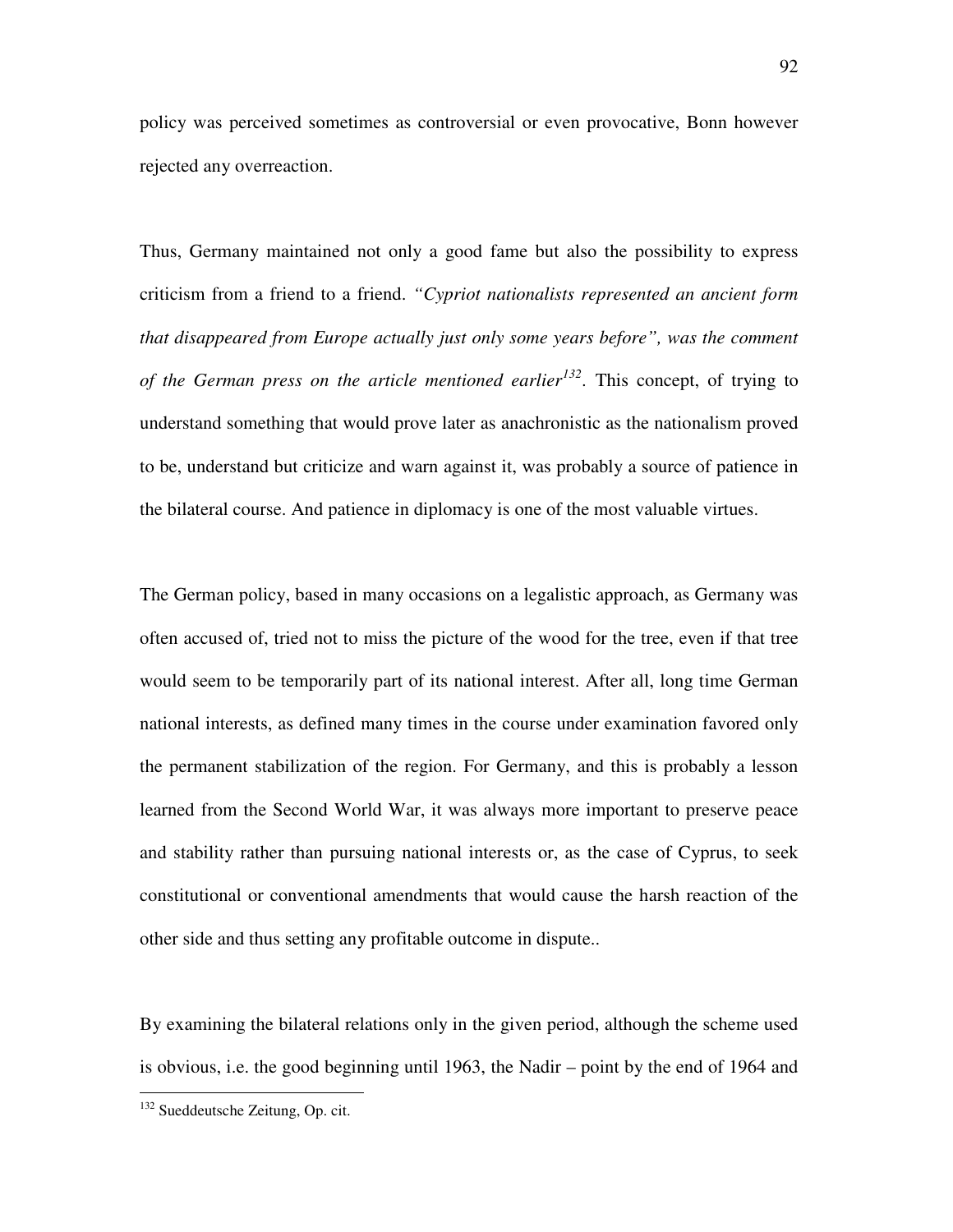early 1965 and the "new" beginning marked by the accreditation of a new Ambassador in Bonn that coincided with the beginning of negotiations between the two communities in Cyprus in May 1968, the end of violence and the hope for a definite overcome of the crisis, we serve the aim of this work, up to a certain degree. We shed light to diplomacy, mainly to the German diplomacy and its perception in Cyprus which in our view differs from the diplomacy of other countries. Germany, though distanced partly from the evolution in Cyprus for reasons that were already explained, managed however to preserve its credibility and constructiveness and this, for both parts, the Greek and the Turkish and the respective communities in Cyprus. Following closely the issues through NATO and the United Nations decided to encourage only what was thought to reduce the gap on the island through various measures. In the years that followed 1968 encouraged again the bicommunal dialogue and a "step by step" approach and supported the conclusion of the Association Agreement with the European Economic Community in 1972.

Germany encouraged democracy in Greece, especially after the Turkish invasion in Cyprus and the collapse of the military regime of Athens, in July 1974 by offering the chance for full accession to the European Economic Community<sup>133</sup>. This was not only meant to stabilize democracy in Greece but also to send to Turkey a strong message, after becoming clear that the invasion in Cyprus was part of Ankara's policy for partition of the island<sup>134</sup>. During the period of Chancellor Helmut Schmidt (1974 – 1982) and especially in his early years in power, Germany even offered to assume a

<sup>&</sup>lt;sup>133</sup> Greece joined the European Economic Community in 1981

<sup>&</sup>lt;sup>134</sup> Varvaroussis, P.. Op.cit.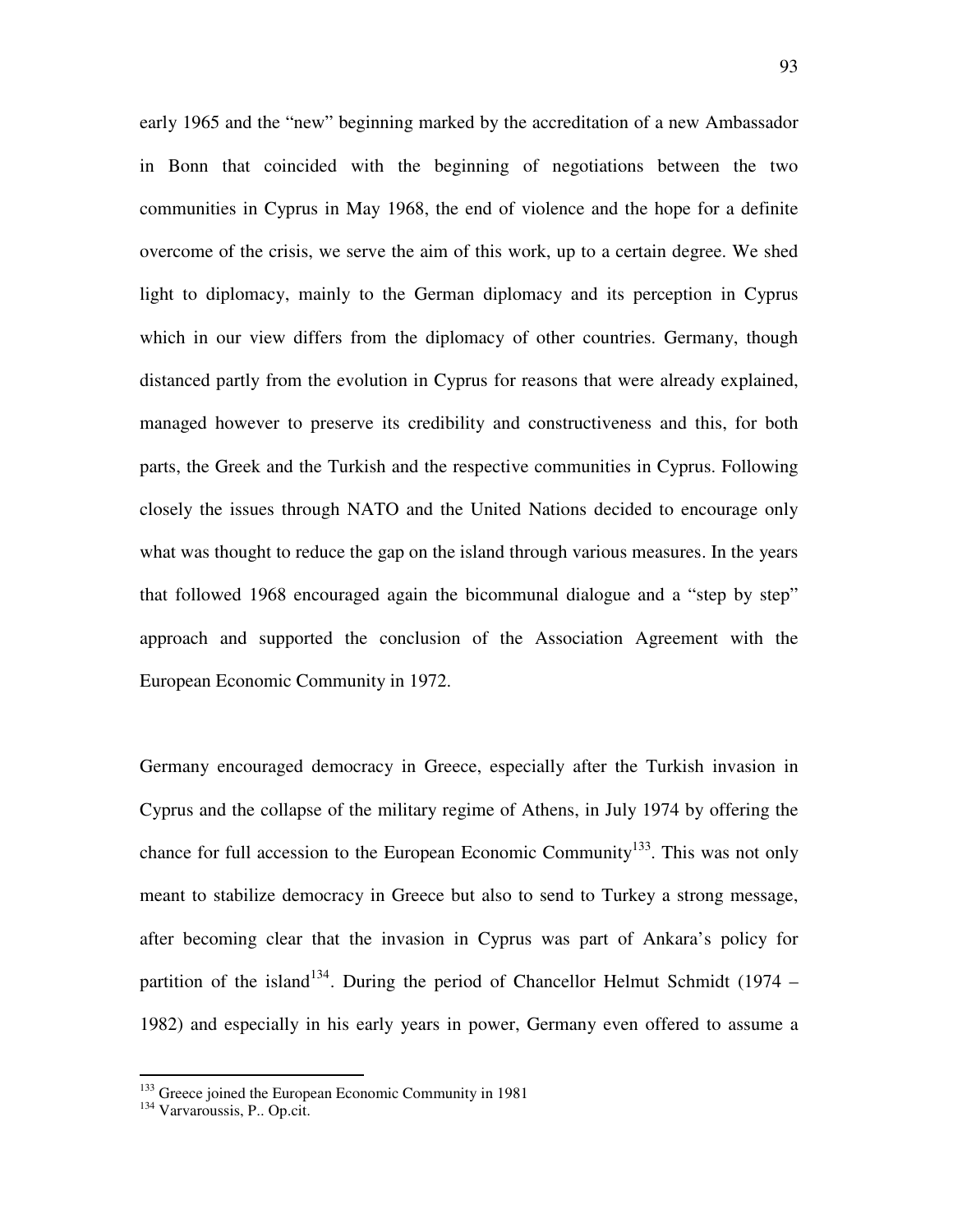mediating role. The real "mediation", however, which still continues, is the fact that the accession of Cyprus to the European Union and the accession negotiations of Turkey, tracked in the mid and late nineties respectively, can prove to be the only real catalyst for a permanent solution of the Cyprus problem. In this respective, the role of Germany from the early nineties was not just helpful but decisive. Since the last effort to solve the Cyprus problem failed, but the perspective is still alive, since Turkey continues to negotiate its accession, Germany's role, with its excellent relations to Ankara, Athens and Nicosia remains decisive.

Through this perspective and seen in continuation, the policy of Bonn through the last decades proved to be more constructive and certainly more effective than the policy of many others, even more powerful stakeholders. An attempt, however, to describe this policy up to the present would require a form exceeding by far the one of the current study.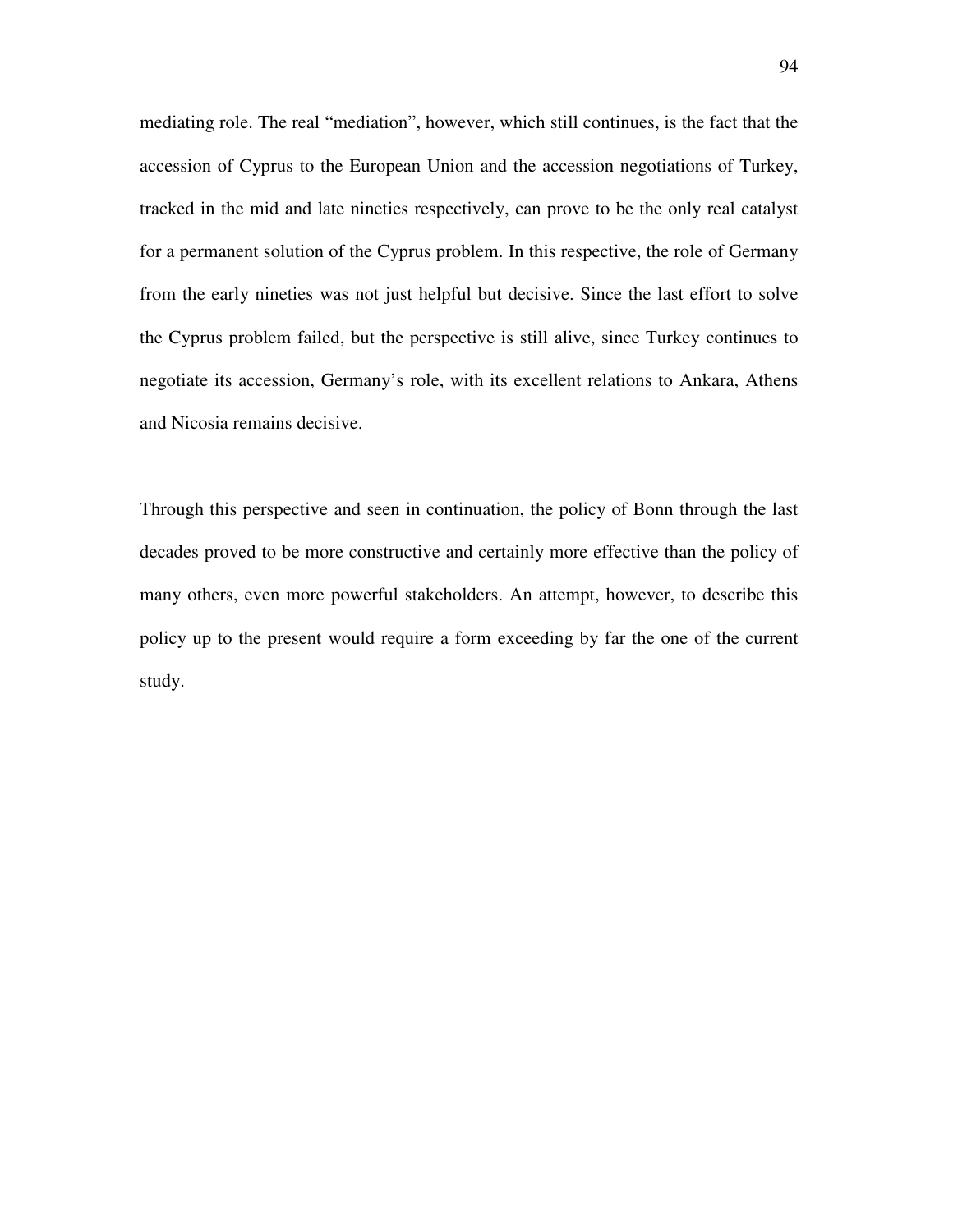# **REFERENCES**

### Primary Sources

Political Archives of the German Foreign Ministry, Berlin (Politisches Archiv des Auswärtigen Amtes – PolAAA)

US Department of State. (2007). Under Secretary for Public Diplomacy and Public Affairs. Bureau of Public Affairs. Office of the Historian. Foreign Relations of the United States. Johnson Administration. Volume XVI, Cyprus; Greece; Turkey [Online]. Available from: http://www.state.gov/r/pa/ho/frus/

## Secondary Sources - Books

Aimilianidēs, A. K. (2003). *H*ē *koinovouleutik*ē *synyparx*ē *Hell*ē*nokypri*ō*n kai Tourkokypri*ō*n 1960-1963*. Leukōsia, Ekdoseis Epiphaniou.

Athanasiadēs, S. A. (1998). *Phakelos T.M.T h*ē *hidrys*ē *t*ē*s organ*ō*s*ē*s me vas*ē *tourkikes p*ē*ges : TMT, poiost*ē*n hidryse, p*ō*s organ*ō*th*ē*ke, p*ō*s systath*ē*ke, p*ō*s exoplist*ē*ke, p*ō*s hedrase.* Leukōsia, S.A. Athanasiadēs

Bitsios, D. S. (1973). *[Krisimes h*ō*res* (romanized form)]. [Athēnai], Vivliopōleion tēs **Hestias** 

Göktepe, C. (2003). *British foreign policy towards Turkey, 1959-1965.* London, Frank **Cass** 

James, A. (2002). *Keeping the peace in the Cyprus Crisis of 1963-64.* New York, Palgrave

Mansergh, N. (ed.) (1963). *Documents and speeches on Commonwealth affairs, 1952- 1962*. London, New York, Oxford University Press.

Mirbagheri, F. (1998). *Cyprus and international peacemaking.* New York, Routledge.

Özgür, O. A. (2001). *Cyprus in my life testimony of a Turkish Cypriot diplomat.*  Mannheim [Germany], Bibliopolis.

Papageōrgiou, S. (2002). *Makarios poreia dia pyros kai sid*ē*rou: poioi kai giati thel*ē*san na skot*ō*soun ton Kyprio Proedro.* Leukōsia, Ekdoseis K. Epiphaniou.

Paulides, A. (1981). *Makarios.* Leukōsia, Ekdoseis Chr. Andreou

Rana, K. S. (2002). *Bilateral diplomacy.* New Delhi, Manas Publications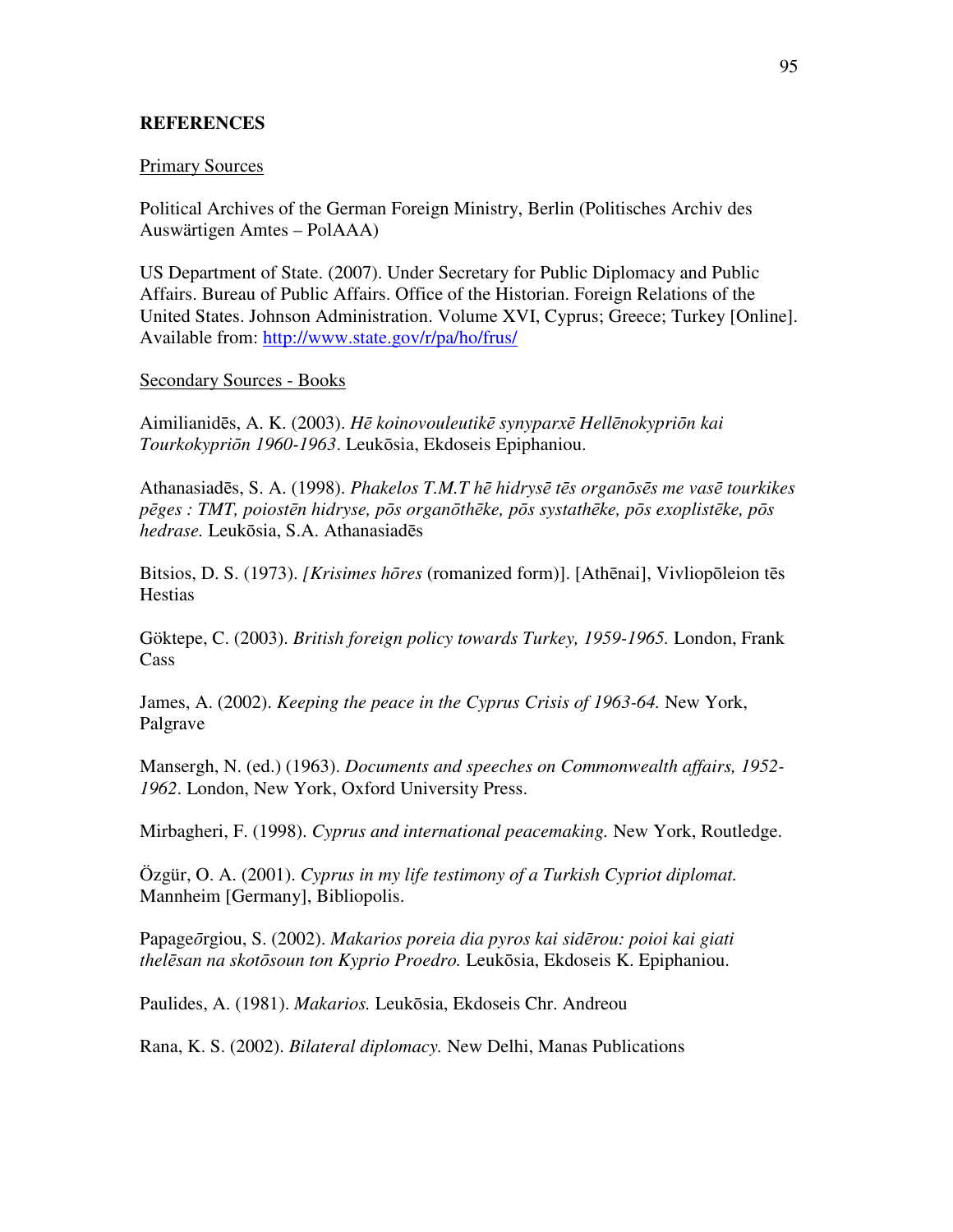Richter, H. A. (2004). *Geschichte der Insel Zypern.* Mannheim und Möhnesee, Bibliopolis.

Schwarz, H.-P. (1995). *Konrad Adenauer a German politician and statesman in a period of war, revolution, and reconstruction.* Providence, RI, Berghahn Books.

Stergiou, A. (2001). *Im Spagat zwischen Solidarität und Realpolitik die Beziehungen zwischen der DDR und Griechenland und das Verhältnis der SED zur KKE.* Mannheim, Bibliopolis.

Toumbas, I. N. (1986). *Apo to h*ē*merologion enos hypourgou. Ath*ē*na,* Hoi Ekdoseis tōn Philōn.

Varvaroussis, P. (1995). Deutschland und die Zypernfrage. Die UN- und EU-Vermittlung : eine Dokumentation 1954-1994. Tuduv-Studien, Bd. 71. München, Tuduv.

Yennaris, C. (2003). *From the East. Conflict and partition in Cyprus.* London, Elliot & Thompson.

# Newspapers – Magazines

Daily Telegraph

Eleftheria

Germany (WEST), & Germany. (1959).- (1960) *Bulletin des Presse- und Informationsamtes der Bundesregierung.* Bonn, Deutscher Bundesverlag

Haragvi

Heinz, Ch. *Der Zypern-Konflikt, eine Bewährungsprobe westlicher Friedensordnung.* In: Europa-Archiv, (1964) 19, p. 717

Sueddeutsche Zeitung

Tagesspiegel

The Washington Monthly [Online] Available from http://www.washingtonmonthly.com

Other Sources

Keesing's Record of World Events (formerly Keesing's Contemporary Archives)